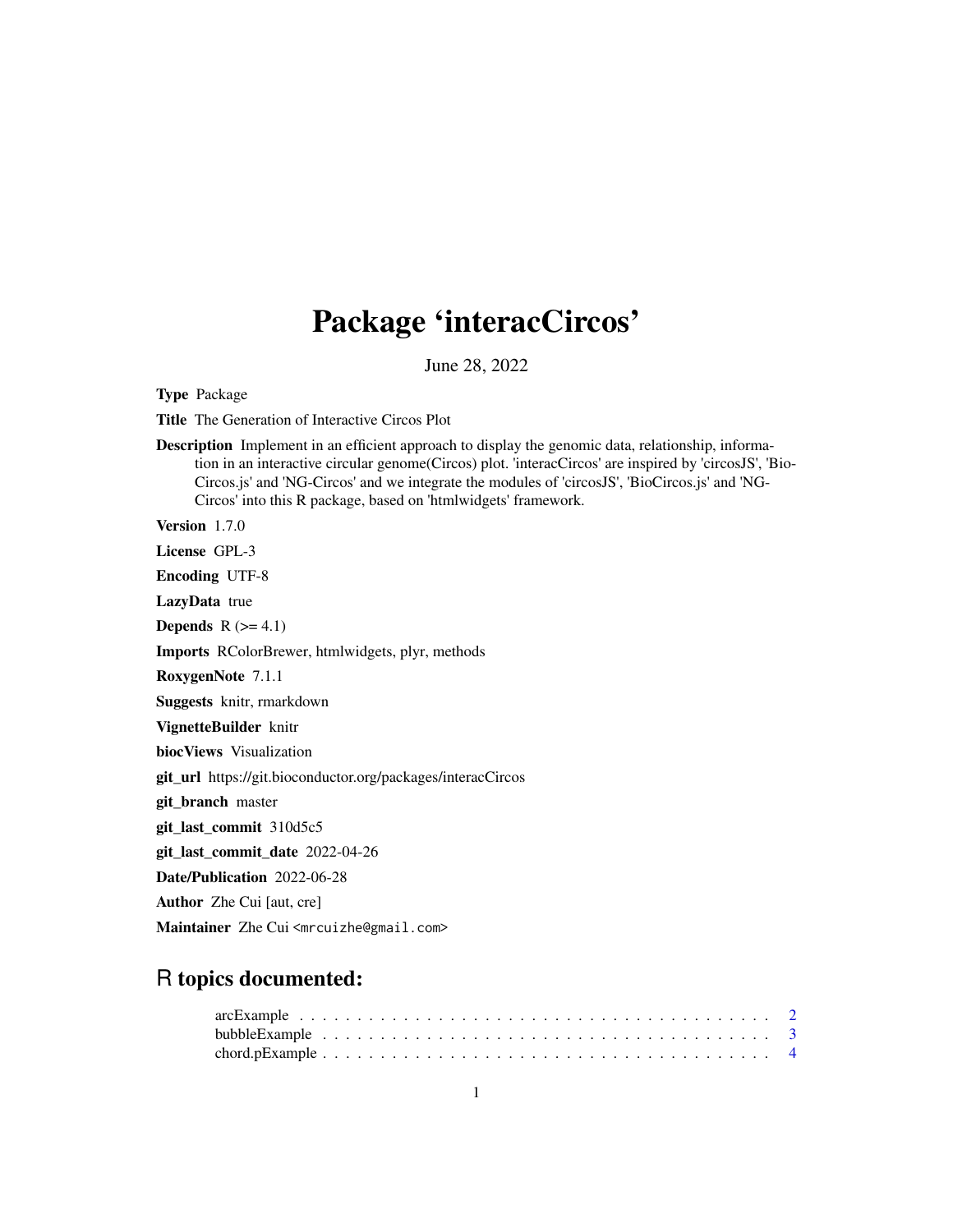<span id="page-1-0"></span>

| $\overline{4}$                                                                                                    |
|-------------------------------------------------------------------------------------------------------------------|
| 5                                                                                                                 |
| 56                                                                                                                |
| 57                                                                                                                |
| 58                                                                                                                |
| 60                                                                                                                |
| 61                                                                                                                |
| 63<br>CircosChord.p                                                                                               |
| 64                                                                                                                |
| 65                                                                                                                |
| 67                                                                                                                |
| 68                                                                                                                |
| 69                                                                                                                |
| 70                                                                                                                |
| 72                                                                                                                |
| 73                                                                                                                |
| 75                                                                                                                |
| 76<br>CircosScatter                                                                                               |
| 78                                                                                                                |
| 79                                                                                                                |
| 81                                                                                                                |
| 82                                                                                                                |
| 83                                                                                                                |
| 83<br>heatmapExample $\ldots \ldots \ldots \ldots \ldots \ldots \ldots \ldots \ldots \ldots \ldots \ldots \ldots$ |
| 84                                                                                                                |
| 84                                                                                                                |
| 85                                                                                                                |
| 85                                                                                                                |
| 86                                                                                                                |
| 87                                                                                                                |
| 87                                                                                                                |
| 88                                                                                                                |
|                                                                                                                   |
| 89                                                                                                                |

### **Index**

 $arcExample$ 

Arc plot example data

# Description

The data is in matrix with column names

# **Usage**

 $arcExample$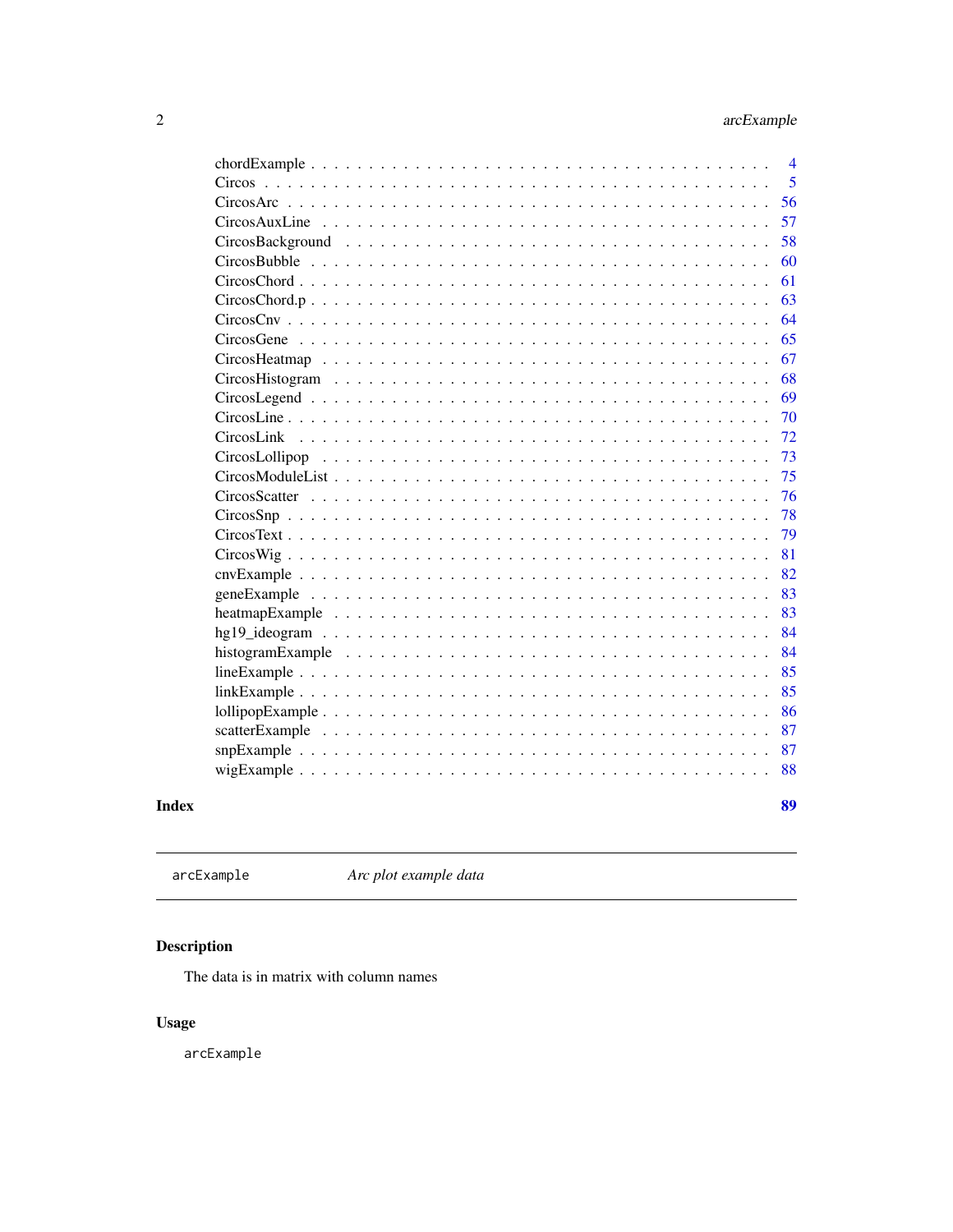#### <span id="page-2-0"></span>bubbleExample 3

#### Format

A data frame with 7 columns:

chr chromosome start start position end end position color color des description link hyperlink html The external html language

bubbleExample *Bubble plot example data*

#### Description

The data is in matrix with column names

#### Usage

bubbleExample

#### Format

A data frame with 8 columns:

chr chromosome

start start position

end end position

name name for description

value value

color specified color for bubble

layer layer number

html The external html language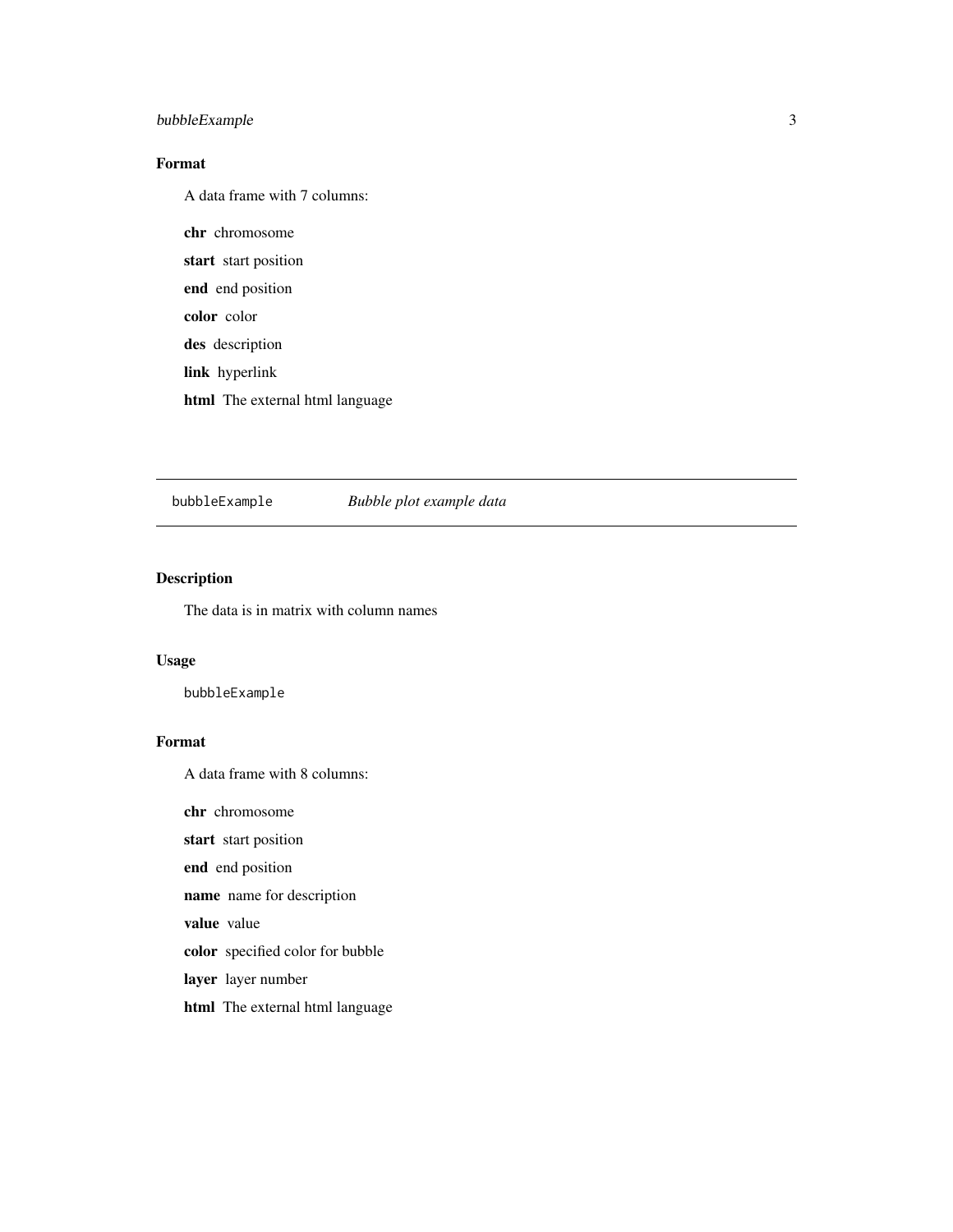<span id="page-3-0"></span>

#### Description

The data is in matrix with column names

#### Usage

chord.pExample

#### Format

A data frame in which each row represents the relationship from one genome position(source) to another one(target):

source\_chr chromosome name of source

source\_start start position of source

source\_end end position of source

target\_chr chromosome name of target

target\_start start position of target

target\_end end position of target

chordExample *Example data of chord plot of NG-Circos*

#### Description

The data is in matrix with column names. The order and number is same as column, representing the same items

#### Usage

chordExample

#### Format

A data frame in which each value represents the relationship from a column to a row:

C.CK Genome 1, the name for each arc

C.NPK Genome 2, the name for each arc

GC.CK Genome 2, the name for each arc

GC.NPK Genome 2, the name for each arc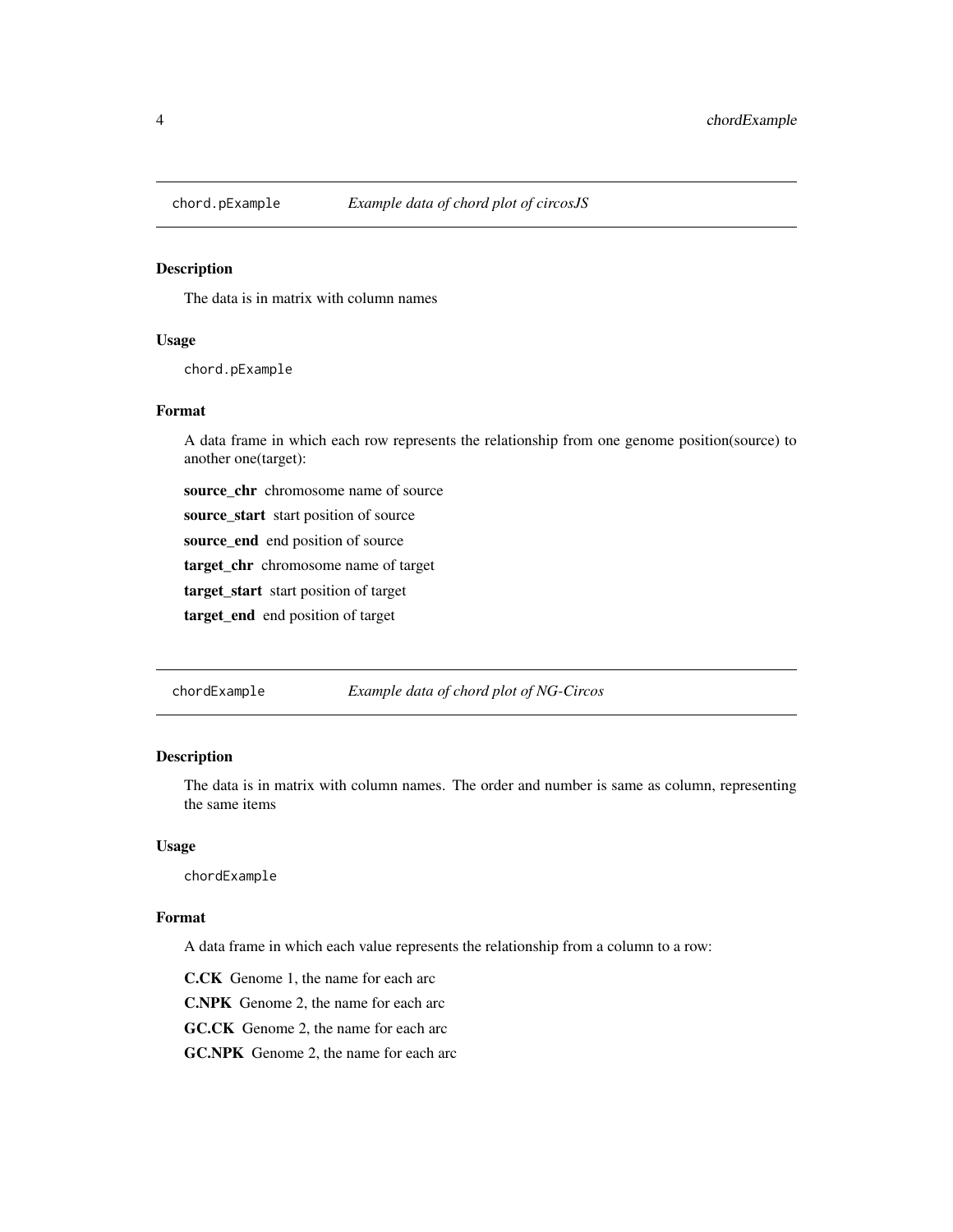<span id="page-4-0"></span>Alphaproteobacteria Genome 2, the name for each arc Betaproteobacteria Genome 2, the name for each arc Gammaproteobacteria Genome 2, the name for each arc Deltaproteobacteria Genome 8, the name for each arc Acidobacteria Genome 9, the name for each arc Actinobacteria Genome 10, the name for each arc Bacteroidetes Genome 11, the name for each arc Chloroflexi Genome 12, the name for each arc Firmicutes Genome 13, the name for each arc Gemmatimonadetes Genome 14, the name for each arc Planctomycetes Genome 15, the name for each arc Thaumarchaeota Genome 16, the name for each arc Verrucomicrobia Genome 17, the name for each arc Ascomycota Genome 18, the name for each arc Basidiomycota Genome 19, the name for each arc Zygomycota Genome 20, the name for each arc

Circos *interacCircos*

#### **Description**

Visualization of Interactive Circos Plot

#### Usage

```
Circos(
  moduleList = CircosModuleList(),
  genome = "hg19",
  genome2 = "hg19",genomeFillColor = "Spectral",
  chrPad = 0.02,width = NULL,height = NULL,innerRadius = 216,
  outerRadius = 240,
  svgClassName = "interacCircos",
  displayGenomeBorder = TRUE,
  genomeBorderColor = "#000",
  genomeBorderSize = 0.5,
  genomeTicksDisplay = FALSE,
  genomeTicksLen = 5,
```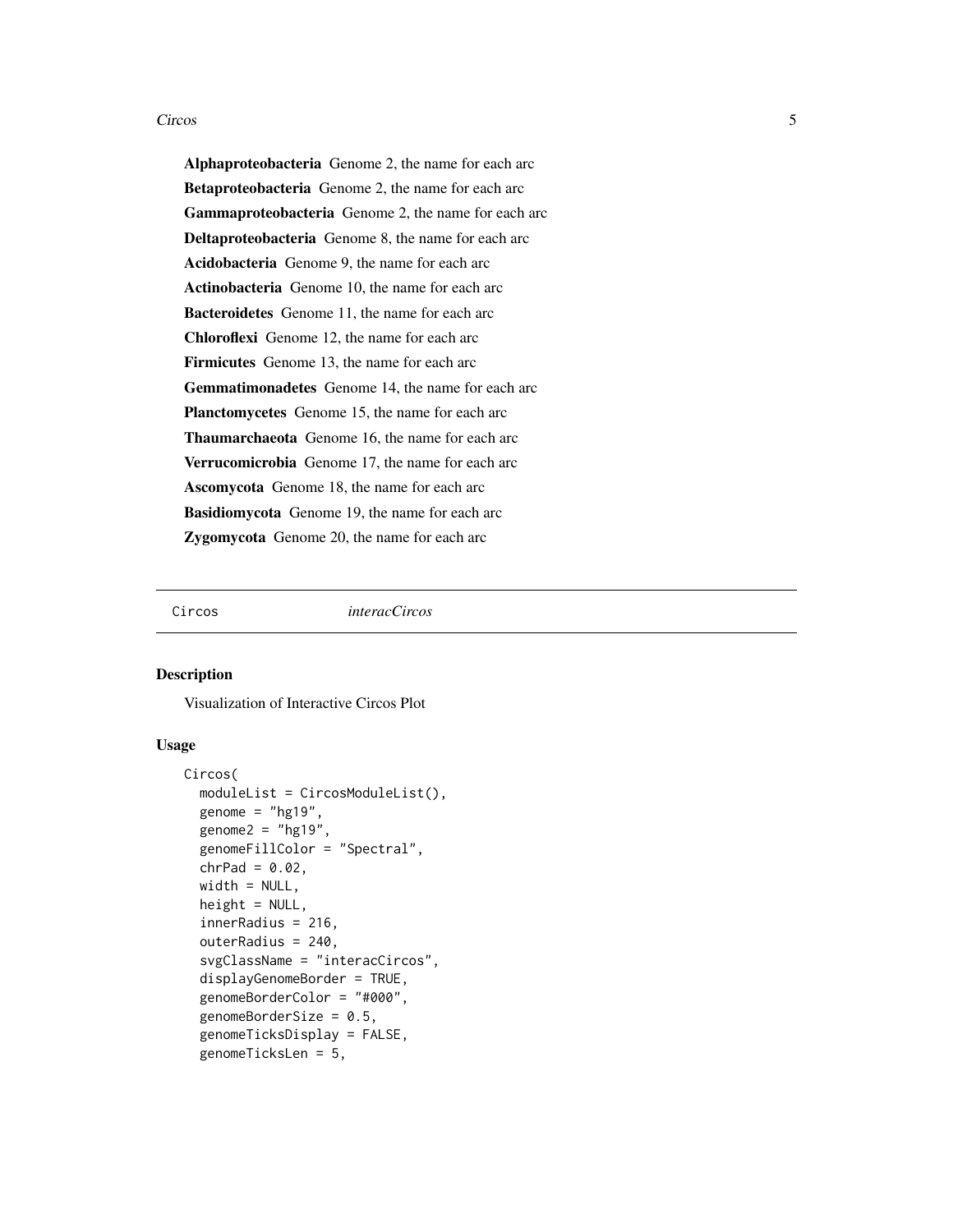**6** Circos **Contract Contract Contract Contract Circos Circos** 

genomeTicksColor = "#000", genomeTicksTextSize = "0.6em", genomeTicksRealLength = TRUE, genomeTicksTextColor = "#000", genomeTicksScale = 3e+07, genomeTicksOffset = 0, genomeLabelDisplay = TRUE, genomeLabelTextSize = "10pt", genomeLabelTextColor = "#000", genomeLabelD $x = 0$ , genomeLabelDy =  $0$ , compareEvent = FALSE,  $compareEventGroupGapRate = 0.1,$ compareEventGroupDistance = 0,  $z$ oom = TRUE, TEXTModuleDragEvent = FALSE, CNVxlink = FALSE, CNVMouseEvent = TRUE, CNVMouseClickDisplay = FALSE, CNVMouseClickColor = "red", CNVMouseClickArcOpacity = 1, CNVMouseClickArcStrokeColor = "#F26223", CNVMouseClickArcStrokeWidth = 0, CNVMouseClickTextFromData = "fourth", CNVMouseClickTextOpacity = 1, CNVMouseClickTextColor = "red", CNVMouseClickTextSize = 8, CNVMouseClickTextPostionX = 0, CNVMouseClickTextPostionY = 0, CNVMouseClickTextDrag = TRUE, CNVMouseDownDisplay = FALSE, CNVMouseDownColor = "green", CNVMouseDownArcOpacity = 1, CNVMouseDownArcStrokeColor = "#F26223", CNVMouseDownArcStrokeWidth = 0, CNVMouseEnterDisplay = FALSE, CNVMouseEnterColor = "yellow", CNVMouseEnterArcOpacity = 1, CNVMouseEnterArcStrokeColor = "#F26223", CNVMouseEnterArcStrokeWidth = 0, CNVMouseLeaveDisplay = FALSE, CNVMouseLeaveColor = "pink", CNVMouseLeaveArcOpacity = 1, CNVMouseLeaveArcStrokeColor = "#F26223",  $CNW$ ouseLeaveArcStrokeWidth = 0, CNVMouseMoveDisplay = FALSE, CNVMouseMoveColor = "red", CNVMouseMoveArcOpacity = 1,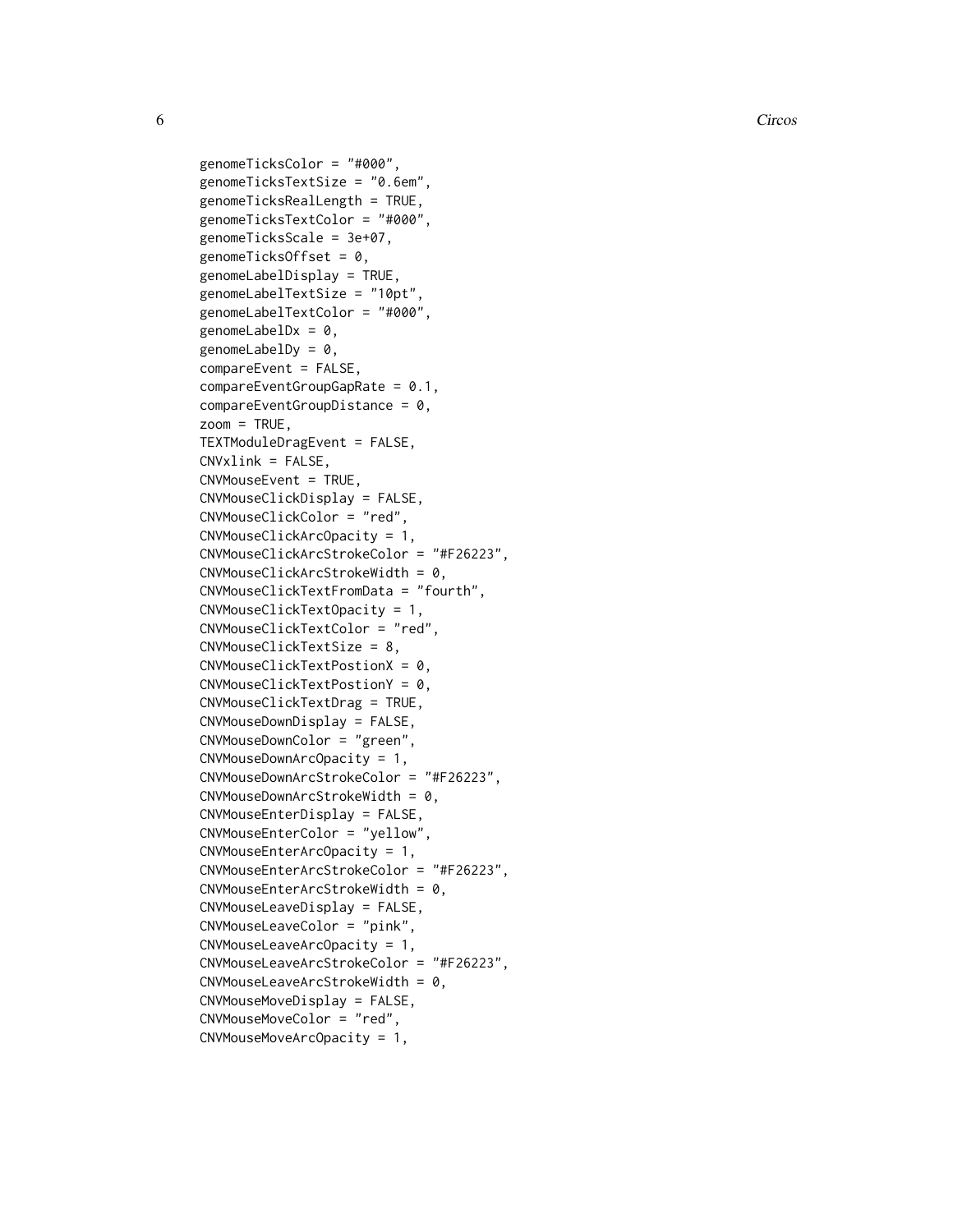```
CNVMouseMoveArcStrokeColor = "#F26223",
CNVMouseMoveArcStrokeWidth = 0,
CNVMouseOutDisplay = FALSE,
CNVMouseOutAnimationTime = 500,
CNVMouseOutColor = "red",
CNVMouseOutArcOpacity = 1,
CNVMouseOutArcStrokeColor = "red",
CNVMouseOutArcStrokeWidth = 0,
CNVMouseUpDisplay = FALSE,
CNVMouseUpColor = "grey",
CNVMouseUpArcOpacity = 1,
CNVMouseUpArcStrokeColor = "#F26223",
CNVMouseUpArcStrokeWidth = 0,
CNVMouseOverDisplay = FALSE,
CNVMouseOverColor = "red",
CNVMouseOverArcOpacity = 1,
CNVMouseOverArcStrokeColor = "#F26223",
CNVMouseOverArcStrokeWidth = 3,
CNVMouseOverTooltipsSetting = "style1",
CNVMouseOverTooltipsHtml = " ",
CNVMouseOverTooltipsPosition = "absolute",
CNVMouseOverTooltipsBackgroundColor = "white",
CNVMouseOverTooltipsBorderStyle = "solid",
CNVMouseOverTooltipsBorderWidth = 0,CNVMouseOverTooltipsPadding = "3px",
CNVMouseOverTooltipsBorderRadius = "3px",
CNVMouseOverTooltipsOpacity = 0.8,
HEATMAPMouseEvent = TRUE,
HEATMAPMouseClickDisplay = FALSE,
HEATMAPMouseClickColor = "green",
HEATMAPMouseClickOpacity = 1,
HEATMAPMouseClickStrokeColor = "none",
HEATMAPMouseClickStrokeWidth = "none",
HEATMAPMouseDownDisplay = FALSE,
HEATMAPMouseDownColor = "green",
HEATMAPMouseDownOpacity = 1,
HEATMAPMouseDownStrokeColor = "none",
HEATMAPMouseDownStrokeWidth = "none",
HEATMAPMouseEnterDisplay = FALSE,
HEATMAPMouseEnterColor = "green",
HEATMAPMouseEnterOpacity = 1,
HEATMAPMouseEnterStrokeColor = "none",
HEATMAPMouseEnterStrokeWidth = "none",
HEATMAPMouseLeaveDisplay = FALSE,
HEATMAPMouseLeaveColor = "green",
HEATMAPMouseLeaveOpacity = 1,
HEATMAPMouseLeaveStrokeColor = "none",
HEATMAPMouseLeaveStrokeWidth = "none",
```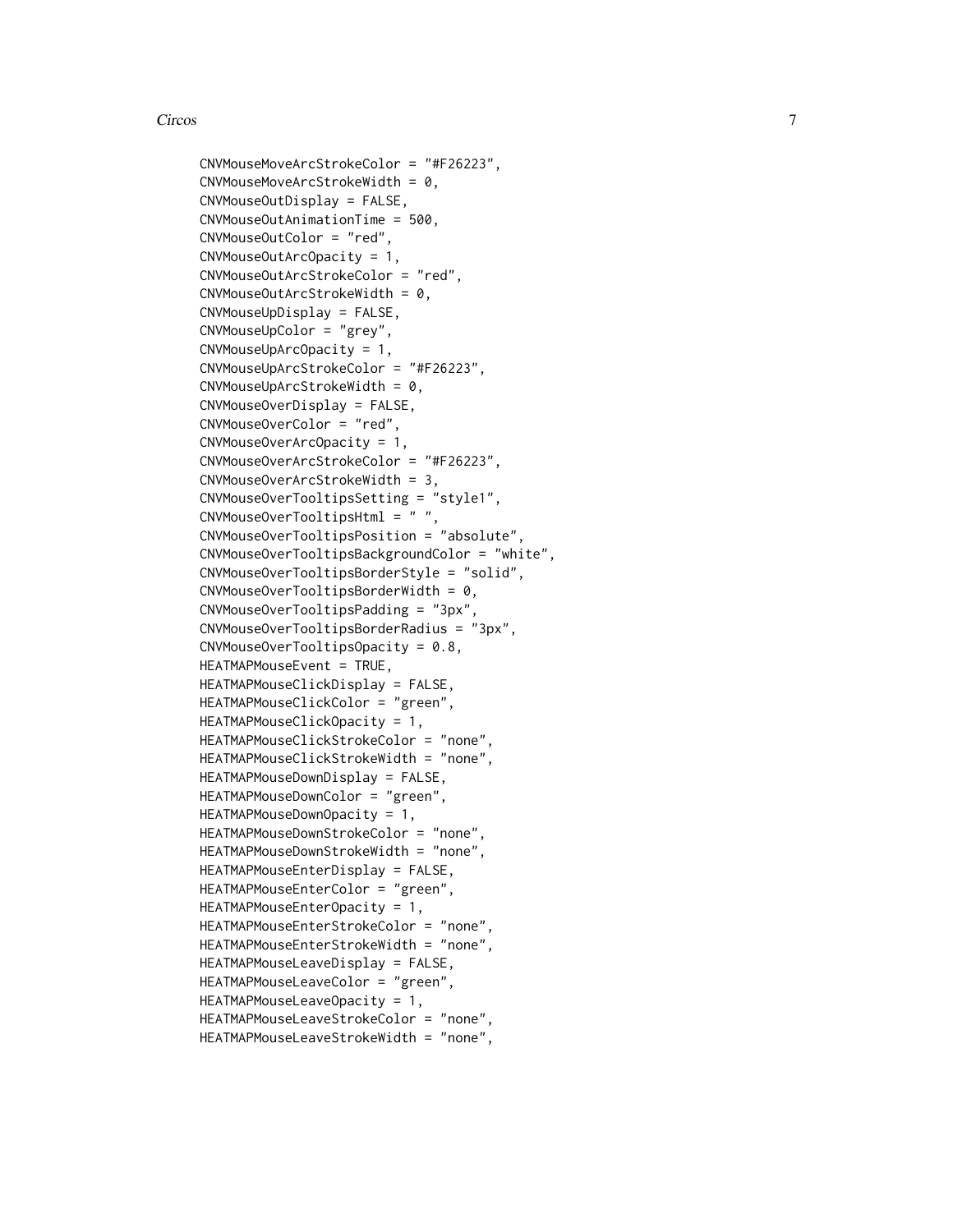```
HEATMAPMouseMoveDisplay = FALSE,
HEATMAPMouseMoveColor = "green",
HEATMAPMouseMoveOpacity = 1,
HEATMAPMouseMoveStrokeColor = "none",
HEATMAPMouseMoveStrokeWidth = "none",
HEATMAPMouseOutDisplay = FALSE,
HEATMAPMouseOutAnimationTime = 500,
HEATMAPMouseOutColor = "green",
HEATMAPMouseOutOpacity = 1,
HEATMAPMouseOutStrokeColor = "none",
HEATMAPMouseOutStrokeWidth = "none",
HEATMAPMouseUpDisplay = FALSE,
HEATMAPMouseUpColor = "green",
HEATMAPMouseUpOpacity = 1,
HEATMAPMouseUpStrokeColor = "none",
HEATMAPMouseUpStrokeWidth = "none",
HEATMAPMouseOverDisplay = FALSE,
HEATMAPMouseOverColor = "none",
HEATMAPMouseOverOpacity = 1,
HEATMAPMouseOverStrokeColor = "none",
HEATMAPMouseOverStrokeWidth = "none",
HEATMAPMouseOverTooltipsSetting = "style1",
HEATMAPMouseOverTooltipsHtml = " ",
HEATMAPMouseOverTooltipsPosition = "absolute",
HEATMAPMouseOverTooltipsBackgroundColor = "white",
HEATMAPMouseOverTooltipsBorderStyle = "solid",
HEATMAPMouseOverTooltipsBorderWidth = 0,HEATMAPMouseOverTooltipsPadding = "3px"
HEATMAPMouseOverTooltipsBorderRadius = "3px",
HEATMAPMouseOverTooltipsOpacity = 0.8,
BUBBLExlink = FALSE,BUBBLEMouseEvent = TRUE,
BUBBLEMouseClickDisplay = FALSE,
BUBBLEMouseClickColor = "green",
BUBBLEMouseClickOpacity = 1,
BUBBLEMouseClickStrokeColor = "none",
BUBBLEMouseClickStrokeWidth = "none",
BUBBLEMouseDownDisplay = FALSE,
BUBBLEMouseDownColor = "green",
BUBBLEMouseDownOpacity = 1,
BUBBLEMouseDownStrokeColor = "none",
BUBBLEMouseDownStrokeWidth = "none",
BUBBLEMouseEnterDisplay = FALSE,
BUBBLEMouseEnterColor = "green",
BUBBLEMouseEnterOpacity = 1,
BUBBLEMouseEnterStrokeColor = "none",
BUBBLEMouseEnterStrokeWidth = "none",
BUBBLEMouseLeaveDisplay = FALSE,
```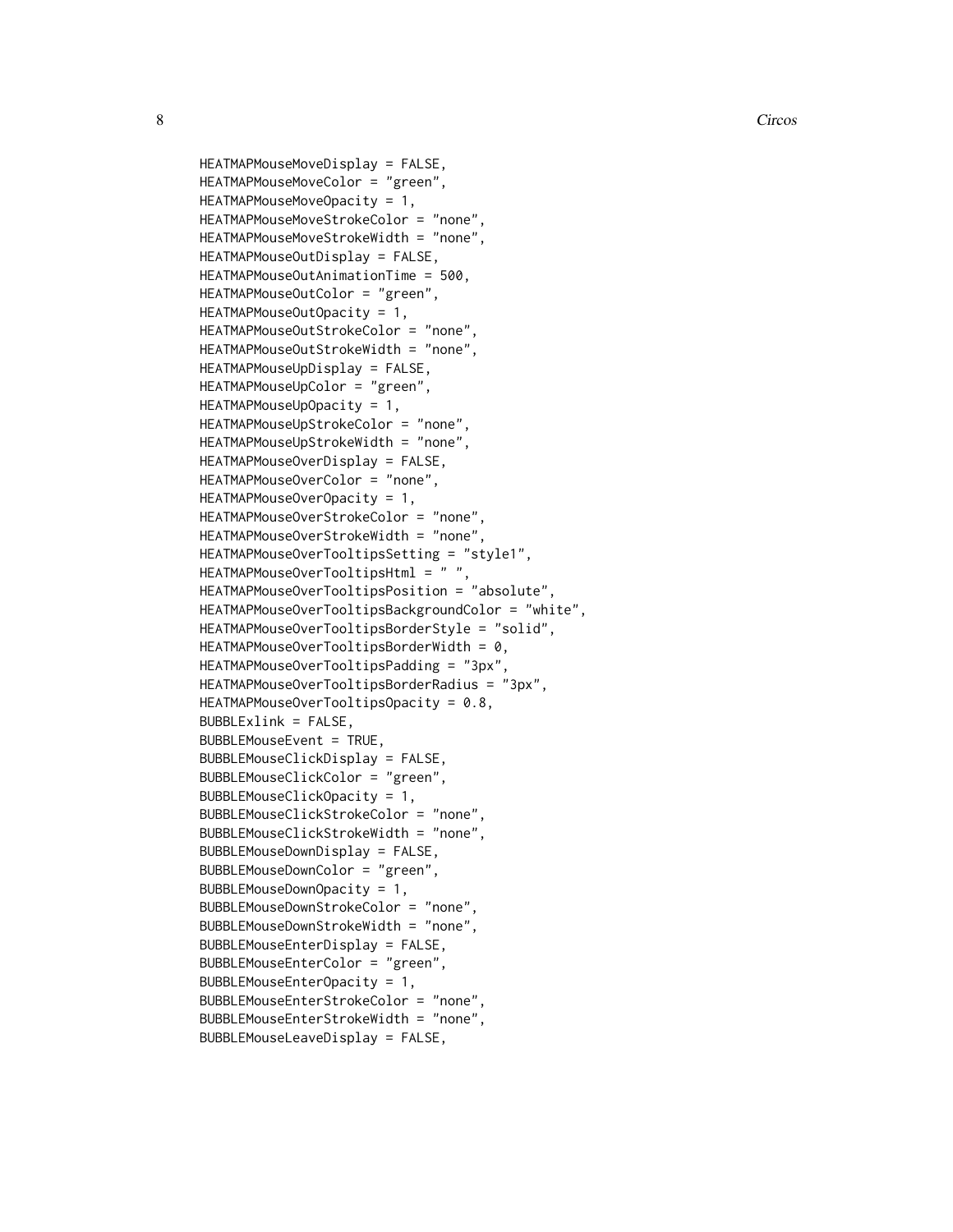```
BUBBLEMouseLeaveColor = "green",
BUBBLEMouseLeaveOpacity = 1,
BUBBLEMouseLeaveStrokeColor = "none",
BUBBLEMouseLeaveStrokeWidth = "none",
BUBBLEMouseMoveDisplay = FALSE,
BUBBLEMouseMoveColor = "green",
BUBBLEMouseMoveOpacity = 1,
BUBBLEMouseMoveStrokeColor = "none",
BUBBLEMouseMoveStrokeWidth = "none",
BUBBLEMouseOutDisplay = FALSE,
BUBBLEMouseOutAnimationTime = 500,
BUBBLEMouseOutColor = "green",
BUBBLEMouseOutOpacity = 1,
BUBBLEMouseOutStrokeColor = "none",
BUBBLEMouseOutStrokeWidth = "none",
BUBBLEMouseUpDisplay = FALSE,
BUBBLEMouseUpColor = "green",
BUBBLEMouseUpOpacity = 1,
BUBBLEMouseUpStrokeColor = "none",
BUBBLEMouseUpStrokeWidth = "none",
BUBBLEMouseOverDisplay = FALSE,
BUBBLEMouseOverColor = "green",
BUBBLEMouseOverOpacity = 1,
BUBBLEMouseOverStrokeColor = "none",
BUBBLEMouseOverStrokeWidth = "none",
BUBBLEMouseOverTooltipsSetting = "style1",
BUBBLEMouseOverTooltipsHtml = " ",
BUBBLEMouseOverTooltipsPosition = "absolute",
BUBBLEMouseOverTooltipsBackgroundColor = "white",
BUBBLEMouseOverTooltipsBorderStyle = "solid",
BUBBLEMouseOverTooltipsBorderWidth = 0,BUBBLEMouseOverTooltipsPadding = "3px",
BUBBLEMouseOverTooltipsBorderRadius = "3px",
BUBBLEMouseOverTooltipsOpacity = 0.8,
SNPxlink = FALSE,
SNPMouseEvent = TRUE,
SNPMouseCombinationEvent = FALSE,
SNPMouseCombinationImageDisplay = FALSE,
SNPMouseCombinationImageTitle = "This is image",
SNPMouseCombinationImageTitleSize = 5,
SNPMouseCombinationImageTitleWeight = "bold",
SNPMouseCombinationImageTitleColor = "black",
SNPMouseCombinationImagePositionX = 0,
SNPMouseCombinationImagePositionY = 0,
SNPMouseCombinationImageHeight = 200,
SNPMouseCombinationImageWidth = 300,
SNPMouseCombinationGraphDisplay = FALSE,
SNPMouseCombinationGraphTitle = "This is graph",
```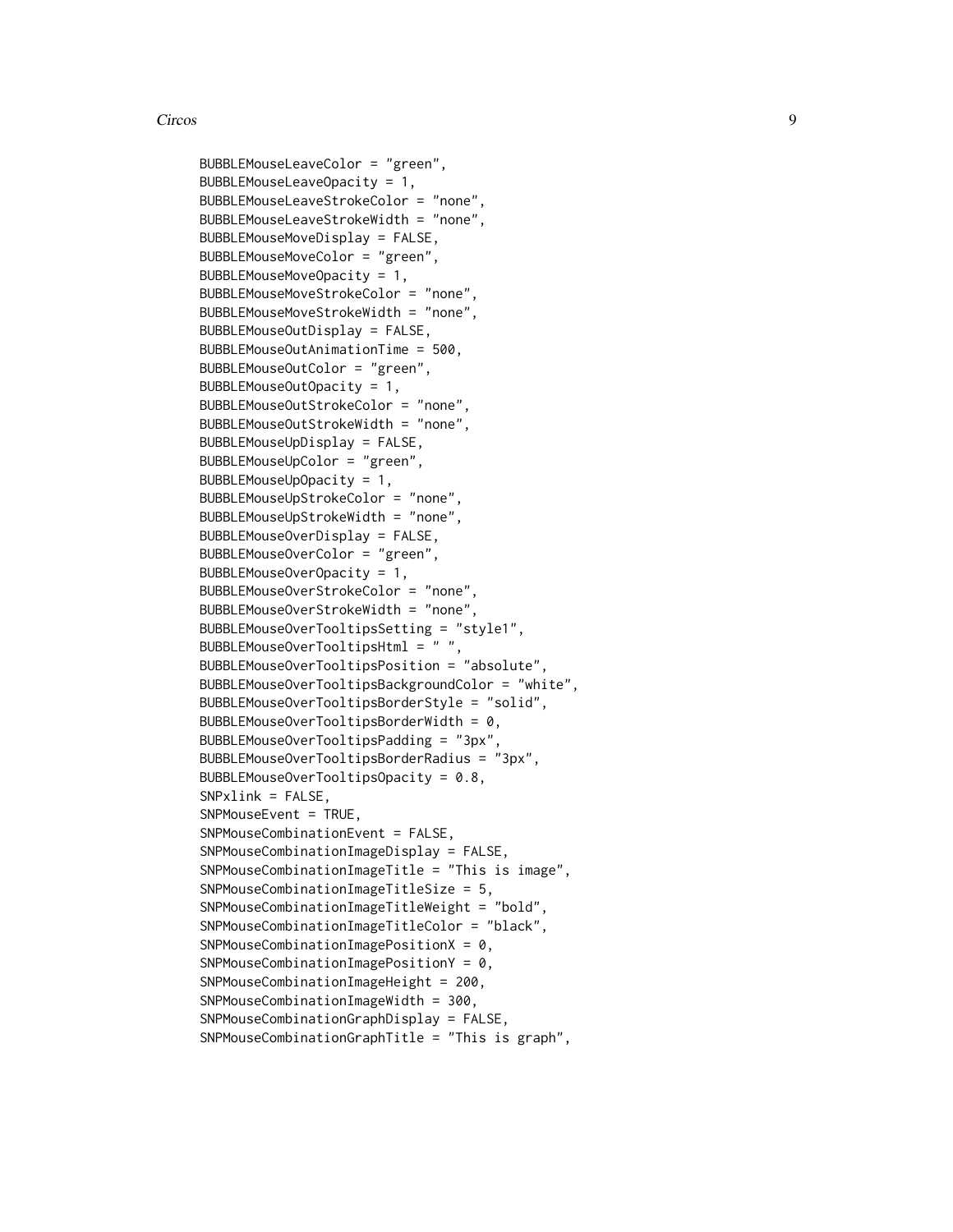```
SNPMouseCombinationGraphTitleSize = 5,
SNPMouseCombinationGraphTitleWeight = "bold",
SNPMouseCombinationGraphTitleColor = "black",
SNPMouseCombinationGraphType = "histogram",
SNPMouseCombinationGraphPositionX = 0,
SNPMouseCombinationGraphPositionY = 0,
SNPMouseCombinationGraphHeight = 200,
SNPMouseCombinationGraphWidth = 300,
SNPMouseCombinationGraphHistogramBarColor = "blue",
SNPMouseCombinationGraphHistogramPadding = 30,
SNPMouseCombinationGraphHistogramPositionCorrectX = 0,
SNPMouseCombinationGraphPieAutoColor = TRUE,
SNPMouseCombinationGraphPieColor = c("blue", "orange"),
SNPMouseCombinationGraphPieSize = 50,
SNPMouseCombinationGraphPieStroke = TRUE,
SNPMouseCombinationGraphPieStrokeColor = "black",
SNPMouseCombinationGraphPieStrokeWidth = 1,
SNPMouseCombinationGraphPieOpacity = 1,
SNPMouseCombinationGraphLineType = "linear",
SNPMouseCombinationGraphLineColor = "black",
SNPMouseCombinationGraphLineWidth = 1,
SNPMouseCombinationGraphLinePoint = FALSE,
SNPMouseCombinationGraphLinePointSize = 5,
SNPMouseCombinationGraphLinePointAutoColor = TRUE,
SNPMouseCombinationGraphLinePointColor = c("blue", "orange"),
SNPMouseCombinationGraphLinePointStroke = TRUE,
SNPMouseCombinationGraphLinePointStrokeColor = "black",
SNPMouseCombinationGraphLinePointStrokeWidth = 1,
SNPMouseCombinationGraphLinePointOpacity = 1,
SNPMouseCombinationGraphLine PositionCorrection = 0,
SNPMouseCombinationTextDisplay = FALSE,
SNPMouseCombinationTextColor = "red",
SNPMouseCombinationTextSize = 3,
SNPMouseCombinationTextWeight = "bold",
SNPMouseCombinationTextPositionCorrectX = 0,
SNPMouseCombinationTextPositionCorrectY = 0,
SNPMouseClickDisplay = FALSE,
SNPMouseClickColor = "red",
SNPMouseClickCircleSize = 4,
SNPMouseClickCircleOpacity = 1,
SNPMouseClickCircleStrokeColor = "#F26223",
SNPMouseClickCircleStrokeWidth = 0,
SNPMouseClickTextFromData = "fourth",
SNPMouseClickTextOpacity = 1,
SNPMouseClickTextColor = "red",
SNPMouseClickTextSize = 8,
SNPMouseClickTextPostionX = 1,
```

```
SNPMouseClickTextPostionY = 10,
```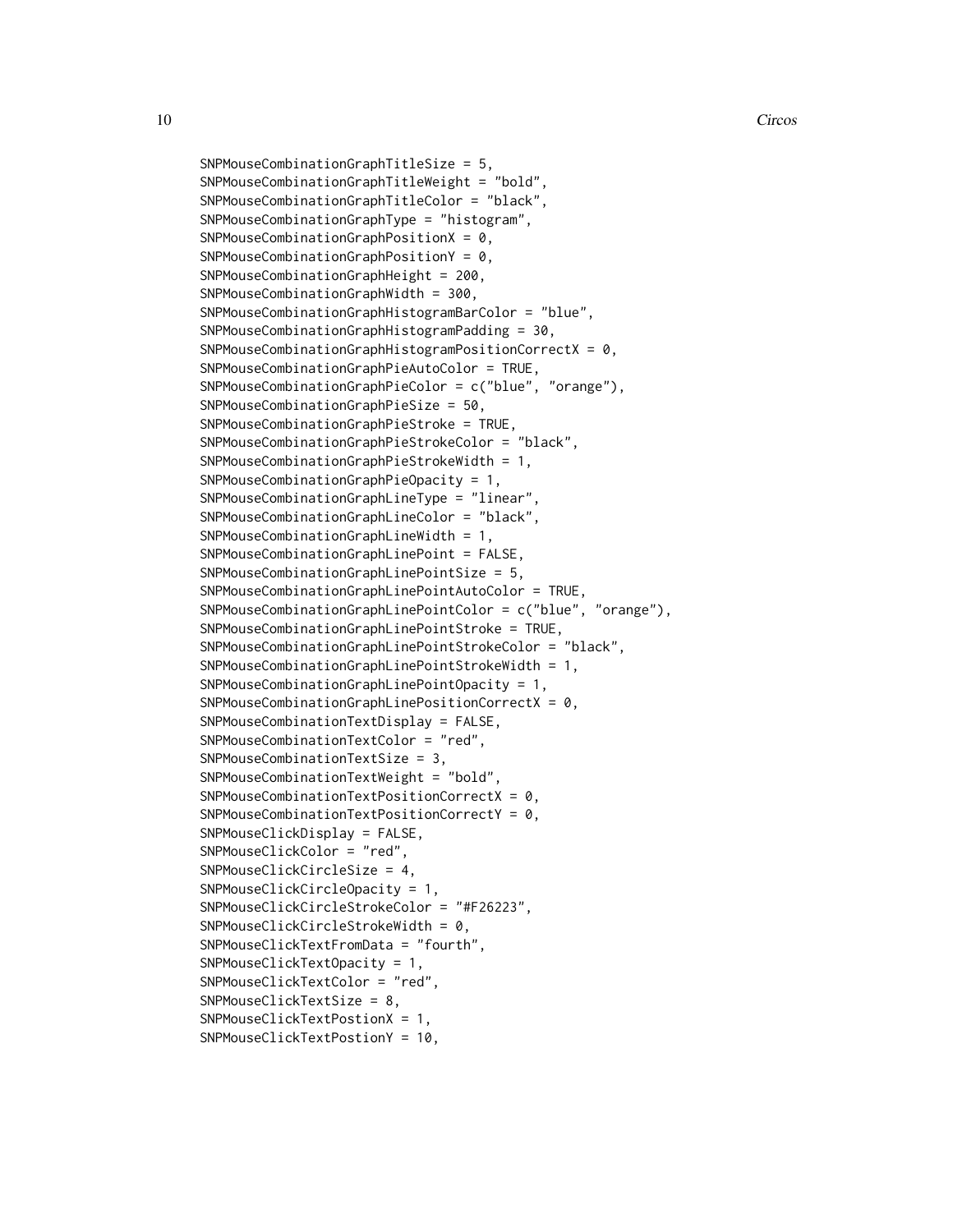SNPMouseClickTextDrag = TRUE, SNPMouseDownDisplay = FALSE, SNPMouseDownColor = "green", SNPMouseDownCircleSize = 4, SNPMouseDownCircleOpacity = 1, SNPMouseDownCircleStrokeColor = "#F26223", SNPMouseDownCircleStrokeWidth = 0, SNPMouseEnterDisplay = FALSE, SNPMouseEnterColor = "yellow", SNPMouseEnterCircleSize = 4, SNPMouseEnterCircleOpacity = 1, SNPMouseEnterCircleStrokeColor = "#F26223", SNPMouseEnterCircleStrokeWidth = 0, SNPMouseLeaveDisplay = FALSE, SNPMouseLeaveColor = "pink", SNPMouseLeaveCircleSize = 4, SNPMouseLeaveCircleOpacity = 1, SNPMouseLeaveCircleStrokeColor = "#F26223", SNPMouseLeaveCircleStrokeWidth = 0, SNPMouseMoveDisplay = FALSE, SNPMouseMoveColor = "red", SNPMouseMoveCircleSize = 2, SNPMouseMoveCircleOpacity = 1, SNPMouseMoveCircleStrokeColor = "#F26223", SNPMouseMoveCircleStrokeWidth = 0, SNPMouseOutDisplay = FALSE, SNPMouseOutAnimationTime = 500, SNPMouseOutColor = "red", SNPMouseOutCircleSize = 2, SNPMouseOutCircleOpacity = 1, SNPMouseOutCircleStrokeColor = "red", SNPMouseOutCircleStrokeWidth = 0, SNPMouseUpDisplay = FALSE, SNPMouseUpColor = "grey", SNPMouseUpCircleSize = 2, SNPMouseUpCircleOpacity = 1, SNPMouseUpCircleStrokeColor = "#F26223", SNPMouseUpCircleStrokeWidth = 0, SNPMouseOverDisplay = FALSE, SNPMouseOverColor = "red", SNPMouseOverCircleSize = 2, SNPMouseOverCircleOpacity = 1, SNPMouseOverCircleStrokeColor = "#F26223", SNPMouseOverCircleStrokeWidth = 3, SNPMouseOverTooltipsSetting = "style1", SNPMouseOverTooltipsHtml = " ", SNPMouseOverTooltipsPosition = "absolute", SNPMouseOverTooltipsBackgroundColor = "white",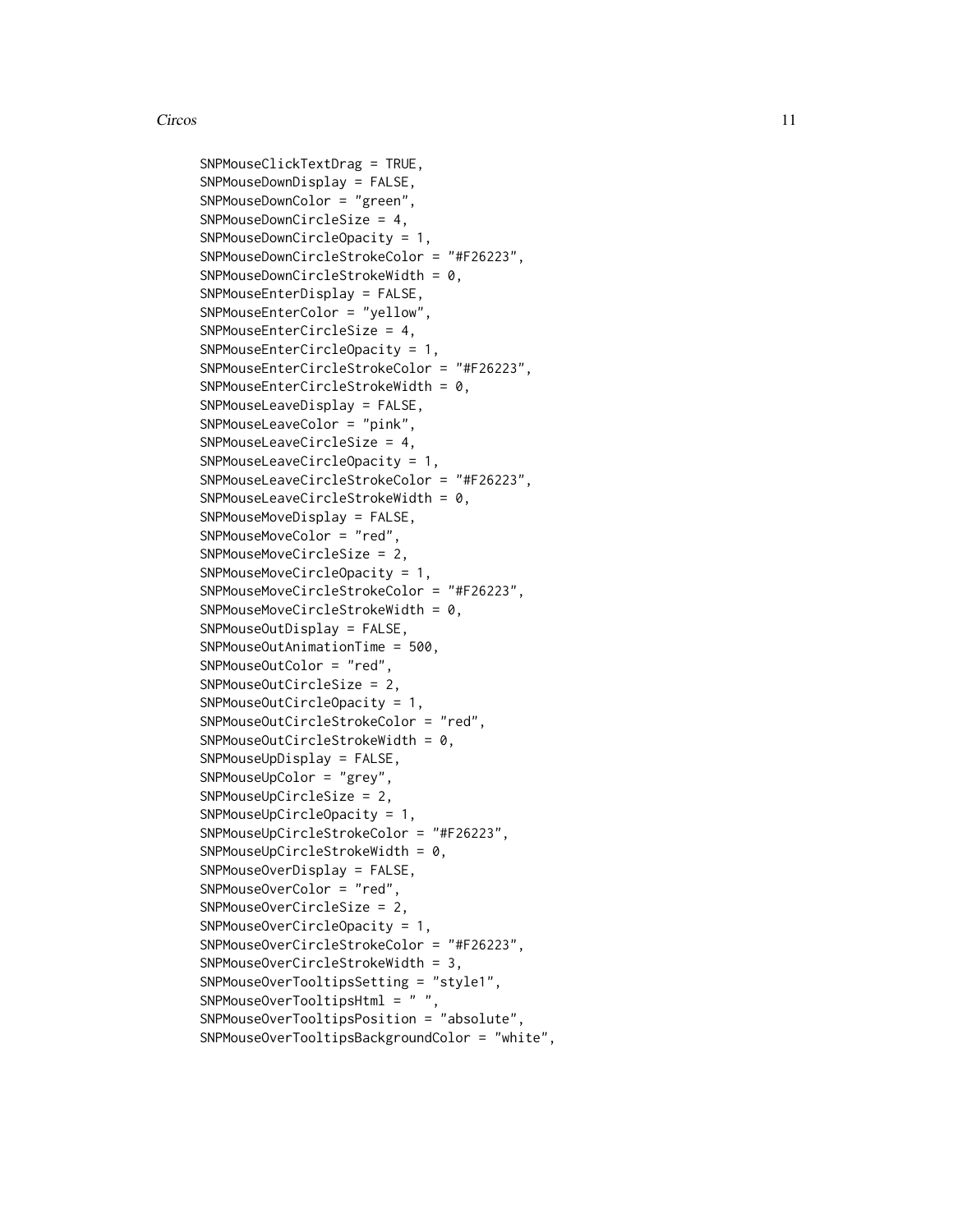```
SNPMouseOverTooltipsBorderStyle = "solid",
SNPMouseOverTooltipsBorderWidth = 0,
SNPMouseOverTooltipsPadding = "3px",
SNPMouseOverTooltipsBorderRadius = "3px",
SNPMouseOverTooltipsOpacity = 0.8,
LINKxlink = FALSE,
LINKMouseEvent = TRUE,
LINKMouseClickDisplay = FALSE,
LINKMouseClickOpacity = 1,
LINKMouseClickStrokeColor = "green",
LINKMouseClickStrokeWidth = 4,
LINKMouseDownDisplay = FALSE,
LINKMouseDownOpacity = 1,
LINKMouseDownStrokeColor = "none",
LINKMouseDownStrokeWidth = "none",
LINKMouseEnterDisplay = FALSE,
LINKMouseEnterOpacity = 1,
LINKMouseEnterStrokeColor = "none",
LINKMouseEnterStrokeWidth = "none",
LINKMouseLeaveDisplay = FALSE,
LINKMouseLeaveOpacity = 1,
LINKMouseLeaveStrokeColor = "none",
LINKMouseLeaveStrokeWidth = "none",
LINKMouseMoveDisplay = FALSE,
LINKMouseMoveOpacity = 1,
LINKMouseMoveStrokeColor = "none",
LINKMouseMoveStrokeWidth = "none",
LINKMouseOutDisplay = FALSE,
LINKMouseOutAnimationTime = 500,
LINKMouseOutOpacity = 1,
LINKMouseOutStrokeColor = "none",
LINKMouseOutStrokeWidth = "none",
LINKMouseUpDisplay = FALSE,
LINKMouseUpOpacity = 1,
LINKMouseUpStrokeColor = "none",
LINKMouseUpStrokeWidth = "none",
LINKMouseOverDisplay = FALSE,
LINKMouseOverOpacity = 1,
LINKMouseOverStrokeColor = "none",
LINKMouseOverStrokeWidth = "none",
LINKMouseOverTooltipsSetting = "style1",
LINKMouseOverTooltipsHtml = " "
LINKMouseOverTooltipsPosition = "absolute",
LINKMouseOverTooltipsBackgroundColor = "white",
LINKMouseOverTooltipsBorderStyle = "solid",
LINKMouseOverTooltipsBorderWidth = 0,
LINKMouseOverTooltipsPadding = "3px",
LINKMouseOverTooltipsBorderRadius = "3px",
```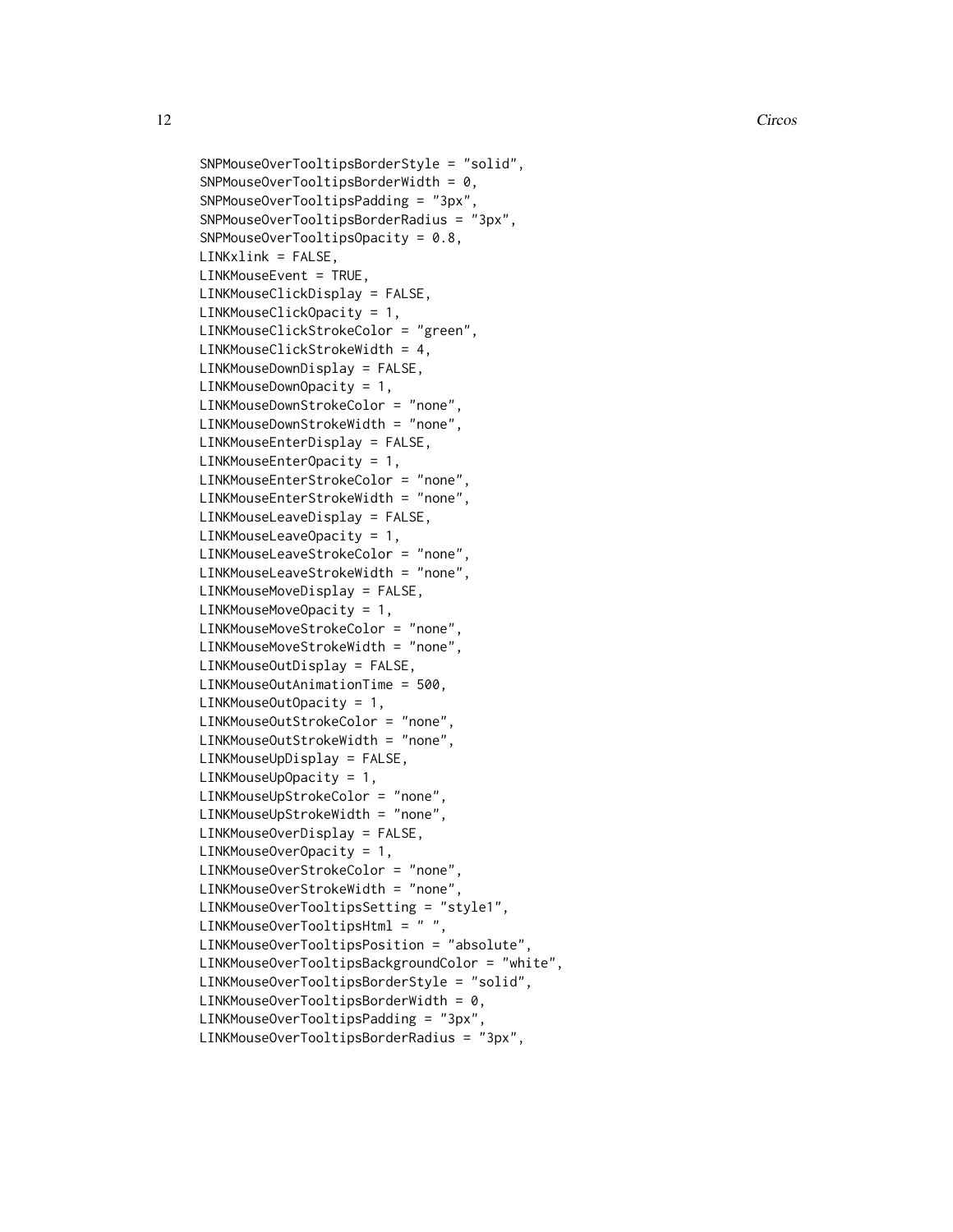```
LINKMouseOverTooltipsOpacity = 1,
LINKLabelDragEvent = FALSE,
CHORDMouseEvent = TRUE,
CHORDMouseFillColorExcluded = "#FFFFFF",
CHORDMouseClickDisplay = FALSE,
CHORDMouseClickOpacity = 1,
CHORDMouseClickStrokeColor = "none",
CHORDMouseClickStrokeWidth = "none",
CHORDMouseDownDisplay = FALSE,
CHORDMouseDownOpacity = 1,
CHORDMouseDownStrokeColor = "none",
CHORDMouseDownStrokeWidth = "none",
CHORDMouseEnterDisplay = FALSE,
CHORDMouseEnterOpacity = 1,
CHORDMouseEnterStrokeColor = "none",
CHORDMouseEnterStrokeWidth = "none",
CHORDMouseLeaveDisplay = FALSE,
CHORDMouseLeaveOpacity = 1,
CHORDMouseLeaveStrokeColor = "none",
CHORDMouseLeaveStrokeWidth = "none",
CHORDMouseMoveDisplay = FALSE,
CHORDMouseMoveOpacity = 1,
CHORDMouseMoveStrokeColor = "none",
CHORDMouseMoveStrokeWidth = "none",
CHORDMouseOutDisplay = FALSE,
CHORDMouseOutAnimationTime = 500,
CHORDMouseOutOpacity = 1,
CHORDMouseOutStrokeColor = "none",
CHORDMouseOutStrokeWidth = "none",
CHORDMouseUpDisplay = FALSE,
CHORDMouseUpOpacity = 1,
CHORDMouseUpStrokeColor = "none",
CHORDMouseUpStrokeWidth = "none",
CHORDMouseOverDisplay = FALSE,
CHORDMouseOverOpacity = 1,
CHORDMouseOverStrokeColor = "none",
CHORDMouseOverStrokeWidth = "none",
HISTOGRAMxlink = FALSE,
HISTOGRAMMouseEvent = TRUE,
HISTOGRAMMouseClickDisplay = FALSE,
HISTOGRAMMouseClickColor = "red",
HISTOGRAMMouseClickOpacity = 1,
HISTOGRAMMouseClickStrokeColor = "none",
HISTOGRAMMouseClickStrokeWidth = "none",
HISTOGRAMMouseDownDisplay = FALSE,
HISTOGRAMMouseDownColor = "red",
HISTOGRAMMouseDownOpacity = 1,
HISTOGRAMMouseDownStrokeColor = "none",
```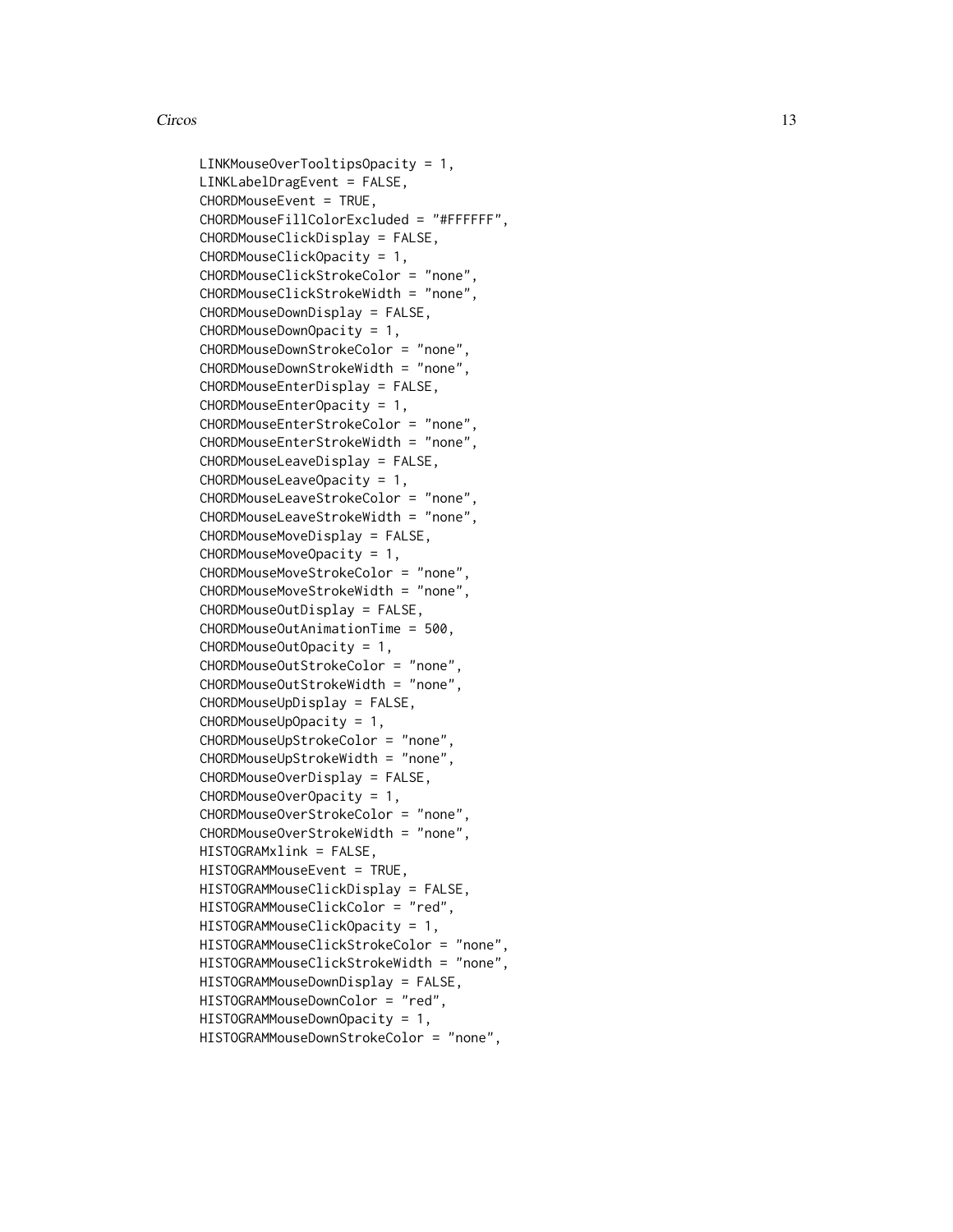```
HISTOGRAMMouseDownStrokeWidth = "none",
HISTOGRAMMouseEnterDisplay = FALSE,
HISTOGRAMMouseEnterColor = "red",
HISTOGRAMMouseEnterOpacity = 1,
HISTOGRAMMouseEnterStrokeColor = "none",
HISTOGRAMMouseEnterStrokeWidth = "none",
HISTOGRAMMouseLeaveDisplay = FALSE,
HISTOGRAMMouseLeaveColor = "red",
HISTOGRAMMouseLeaveOpacity = 1,
HISTOGRAMMouseLeaveStrokeColor = "none",
HISTOGRAMMouseLeaveStrokeWidth = "none",
HISTOGRAMMouseMoveDisplay = FALSE,
HISTOGRAMMouseMoveColor = "red",
HISTOGRAMMouseMoveOpacity = 1,
HISTOGRAMMouseMoveStrokeColor = "none",
HISTOGRAMMouseMoveStrokeWidth = "none",
HISTOGRAMMouseOutDisplay = FALSE,
HISTOGRAMMouseOutAnimationTime = 500,
HISTOGRAMMouseOutColor = "red",
HISTOGRAMMouseOutOpacity = 1,
HISTOGRAMMouseOutStrokeColor = "none",
HISTOGRAMMouseOutStrokeWidth = "none",
HISTOGRAMMouseUpDisplay = FALSE,
HISTOGRAMMouseUpColor = "red",
HISTOGRAMMouseUpOpacity = 1,
HISTOGRAMMouseUpStrokeColor = "none",
HISTOGRAMMouseUpStrokeWidth = "none",
HISTOGRAMMouseOverDisplay = FALSE,
HISTOGRAMMouseOverColor = "red",
HISTOGRAMMouseOverOpacity = 1,
HISTOGRAMMouseOverStrokeColor = "none",
HISTOGRAMMouseOverStrokeWidth = "none",
HISTOGRAMMouseOverTooltipsSetting = "style1",
HISTOGRAMMouseOverTooltipsHtml = " ",
HISTOGRAMMouseOverTooltipsPosition = "absolute",
HISTOGRAMMouseOverTooltipsBackgroundColor = "white",
HISTOGRAMMouseOverTooltipsBorderStyle = "solid",
HISTOGRAMMouseOverTooltipsBorderWidth = 0,
HISTOGRAMMouseOverTooltipsPadding = "3px"
HISTOGRAMMouseOverTooltipsBorderRadius = "3px",
HISTOGRAMMouseOverTooltipsOpacity = 1,
LINEMouseEvent = TRUE,
LINEMouseClickDisplay = FALSE,
LINEMouseClickLineOpacity = 1,
LINEMouseClickLineStrokeColor = "none",
LINEMouseClickLineStrokeWidth = "none",
LINEMouseDownDisplay = FALSE,
LINEMouseDownLineOpacity = 1,
```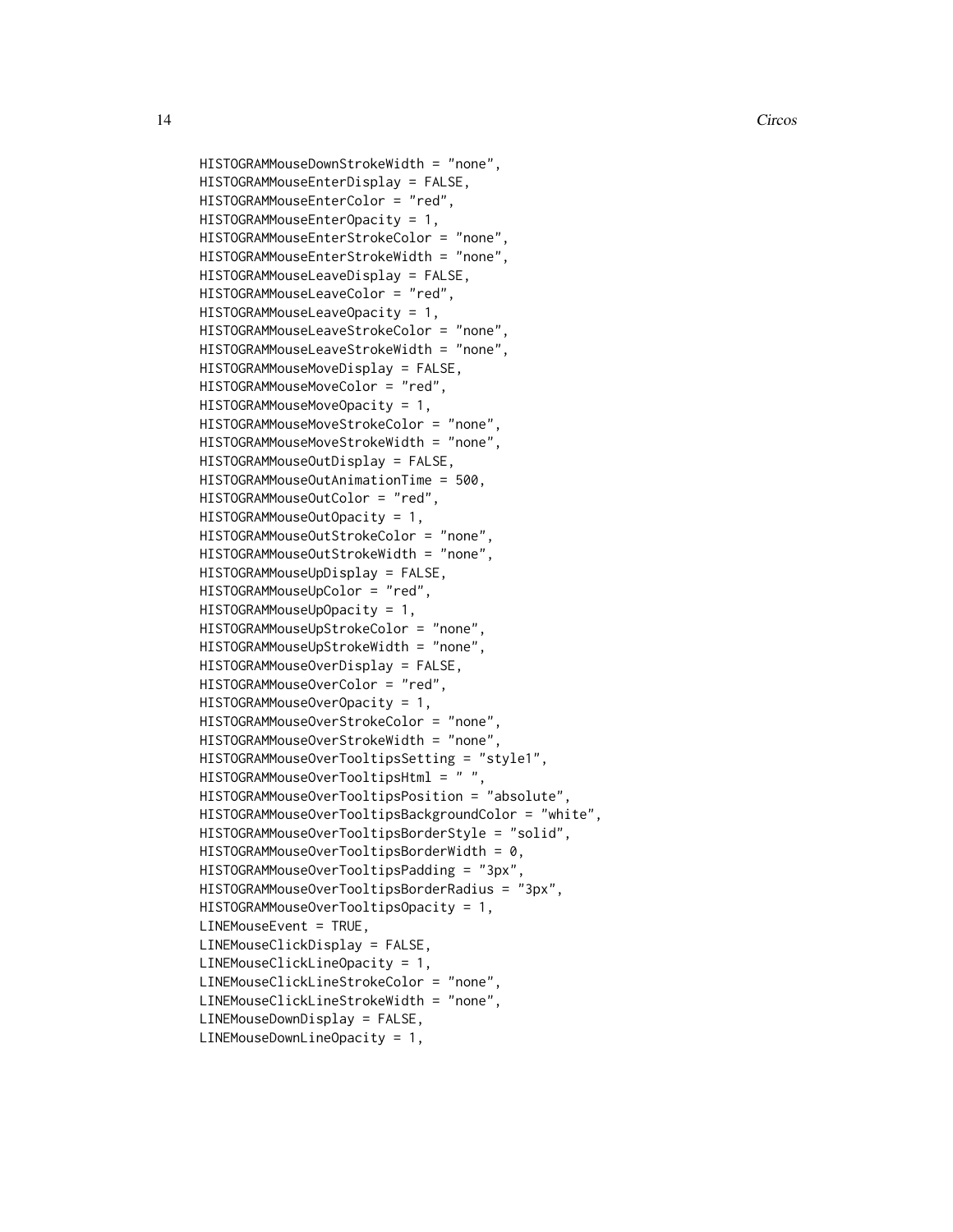```
LINEMouseDownLineStrokeColor = "none",
LINEMouseDownLineStrokeWidth = "none",
LINEMouseEnterDisplay = FALSE,
LINEMouseEnterLineOpacity = 1,
LINEMouseEnterLineStrokeColor = "none",
LINEMouseEnterLineStrokeWidth = "none",
LINEMouseLeaveDisplay = FALSE,
LINEMouseLeaveLineOpacity = 1,
LINEMouseLeaveLineStrokeColor = "none",
LINEMouseLeaveLineStrokeWidth = "none",
LINEMouseMoveDisplay = FALSE,
LINEMouseMoveLineOpacity = 1,
LINEMouseMoveLineStrokeColor = "none",
LINEMouseMoveLineStrokeWidth = "none",
LINEMouseOutDisplay = FALSE,
LINEMouseOutAnimationTime = 500,
LINEMouseOutLineOpacity = 1,
LINEMouseOutLineStrokeColor = "none",
LINEMouseOutLineStrokeWidth = "none",
LINEMouseUpDisplay = FALSE,
LINEMouseUpLineOpacity = 1,
LINEMouseUpLineStrokeColor = "none",
LINEMouseUpLineStrokeWidth = "none",
LINEMouseOverDisplay = FALSE,
LINEMouseOverLineOpacity = 1,
LINEMouseOverLineStrokeColor = "none",
LINEMouseOverLineStrokeWidth = "none",
LINEMouseOverTooltipsSetting = "style1",
LINEMouseOverTooltipsHtml = " ",
LINEMouseOverTooltipsPosition = "absolute",
LINEMouseOverTooltipsBackgroundColor = "white",
LINEMouseOverTooltipsBorderStyle = "solid",
LINEMouseOverTooltipsBorderWidth = 0,LINEMouseOverTooltipsPadding = "3px",
LINEMouseOverTooltipsBorderRadius = "3px",
LINEMouseOverTooltipsOpacity = 1,
WIGMouseEvent = TRUE,
WIGMouseClickDisplay = FALSE,
WIGMouseClickLineOpacity = 1,
WIGMouseClickLineStrokeColor = "none",
WIGMouseClickLineStrokeWidth = "none",
WIGMouseClickFillColor = "none",
WIGMouseDownDisplay = FALSE,
WIGMouseDownLineOpacity = 1,
WIGMouseDownLineStrokeColor = "none",
WIGMouseDownLineStrokeWidth = "none",
WIGMouseDownFillColor = "none",
WIGMouseEnterDisplay = FALSE,
```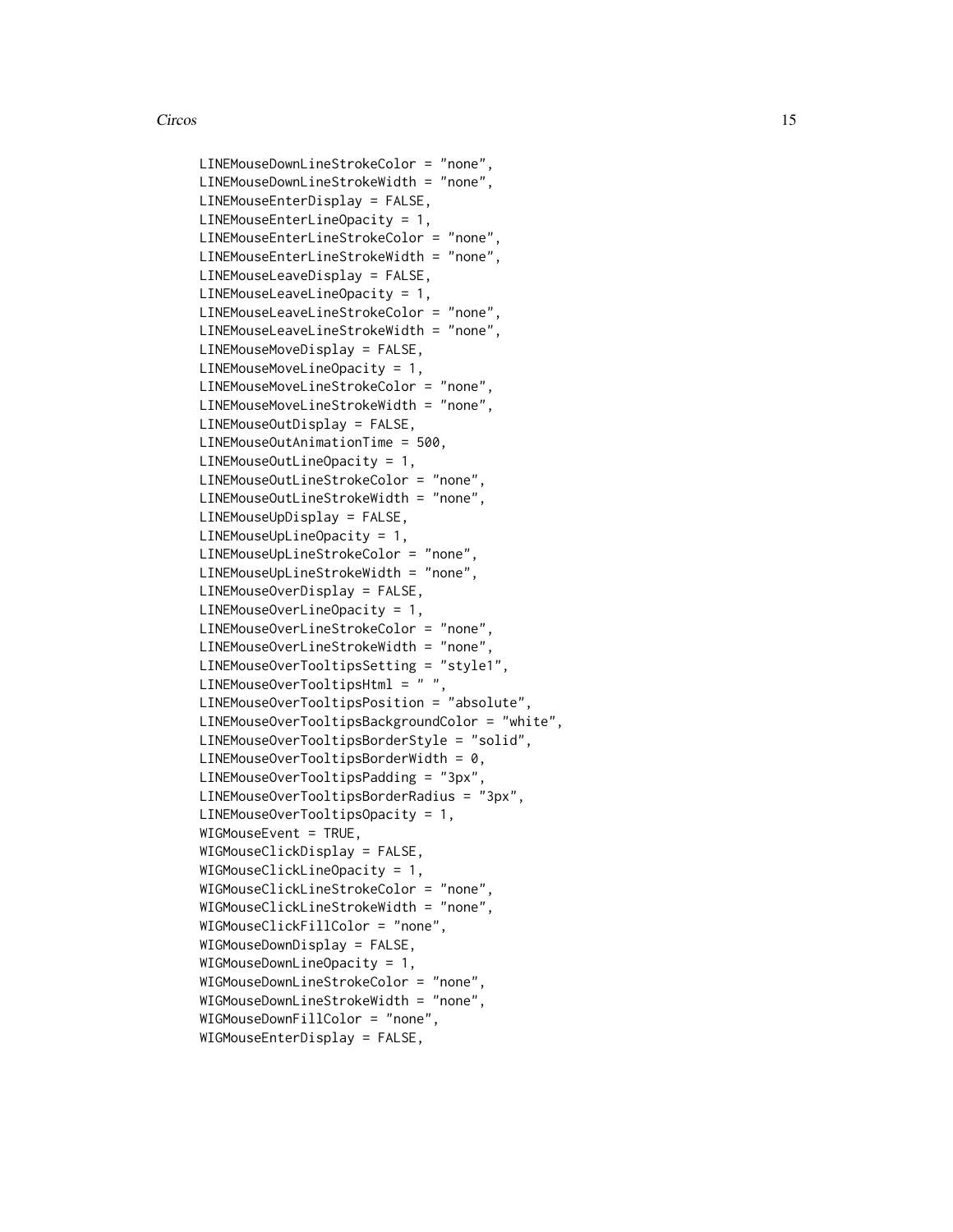```
WIGMouseEnterLineOpacity = 1,
WIGMouseEnterLineStrokeColor = "none",
WIGMouseEnterLineStrokeWidth = "none",
WIGMouseEnterFillColor = "none",
WIGMouseLeaveDisplay = FALSE,
WIGMouseLeaveLineOpacity = 1,
WIGMouseLeaveLineStrokeColor = "none",
WIGMouseLeaveLineStrokeWidth = "none",
WIGMouseLeaveFillColor = "none",
WIGMouseMoveDisplay = FALSE,
WIGMouseMoveLineOpacity = 1,
WIGMouseMoveLineStrokeColor = "none",
WIGMouseMoveLineStrokeWidth = "none",
WIGMouseMoveFillColor = "none",
WIGMouseOutDisplay = FALSE,
WIGMouseOutAnimationTime = 500,
WIGMouseOutLineOpacity = 1,
WIGMouseOutLineStrokeColor = "none",
WIGMouseOutLineStrokeWidth = "none",
WIGMouseOutFillColor = "none",
WIGMouseUpDisplay = FALSE,
WIGMouseUpLineOpacity = 1,
WIGMouseUpLineStrokeColor = "none",
WIGMouseUpLineStrokeWidth = "none",
WIGMouseUpFillColor = "none",
WIGMouseOverDisplay = FALSE,
WIGMouseOverLineOpacity = 1,
WIGMouseOverLineStrokeColor = "none",
WIGMouseOverLineStrokeWidth = "none",
WIGMouseOverFillColor = "none",
WIGMouseOverTooltipsSetting = "style1",
WIGMouseOverTooltipsHtml = " ",
WIGMouseOverTooltipsPosition = "absolute",
WIGMouseOverTooltipsBackgroundColor = "white",
WIGMouseOverTooltipsBorderStyle = "solid",
WIGMouseOverTooltipsBorderWidth = 0,WIGMouseOverTooltipsPadding = "3px",
WIGMouseOverTooltipsBorderRadius = "3px",
WIGMouseOverTooltipsOpacity = 1,
SCATTERxlink = FALSE,
SCATTERMouseEvent = TRUE,
SCATTERMouseClickDisplay = FALSE,
SCATTERMouseClickColor = "red",
SCATTERMouseClickCircleSize = 2,
SCATTERMouseClickCircleOpacity = 1,
SCATTERMouseClickCircleStrokeColor = "none",
SCATTERMouseClickCircleStrokeWidth = "none",
SCATTERMouseClickTextFromData = "fourth",
```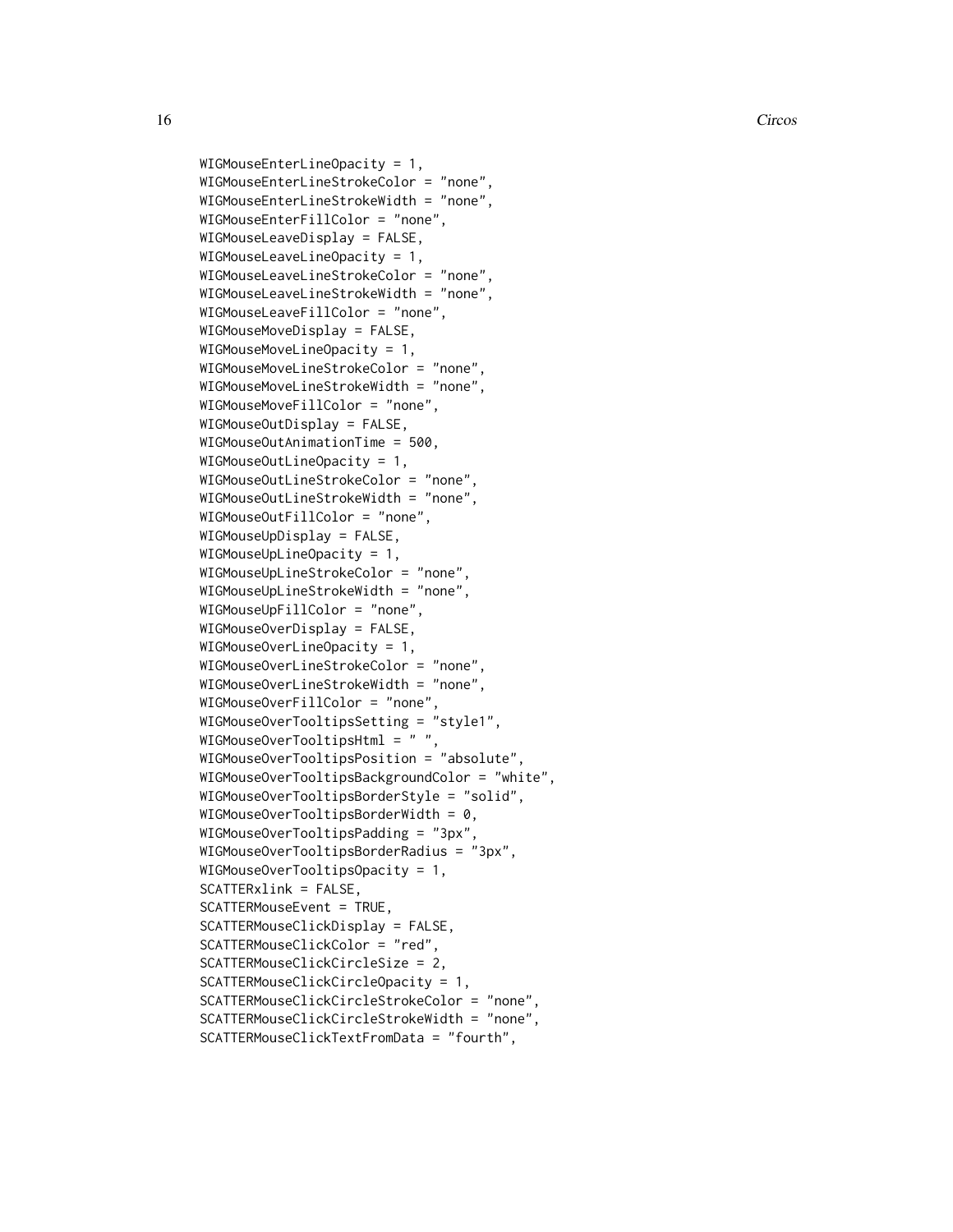```
SCATTERMouseClickTextOpacity = 1,
SCATTERMouseClickTextColor = "red",
SCATTERMouseClickTextSize = 8,
SCATTERMouseClickTextPostionX = 1,
SCATTERMouseClickTextPostionY = 10,
SCATTERMouseClickTextDrag = TRUE,
SCATTERMouseDownDisplay = FALSE,
SCATTERMouseDownColor = "red",
SCATTERMouseDownCircleSize = 2,
SCATTERMouseDownCircleOpacity = 1,
SCATTERMouseDownCircleStrokeColor = "none",
SCATTERMouseDownCircleStrokeWidth = "none",
SCATTERMouseEnterDisplay = FALSE,
SCATTERMouseEnterColor = "red",
SCATTERMouseEnterCircleSize = 2,
SCATTERMouseEnterCircleOpacity = 1,
SCATTERMouseEnterCircleStrokeColor = "none",
SCATTERMouseEnterCircleStrokeWidth = "none",
SCATTERMouseLeaveDisplay = FALSE,
SCATTERMouseLeaveColor = "red",
SCATTERMouseLeaveCircleSize = 2,
SCATTERMouseLeaveCircleOpacity = 1,
SCATTERMouseLeaveCircleStrokeColor = "none",
SCATTERMouseLeaveCircleStrokeWidth = "none",
SCATTERMouseMoveDisplay = FALSE,
SCATTERMouseMoveColor = "red",
SCATTERMouseMoveCircleSize = 2,
SCATTERMouseMoveCircleOpacity = 1,
SCATTERMouseMoveCircleStrokeColor = "none",
SCATTERMouseMoveCircleStrokeWidth = "none",
SCATTERMouseOutDisplay = FALSE,
SCATTERMouseOutAnimationTime = 500,
SCATTERMouseOutColor = "red",
SCATTERMouseOutCircleSize = 2,
SCATTERMouseOutCircleOpacity = 1,
SCATTERMouseOutCircleStrokeColor = "none",
SCATTERMouseOutCircleStrokeWidth = "none",
SCATTERMouseUpDisplay = FALSE,
SCATTERMouseUpColor = "red",
SCATTERMouseUpCircleSize = 2,
SCATTERMouseUpCircleOpacity = 1,
SCATTERMouseUpCircleStrokeColor = "none",
SCATTERMouseUpCircleStrokeWidth = "none",
SCATTERMouseOverDisplay = FALSE,
SCATTERMouseOverColor = "red",
SCATTERMouseOverCircleSize = 2,
SCATTERMouseOverCircleOpacity = 1,
SCATTERMouseOverCircleStrokeColor = "none",
```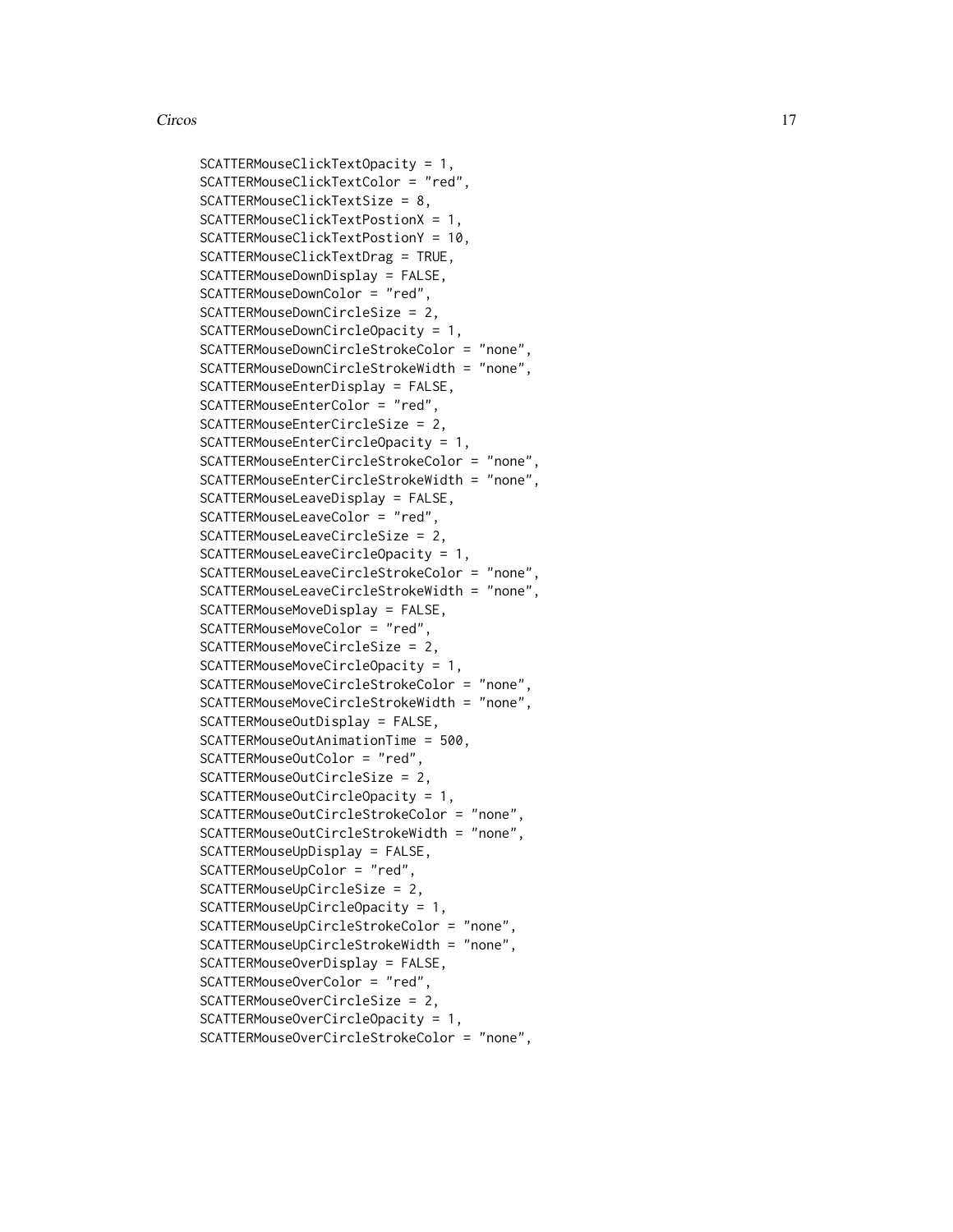```
SCATTERMouseOverCircleStrokeWidth = "none",
SCATTERMouseOverTooltipsSetting = "style1",
SCATTERMouseOverTooltipsHtml = " ",
SCATTERMouseOverTooltipsPosition = "absolute",
SCATTERMouseOverTooltipsBackgroundColor = "white",
SCATTERMouseOverTooltipsBorderStyle = "solid",
SCATTERMouseOverTooltipsBorderWidth = 0,
SCATTERMouseOverTooltipsPadding = "3px",
SCATTERMouseOverTooltipsBorderRadius = "3px",
SCATTERMouseOverTooltipsOpacity = 1,
ARCxlink = FALSE,
ARCMouseEvent = TRUE,ARCMouseClickDisplay = FALSE,
ARCMouseClickColor = "red",
ARCMouseClickArcOpacity = 1,
ARCMouseClickArcStrokeColor = "none",
ARCMouseClickArcStrokeWidth = "none",
ARCMouseClickTextFromData = "fourth",
ARCMouseClickTextOpacity = 1,
ARCMouseClickTextColor = "red",
ARCMouseClickTextSize = 8,
ARCMouseClickTextPostionX = 1,
ARCMouseClickTextPostionY = 10,
ARCMouseClickTextDrag = TRUE,
ARCMouseDownDisplay = FALSE,
ARCMouseDownColor = "red",
ARCMouseDownArcOpacity = 1,
ARCMouseDownArcStrokeColor = "none",
ARCMouseDownArcStrokeWidth = "none",
ARCMouseEnterDisplay = FALSE,
ARCMouseEnterColor = "red",
ARCMouseEnterArcOpacity = 1,
ARCMouseEnterArcStrokeColor = "none",
ARCMouseEnterArcStrokeWidth = "none",
ARCMouseLeaveDisplay = FALSE,
ARCMouseLeaveColor = "red",
ARCMouseLeaveArcOpacity = 1,
ARCMouseLeaveArcStrokeColor = "none",
ARCMouseLeaveArcStrokeWidth = "none",
ARCMouseMoveDisplay = FALSE,
ARCMouseMoveColor = "red",
ARCMouseMoveArcOpacity = 1,
ARCMouseMoveArcStrokeColor = "none",
ARCMouseMoveArcStrokeWidth = "none",
ARCMouseOutDisplay = FALSE,
ARCMouseOutAnimationTime = 500,
ARCMouseOutColor = "red",
ARCMouseOutArcOpacity = 1,
```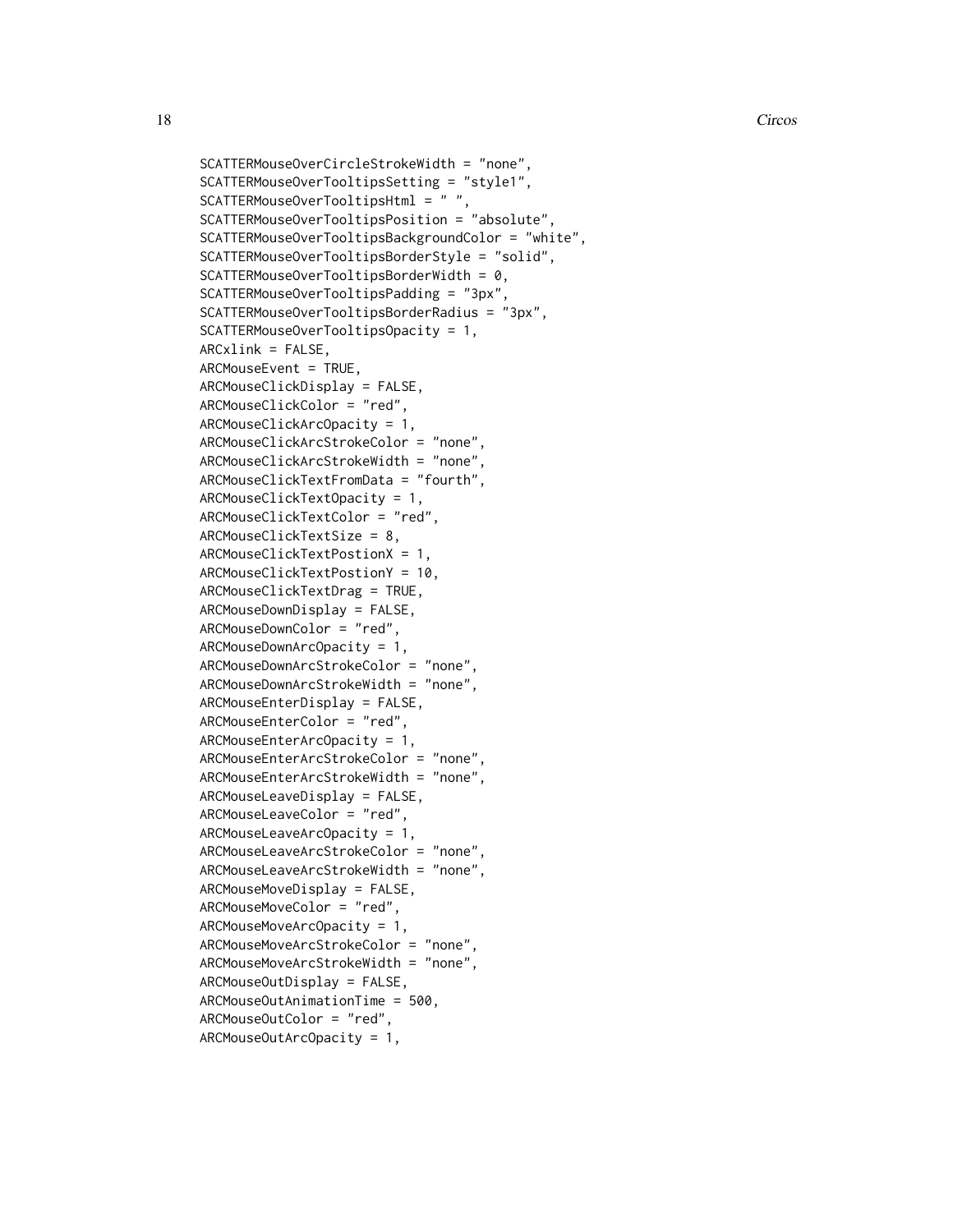ARCMouseOutArcStrokeColor = "none", ARCMouseOutArcStrokeWidth = "none", ARCMouseUpDisplay = FALSE, ARCMouseUpColor = "red", ARCMouseUpArcOpacity = 1, ARCMouseUpArcStrokeColor = "none", ARCMouseUpArcStrokeWidth = "none", ARCMouseOverDisplay = FALSE, ARCMouseOverColor = "red", ARCMouseOverArcOpacity = 1, ARCMouseOverArcStrokeColor = "none", ARCMouseOverArcStrokeWidth = "none", ARCMouseOverTooltipsSetting = "style1", ARCMouseOverTooltipsHtml = " ", ARCMouseOverTooltipsPosition = "absolute", ARCMouseOverTooltipsBackgroundColor = "white", ARCMouseOverTooltipsBorderStyle = "solid",  $ARCMouseOverTooltipsBorderWidth = 0,$ ARCMouseOverTooltipsPadding = "3px", ARCMouseOverTooltipsBorderRadius = "3px", ARCMouseOverTooltipsOpacity = 1, GENExlink = FALSE, GENEMouseEvent = TRUE, GENEMouseClickDisplay = FALSE, GENEMouseClickColor = "red", GENEMouseClickArcOpacity = 1, GENEMouseClickArcStrokeColor = "none", GENEMouseClickArcStrokeWidth = "none", GENEMouseClickTextFromData = "fourth", GENEMouseClickTextOpacity = 1, GENEMouseClickTextColor = "red", GENEMouseClickTextSize = 8, GENEMouseClickTextPostionX = 1, GENEMouseClickTextPostionY = 10, GENEMouseClickTextDrag = TRUE, GENEMouseDownDisplay = FALSE, GENEMouseDownColor = "red", GENEMouseDownArcOpacity = 1, GENEMouseDownArcStrokeColor = "none", GENEMouseDownArcStrokeWidth = "none", GENEMouseEnterDisplay = FALSE, GENEMouseEnterColor = "red", GENEMouseEnterArcOpacity = 1, GENEMouseEnterArcStrokeColor = "none", GENEMouseEnterArcStrokeWidth = "none", GENEMouseLeaveDisplay = FALSE, GENEMouseLeaveColor = "red", GENEMouseLeaveArcOpacity = 1,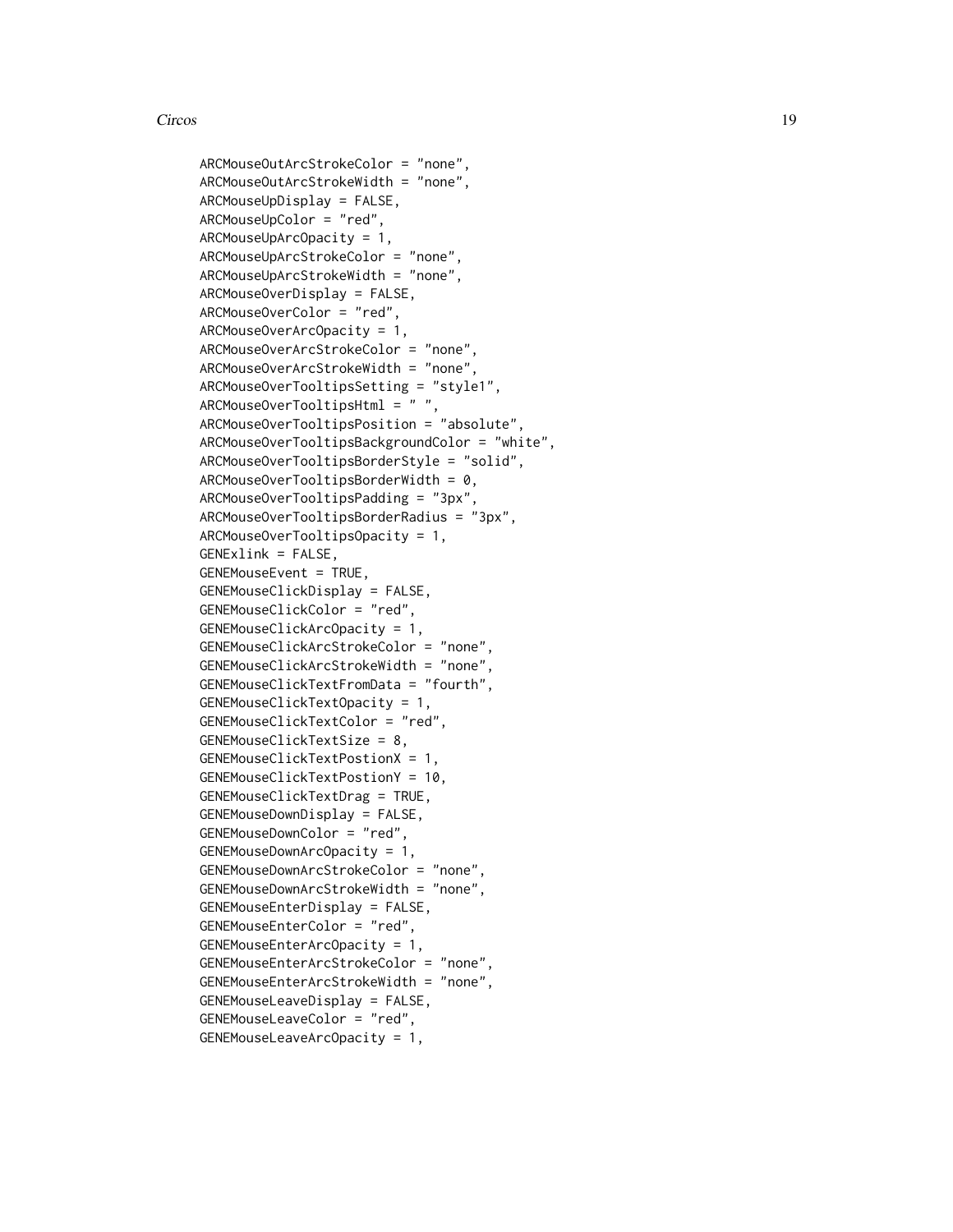```
GENEMouseLeaveArcStrokeColor = "none",
GENEMouseLeaveArcStrokeWidth = "none",
GENEMouseMoveDisplay = FALSE,
GENEMouseMoveColor = "red",
GENEMouseMoveArcOpacity = 1,
GENEMouseMoveArcStrokeColor = "none",
GENEMouseMoveArcStrokeWidth = "none",
GENEMouseOutDisplay = FALSE,
GENEMouseOutAnimationTime = 500,
GENEMouseOutColor = "red",
GENEMouseOutArcOpacity = 1,
GENEMouseOutArcStrokeColor = "none",
GENEMouseOutArcStrokeWidth = "none",
GENEMouseUpDisplay = FALSE,
GENEMouseUpColor = "red",
GENEMouseUpArcOpacity = 1,
GENEMouseUpArcStrokeColor = "none",
GENEMouseUpArcStrokeWidth = "none",
GENEMouseOverDisplay = FALSE,
GENEMouseOverColor = "red",
GENEMouseOverArcOpacity = 1,
GENEMouseOverArcStrokeColor = "none",
GENEMouseOverArcStrokeWidth = "none",
GENEMouseOverTooltipsSetting = "style1",
GENEMouseOverTooltipsHtml = " ",
GENEMouseOverTooltipsPosition = "absolute",
GENEMouseOverTooltipsBackgroundColor = "white",
GENEMouseOverTooltipsBorderStyle = "solid",
GENEMouseOverTooltipsBorderWidth = 0,GENEMouseOverTooltipsPadding = "3px",
GENEMouseOverTooltipsBorderRadius = "3px",
GENEMouseOverTooltipsOpacity = 1,
LOLLIPOPxlink = FALSE,
LOLLIPOPMouseEvent = TRUE,
LOLLIPOPMouseClickDisplay = FALSE,
LOLLIPOPMouseClickColor = "red",
LOLLIPOPMouseClickCircleSize = 2,
LOLLIPOPMouseClickCircleOpacity = 1,
LOLLIPOPMouseClickCircleStrokeColor = "none",
LOLLIPOPMouseClickCircleStrokeWidth = "none",
LOLLIPOPMouseClickTextFromData = "fourth",
LOLLIPOPMouseClickTextOpacity = 1,
LOLLIPOPMouseClickTextColor = "red",
LOLLIPOPMouseClickTextSize = 8,
LOLLIPOPMouseClickTextPostionX = 1,
LOLLIPOPMouseClickTextPostionY = 10,
LOLLIPOPMouseClickTextDrag = TRUE,
LOLLIPOPMouseDownDisplay = FALSE,
```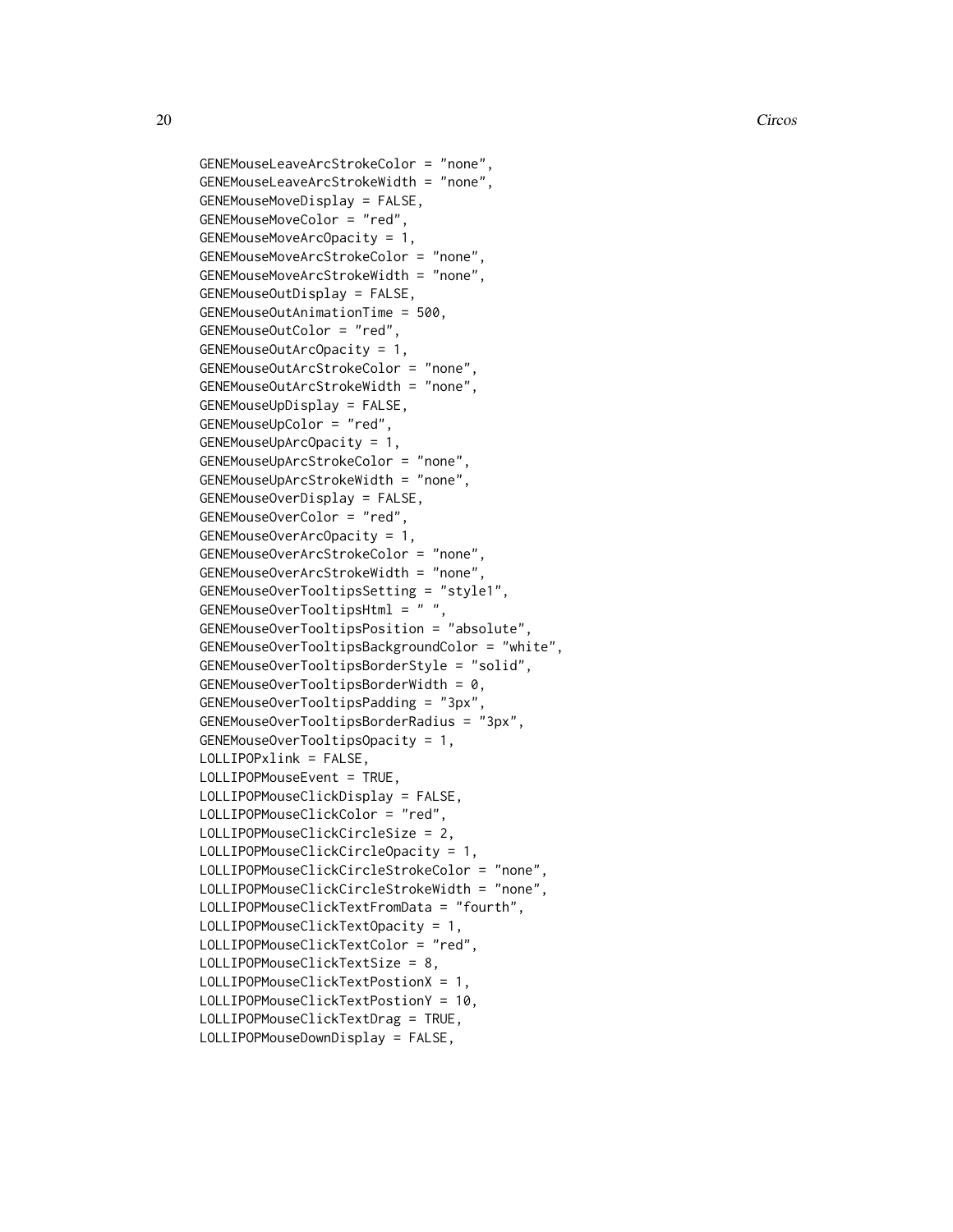```
LOLLIPOPMouseDownColor = "red",
LOLLIPOPMouseDownCircleSize = 2,
LOLLIPOPMouseDownCircleOpacity = 1,
LOLLIPOPMouseDownCircleStrokeColor = "none",
LOLLIPOPMouseDownCircleStrokeWidth = "none",
LOLLIPOPMouseEnterDisplay = FALSE,
LOLLIPOPMouseEnterColor = "red",
LOLLIPOPMouseEnterCircleSize = 2,
LOLLIPOPMouseEnterCircleOpacity = 1,
LOLLIPOPMouseEnterCircleStrokeColor = "none",
LOLLIPOPMouseEnterCircleStrokeWidth = "none",
LOLLIPOPMouseLeaveDisplay = FALSE,
LOLLIPOPMouseLeaveColor = "red",
LOLLIPOPMouseLeaveCircleSize = 2,
LOLLIPOPMouseLeaveCircleOpacity = 1,
LOLLIPOPMouseLeaveCircleStrokeColor = "none",
LOLLIPOPMouseLeaveCircleStrokeWidth = "none",
LOLLIPOPMouseMoveDisplay = FALSE,
LOLLIPOPMouseMoveColor = "red",
LOLLIPOPMouseMoveCircleSize = 2,
LOLLIPOPMouseMoveCircleOpacity = 1,
LOLLIPOPMouseMoveCircleStrokeColor = "none",
LOLLIPOPMouseMoveCircleStrokeWidth = "none",
LOLLIPOPMouseOutDisplay = FALSE,
LOLLIPOPMouseOutAnimationTime = 500,
LOLLIPOPMouseOutColor = "red",
LOLLIPOPMouseOutCircleSize = 2,
LOLLIPOPMouseOutCircleOpacity = 1,
LOLLIPOPMouseOutCircleStrokeColor = "none",
LOLLIPOPMouseOutCircleStrokeWidth = "none",
LOLLIPOPMouseUpDisplay = FALSE,
LOLLIPOPMouseUpColor = "red",
LOLLIPOPMouseUpCircleSize = 2,
LOLLIPOPMouseUpCircleOpacity = 1,
LOLLIPOPMouseUpCircleStrokeColor = "none",
LOLLIPOPMouseUpCircleStrokeWidth = "none",
LOLLIPOPMouseOverDisplay = FALSE,
LOLLIPOPMouseOverColor = "red",
LOLLIPOPMouseOverCircleSize = 2,
LOLLIPOPMouseOverCircleOpacity = 1,
LOLLIPOPMouseOverCircleStrokeColor = "none",
LOLLIPOPMouseOverCircleStrokeWidth = "none",
LOLLIPOPMouseOverTooltipsSetting = "style1",
LOLLIPOPMouseOverTooltipsHtml = " ",
LOLLIPOPMouseOverTooltipsPosition = "absolute",
LOLLIPOPMouseOverTooltipsBackgroundColor = "white",
LOLLIPOPMouseOverTooltipsBorderStyle = "solid",
LOLLIPOPMouseOverTooltipsBorderWidth = 0,
```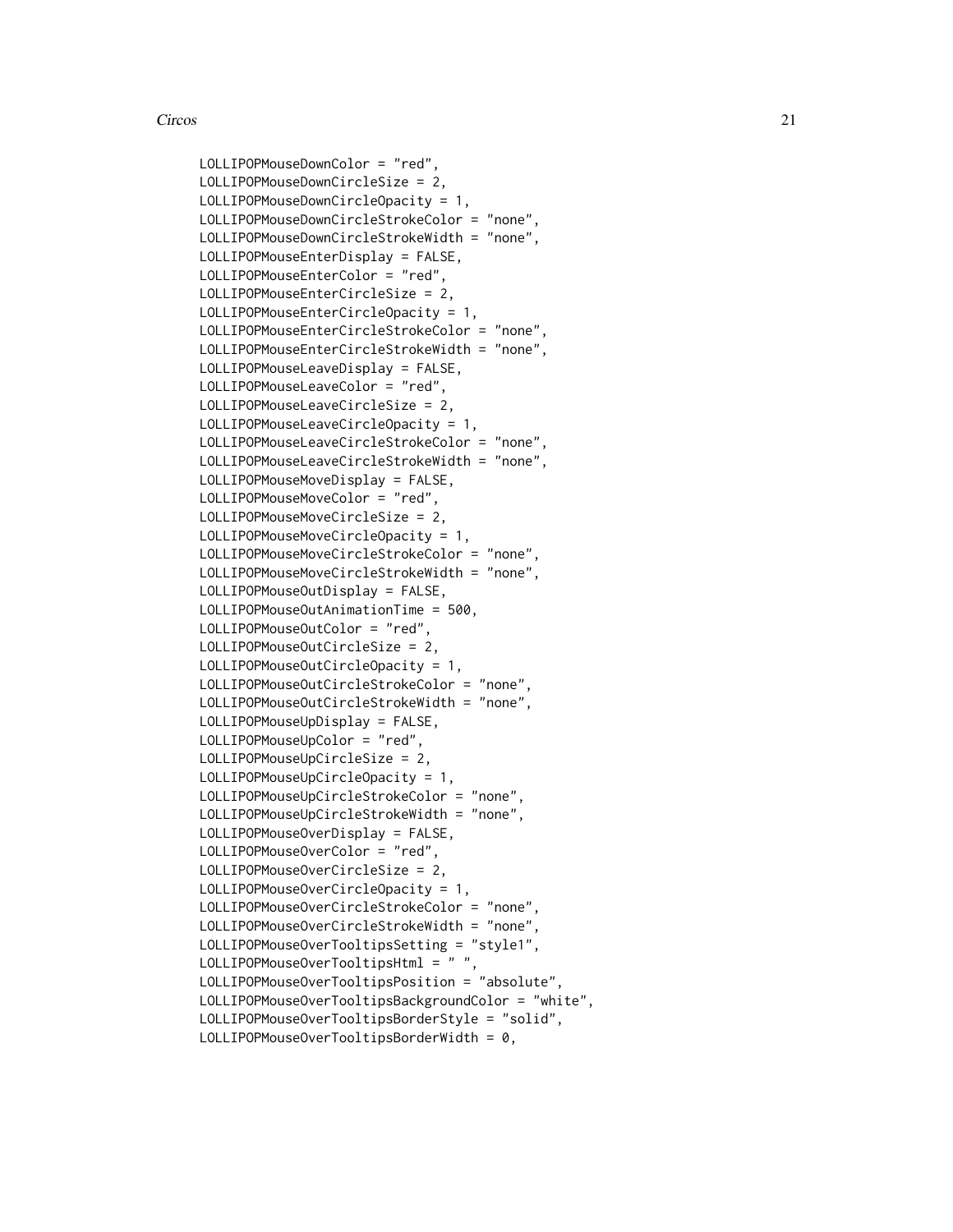```
LOLLIPOPMouseOverTooltipsPadding = "3px",
  LOLLIPOPMouseOverTooltipsBorderRadius = "3px",
 LOLLIPOPMouseOverTooltipsOpacity = 1,
 elementId = NULL,...
\mathcal{L}
```
# Arguments

| moduleList                | Module list displayed in plot                                                                                                                                                                                 |
|---------------------------|---------------------------------------------------------------------------------------------------------------------------------------------------------------------------------------------------------------|
| genome                    | Could be either 'hg19', which is defaultly set to use chromosomes of hg19, or a<br>list of chromosomes with length, for example, list("chr1"=100,"chr2"=200)                                                  |
| genome2                   | Second genome when compare module is applied, format is same as genome                                                                                                                                        |
| genomeFillColor           |                                                                                                                                                                                                               |
|                           | Could be either a color palette from RColorBrewer, or a list of color name, for<br>example, list("yellow","rgb(1,255,255)")                                                                                   |
| chrPad                    | Distance between each chromosome, default is 0.04                                                                                                                                                             |
| width, height             | The width and height for svg element, could be px or percent or auto                                                                                                                                          |
| innerRadius               | Default 216, Inner radius of chromosome                                                                                                                                                                       |
| outerRadius               | Default 240, Outer radius of chromosome                                                                                                                                                                       |
| svgClassName              | The svg class name                                                                                                                                                                                            |
| displayGenomeBorder       |                                                                                                                                                                                                               |
|                           | Whether display a border for genome track or not                                                                                                                                                              |
|                           | genomeBorderColor, genomeBorderSize                                                                                                                                                                           |
|                           | The color and size for border of genome                                                                                                                                                                       |
| genomeTicksDisplay        |                                                                                                                                                                                                               |
|                           | Whether display the ticks for genome track                                                                                                                                                                    |
|                           | genomeTicksLen, genomeTicksColor, genomeTicksTextSize, genomeTicksTextColor, genomeTicksScale, genomeT<br>arameters only works when genomeTicksDisplay is TRUE and their details are<br>available on document |
|                           | genomeLabelDisplay, genomeLabelTextSize, genomeLabelTextColor, genomeLabelDx, genomeLabelDy                                                                                                                   |
|                           | Whether display the label for chromosome panel. Other parameters only works<br>when genomeTicksDisplay is TRUE and their details are available on document                                                    |
| compareEvent              | Default False, open/not COMPARE module                                                                                                                                                                        |
| compareEventGroupGapRate  | Default 0.1, control the two-side gap rate on each group of genome                                                                                                                                            |
| compareEventGroupDistance |                                                                                                                                                                                                               |
|                           | Default 0, distance between two groups of genome                                                                                                                                                              |
| zoom                      | Whether or not the plot is zoomable?                                                                                                                                                                          |
| TEXTModuleDragEvent       |                                                                                                                                                                                                               |
|                           | Are text annotations draggable?                                                                                                                                                                               |
| CNVxlink                  | Default False, add/not xlink for CNV module                                                                                                                                                                   |
| CNVMouseEvent             | Default True, open/not open mouse event of CNV module                                                                                                                                                         |
|                           |                                                                                                                                                                                                               |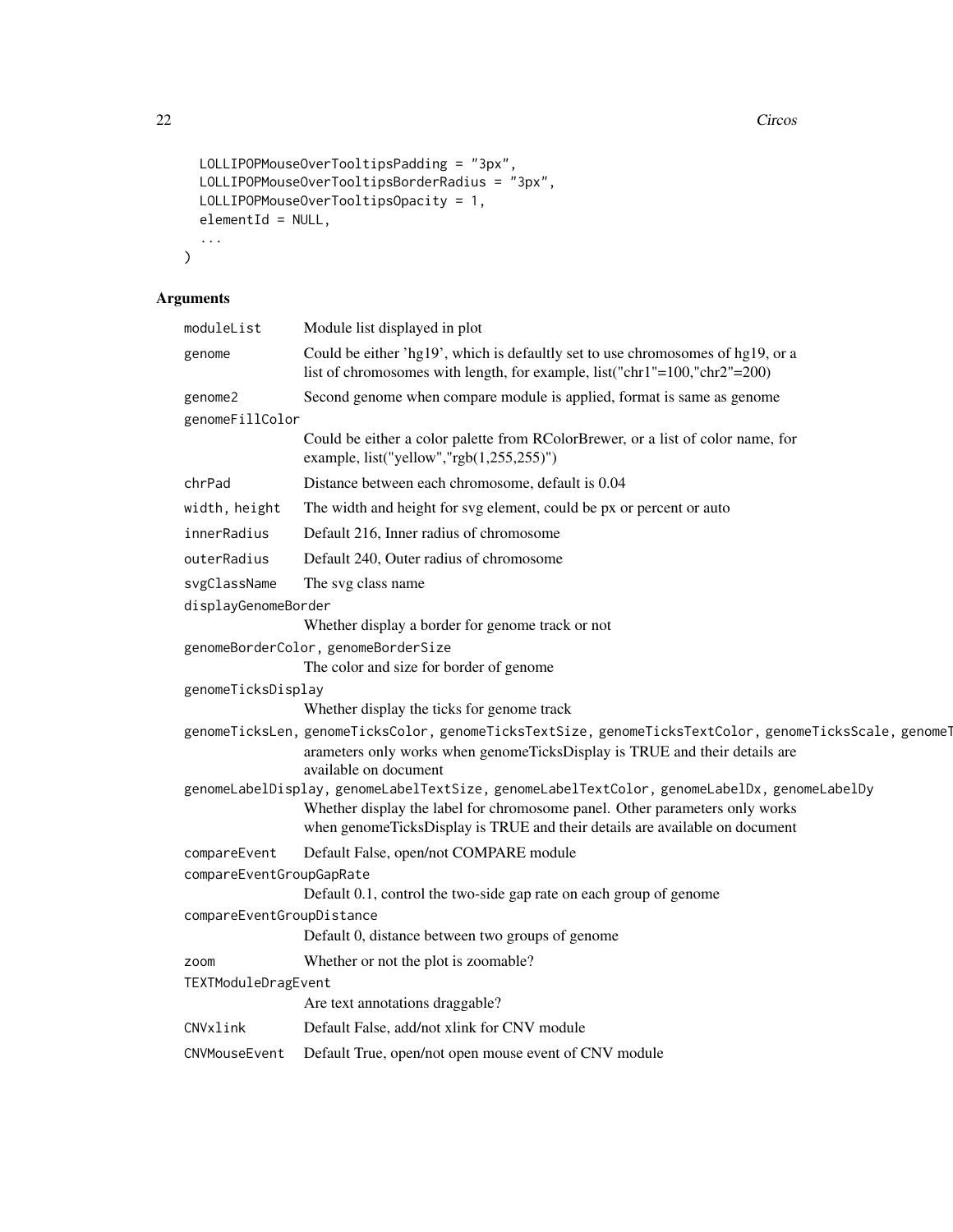CNVMouseClickDisplay Default False, show/not the tooltip when mouse click on a CNV point CNVMouseClickColor Color when mouse clicking CNVMouseClickArcOpacity Arc opacity when mouse clicking the element CNVMouseClickArcStrokeColor Arc stroke color when mouse clicking the element CNVMouseClickArcStrokeWidth Arc stroke width when mouse clicking the element CNVMouseClickTextFromData Text column when mouse clicking the element CNVMouseClickTextOpacity Text opacity when mouse clicking the element CNVMouseClickTextColor Text color when mouse clicking the element CNVMouseClickTextSize Text size when mouse clicking the element CNVMouseClickTextPostionX, CNVMouseClickTextPostionY Text coordinates when mouse clicking the element CNVMouseClickTextDrag Whether text is draggable when mouse clicking the element CNVMouseDownDisplay Default False, show/not the tooltip when mouse click down a CNV point CNVMouseDownColor Color when mouse moving down the element CNVMouseDownArcOpacity Arc opacity when mouse moving down the element CNVMouseDownArcStrokeColor Arc stroke color when mouse moving down the element CNVMouseDownArcStrokeWidth Arc stroke width when mouse moving down the element CNVMouseEnterDisplay Default False, show/not the tooltip when mouse mover over a CNV point CNVMouseEnterColor Color when mouse entering the element CNVMouseEnterArcOpacity Arc opacity when mouse entering the element CNVMouseEnterArcStrokeColor Arc stroke color when mouse entering the element CNVMouseEnterArcStrokeWidth Arc stroke width when mouse entering the element CNVMouseLeaveDisplay Default False, show/not the tooltip when mouse mover leave a CNV point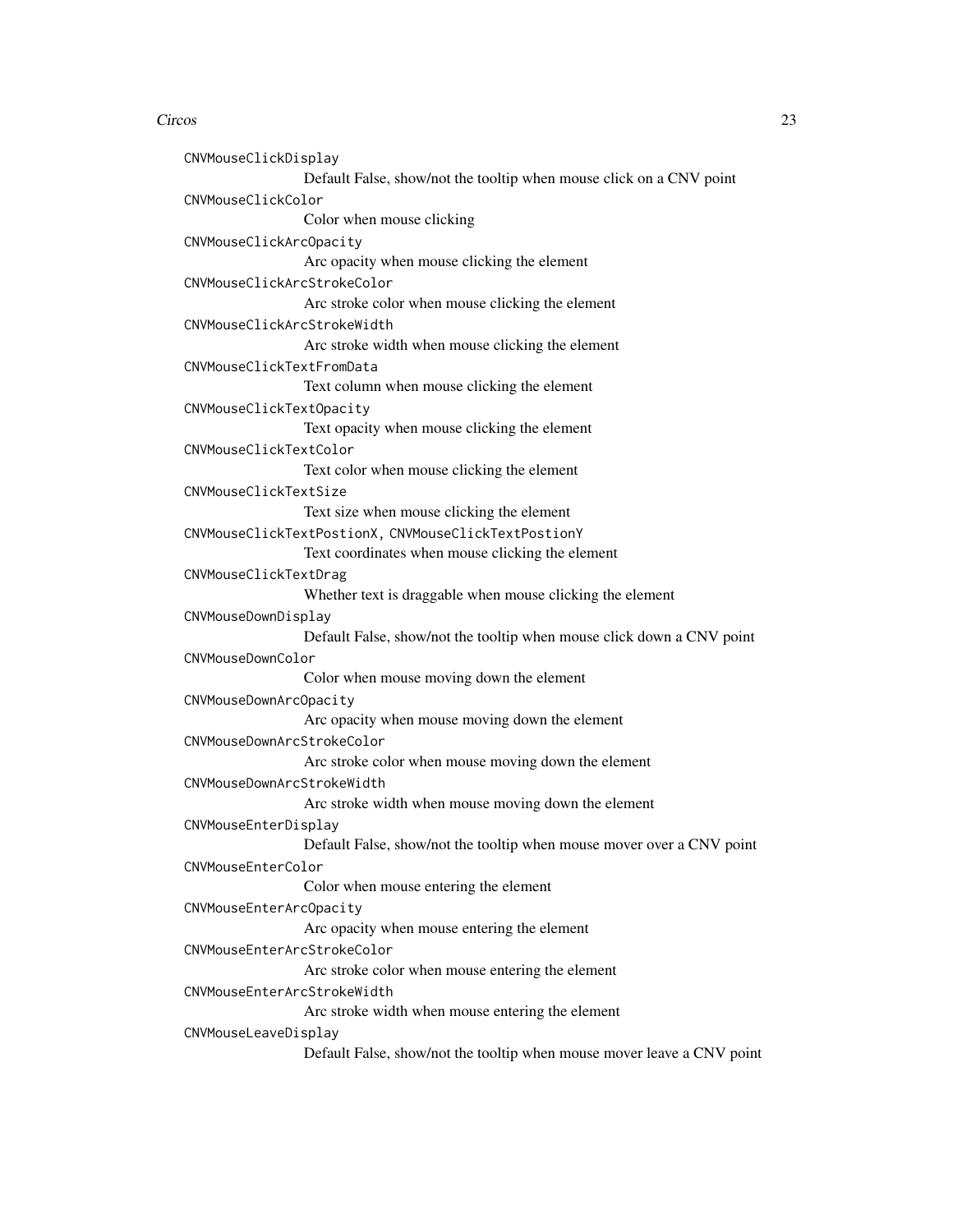```
CNVMouseLeaveColor
                 Color when mouse leaving the element
CNVMouseLeaveArcOpacity
                 Arc opacity when mouse leaving the element
CNVMouseLeaveArcStrokeColor
                 Arc stroke color when mouse leaving the element
CNVMouseLeaveArcStrokeWidth
                 Arc stroke width when mouse leaving the element
CNVMouseMoveDisplay
                 Default False, show/not the tooltip when mouse move into a CNV point
CNVMouseMoveColor
                 Color when mouse moving in the element
CNVMouseMoveArcOpacity
                 Arc opacity when mouse moving in the element
CNVMouseMoveArcStrokeColor
                 Arc stroke color when mouse moving in the element
CNVMouseMoveArcStrokeWidth
                 Arc stroke width when mouse moving in the element
CNVMouseOutDisplay
                 Defalut False, hide/not tooltip when mouse is not hovering a CNV point any-
                 more
CNVMouseOutAnimationTime
                 Animation time when mouse moving out the element
CNVMouseOutColor
                 Color when mouse moving out the element
CNVMouseOutArcOpacity
                 Arc opacity when mouse moving out the element
CNVMouseOutArcStrokeColor
                 Arc stroke color when mouse moving out the element
CNVMouseOutArcStrokeWidth
                 Arc stroke width when mouse moving out the element
CNVMouseUpDisplay
                 Default False, show/not the tooltip when mouse click up a CNV point
CNVMouseUpColor
                 Color when mouse moving up the element
CNVMouseUpArcOpacity
                 Arc opacity when mouse clicking the element
CNVMouseUpArcStrokeColor
                 Arc stroke color when mouse clicking the element
CNVMouseUpArcStrokeWidth
                 Arc stroke width when mouse clicking the element
CNVMouseOverDisplay
                 Default False, show/not the tooltip when mouse hover on a CNV point
CNVMouseOverColor
                 Color when mouse moving over the element
```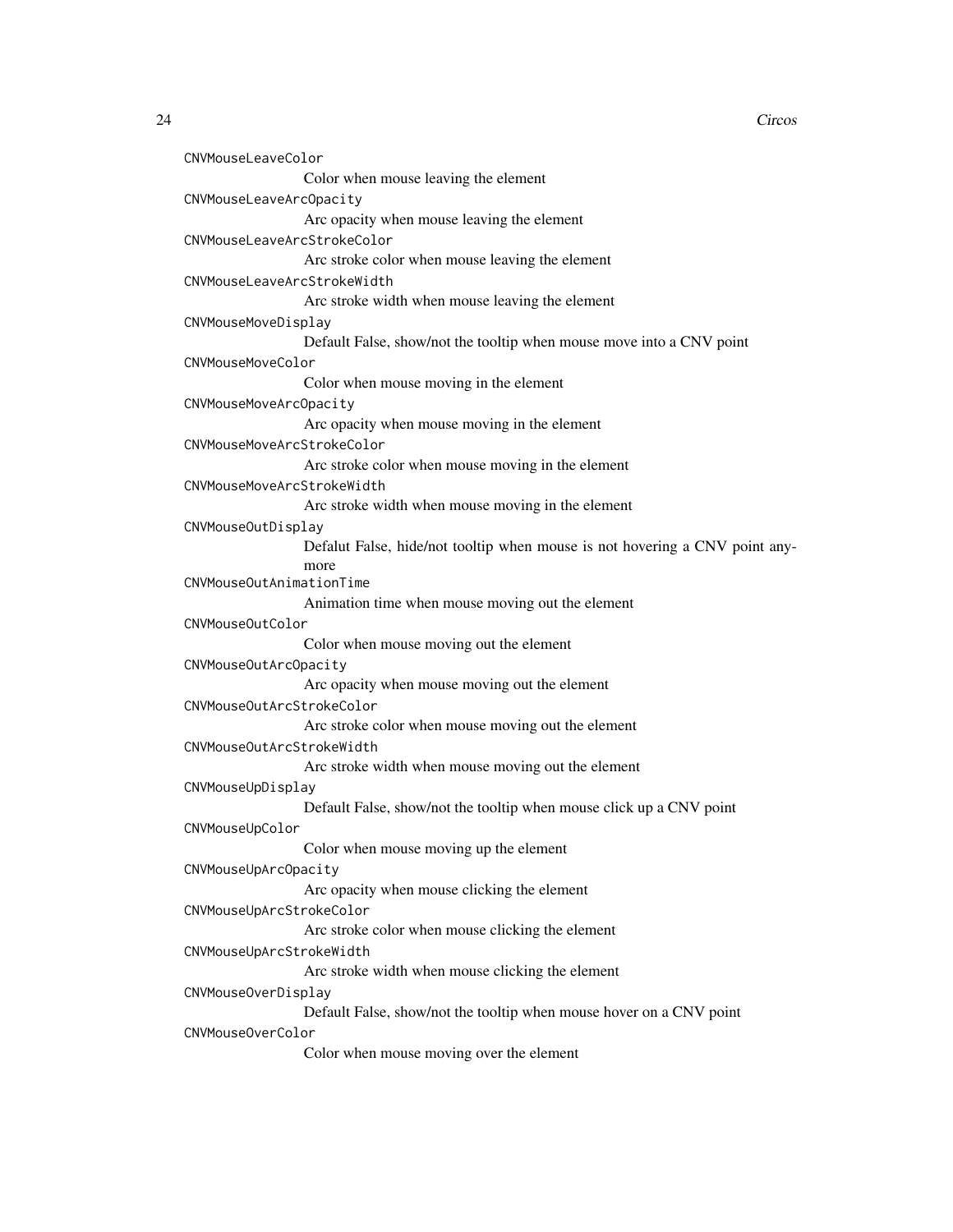CNVMouseOverArcOpacity Arc opacity when mouse moving over the element CNVMouseOverArcStrokeColor Arc stroke color when mouse moving over the element CNVMouseOverArcStrokeWidth Arc stroke width when mouse moving over the element CNVMouseOverTooltipsSetting Default "style1" CNVMouseOverTooltipsHtml Default " " CNVMouseOverTooltipsPosition Default "absolute" CNVMouseOverTooltipsBackgroundColor Default "white" CNVMouseOverTooltipsBorderStyle Default "solid" CNVMouseOverTooltipsBorderWidth Default 0 CNVMouseOverTooltipsPadding Default "3px" CNVMouseOverTooltipsBorderRadius Default "3px" CNVMouseOverTooltipsOpacity Default 0.8 HEATMAPMouseEvent Default True, open/not open mouse event of HEATMAP module HEATMAPMouseClickDisplay Default False, show/not the tooltip when mouse click on a HEATMAP point HEATMAPMouseClickColor Color when mouse clicking HEATMAPMouseClickOpacity Opacity when mouse clicking HEATMAPMouseClickStrokeColor Stroke color when mouse clicking HEATMAPMouseClickStrokeWidth Stroke width when mouse clicking HEATMAPMouseDownDisplay Default False, show/not the tooltip when mouse click down a HEATMAP point HEATMAPMouseDownColor Color when mouse moving down the element HEATMAPMouseDownOpacity Opacity when mouse moving down the element HEATMAPMouseDownStrokeColor Stroke color when mouse moving down the element HEATMAPMouseDownStrokeWidth Stroke width when mouse moving down the element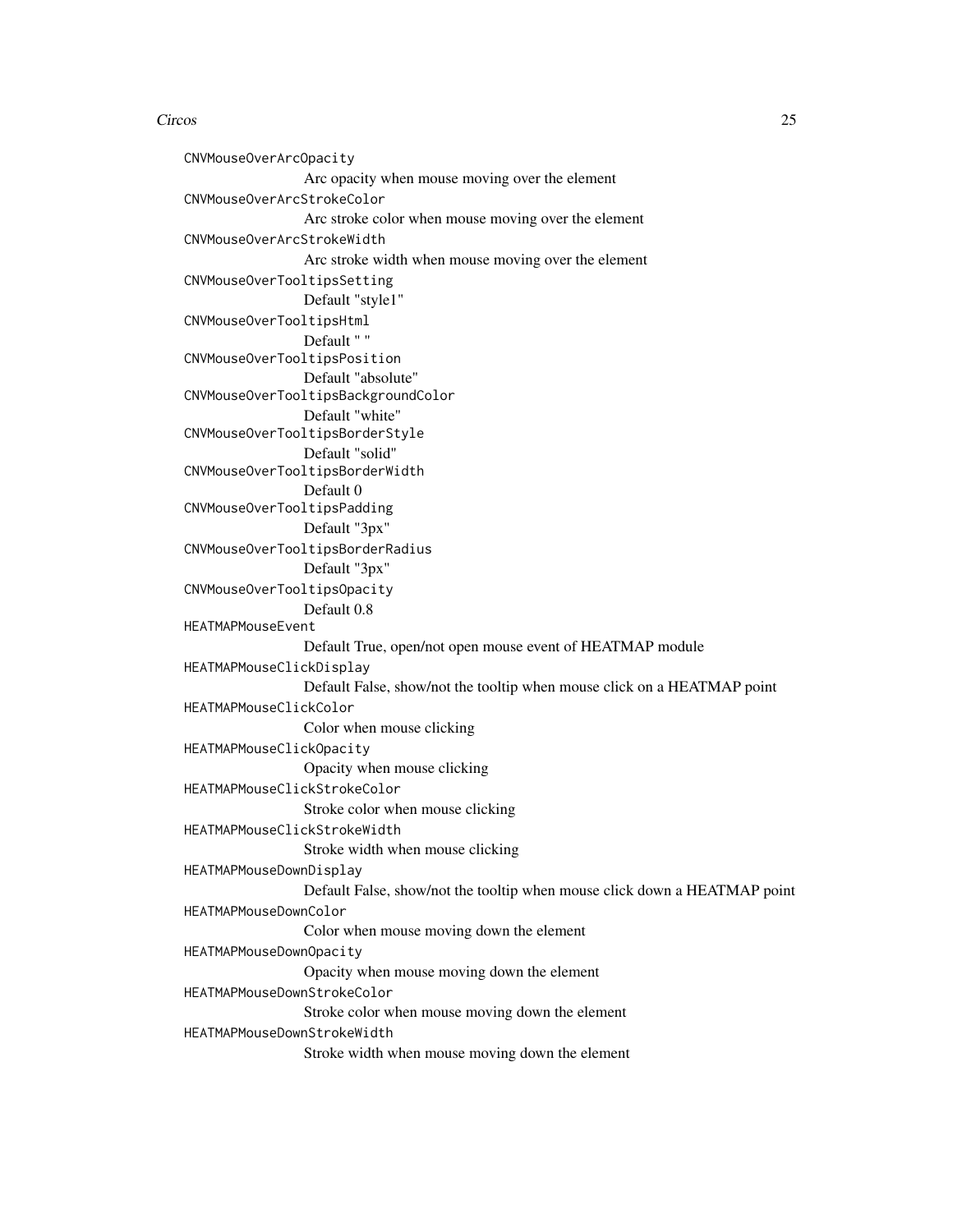```
HEATMAPMouseEnterDisplay
                 Default False, show/not the tooltip when mouse mover over a HEATMAP point
HEATMAPMouseEnterColor
                 Color when mouse entering the element
HEATMAPMouseEnterOpacity
                 Opacity when mouse entering the element
HEATMAPMouseEnterStrokeColor
                 Stroke color when mouse entering the element
HEATMAPMouseEnterStrokeWidth
                 Stroke width when mouse entering the element
HEATMAPMouseLeaveDisplay
                 Default False, show/not the tooltip when mouse mover leave a HEATMAP point
HEATMAPMouseLeaveColor
                 Color when mouse leaving the element
HEATMAPMouseLeaveOpacity
                 Opacity when mouse leaving the element
HEATMAPMouseLeaveStrokeColor
                 Stroke color when mouse leaving the element
HEATMAPMouseLeaveStrokeWidth
                 Stroke width when mouse leaving the element
HEATMAPMouseMoveDisplay
                 Default False, show/not the tooltip when mouse move into a HEATMAP point
HEATMAPMouseMoveColor
                 Color when mouse moving in the element
HEATMAPMouseMoveOpacity
                 Opacity when mouse moving in the element
HEATMAPMouseMoveStrokeColor
                 Stroke color when mouse moving in the element
HEATMAPMouseMoveStrokeWidth
                 Stroke width when mouse moving in the element
HEATMAPMouseOutDisplay
                 Defalut False, hide/not tooltip when mouse is not hovering a HEATMAP point
                 anymore
HEATMAPMouseOutAnimationTime
                 Animation time when mouse moving out the element
HEATMAPMouseOutColor
                 Color when mouse moving out the element
HEATMAPMouseOutOpacity
                 Opacity when mouse moving out the element
HEATMAPMouseOutStrokeColor
                 Stroke color when mouse moving out the element
HEATMAPMouseOutStrokeWidth
                 Stroke width when mouse moving out the element
HEATMAPMouseUpDisplay
                 Default False, show/not the tooltip when mouse click up a HEATMAP point
```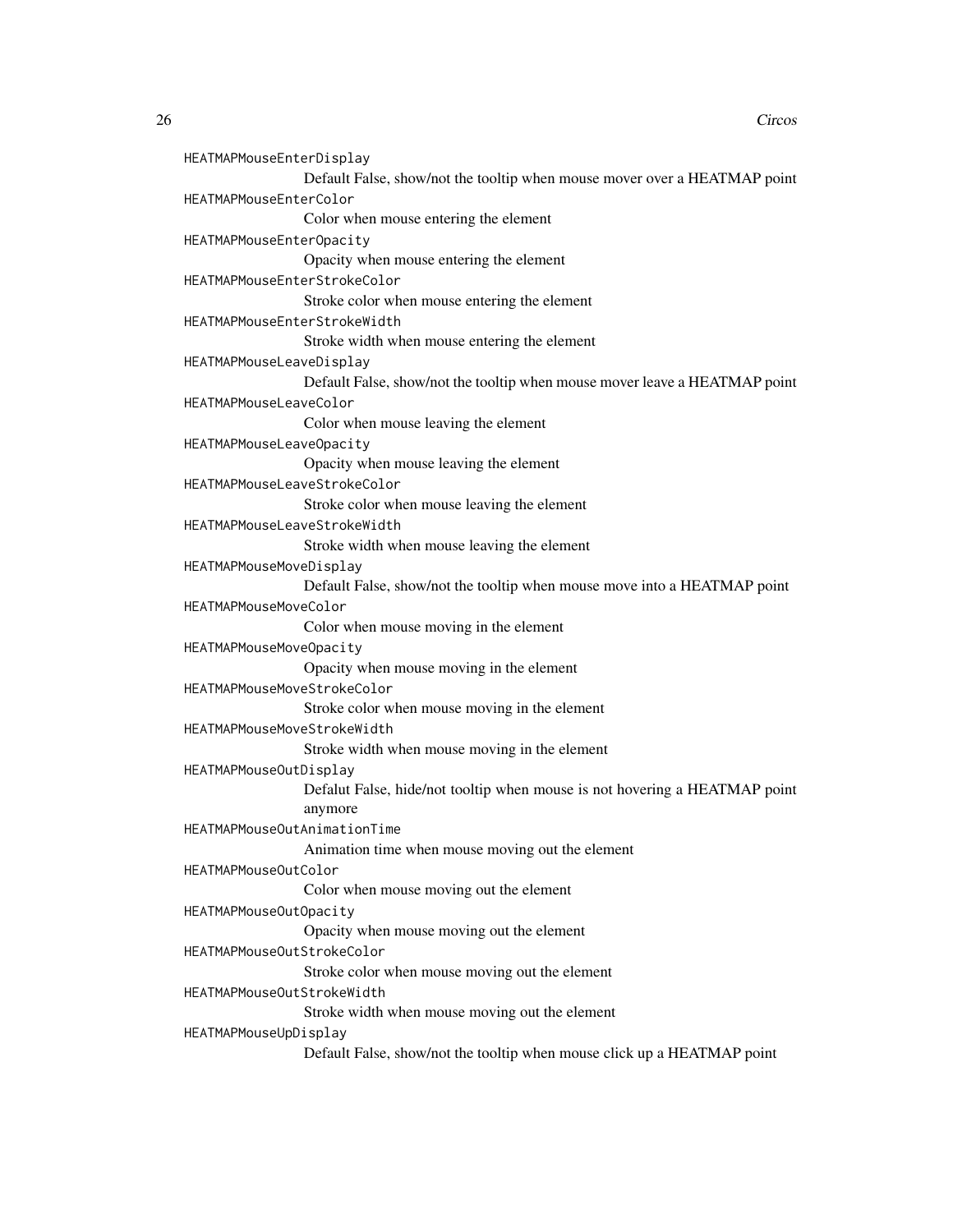HEATMAPMouseUpColor Color when mouse moving up the element HEATMAPMouseUpOpacity Opacity when mouse moving up the element HEATMAPMouseUpStrokeColor Stroke color when mouse moving up the element HEATMAPMouseUpStrokeWidth Stroke width when mouse moving up the element HEATMAPMouseOverDisplay Default False, show/not the tooltip when mouse hover on a HEATMAP point HEATMAPMouseOverColor Color when mouse moving over the element HEATMAPMouseOverOpacity Opacity when mouse moving over the element HEATMAPMouseOverStrokeColor Stroke color when mouse moving over the element HEATMAPMouseOverStrokeWidth Stroke width when mouse moving over the element HEATMAPMouseOverTooltipsSetting Default "style1" HEATMAPMouseOverTooltipsHtml Default " " HEATMAPMouseOverTooltipsPosition Default "absolute" HEATMAPMouseOverTooltipsBackgroundColor Default "white" HEATMAPMouseOverTooltipsBorderStyle Default "solid" HEATMAPMouseOverTooltipsBorderWidth Default 0 HEATMAPMouseOverTooltipsPadding Default "3px" HEATMAPMouseOverTooltipsBorderRadius Default "3px" HEATMAPMouseOverTooltipsOpacity Default 0.8 BUBBLExlink Default False, add/not xlink for BUBBLE module BUBBLEMouseEvent Default True, open/not open mouse event of BUBBLE module BUBBLEMouseClickDisplay Default False, show/not the tooltip when mouse click on a BUBBLE point BUBBLEMouseClickColor Color when mouse clicking BUBBLEMouseClickOpacity Opacity when mouse clicking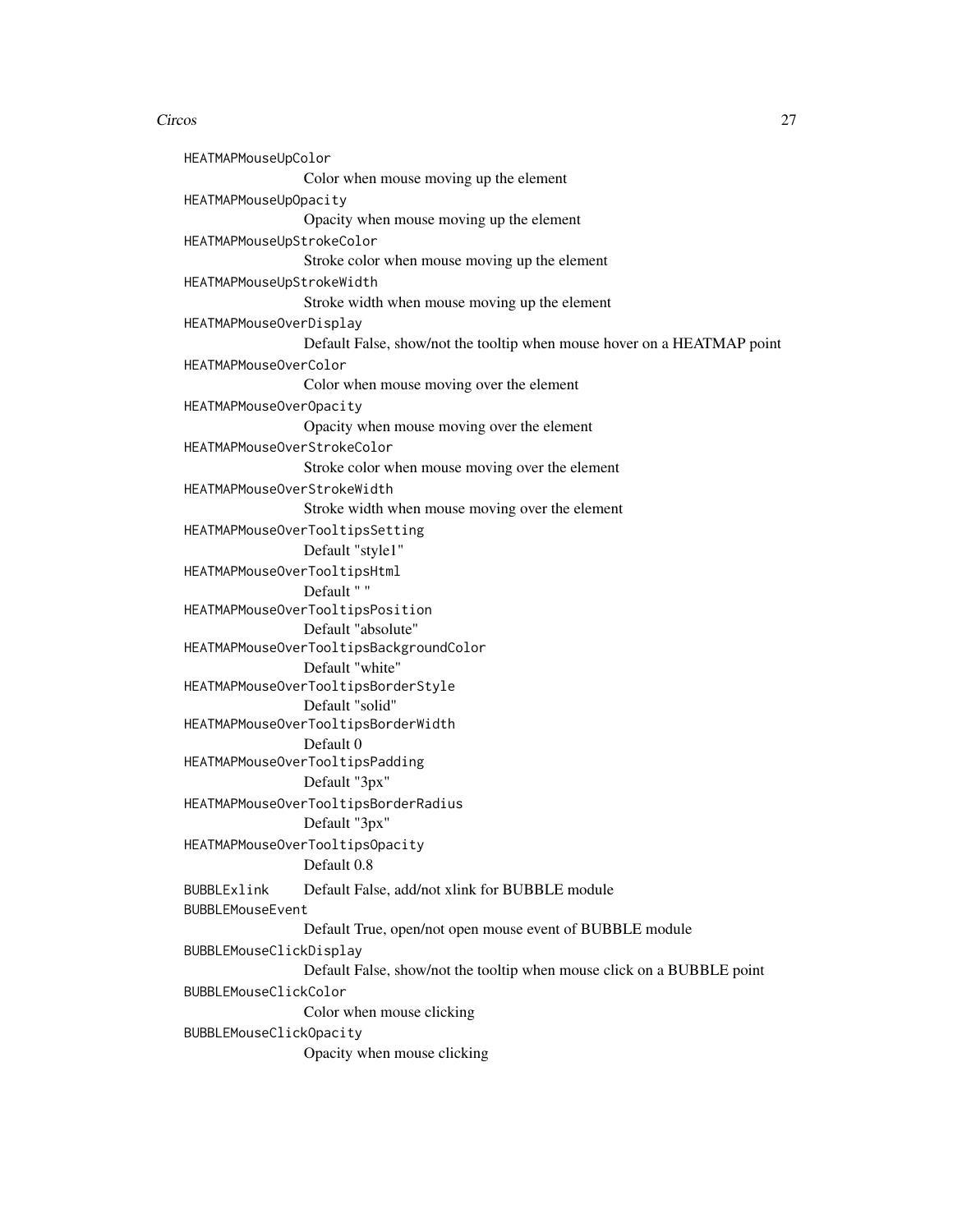```
BUBBLEMouseClickStrokeColor
                Stroke color when mouse clicking
BUBBLEMouseClickStrokeWidth
                 Stroke width when mouse clicking
BUBBLEMouseDownDisplay
                 Default False, show/not the tooltip when mouse click down a BUBBLE point
BUBBLEMouseDownColor
                 Color when mouse moving down the element
BUBBLEMouseDownOpacity
                 Opacity when mouse moving down the element
BUBBLEMouseDownStrokeColor
                 Stroke color when mouse moving down the element
BUBBLEMouseDownStrokeWidth
                 Stroke width when mouse moving down the element
BUBBLEMouseEnterDisplay
                 Default False, show/not the tooltip when mouse mover over a BUBBLE point
BUBBLEMouseEnterColor
                Color when mouse entering the element
BUBBLEMouseEnterOpacity
                 Opacity when mouse entering the element
BUBBLEMouseEnterStrokeColor
                 Stroke color when mouse entering the element
BUBBLEMouseEnterStrokeWidth
                 Stroke width when mouse entering the element
BUBBLEMouseLeaveDisplay
                 Default False, show/not the tooltip when mouse mover leave a BUBBLE point
BUBBLEMouseLeaveColor
                Color when mouse leaving the element
BUBBLEMouseLeaveOpacity
                 Opacity when mouse leaving the element
BUBBLEMouseLeaveStrokeColor
                 Stroke color when mouse leaving the element
BUBBLEMouseLeaveStrokeWidth
                 Stroke width when mouse leaving the element
BUBBLEMouseMoveDisplay
                 Default False, show/not the tooltip when mouse move into a BUBBLE point
BUBBLEMouseMoveColor
                 Color when mouse moving in the element
BUBBLEMouseMoveOpacity
                 Opacity when mouse moving in the element
BUBBLEMouseMoveStrokeColor
                 Stroke color when mouse moving in the element
BUBBLEMouseMoveStrokeWidth
                 Stroke width when mouse moving in the element
```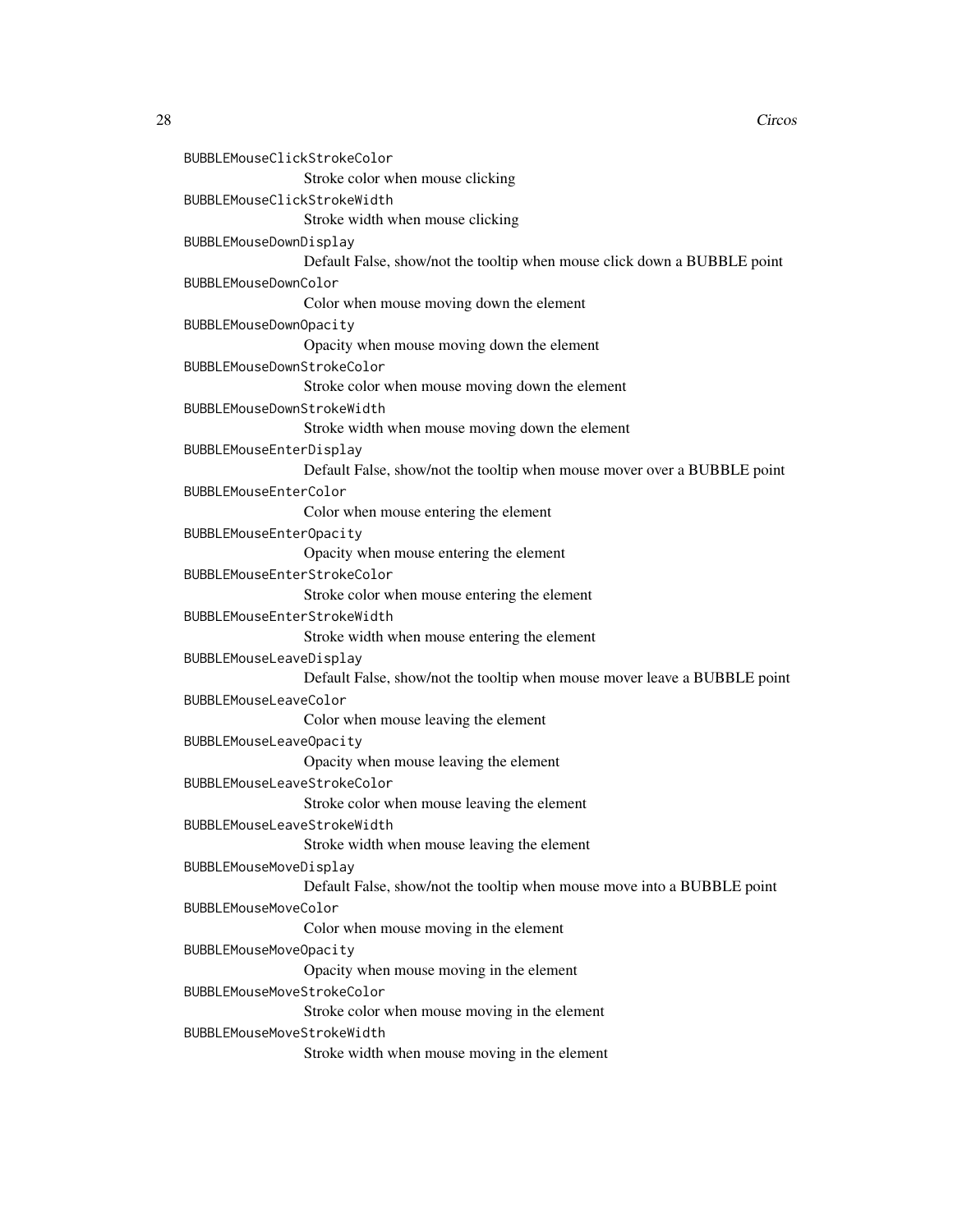```
BUBBLEMouseOutDisplay
                Defalut False, hide/not tooltip when mouse is not hovering a BUBBLE point
                 anymore
BUBBLEMouseOutAnimationTime
                 Animation time when mouse moving out the element
BUBBLEMouseOutColor
                Color when mouse moving out the element
BUBBLEMouseOutOpacity
                 Opacity when mouse moving out the element
BUBBLEMouseOutStrokeColor
                Stroke color when mouse moving out the element
BUBBLEMouseOutStrokeWidth
                Stroke width when mouse moving out the element
BUBBLEMouseUpDisplay
                Default False, show/not the tooltip when mouse click up a BUBBLE point
BUBBLEMouseUpColor
                Color when mouse moving up the element
BUBBLEMouseUpOpacity
                Opacity when mouse moving up the element
BUBBLEMouseUpStrokeColor
                Stroke color when mouse moving up the element
BUBBLEMouseUpStrokeWidth
                Stroke width when mouse moving up the element
BUBBLEMouseOverDisplay
                Default False, show/not the tooltip when mouse hover on a BUBBLE point
BUBBLEMouseOverColor
                Color when mouse moving over the element
BUBBLEMouseOverOpacity
                Opacity when mouse moving over the element
BUBBLEMouseOverStrokeColor
                Stroke color when mouse moving over the element
BUBBLEMouseOverStrokeWidth
                Stroke width when mouse moving over the element
BUBBLEMouseOverTooltipsSetting
                Default "style1"
BUBBLEMouseOverTooltipsHtml
                Default " "
BUBBLEMouseOverTooltipsPosition
                Default "absolute"
BUBBLEMouseOverTooltipsBackgroundColor
                Default "white"
BUBBLEMouseOverTooltipsBorderStyle
                Default "solid"
BUBBLEMouseOverTooltipsBorderWidth
                Default 0
```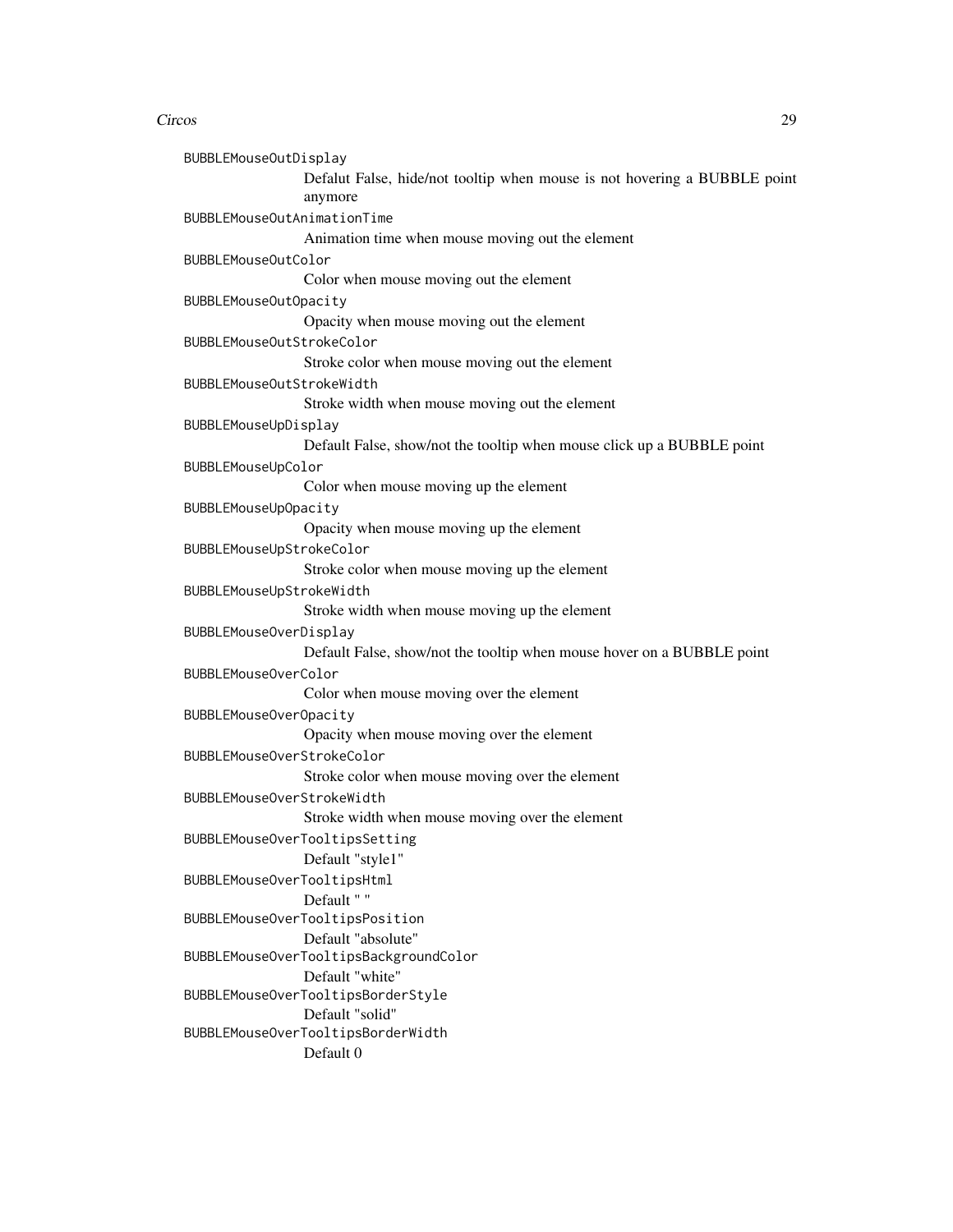BUBBLEMouseOverTooltipsPadding Default "3px" BUBBLEMouseOverTooltipsBorderRadius Default "3px" BUBBLEMouseOverTooltipsOpacity Default 0.8 SNPxlink Default False, add/not xlink for SNP module SNPMouseEvent Default True, open/not open mouse event of SNP module SNPMouseCombinationEvent Default False, open/not COMBINATION module for SNP module SNPMouseCombinationImageDisplay Defalut False, open/not image display in COMBINATION module for SNP module SNPMouseCombinationImageTitle Title of the image SNPMouseCombinationImageTitleSize, SNPMouseCombinationImageTitleWeight, SNPMouseCombinationImageTitl Size, weight and color of the title SNPMouseCombinationImagePositionX, SNPMouseCombinationImagePositionY Coordinates for image SNPMouseCombinationImageHeight, SNPMouseCombinationImageWidth Height and width of image SNPMouseCombinationGraphDisplay Defalut False, open/not graph display in COMBINATION module for SNP module SNPMouseCombinationGraphTitle Title of the graph SNPMouseCombinationGraphTitleSize, SNPMouseCombinationGraphTitleWeight, SNPMouseCombinationGraphTitl Size, weight and color of the title SNPMouseCombinationGraphType Type of graph SNPMouseCombinationGraphPositionX, SNPMouseCombinationGraphPositionY Coordinates for graph SNPMouseCombinationGraphHeight, SNPMouseCombinationGraphWidth Height and width for graph SNPMouseCombinationGraphHistogramBarColor Bar color of histogram graph SNPMouseCombinationGraphHistogramPadding Padding between bar of histogram graph SNPMouseCombinationGraphHistogramPositionCorrectX Correction distance of X axis in histogram SNPMouseCombinationGraphPieAutoColor Whether use auto color for pie graph or not SNPMouseCombinationGraphPieColor Color for pie graph if auto color is false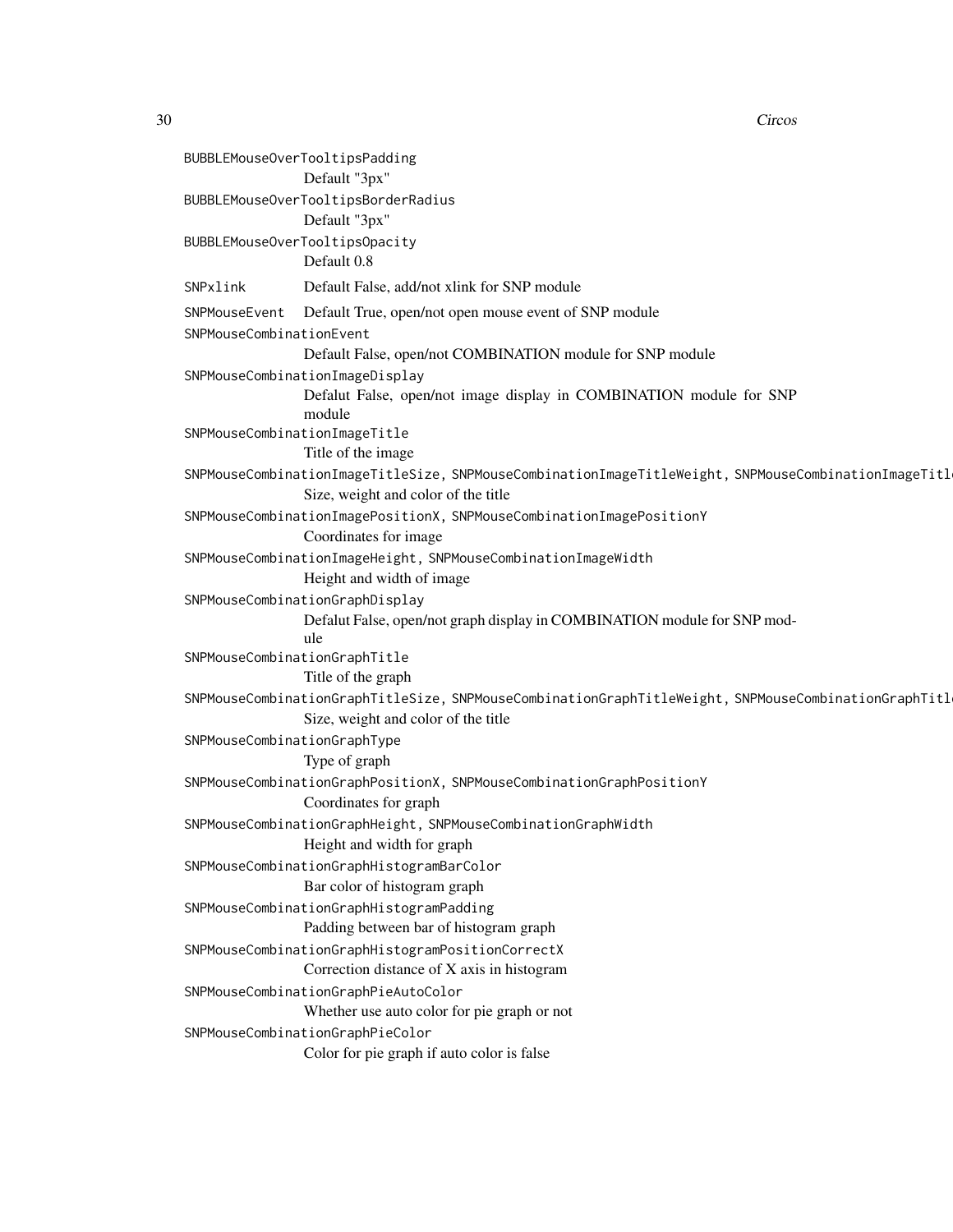SNPMouseCombinationGraphPieSize Size of pie graph SNPMouseCombinationGraphPieStroke Whether each pie has a stroke or not SNPMouseCombinationGraphPieStrokeColor, SNPMouseCombinationGraphPieStrokeWidth The stroke color and width for pie graph SNPMouseCombinationGraphPieOpacity Opacity for pie graph SNPMouseCombinationGraphLineType, SNPMouseCombinationGraphLineColor, SNPMouseCombinationGraphLineWidth Line type, color and width for line graph SNPMouseCombinationGraphLinePoint Whether display the broken point in line graph SNPMouseCombinationGraphLinePointSize Size of broken point SNPMouseCombinationGraphLinePointAutoColor Whether display the broken point in auto color SNPMouseCombinationGraphLinePointColor Color for broken point if auto color is false SNPMouseCombinationGraphLinePointStroke Whether display the broken point stroke SNPMouseCombinationGraphLinePointStrokeColor, SNPMouseCombinationGraphLinePointStrokeWidth The stroke color and width for broken point SNPMouseCombinationGraphLinePointOpacity Opacity for broken line SNPMouseCombinationGraphLinePositionCorrectX Correction distance of X axis for line SNPMouseCombinationTextDisplay Defalut False, open/not text display in COMBINATION module for SNP module SNPMouseCombinationTextColor, SNPMouseCombinationTextSize, SNPMouseCombinationTextWeight The color, size and weight for text SNPMouseCombinationTextPositionCorrectX, SNPMouseCombinationTextPositionCorrectY The coordinates for text SNPMouseClickDisplay Default False, show/not the tooltip when mouse click on a SNP point SNPMouseClickColor Color after clicking the element SNPMouseClickCircleSize Circle size after clicking the element SNPMouseClickCircleOpacity Opacity after clicking the element SNPMouseClickCircleStrokeColor Stroke color after clicking the element SNPMouseClickCircleStrokeWidth Stroke width after clicking the element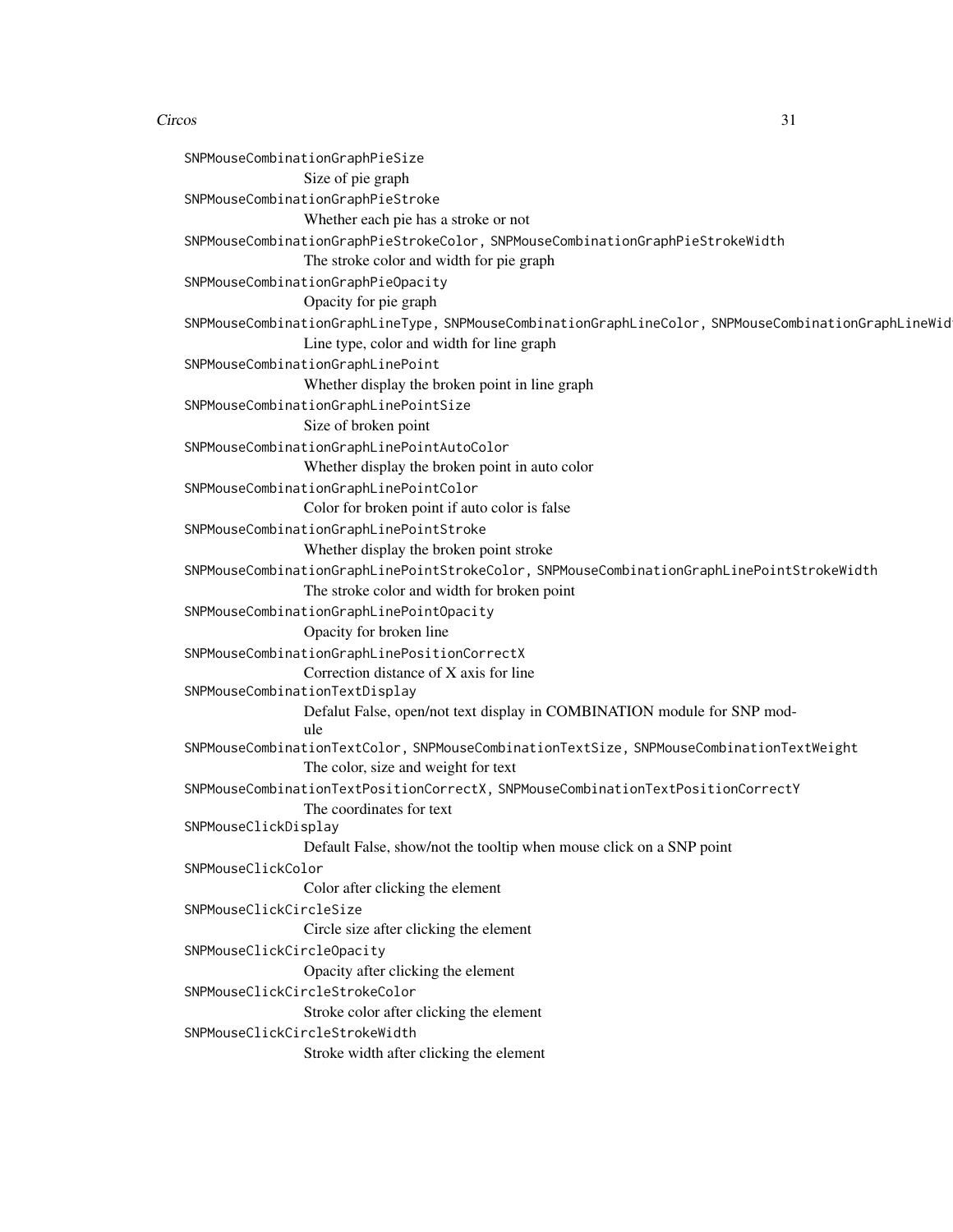```
SNPMouseClickTextFromData
                 First,second,third,fourth column data click to show
SNPMouseClickTextOpacity
                 Text opacity after clicking the element
SNPMouseClickTextColor
                 Text color after clicking the element
SNPMouseClickTextSize
                 Text size after clicking the element
SNPMouseClickTextPostionX, SNPMouseClickTextPostionY
                 Text coordinate after clicking the element
SNPMouseClickTextDrag
                 Whether text is draggable for element
SNPMouseDownDisplay
                 Default False, show/not the tooltip when mouse click down a SNP point
SNPMouseDownColor
                 Color after mouse moving down the element
SNPMouseDownCircleSize
                 Circle size after mouse moving down the element
SNPMouseDownCircleOpacity
                 Circle opacity after mouse moving down the element
SNPMouseDownCircleStrokeColor
                 Circle stroke color after mouse moving down the element
SNPMouseDownCircleStrokeWidth
                 Circle stroke width after mouse moving down the element
SNPMouseEnterDisplay
                 Default False, show/not the tooltip when mouse mover over a SNP point
SNPMouseEnterColor
                 Color after mouse entering enter the element
SNPMouseEnterCircleSize
                 Circle size after mouse entering the element
SNPMouseEnterCircleOpacity
                 Circle opacity after mouse entering the element
SNPMouseEnterCircleStrokeColor
                 Circle stroke color after mouse entering the element
SNPMouseEnterCircleStrokeWidth
                 Circle stroke width after mouse entering the element
SNPMouseLeaveDisplay
                 Default False, show/not the tooltip when mouse mover leave a SNP point
SNPMouseLeaveColor
                 Color after mouse leaving the element
SNPMouseLeaveCircleSize
                 Circle size after mouse leaving the element
SNPMouseLeaveCircleOpacity
                 Circle opacity after mouse leaving the element
```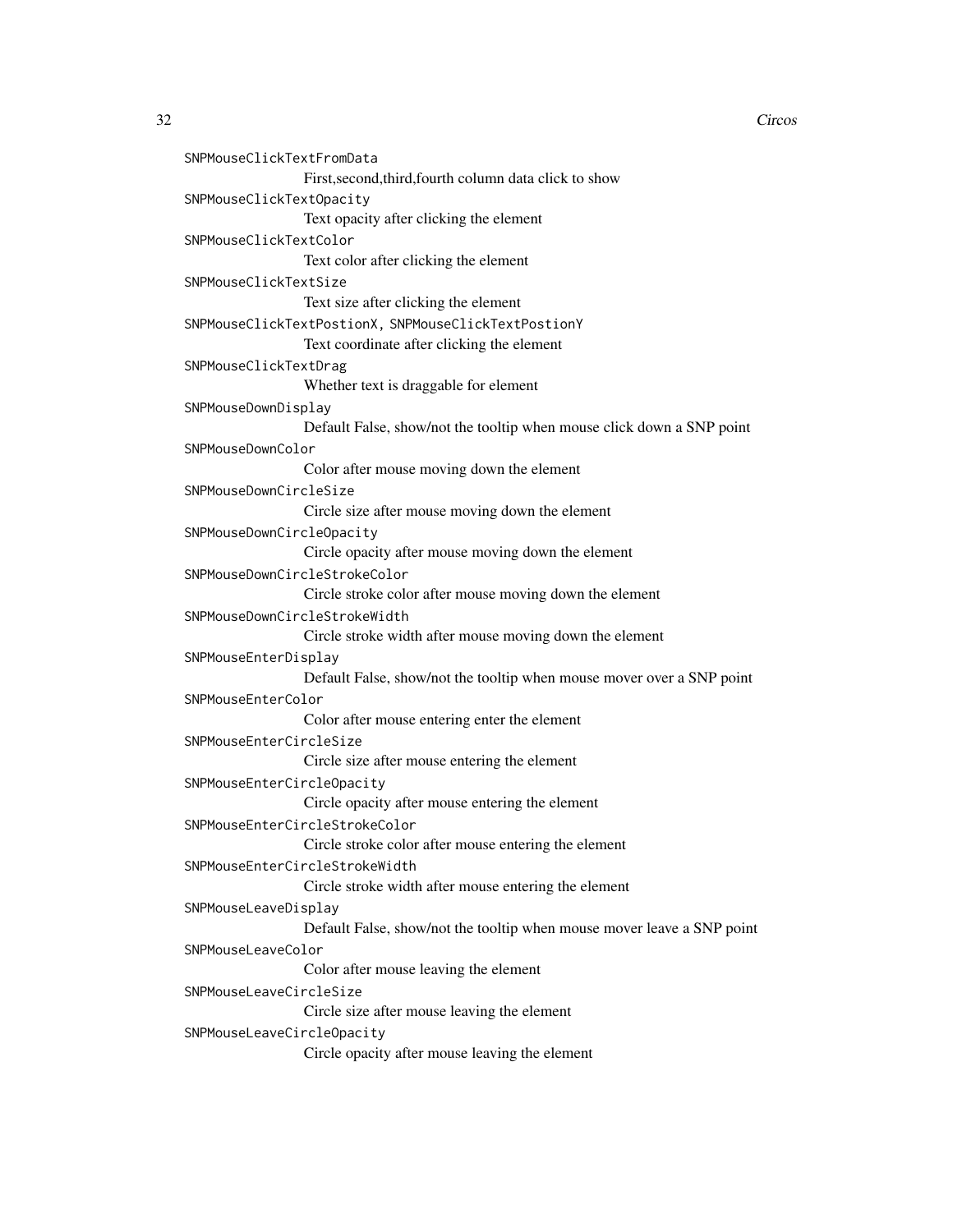```
SNPMouseLeaveCircleStrokeColor
                 Circle stroke color after mouse leaving the element
SNPMouseLeaveCircleStrokeWidth
                 Circle stroke width after mouse leaving the element
SNPMouseMoveDisplay
                 Default False, show/not the tooltip when mouse move into a SNP point
SNPMouseMoveColor
                 Color after mouse moving in the element
SNPMouseMoveCircleSize
                 Circle size after mouse moving in the element
SNPMouseMoveCircleOpacity
                 Circle opacity after mouse moving in the element
SNPMouseMoveCircleStrokeColor
                 Circle stroke color after mouse moving in the element
SNPMouseMoveCircleStrokeWidth
                 Circle stroke width after mouse moving in the element
SNPMouseOutDisplay
                 Defalut False, hide/not tooltip when mouse is not hovering a SNP point anymore
SNPMouseOutAnimationTime
                 Animation time when mouse moving over the element
SNPMouseOutColor
                 Color when mouse moving over the element
SNPMouseOutCircleSize
                 Circle size when mouse moving over the element
SNPMouseOutCircleOpacity
                 Opacity when mouse moving over the element
SNPMouseOutCircleStrokeColor
                 Stroke color when mouse moving over the element
SNPMouseOutCircleStrokeWidth
                 Stroke width when mouse moving over the element
SNPMouseUpDisplay
                 Default False, show/not the tooltip when mouse click up a SNP point
SNPMouseUpColor
                 Color after mouse moving up the element
SNPMouseUpCircleSize
                 Circle size after mouse moving up the element
SNPMouseUpCircleOpacity
                 Circle opacity after mouse moving up the element
SNPMouseUpCircleStrokeColor
                 Circle stroke color after mouse moving up the element
SNPMouseUpCircleStrokeWidth
                 Circle stroke width after mouse moving up the element
SNPMouseOverDisplay
                 Default False, show/not the tooltip when mouse hover on a SNP point
```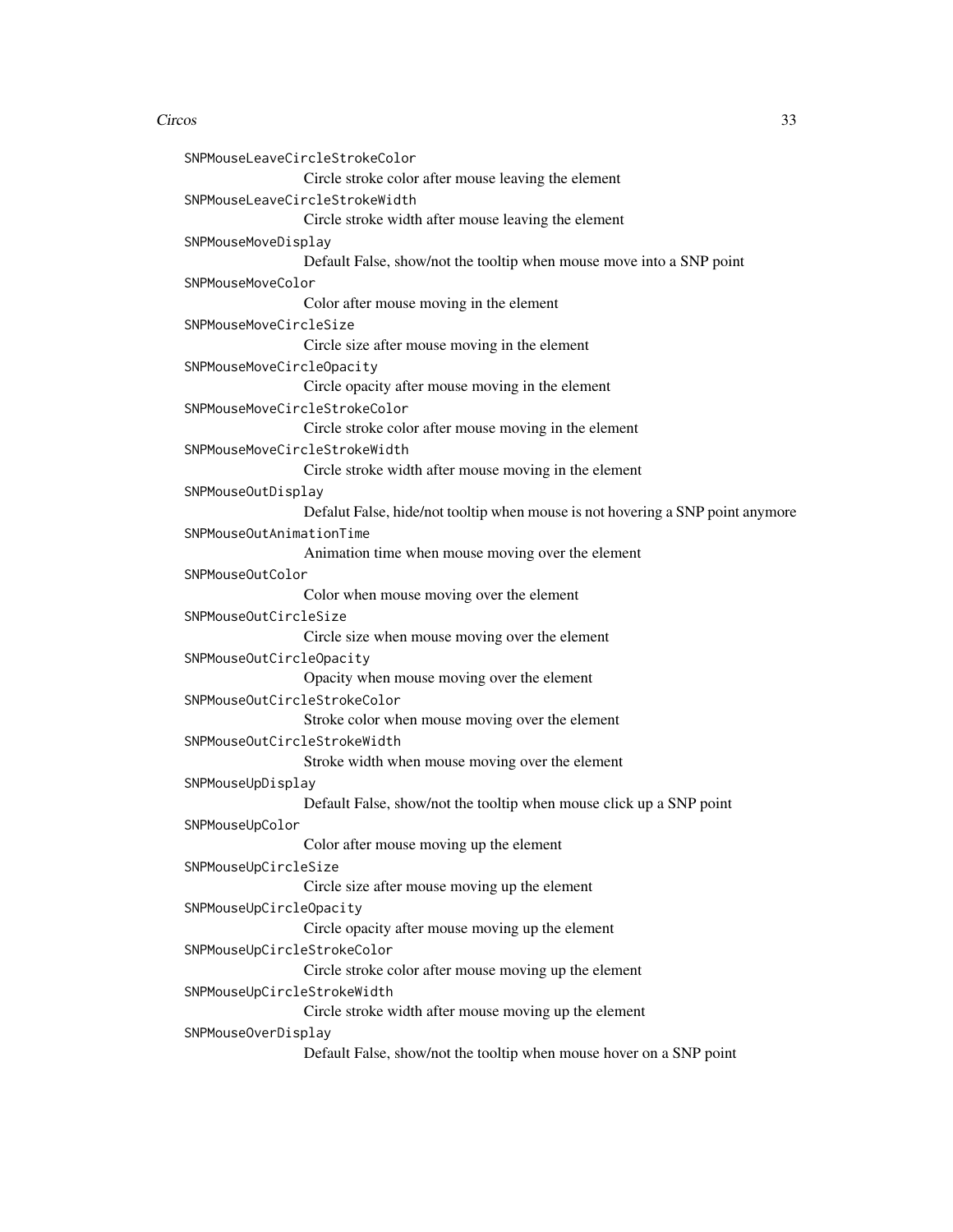```
SNPMouseOverColor
                 Color after mouse moving over the element
SNPMouseOverCircleSize
                 Circle size after mouse moving over the element
SNPMouseOverCircleOpacity
                 Circle opacity after mouse moving over the element
SNPMouseOverCircleStrokeColor
                 Circle stroke color after mouse moving over the element
SNPMouseOverCircleStrokeWidth
                 Circle stroke width after mouse moving over the element
SNPMouseOverTooltipsSetting
                 Default "chr : "
SNPMouseOverTooltipsHtml
                Default " "
SNPMouseOverTooltipsPosition
                 Position for tooltips when mouse moving over
SNPMouseOverTooltipsBackgroundColor
                 Background color for tooltips when mouse moving over
SNPMouseOverTooltipsBorderStyle
                 Border style for tooltips when mouse moving over
SNPMouseOverTooltipsBorderWidth
                 Border width for tooltips when mouse moving over
SNPMouseOverTooltipsPadding
                 Padding for tooltips when mouse moving over
SNPMouseOverTooltipsBorderRadius
                 Border radius for tooltips when mouse moving over
SNPMouseOverTooltipsOpacity
                 Opacity for tooltips when mouse moving over
LINKxlink Default False, add/not xlink for LINK module
LINKMouseEvent Default True, open/not open mouse event of LINK module
LINKMouseClickDisplay
                 Default False, show/not the tooltip when mouse click on a LINK point
LINKMouseClickOpacity
                 Opacity when mouse clicking
LINKMouseClickStrokeColor
                 Stroke color when mouse clicking
LINKMouseClickStrokeWidth
                 Stroke width when mouse clicking
LINKMouseDownDisplay
                Default False, show/not the tooltip when mouse click down a LINK point
LINKMouseDownOpacity
                 Opacity when mouse moving down the element
LINKMouseDownStrokeColor
                 Stroke color when mouse moving down the element
```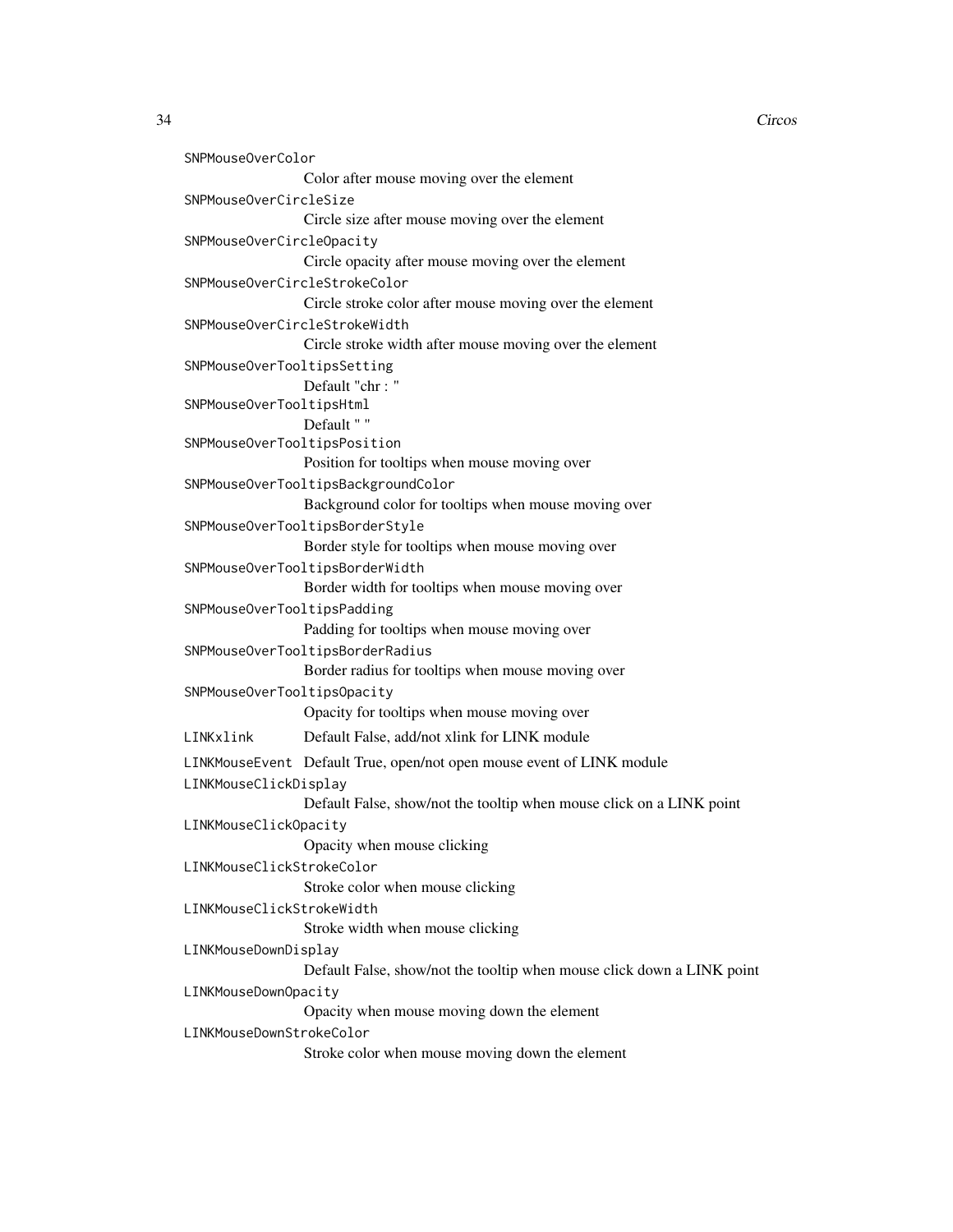| LINKMouseDownStrokeWidth  |                                                                              |
|---------------------------|------------------------------------------------------------------------------|
|                           | Stroke width when mouse moving down the element                              |
| LINKMouseEnterDisplay     |                                                                              |
|                           | Default False, show/not the tooltip when mouse mover over a LINK point       |
| LINKMouseEnterOpacity     |                                                                              |
|                           | Opacity when mouse entering the element                                      |
| LINKMouseEnterStrokeColor |                                                                              |
|                           | Stroke color when mouse entering the element                                 |
| LINKMouseEnterStrokeWidth |                                                                              |
|                           | Stroke width when mouse entering the element                                 |
| LINKMouseLeaveDisplay     |                                                                              |
|                           | Default False, show/not the tooltip when mouse mover leave a LINK point      |
| LINKMouseLeaveOpacity     |                                                                              |
|                           | Opacity when mouse leaving the element                                       |
| LINKMouseLeaveStrokeColor |                                                                              |
|                           | Stroke color when mouse leaving the element                                  |
| LINKMouseLeaveStrokeWidth |                                                                              |
|                           | Stroke width when mouse leaving the element                                  |
| LINKMouseMoveDisplay      |                                                                              |
|                           | Default False, show/not the tooltip when mouse move into a LINK point        |
| LINKMouseMoveOpacity      |                                                                              |
|                           | Opacity when mouse moving in the element                                     |
| LINKMouseMoveStrokeColor  |                                                                              |
|                           | Stroke color when mouse moving in the element                                |
| LINKMouseMoveStrokeWidth  |                                                                              |
|                           | Stroke width when mouse moving in the element                                |
| LINKMouseOutDisplay       |                                                                              |
|                           | Defalut False, hide/not tooltip when mouse is not hovering a LINK point any- |
|                           | more                                                                         |
| LINKMouseOutAnimationTime |                                                                              |
|                           | Animation time when mouse moving out the element                             |
| LINKMouseOutOpacity       |                                                                              |
|                           | Opacity when mouse moving out the element                                    |
| LINKMouseOutStrokeColor   |                                                                              |
|                           | Stroke color when mouse moving out the element                               |
| LINKMouseOutStrokeWidth   |                                                                              |
|                           | Stroke width when mouse moving out the element                               |
| LINKMouseUpDisplay        |                                                                              |
|                           | Default False, show/not the tooltip when mouse click up a LINK point         |
| LINKMouseUpOpacity        |                                                                              |
|                           | Opacity when mouse moving up the element                                     |
| LINKMouseUpStrokeColor    |                                                                              |
|                           | Stroke color when mouse moving up the element                                |
| LINKMouseUpStrokeWidth    |                                                                              |
|                           | Stroke width when mouse moving up the element                                |
|                           |                                                                              |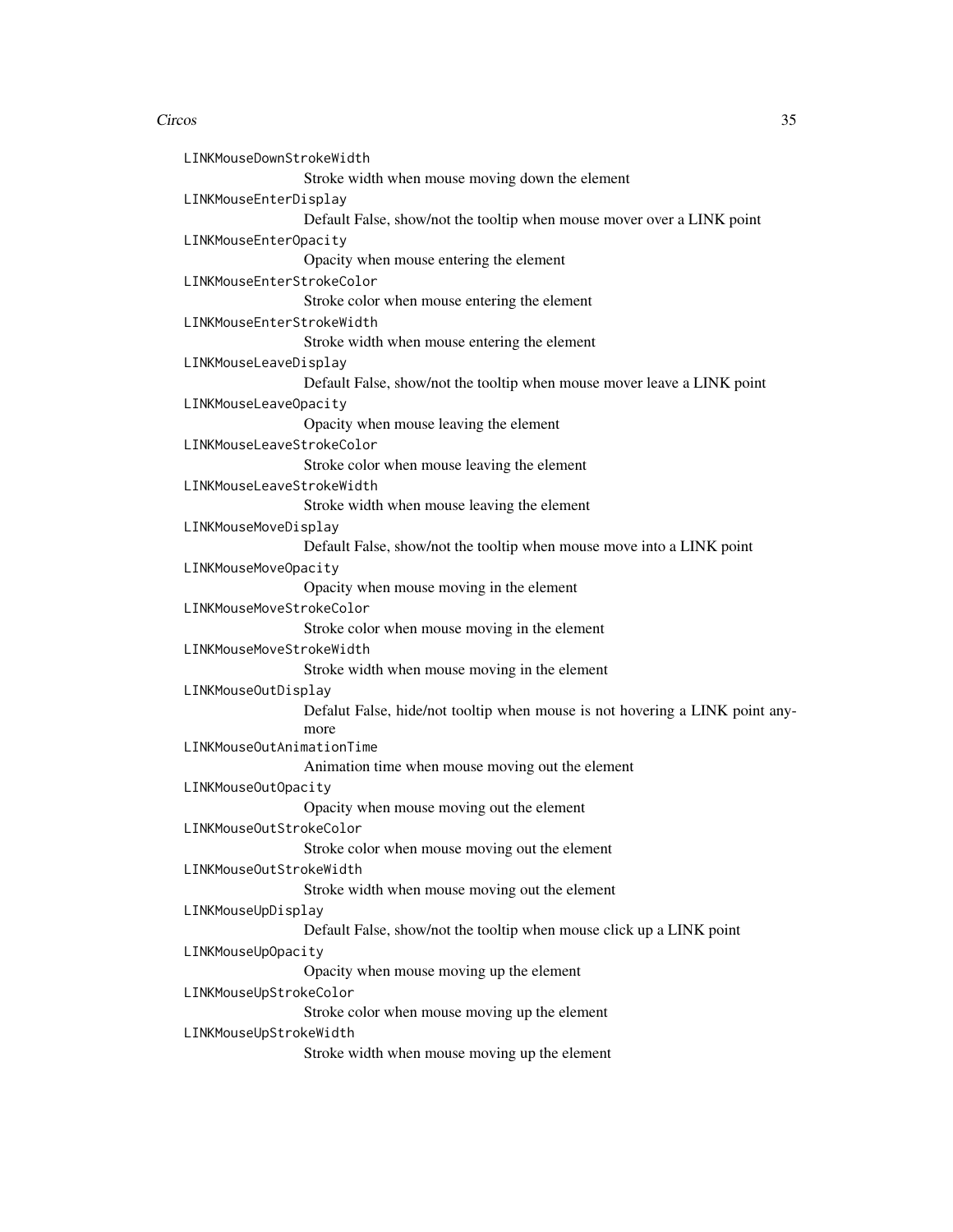```
LINKMouseOverDisplay
                 Default False, show/not the tooltip when mouse hover on a LINK point
LINKMouseOverOpacity
                 Opacity when mouse moving over the element
LINKMouseOverStrokeColor
                 Stroke color when mouse moving over the element
LINKMouseOverStrokeWidth
                 Stroke width when mouse moving over the element
LINKMouseOverTooltipsSetting
                 Default "style1"
LINKMouseOverTooltipsHtml
                 Default " "
LINKMouseOverTooltipsPosition
                 Default "absolute"
LINKMouseOverTooltipsBackgroundColor
                 Default "white"
LINKMouseOverTooltipsBorderStyle
                 Default "solid"
LINKMouseOverTooltipsBorderWidth
                 Default 0
LINKMouseOverTooltipsPadding
                 Default "3px"
LINKMouseOverTooltipsBorderRadius
                 Default "3px"
LINKMouseOverTooltipsOpacity
                 Default 0.8
LINKLabelDragEvent
                 Defalut False, draggable for the label of LINK module
CHORDMouseEvent
                 Default True, open/not open mouse event of CHORD module from NG-Circos
CHORDMouseFillColorExcluded
                 A type of color in character, chord in this color will be hided
CHORDMouseClickDisplay
                 Default False, show/not the tooltip when mouse click on a CHORD point
CHORDMouseClickOpacity
                 Opacity when mouse clicking
CHORDMouseClickStrokeColor
                 Stroke color when mouse clicking
CHORDMouseClickStrokeWidth
                 Stroke width when mouse clicking
CHORDMouseDownDisplay
                 Default False, show/not the tooltip when mouse click down a CHORD point
CHORDMouseDownOpacity
                 Opacity when mouse moving down the element
CHORDMouseDownStrokeColor
                 Stroke color when mouse moving down the element
```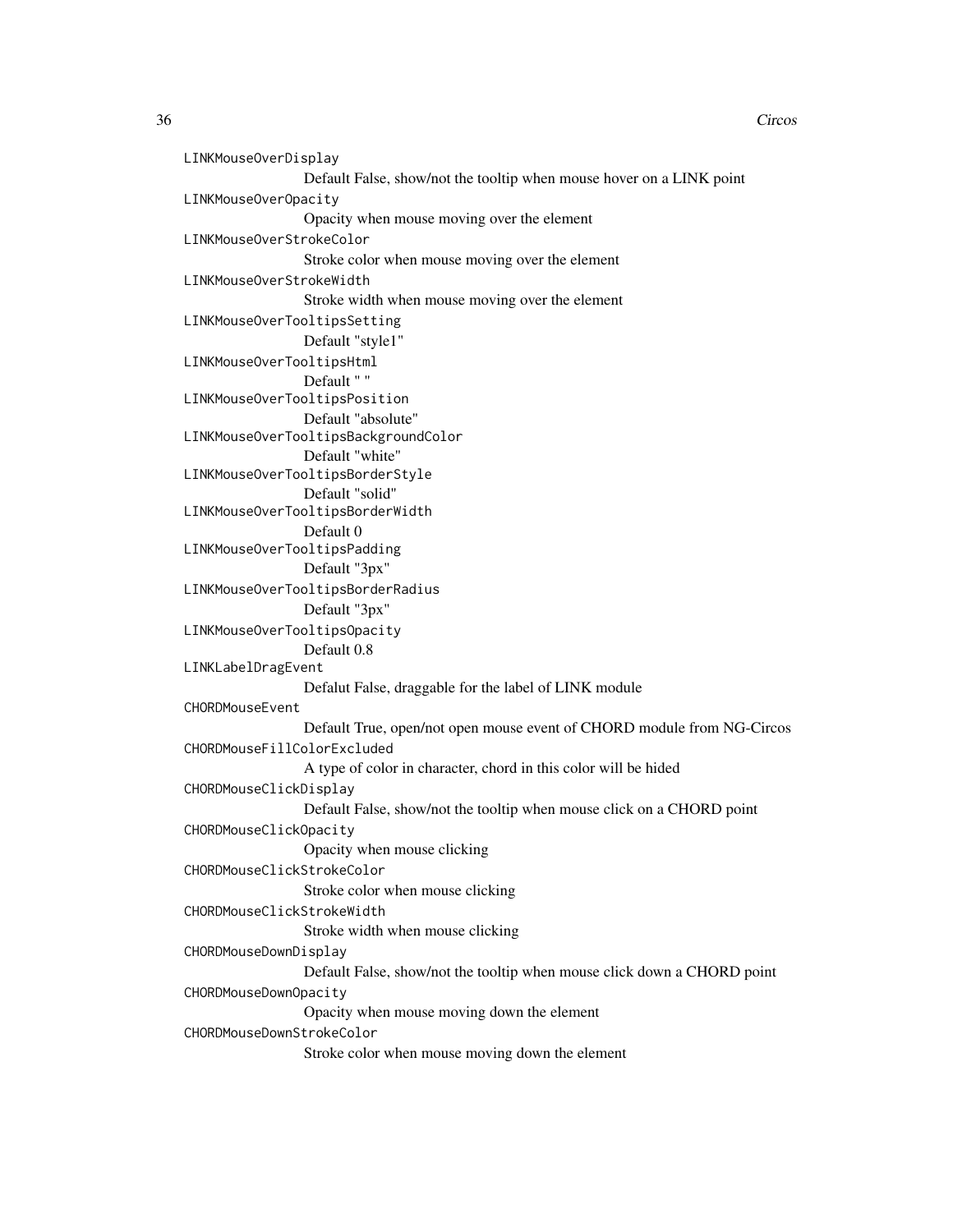```
CHORDMouseDownStrokeWidth
                 Stroke width when mouse moving down the element
CHORDMouseEnterDisplay
                 Default False, show/not the tooltip when mouse mover over a CHORD point
CHORDMouseEnterOpacity
                 Opacity when mouse entering the element
CHORDMouseEnterStrokeColor
                 Stroke color when mouse entering the element
CHORDMouseEnterStrokeWidth
                 Stroke width when mouse entering the element
CHORDMouseLeaveDisplay
                 Default False, show/not the tooltip when mouse mover leave a CHORD point
CHORDMouseLeaveOpacity
                 Opacity when mouse leaving the element
CHORDMouseLeaveStrokeColor
                 Stroke color when mouse leaving the element
CHORDMouseLeaveStrokeWidth
                 Stroke width when mouse leaving the element
CHORDMouseMoveDisplay
                 Default False, show/not the tooltip when mouse move into a CHORD point
CHORDMouseMoveOpacity
                 Opacity when mouse moving in the element
CHORDMouseMoveStrokeColor
                 Stroke color when mouse moving in the element
CHORDMouseMoveStrokeWidth
                 Stroke width when mouse moving in the element
CHORDMouseOutDisplay
                 Defalut False, hide/not tooltip when mouse is not hovering a CHORD point
                 anymore
CHORDMouseOutAnimationTime
                 Animation time when mouse moving out the element
CHORDMouseOutOpacity
                 Opacity when mouse moving out the element
CHORDMouseOutStrokeColor
                 Stroke color when mouse moving out the element
CHORDMouseOutStrokeWidth
                 Stroke width when mouse moving out the element
CHORDMouseUpDisplay
                 Default False, show/not the tooltip when mouse click up a CHORD point
CHORDMouseUpOpacity
                 Opacity when mouse moving up the element
CHORDMouseUpStrokeColor
                 Stroke color when mouse moving up the element
CHORDMouseUpStrokeWidth
                 Stroke width when mouse moving up the element
```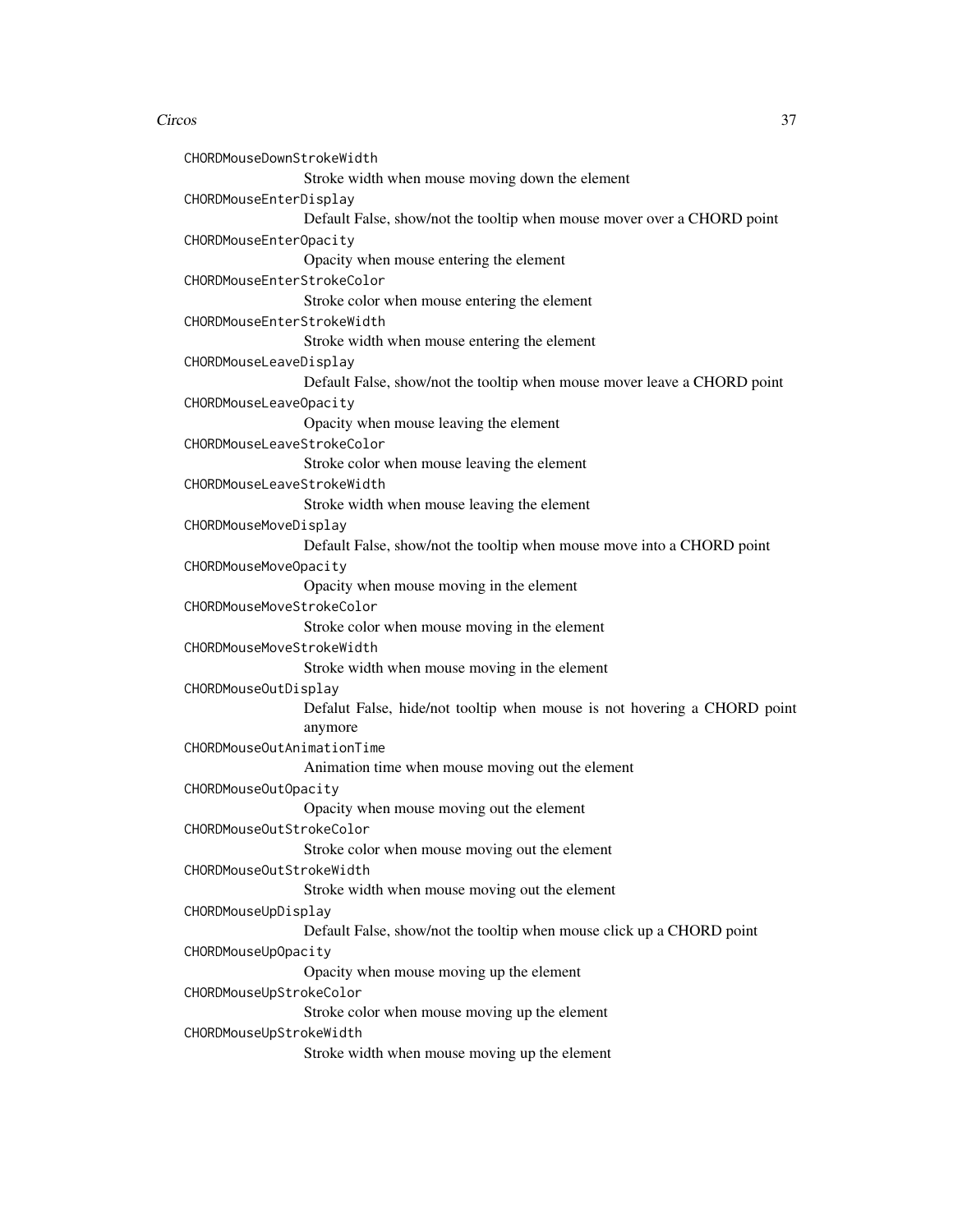```
CHORDMouseOverDisplay
                Default False, show/not the tooltip when mouse hover on a CHORD point
CHORDMouseOverOpacity
                 Opacity when mouse moving over the element
CHORDMouseOverStrokeColor
                Stroke color when mouse moving over the element
CHORDMouseOverStrokeWidth
                Stroke width when mouse moving over the element
HISTOGRAMxlink Default False, add/not xlink for HISTOGRAM module
HISTOGRAMMouseEvent
                Default True, open/not open mouse event of HISTOGRAM module
HISTOGRAMMouseClickDisplay
                Default False, show/not the tooltip when mouse click on a HISTOGRAM point
HISTOGRAMMouseClickColor
                Color when mouse clicking
HISTOGRAMMouseClickOpacity
                Opacity when mouse clicking
HISTOGRAMMouseClickStrokeColor
                Stroke color when mouse clicking
HISTOGRAMMouseClickStrokeWidth
                Stroke width when mouse clicking
HISTOGRAMMouseDownDisplay
                Default False, show/not the tooltip when mouse click down a HISTOGRAM
                point
HISTOGRAMMouseDownColor
                Color when mouse moving down the element
HISTOGRAMMouseDownOpacity
                Opacity when mouse moving up the element
HISTOGRAMMouseDownStrokeColor
                Stroke color when mouse moving up the element
HISTOGRAMMouseDownStrokeWidth
                Stroke width when mouse moving up the element
HISTOGRAMMouseEnterDisplay
                Default False, show/not the tooltip when mouse mover over a HISTOGRAM
                point
HISTOGRAMMouseEnterColor
                Color when mouse entering the element
HISTOGRAMMouseEnterOpacity
                Opacity when mouse entering the element
HISTOGRAMMouseEnterStrokeColor
                Stroke color when mouse entering the element
HISTOGRAMMouseEnterStrokeWidth
                Stroke width when mouse entering the element
```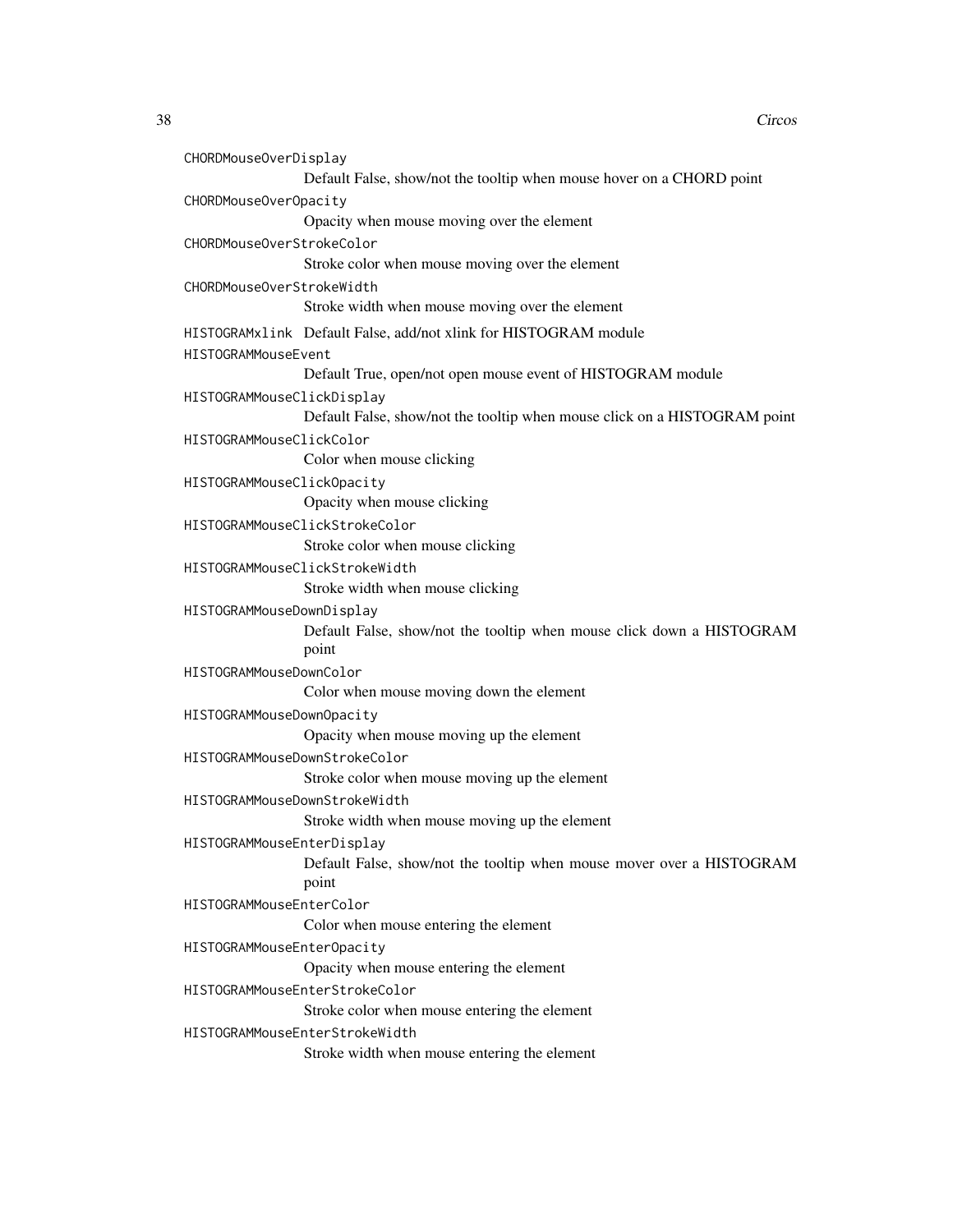#### Circos to the contract of the contract of the contract of the contract of the contract of the contract of the contract of the contract of the contract of the contract of the contract of the contract of the contract of the

| eaveDisplay                                                                     |
|---------------------------------------------------------------------------------|
| Default False, show/not the tooltip when mouse mover leave a HISTOGRAM<br>point |
| eaveColor                                                                       |
| Color when mouse leaving the element                                            |
| eaveOpacity                                                                     |
| Opacity when mouse leaving the element                                          |
| eaveStrokeColor                                                                 |
| Stroke color when mouse leaving the element                                     |
| eaveStrokeWidth                                                                 |
| Stroke width when mouse leaving the element                                     |
| oveDisplay                                                                      |
| Default False, show/not the tooltip when mouse move into a HISTOGRAM            |
| point                                                                           |
| oveColor                                                                        |
| Color when mouse moving in the element                                          |

HISTOGRAMMouseMoveOpacity

HISTOGRAMMouseLeaveDisplay

HISTOGRAMMouseLeaveColor

HISTOGRAMMouseLeaveOpacity

HISTOGRAMMouseLeaveStrokeColor

HISTOGRAMMouseLeaveStrokeWidth

HISTOGRAMMouseMoveDisplay

HISTOGRAMMouseMoveColor

Opacity when mouse moving in the element

HISTOGRAMMouseMoveStrokeColor

Stroke color when mouse moving in the element

HISTOGRAMMouseMoveStrokeWidth

Stroke width when mouse moving in the element

HISTOGRAMMouseOutDisplay

Defalut False, hide/not tooltip when mouse is not hovering a HISTOGRAM

point anymore

HISTOGRAMMouseOutAnimationTime

Animation time when mouse moving out the element

HISTOGRAMMouseOutColor

Color when mouse moving out the element

HISTOGRAMMouseOutOpacity

Opacity when mouse moving out the element

HISTOGRAMMouseOutStrokeColor

Stroke color when mouse moving out the element

HISTOGRAMMouseOutStrokeWidth

Stroke width when mouse moving out the element

```
HISTOGRAMMouseUpDisplay
```
Default False, show/not the tooltip when mouse click up a HISTOGRAM point

HISTOGRAMMouseUpColor

Color when mouse moving up the element

HISTOGRAMMouseUpOpacity

Opacity when mouse moving up the element

HISTOGRAMMouseUpStrokeColor

Stroke color when mouse moving up the element

HISTOGRAMMouseUpStrokeWidth

Stroke width when mouse moving up the element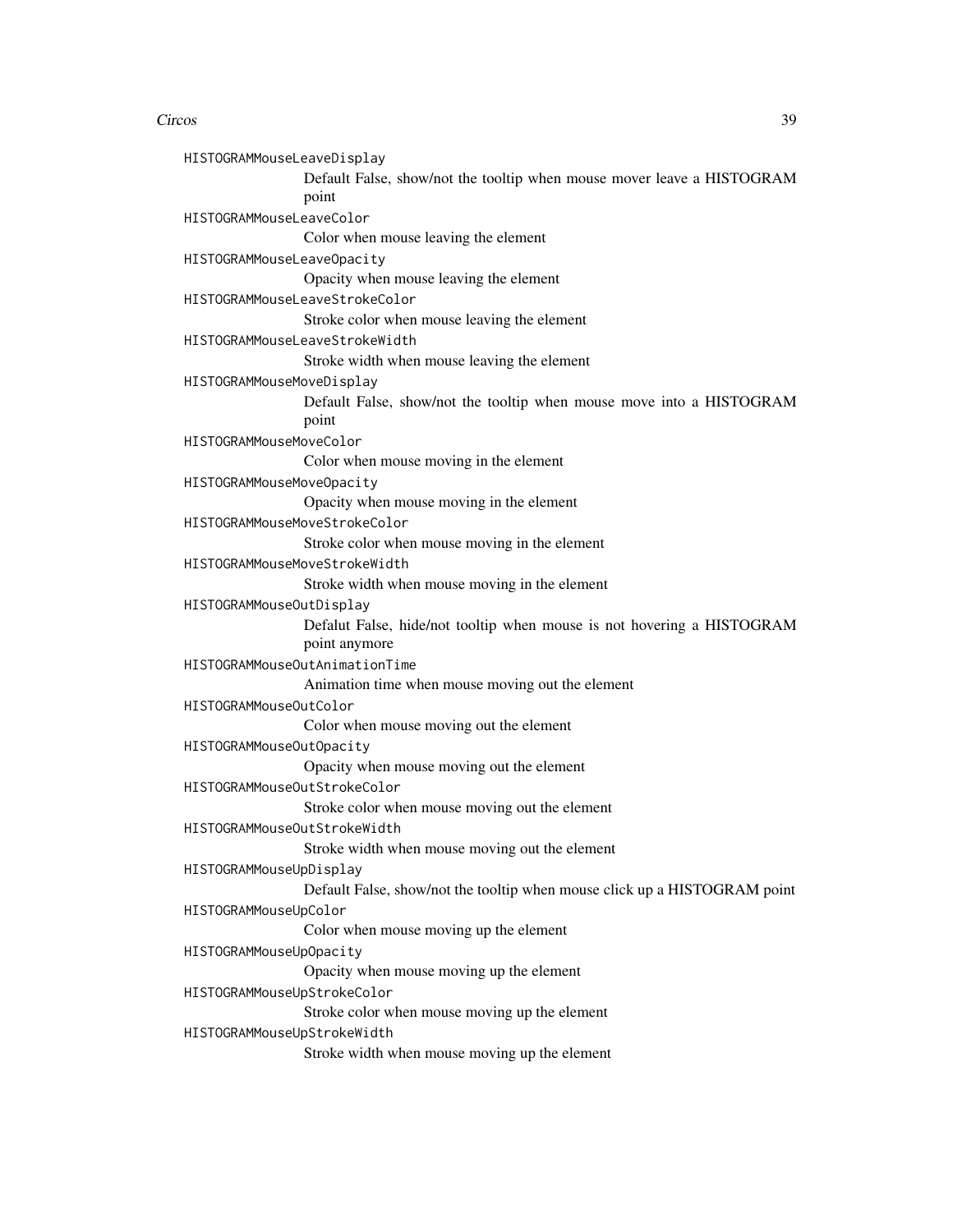```
HISTOGRAMMouseOverDisplay
                Default False, show/not the tooltip when mouse hover on a HISTOGRAM point
HISTOGRAMMouseOverColor
                 Color when mouse moving over the element
HISTOGRAMMouseOverOpacity
                 Opacity when mouse moving over the element
HISTOGRAMMouseOverStrokeColor
                 Stroke color when mouse moving over the element
HISTOGRAMMouseOverStrokeWidth
                 Stroke width when mouse moving over the element
HISTOGRAMMouseOverTooltipsSetting
                 Default "style1"
HISTOGRAMMouseOverTooltipsHtml
                Default " "
HISTOGRAMMouseOverTooltipsPosition
                 Default "absolute"
HISTOGRAMMouseOverTooltipsBackgroundColor
                 Default "white"
HISTOGRAMMouseOverTooltipsBorderStyle
                Default "solid"
HISTOGRAMMouseOverTooltipsBorderWidth
                Default 0
HISTOGRAMMouseOverTooltipsPadding
                 Default "3px"
HISTOGRAMMouseOverTooltipsBorderRadius
                Default "3px"
HISTOGRAMMouseOverTooltipsOpacity
                 Default 0.8
LINEMouseEvent Default True, open/not open mouse event of LINE module
LINEMouseClickDisplay
                 Default False, show/not the tooltip when mouse click on a LINE point
LINEMouseClickLineOpacity
                Line opacity when mouse clicking the element
LINEMouseClickLineStrokeColor
                 Stroke color when mouse clicking the element
LINEMouseClickLineStrokeWidth
                 Stroke width when mouse clicking the element
LINEMouseDownDisplay
                 Default False, show/not the tooltip when mouse click down a LINE point
LINEMouseDownLineOpacity
                Line opacity when mouse moving down the element
LINEMouseDownLineStrokeColor
                 Stroke color when mouse moving down the element
LINEMouseDownLineStrokeWidth
                 Stroke width when mouse moving down the element
```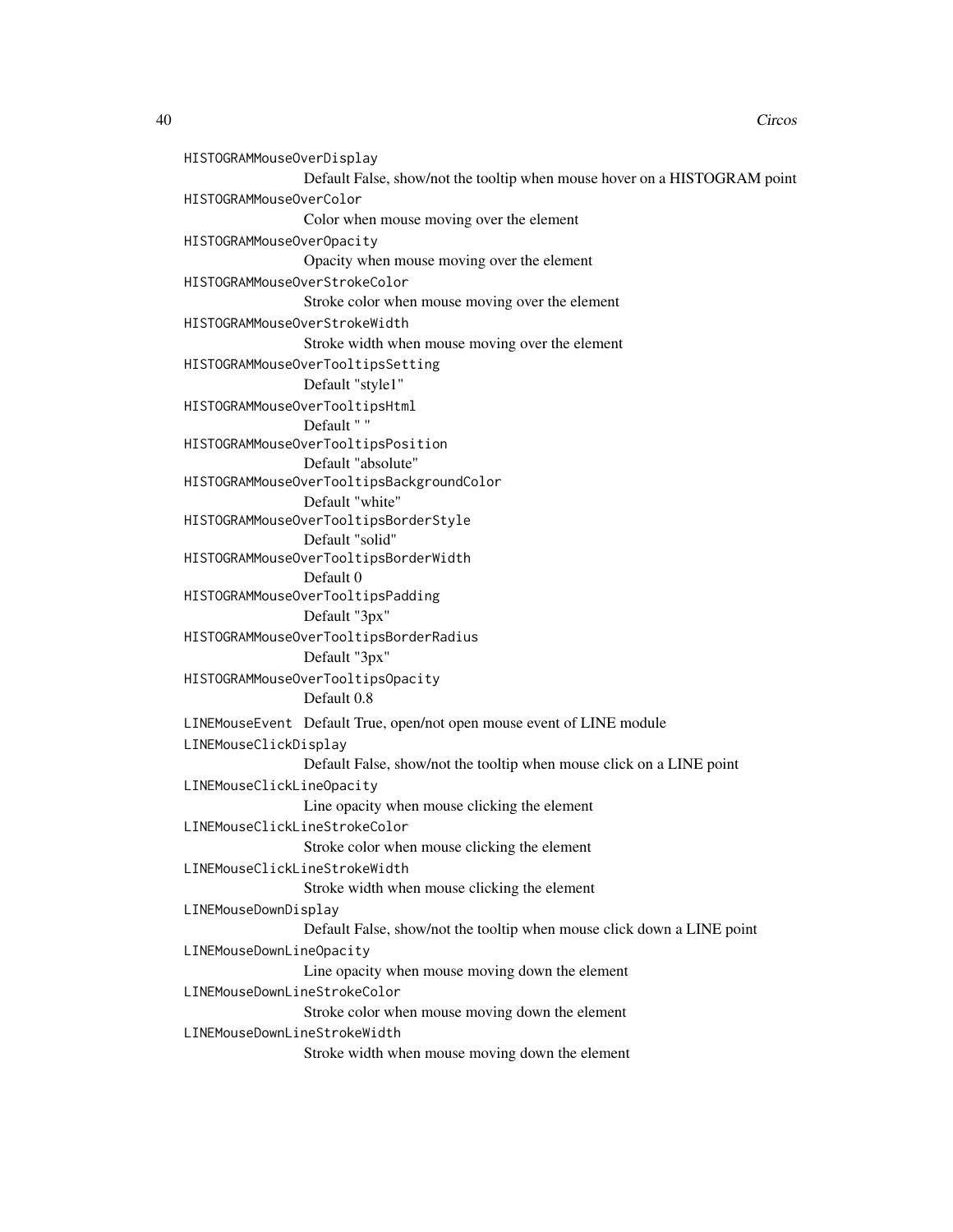| LINEMouseEnterDisplay        |                                                                              |
|------------------------------|------------------------------------------------------------------------------|
|                              | Default False, show/not the tooltip when mouse mover over a LINE point       |
| LINEMouseEnterLineOpacity    |                                                                              |
|                              | Line opacity when mouse entering the element                                 |
|                              | LINEMouseEnterLineStrokeColor                                                |
|                              | Stroke color when mouse entering the element                                 |
|                              | LINEMouseEnterLineStrokeWidth                                                |
|                              | Stroke width when mouse entering the element                                 |
| LINEMouseLeaveDisplay        |                                                                              |
|                              | Default False, show/not the tooltip when mouse mover leave a LINE point      |
| LINEMouseLeaveLineOpacity    |                                                                              |
|                              | Line opacity when mouse leaving the element                                  |
|                              | LINEMouseLeaveLineStrokeColor                                                |
|                              | Stroke color when mouse leaving the element                                  |
|                              | LINEMouseLeaveLineStrokeWidth                                                |
|                              | Stroke width when mouse leaving the element                                  |
| LINEMouseMoveDisplay         |                                                                              |
|                              | Default False, show/not the tooltip when mouse move into a LINE point        |
| LINEMouseMoveLineOpacity     |                                                                              |
|                              | Line opacity when mouse moving in the element                                |
| LINEMouseMoveLineStrokeColor |                                                                              |
|                              | Stroke color when mouse moving in the element                                |
| LINEMouseMoveLineStrokeWidth |                                                                              |
|                              | Stroke width when mouse moving in the element                                |
| LINEMouseOutDisplay          |                                                                              |
|                              | Defalut False, hide/not tooltip when mouse is not hovering a LINE point any- |
| LINEMouseOutAnimationTime    | more                                                                         |
|                              |                                                                              |
|                              | Animation time when mouse moving out the element                             |
| LINEMouseOutLineOpacity      | Line opacity when mouse moving out the element                               |
| LINEMouseOutLineStrokeColor  |                                                                              |
|                              | Stroke color when mouse moving out the element                               |
| LINEMouseOutLineStrokeWidth  |                                                                              |
|                              | Stroke width when mouse moving out the element                               |
| LINEMouseUpDisplay           |                                                                              |
|                              | Default False, show/not the tooltip when mouse click up a LINE point         |
| LINEMouseUpLineOpacity       |                                                                              |
|                              | Line opacity when mouse moving up the element                                |
| LINEMouseUpLineStrokeColor   |                                                                              |
|                              | Stroke color when mouse moving up the element                                |
| LINEMouseUpLineStrokeWidth   |                                                                              |
|                              | Stroke width when mouse moving up the element                                |
| LINEMouseOverDisplay         |                                                                              |
|                              | Default False, show/not the tooltip when mouse hover on a LINE point         |
|                              |                                                                              |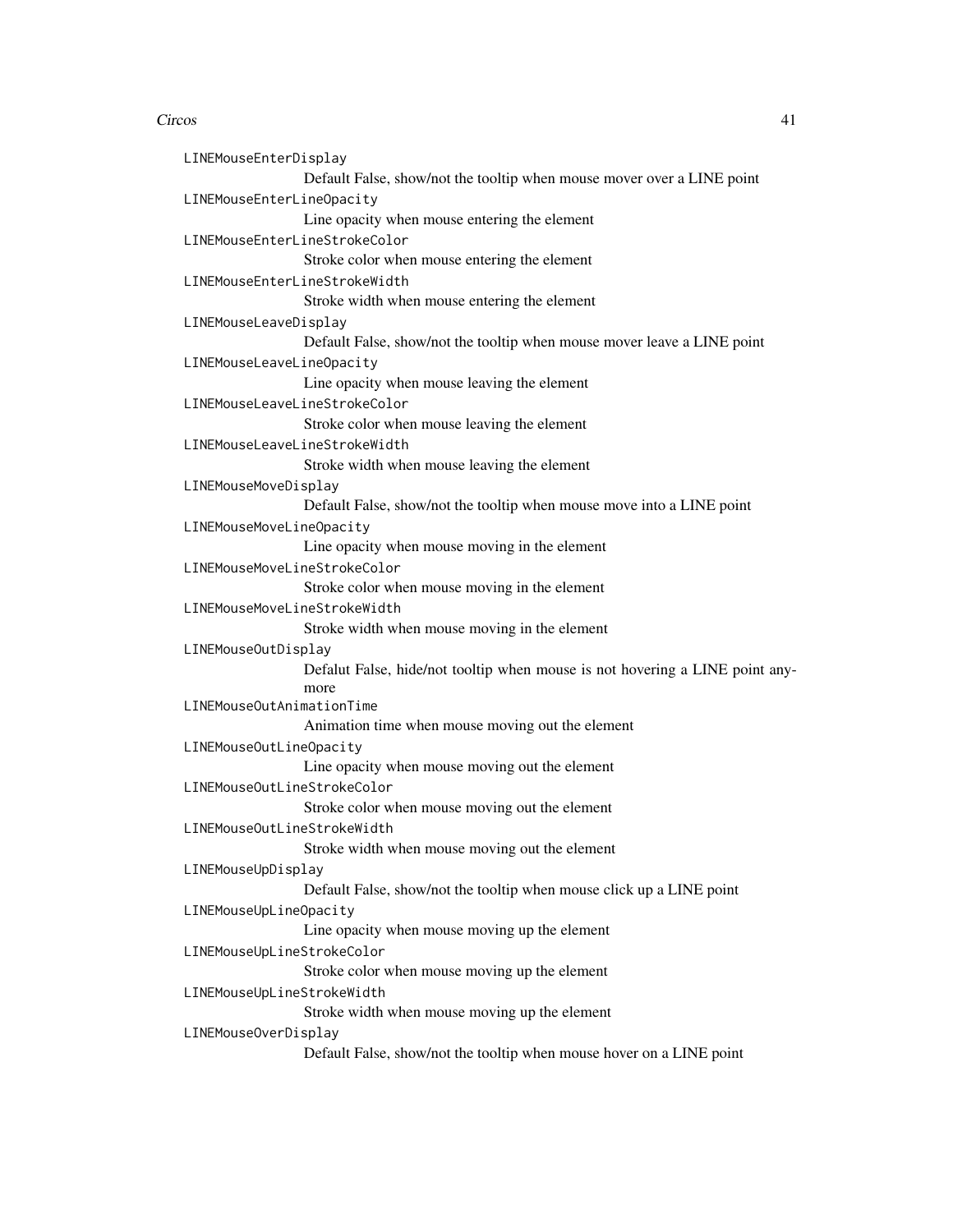```
LINEMouseOverLineOpacity
                Line opacity when mouse moving over the element
LINEMouseOverLineStrokeColor
                 Stroke color when mouse moving over the element
LINEMouseOverLineStrokeWidth
                 Stroke width when mouse moving over the element
LINEMouseOverTooltipsSetting
                 Default "style1"
LINEMouseOverTooltipsHtml
                Default " "
LINEMouseOverTooltipsPosition
                Default "absolute"
LINEMouseOverTooltipsBackgroundColor
                 Default "white"
LINEMouseOverTooltipsBorderStyle
                Default "solid"
LINEMouseOverTooltipsBorderWidth
                 Default 0
LINEMouseOverTooltipsPadding
                 Default "3px"
LINEMouseOverTooltipsBorderRadius
                Default "3px"
LINEMouseOverTooltipsOpacity
                 Default 0.8
WIGMouseEvent Default True, open/not open mouse event of WIG module
WIGMouseClickDisplay
                 Default False, show/not the tooltip when mouse click on a WIG point
WIGMouseClickLineOpacity
                 Line opacity when mouse clicking the element
WIGMouseClickLineStrokeColor
                 Stroke color when mouse clicking the element
WIGMouseClickLineStrokeWidth
                 Stroke width when mouse clicking the element
WIGMouseClickFillColor
                 Filling color when mouse clicking the element
WIGMouseDownDisplay
                 Default False, show/not the tooltip when mouse click down a WIG point
WIGMouseDownLineOpacity
                Line opacity when mouse moving down the element
WIGMouseDownLineStrokeColor
                 Stroke color when mouse moving down the element
WIGMouseDownLineStrokeWidth
                 Stroke width when mouse moving down the element
WIGMouseDownFillColor
                 Filling color when mouse moving down the element
```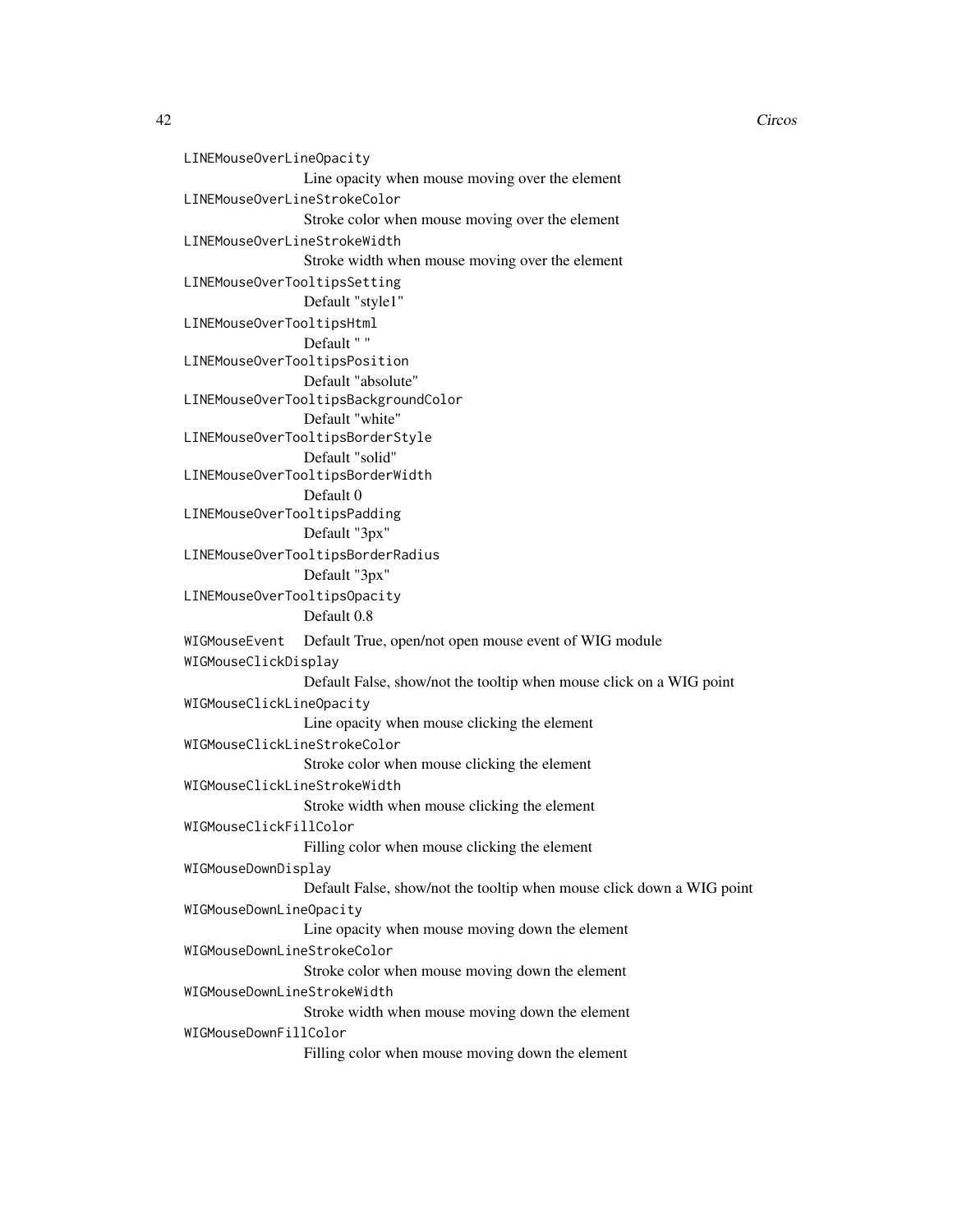WIGMouseEnterDisplay Default False, show/not the tooltip when mouse mover over a WIG point WIGMouseEnterLineOpacity Line opacity when mouse entering the element WIGMouseEnterLineStrokeColor Stroke color when mouse entering the element WIGMouseEnterLineStrokeWidth Stroke width when mouse entering the element WIGMouseEnterFillColor Filling color when mouse entering the element WIGMouseLeaveDisplay Default False, show/not the tooltip when mouse mover leave a WIG point WIGMouseLeaveLineOpacity Line opacity when mouse leaving the element WIGMouseLeaveLineStrokeColor Stroke color when mouse leaving the element WIGMouseLeaveLineStrokeWidth Stroke width when mouse leaving the element WIGMouseLeaveFillColor Filling color when mouse leaving the element WIGMouseMoveDisplay Default False, show/not the tooltip when mouse move into a WIG point WIGMouseMoveLineOpacity Line opacity when mouse moving in the element WIGMouseMoveLineStrokeColor Stroke color when mouse moving in the element WIGMouseMoveLineStrokeWidth Stroke width when mouse moving in the element WIGMouseMoveFillColor Filling color when mouse leaving the element WIGMouseOutDisplay Defalut False, hide/not tooltip when mouse is not hovering a WIG point anymore WIGMouseOutAnimationTime Animation time when mouse moving out the element WIGMouseOutLineOpacity Line opacity when mouse moving out the element WIGMouseOutLineStrokeColor Stroke color when mouse moving out the element WIGMouseOutLineStrokeWidth Stroke width when mouse moving out the element WIGMouseOutFillColor Filling color when mouse moving out the element WIGMouseUpDisplay Default False, show/not the tooltip when mouse click up a WIG point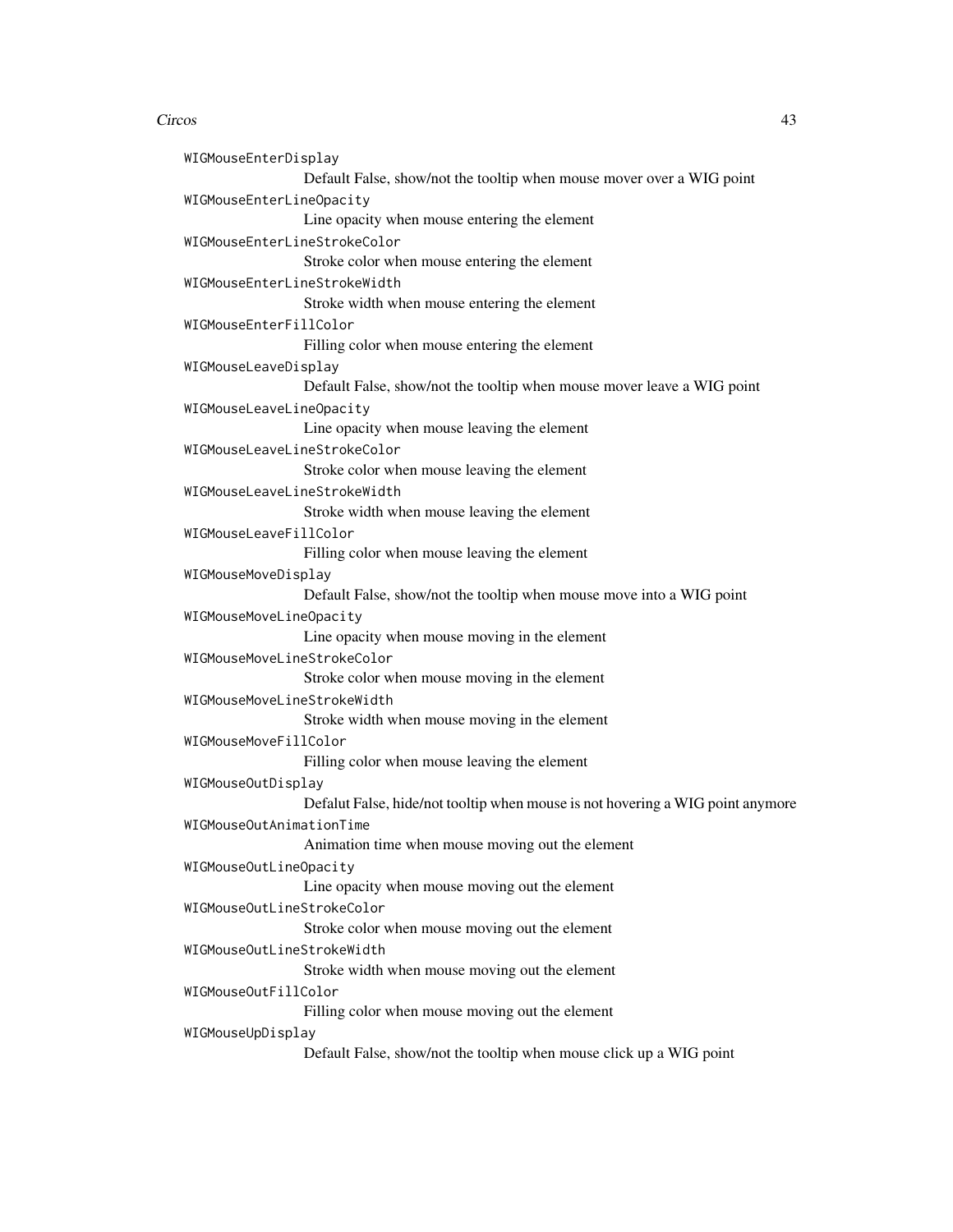```
WIGMouseUpLineOpacity
                Line opacity when mouse moving up the element
WIGMouseUpLineStrokeColor
                 Stroke color when mouse moving up the element
WIGMouseUpLineStrokeWidth
                 Stroke width when mouse moving up the element
WIGMouseUpFillColor
                Filling color when mouse moving up the element
WIGMouseOverDisplay
                Default False, show/not the tooltip when mouse hover on a WIG point
WIGMouseOverLineOpacity
                Line opacity when mouse moving over the element
WIGMouseOverLineStrokeColor
                 Stroke color when mouse moving over the element
WIGMouseOverLineStrokeWidth
                 Stroke width when mouse moving over the element
WIGMouseOverFillColor
                Filling color when mouse moving over the element
WIGMouseOverTooltipsSetting
                Default "style1"
WIGMouseOverTooltipsHtml
                Default " "
WIGMouseOverTooltipsPosition
                Default "absolute"
WIGMouseOverTooltipsBackgroundColor
                Default "white"
WIGMouseOverTooltipsBorderStyle
                Default "solid"
WIGMouseOverTooltipsBorderWidth
                Default 0
WIGMouseOverTooltipsPadding
                Default "3px"
WIGMouseOverTooltipsBorderRadius
                Default "3px"
WIGMouseOverTooltipsOpacity
                Default 0.8
SCATTERxlink Default False, add/not xlink for SCATTER module
SCATTERMouseEvent
                Default True, open/not open mouse event of SCATTER module
SCATTERMouseClickDisplay
                Default False, show/not the tooltip when mouse click on a SCATTER point
SCATTERMouseClickColor
                Color when mouse clicking the element
SCATTERMouseClickCircleSize
                Circle size when mouse clicking the element
```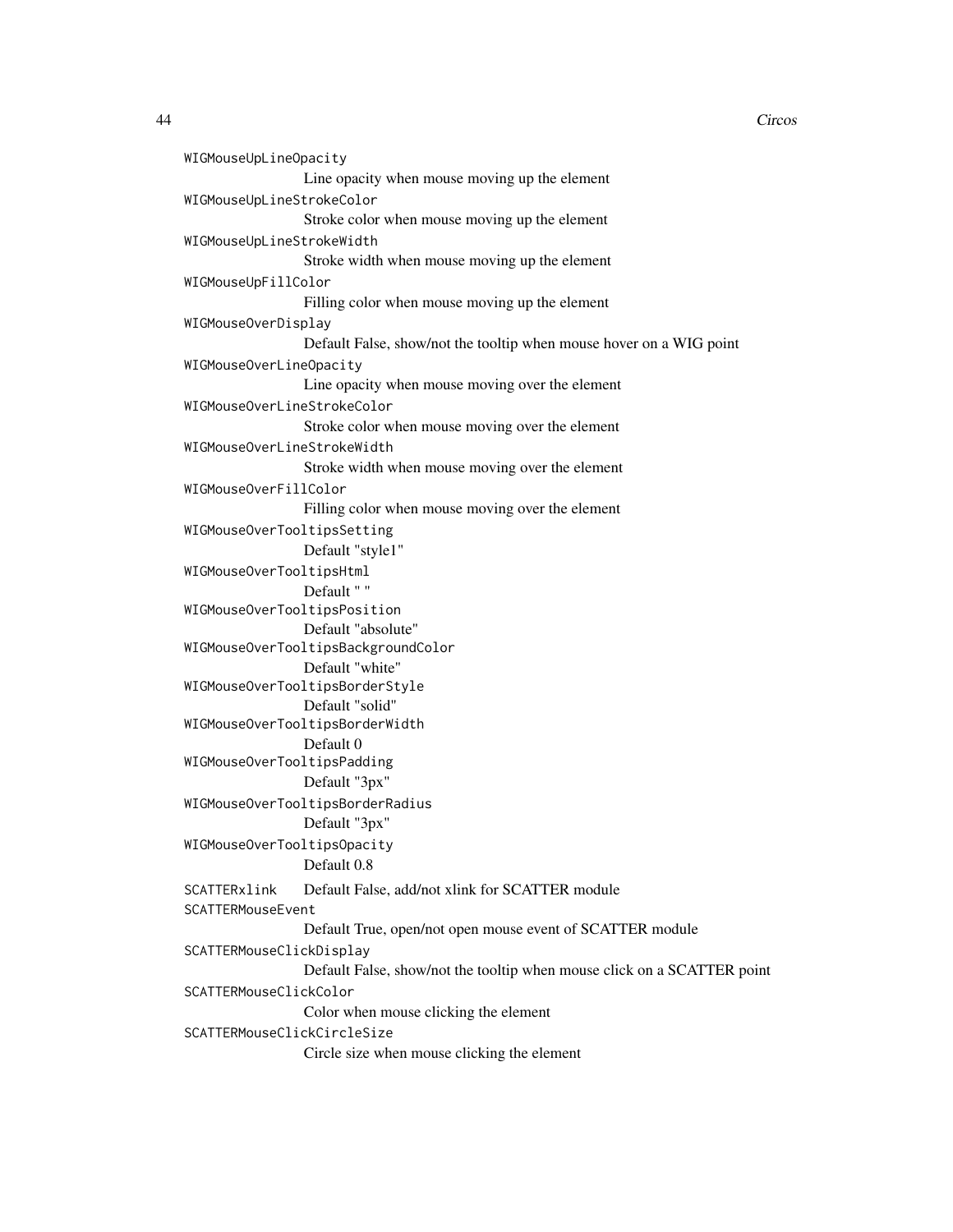```
SCATTERMouseClickCircleOpacity
                Circle opacity when mouse clicking the element
SCATTERMouseClickCircleStrokeColor
                Circle stroke color when mouse clicking the element
SCATTERMouseClickCircleStrokeWidth
                Circle stroke width when mouse clicking the element
SCATTERMouseClickTextFromData
                Text column when mouse clicking the element
SCATTERMouseClickTextOpacity
                Text opacity when mouse clicking the element
SCATTERMouseClickTextColor
                Text color when mouse clicking the element
SCATTERMouseClickTextSize
                Text size when mouse clicking the element
SCATTERMouseClickTextPostionX, SCATTERMouseClickTextPostionY
                Text coordinates when mouse clicking the element
SCATTERMouseClickTextDrag
                Whether text is draggable when clicing element
SCATTERMouseDownDisplay
                Default False, show/not the tooltip when mouse click down a SCATTER point
SCATTERMouseDownColor
                Color when mouse moving down the element
SCATTERMouseDownCircleSize
                Circle size when mouse moving down the element
SCATTERMouseDownCircleOpacity
                Circle opacity when mouse moving down the element
SCATTERMouseDownCircleStrokeColor
                Circle stroke color when mouse moving down the element
SCATTERMouseDownCircleStrokeWidth
                Circle stroke width when mouse moving down the element
SCATTERMouseEnterDisplay
                Default False, show/not the tooltip when mouse mover over a SCATTER point
SCATTERMouseEnterColor
                 Color when mouse entering the element
SCATTERMouseEnterCircleSize
                Circle size when mouse entering the element
SCATTERMouseEnterCircleOpacity
                Circle opacity when mouse entering the element
SCATTERMouseEnterCircleStrokeColor
                Circle stroke color when mouse entering the element
SCATTERMouseEnterCircleStrokeWidth
                Circle stroke width when mouse entering the element
SCATTERMouseLeaveDisplay
                Default False, show/not the tooltip when mouse mover leave a SCATTER point
```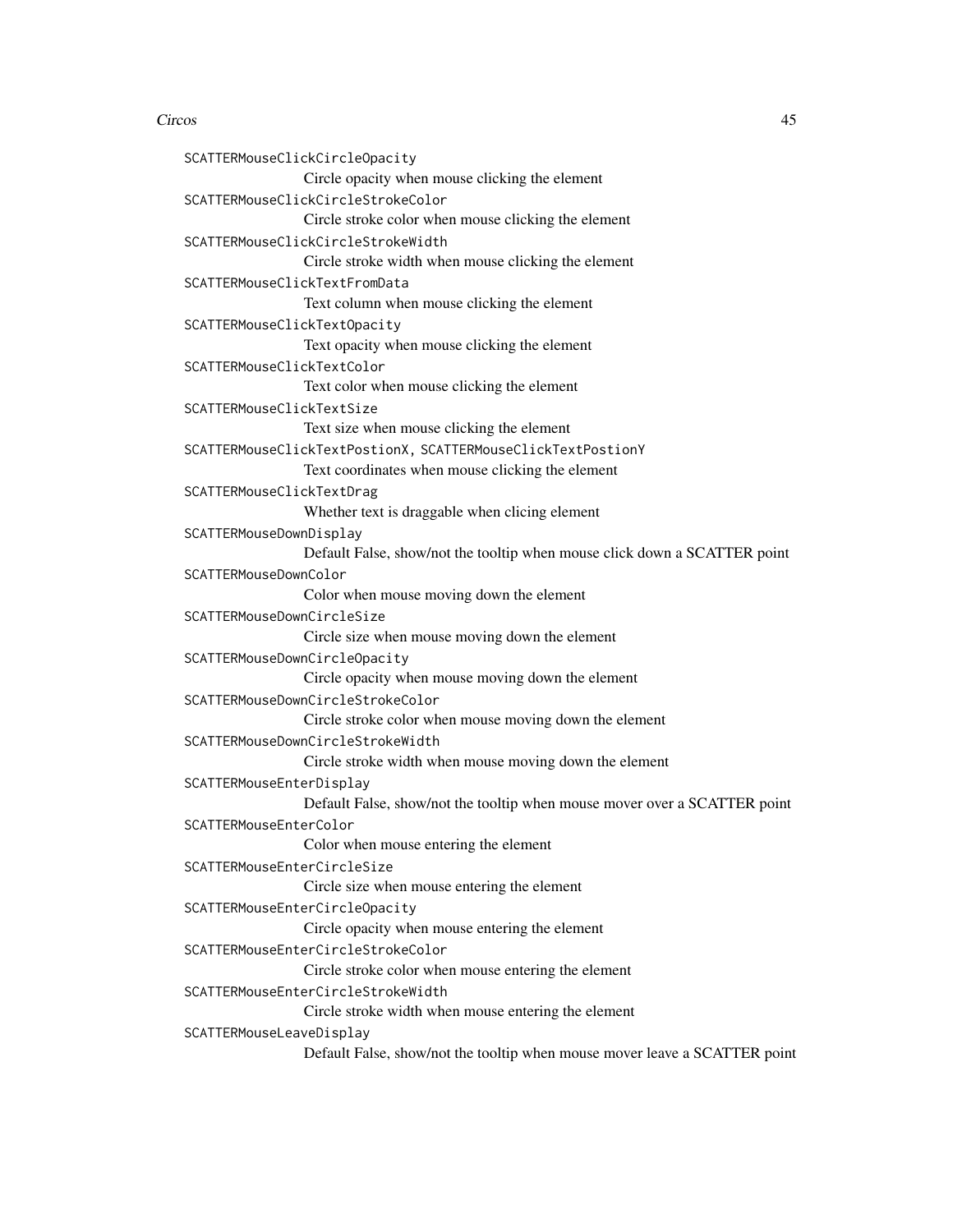```
SCATTERMouseLeaveColor
                Color when mouse leaving the element
SCATTERMouseLeaveCircleSize
                 Circle size when mouse leaving the element
SCATTERMouseLeaveCircleOpacity
                 Circle opacity when mouse leaving the element
SCATTERMouseLeaveCircleStrokeColor
                 Circle stroke color when mouse leaving the element
SCATTERMouseLeaveCircleStrokeWidth
                 Circle stroke width when mouse leaving the element
SCATTERMouseMoveDisplay
                 Default False, show/not the tooltip when mouse move into a SCATTER point
SCATTERMouseMoveColor
                 Color when mouse moving in the element
SCATTERMouseMoveCircleSize
                Circle size when mouse moving in the element
SCATTERMouseMoveCircleOpacity
                 Circle opacity when mouse moving in the element
SCATTERMouseMoveCircleStrokeColor
                 Circle stroke color when mouse moving in the element
SCATTERMouseMoveCircleStrokeWidth
                 Circle stroke width when mouse moving in the element
SCATTERMouseOutDisplay
                 Defalut False, hide/not tooltip when mouse is not hovering a SCATTER point
                 anymore
SCATTERMouseOutAnimationTime
                 Animation time when mouse moving out the element
SCATTERMouseOutColor
                 Color when mouse moving out the element
SCATTERMouseOutCircleSize
                 Circle size when mouse moving out the element
SCATTERMouseOutCircleOpacity
                 Circle opacity when mouse moving out the element
SCATTERMouseOutCircleStrokeColor
                 Circle stroke color when mouse moving out the element
SCATTERMouseOutCircleStrokeWidth
                Circle stroke width when mouse moving out the element
SCATTERMouseUpDisplay
                 Default False, show/not the tooltip when mouse click up a SCATTER point
SCATTERMouseUpColor
                 Color when mouse moving up the element
SCATTERMouseUpCircleSize
                 Circle size when mouse moving up the element
SCATTERMouseUpCircleOpacity
                 Circle opacity when mouse moving up the element
```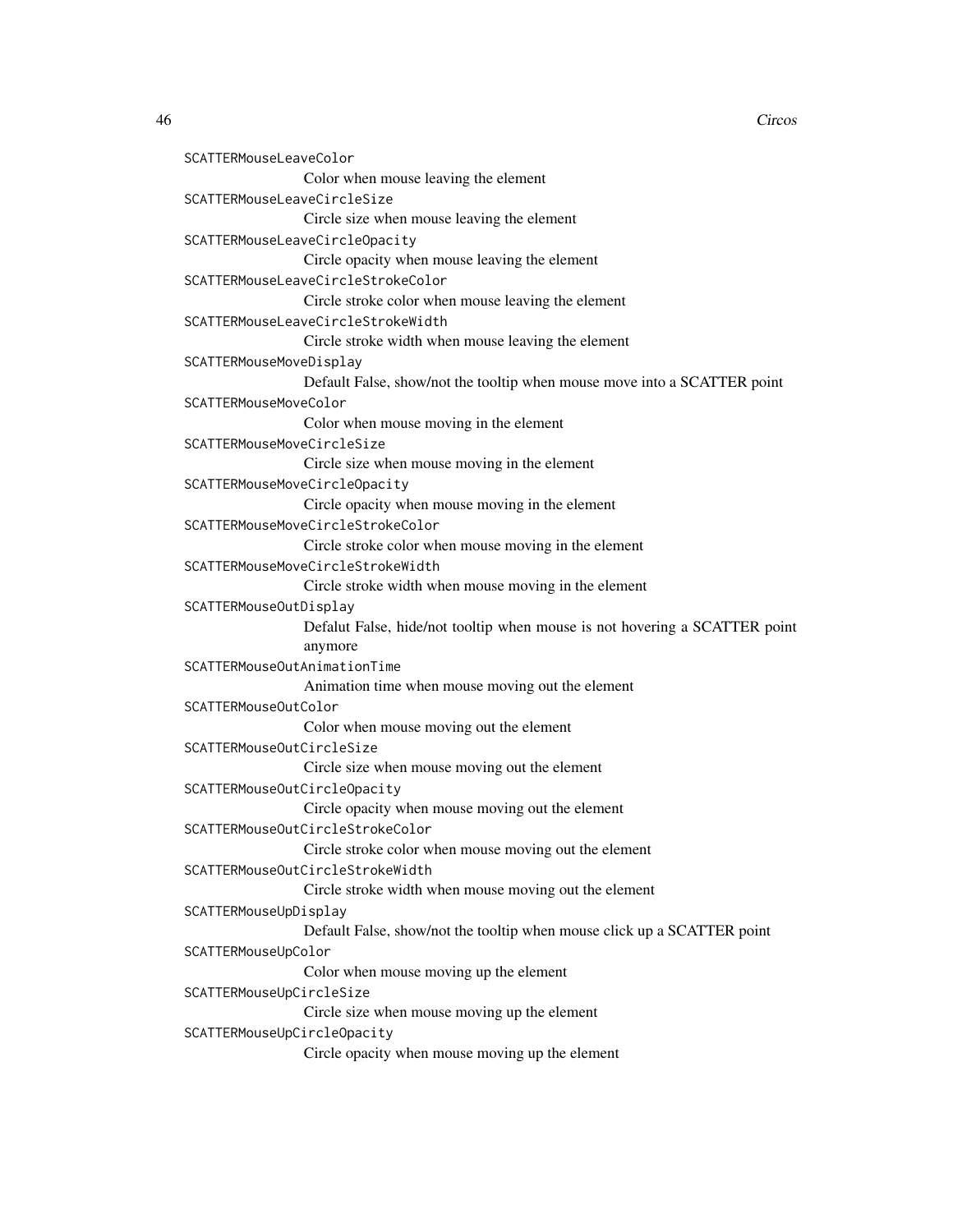```
SCATTERMouseUpCircleStrokeColor
                Circle stroke color when mouse moving up the element
SCATTERMouseUpCircleStrokeWidth
                Circle stroke width when mouse moving up the element
SCATTERMouseOverDisplay
                Default False, show/not the tooltip when mouse hover on a SCATTER point
SCATTERMouseOverColor
                Color when mouse moving over the element
SCATTERMouseOverCircleSize
                Circle size when mouse moving over the element
SCATTERMouseOverCircleOpacity
                Circle opacity when mouse moving over the element
SCATTERMouseOverCircleStrokeColor
                Circle stroke color when mouse moving over the element
SCATTERMouseOverCircleStrokeWidth
                Circle stroke width when mouse moving over the element
SCATTERMouseOverTooltipsSetting
                Default "style1"
SCATTERMouseOverTooltipsHtml
                Default " "
SCATTERMouseOverTooltipsPosition
                Default "absolute"
SCATTERMouseOverTooltipsBackgroundColor
                Default "white"
SCATTERMouseOverTooltipsBorderStyle
                Default "solid"
SCATTERMouseOverTooltipsBorderWidth
                Default 0
SCATTERMouseOverTooltipsPadding
                Default "3px"
SCATTERMouseOverTooltipsBorderRadius
                Default "3px"
SCATTERMouseOverTooltipsOpacity
                Default 0.8
ARCxlink Default False, add/not xlink for ARC module
ARCMouseEvent Default True, open/not open mouse event of ARC module
ARCMouseClickDisplay
                Default False, show/not the tooltip when mouse click on a ARC point
ARCMouseClickColor
                Color when mouse clicking the element
ARCMouseClickArcOpacity
                Arc opacity when mouse clicking the element
ARCMouseClickArcStrokeColor
                Arc stroke color when mouse clicking the element
```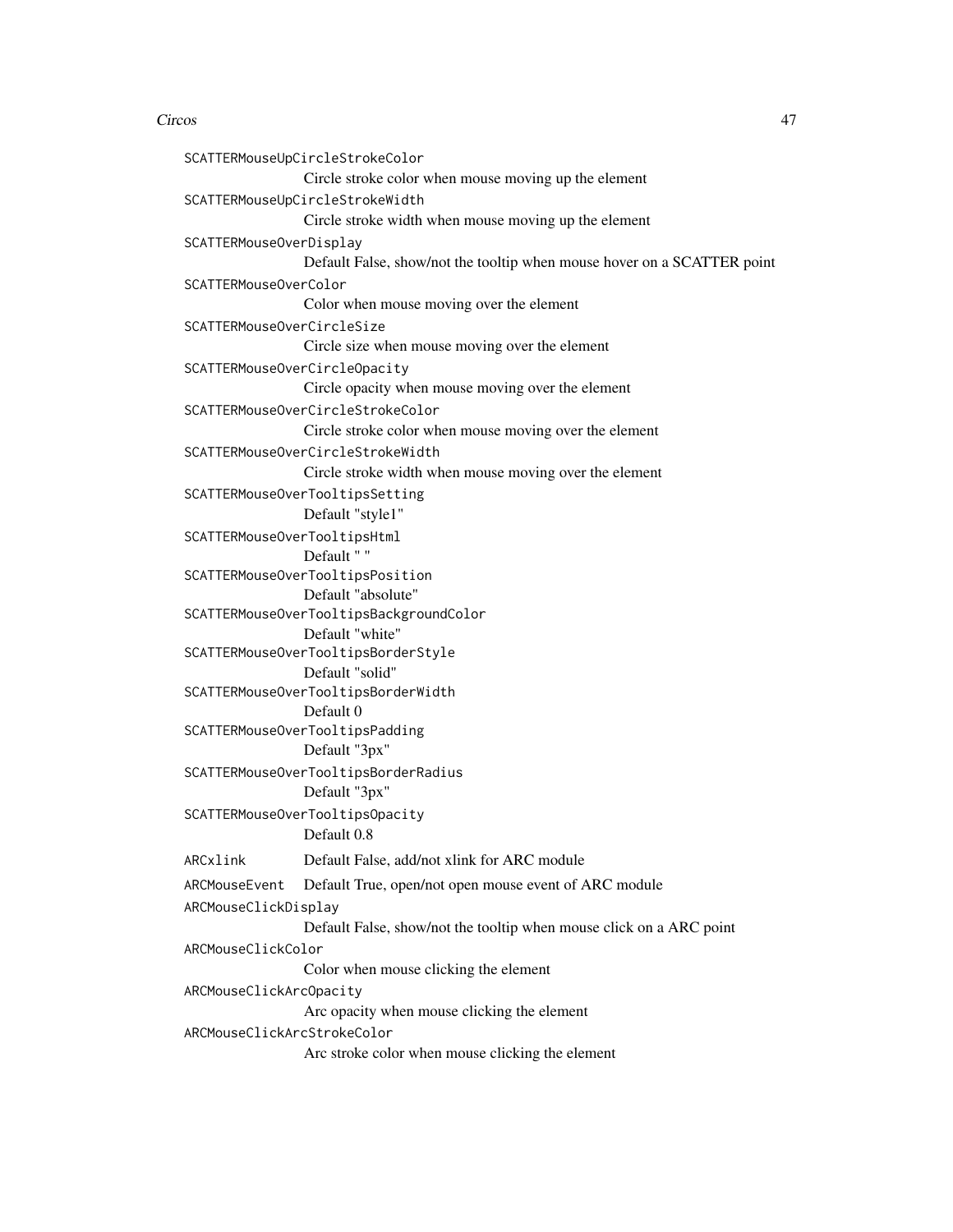```
ARCMouseClickArcStrokeWidth
                 Arc stroke width when mouse clicking the element
ARCMouseClickTextFromData
                 Text column when mouse clicking the element
ARCMouseClickTextOpacity
                 Text opacity when mouse clicking the element
ARCMouseClickTextColor
                 Text color when mouse clicking the element
ARCMouseClickTextSize
                 Text size when mouse clicking the element
ARCMouseClickTextPostionX, ARCMouseClickTextPostionY
                 Text coordinates when mouse clicking the element
ARCMouseClickTextDrag
                 Whether text is draggable when mouse clicking the element
ARCMouseDownDisplay
                 Default False, show/not the tooltip when mouse click down a ARC point
ARCMouseDownColor
                 Color when mouse moving down the element
ARCMouseDownArcOpacity
                 Arc opacity when mouse moving down the element
ARCMouseDownArcStrokeColor
                 Arc stroke color when mouse moving down the element
ARCMouseDownArcStrokeWidth
                 Arc stroke width when mouse moving down the element
ARCMouseEnterDisplay
                 Default False, show/not the tooltip when mouse mover over a ARC point
ARCMouseEnterColor
                 Color when mouse entering the element
ARCMouseEnterArcOpacity
                 Arc opacity when mouse entering the element
ARCMouseEnterArcStrokeColor
                 Arc stroke color when mouse entering the element
ARCMouseEnterArcStrokeWidth
                 Arc stroke width when mouse entering the element
ARCMouseLeaveDisplay
                 Default False, show/not the tooltip when mouse mover leave a ARC point
ARCMouseLeaveColor
                 Color when mouse leaving the element
ARCMouseLeaveArcOpacity
                 Arc opacity when mouse leaving the element
ARCMouseLeaveArcStrokeColor
                 Arc stroke color when mouse leaving the element
ARCMouseLeaveArcStrokeWidth
                 Arc stroke width when mouse leaving the element
```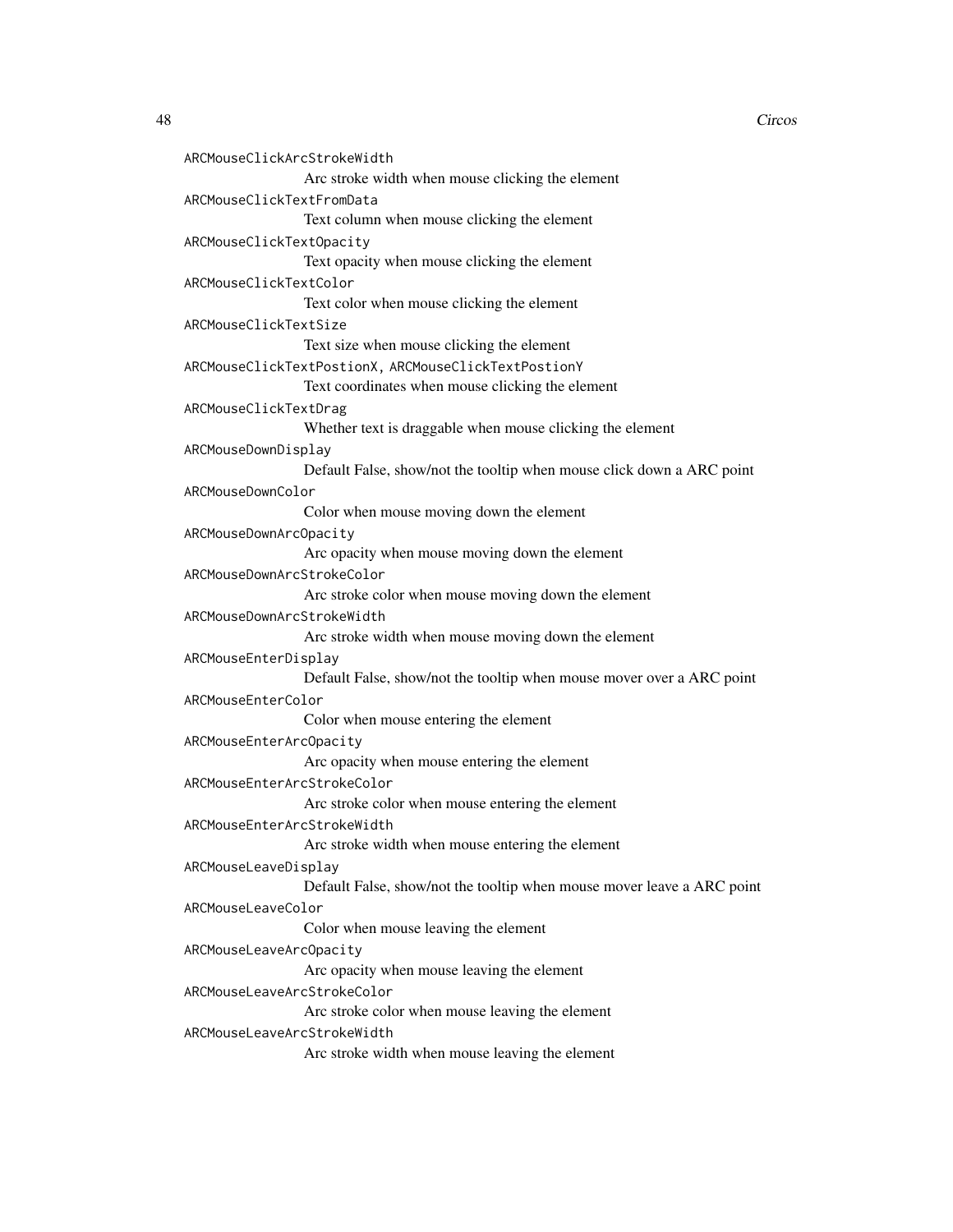ARCMouseMoveDisplay Default False, show/not the tooltip when mouse move into a ARC point ARCMouseMoveColor Color when mouse moving in the element ARCMouseMoveArcOpacity Arc opacity when mouse moving in the element ARCMouseMoveArcStrokeColor Arc stroke color when mouse moving in the element ARCMouseMoveArcStrokeWidth Arc stroke width when mouse moving in the element ARCMouseOutDisplay Defalut False, hide/not tooltip when mouse is not hovering a ARC point anymore ARCMouseOutAnimationTime Animation time when mouse moving out the element ARCMouseOutColor Color when mouse moving out the element ARCMouseOutArcOpacity Arc opacity when mouse moving out the element ARCMouseOutArcStrokeColor Arc stroke color when mouse moving out the element ARCMouseOutArcStrokeWidth Arc stroke width when mouse moving out the element ARCMouseUpDisplay Default False, show/not the tooltip when mouse click up a ARC point ARCMouseUpColor Color when mouse moving up the element ARCMouseUpArcOpacity Arc opacity when mouse moving up the element ARCMouseUpArcStrokeColor Arc stroke color when mouse moving up the element ARCMouseUpArcStrokeWidth Arc stroke width when mouse moving up the element ARCMouseOverDisplay Default False, show/not the tooltip when mouse hover on a ARC point ARCMouseOverColor Color when mouse moving over the element ARCMouseOverArcOpacity Arc opacity when mouse moving over the element ARCMouseOverArcStrokeColor Arc stroke color when mouse moving over the element ARCMouseOverArcStrokeWidth Arc stroke width when mouse moving over the element ARCMouseOverTooltipsSetting Default "style1"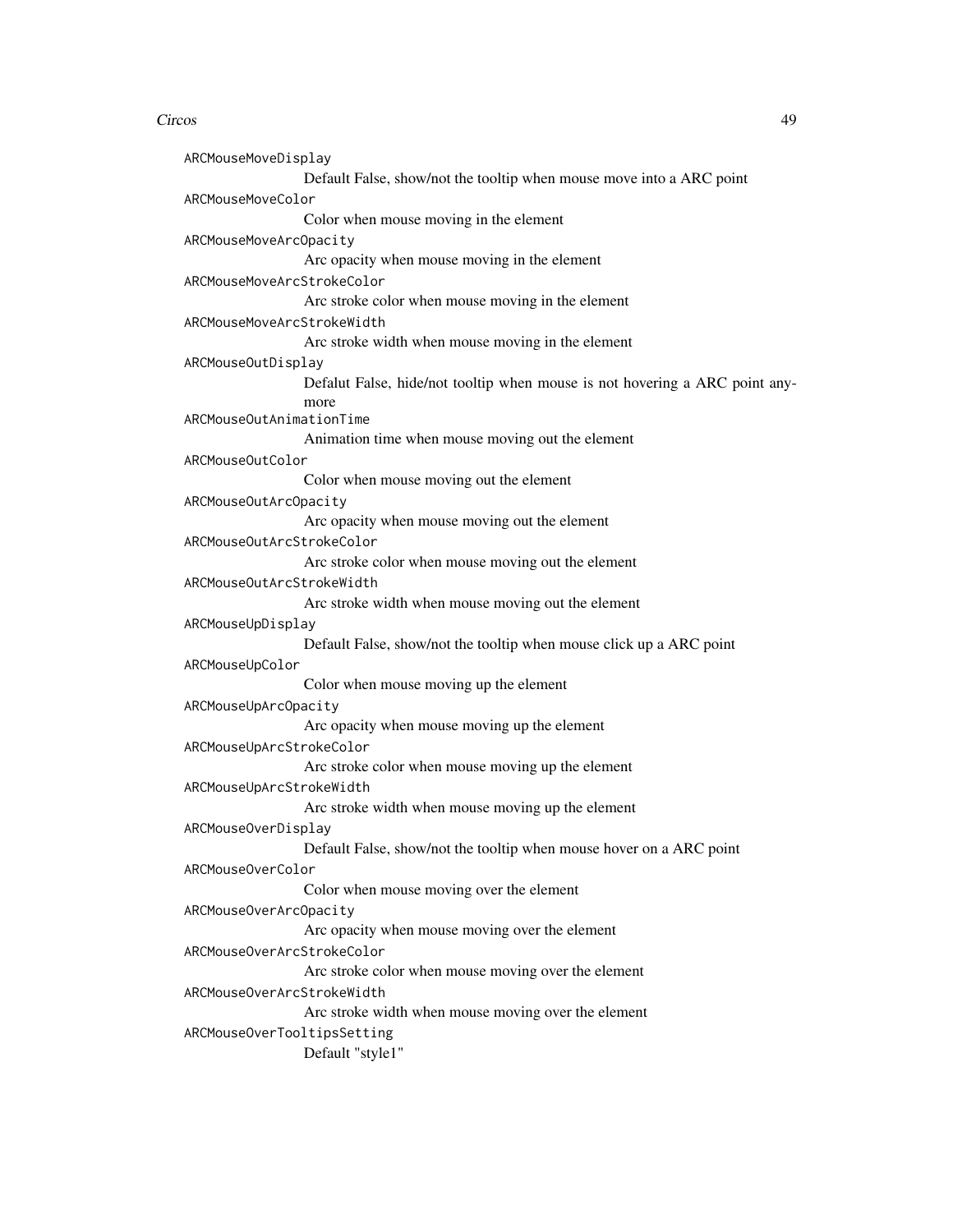ARCMouseOverTooltipsHtml Default " " ARCMouseOverTooltipsPosition Default "absolute" ARCMouseOverTooltipsBackgroundColor Default "white" ARCMouseOverTooltipsBorderStyle Default "solid" ARCMouseOverTooltipsBorderWidth Default 0 ARCMouseOverTooltipsPadding Default "3px" ARCMouseOverTooltipsBorderRadius Default "3px" ARCMouseOverTooltipsOpacity Default 0.8 GENExlink Default False, add/not xlink for GENE module GENEMouseEvent Default True, open/not open mouse event of GENE module GENEMouseClickDisplay Default False, show/not the tooltip when mouse click on a GENE point GENEMouseClickColor Color when mouse clicking the element GENEMouseClickArcOpacity Arc opacity when mouse clicking the element GENEMouseClickArcStrokeColor Arc stroke color when mouse clicking the element GENEMouseClickArcStrokeWidth Arc stroke width when mouse clicking the element GENEMouseClickTextFromData Text column when mouse clicking the element GENEMouseClickTextOpacity Text opacity when mouse clicking the element GENEMouseClickTextColor Text color when mouse clicking the element GENEMouseClickTextSize Text size when mouse clicking the element GENEMouseClickTextPostionX, GENEMouseClickTextPostionY Text coordinates when mouse clicking the element GENEMouseClickTextDrag Whether text is draggable when mouse clicking the element GENEMouseDownDisplay Default False, show/not the tooltip when mouse click down a GENE point GENEMouseDownColor Color when mouse moving down the element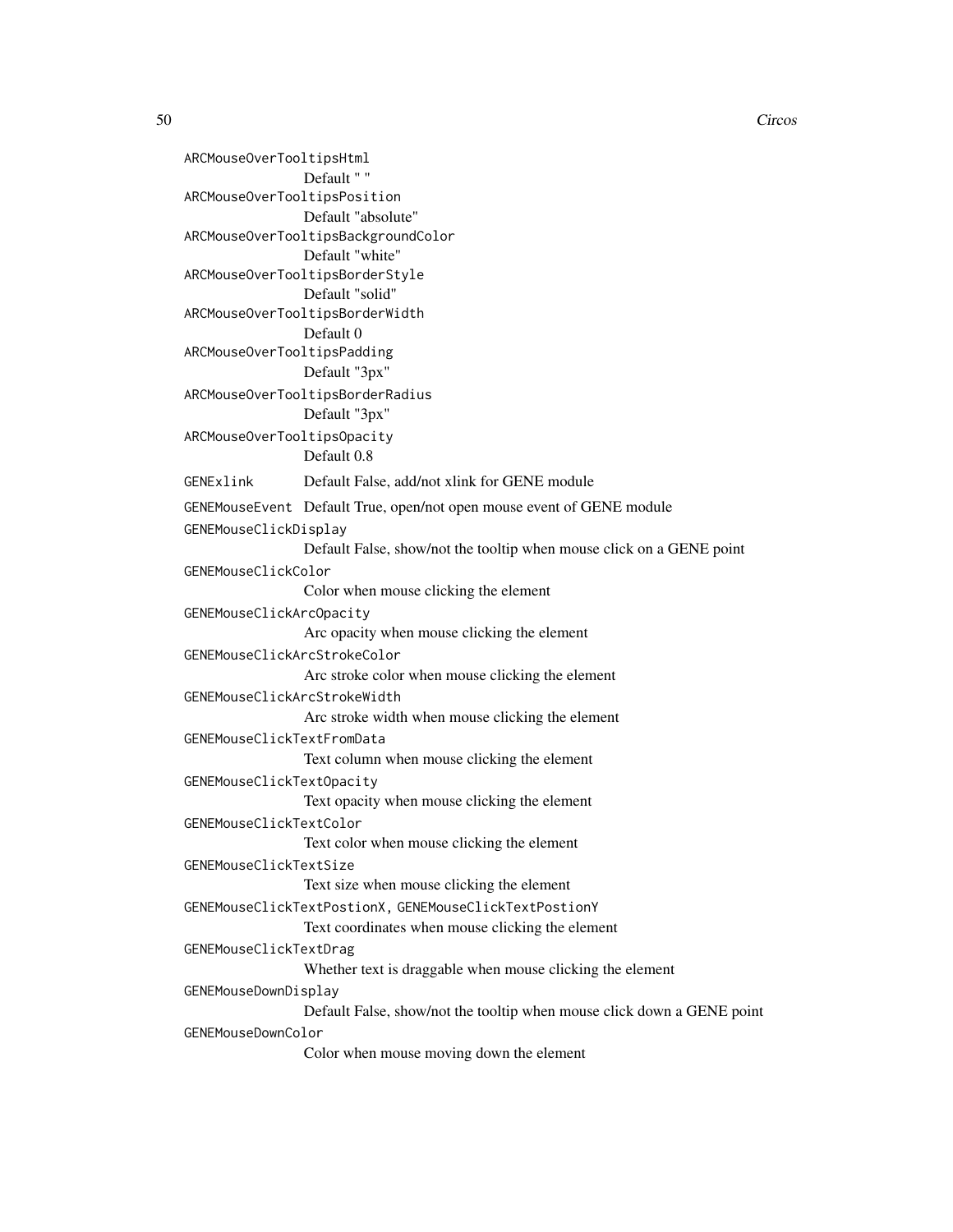```
GENEMouseDownArcOpacity
                 Arc opacity when mouse moving down the element
GENEMouseDownArcStrokeColor
                 Arc stroke color when mouse moving down the element
GENEMouseDownArcStrokeWidth
                 Arc stroke width when mouse moving down the element
GENEMouseEnterDisplay
                 Default False, show/not the tooltip when mouse mover over a GENE point
GENEMouseEnterColor
                 Color when mouse entering the element
GENEMouseEnterArcOpacity
                 Arc opacity when mouse entering the element
GENEMouseEnterArcStrokeColor
                 Arc stroke color when mouse entering the element
GENEMouseEnterArcStrokeWidth
                 Arc stroke width when mouse entering the element
GENEMouseLeaveDisplay
                 Default False, show/not the tooltip when mouse mover leave a GENE point
GENEMouseLeaveColor
                 Color when mouse leaving the element
GENEMouseLeaveArcOpacity
                 Arc opacity when mouse leaving the element
GENEMouseLeaveArcStrokeColor
                 Arc stroke color when mouse leaving the element
GENEMouseLeaveArcStrokeWidth
                 Arc stroke width when mouse leaving the element
GENEMouseMoveDisplay
                 Default False, show/not the tooltip when mouse move into a GENE point
GENEMouseMoveColor
                 Color when mouse moving in the element
GENEMouseMoveArcOpacity
                 Arc opacity when mouse moving in the element
GENEMouseMoveArcStrokeColor
                 Arc stroke color when mouse moving in the element
GENEMouseMoveArcStrokeWidth
                 Arc stroke width when mouse moving in the element
GENEMouseOutDisplay
                 Defalut False, hide/not tooltip when mouse is not hovering a GENE point any-
                 more
GENEMouseOutAnimationTime
                 Animation time when mouse moving out the element
GENEMouseOutColor
                 Color when mouse moving out the element
GENEMouseOutArcOpacity
                 Arc opacity when mouse moving out the element
```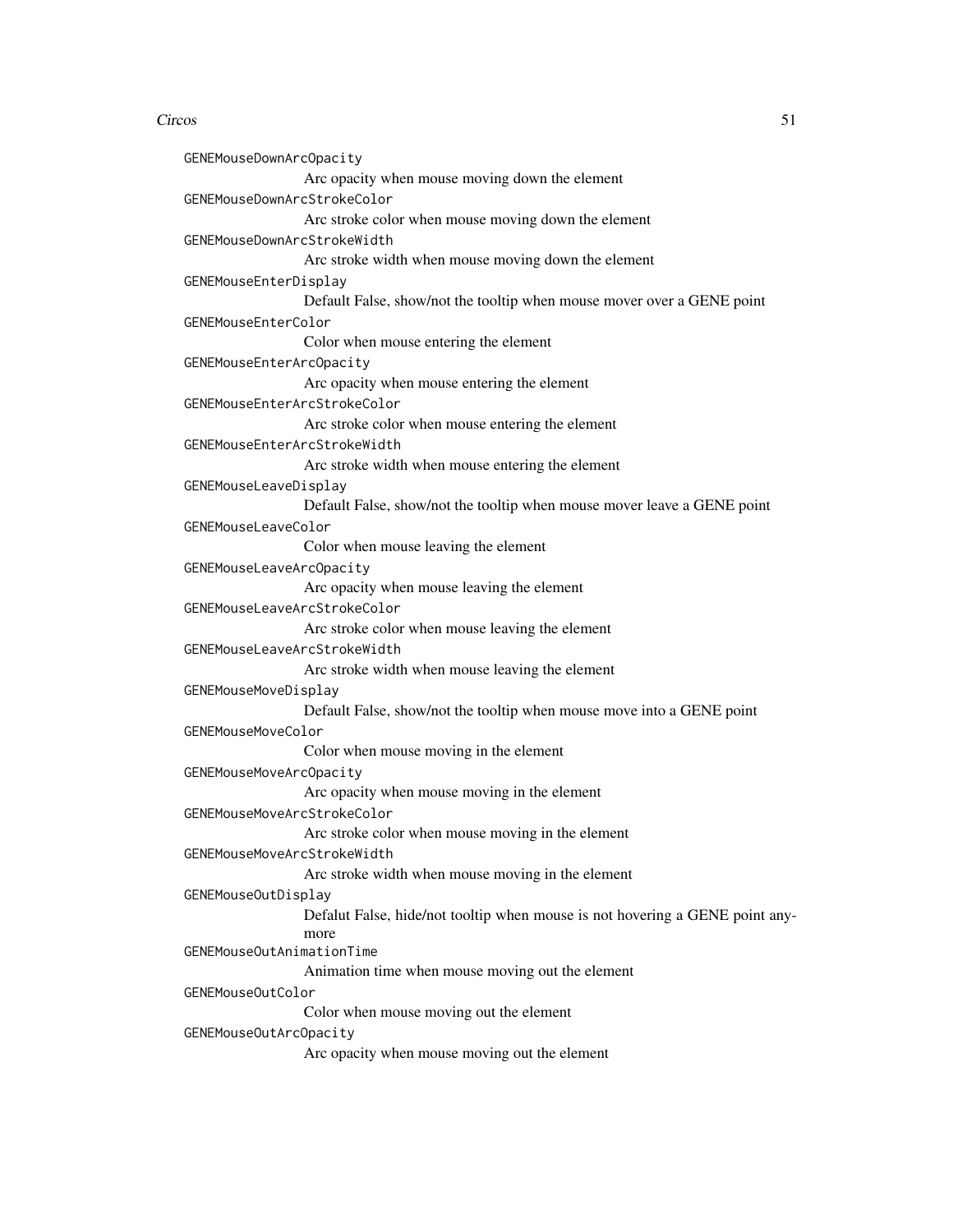```
GENEMouseOutArcStrokeColor
                Arc stroke color when mouse moving out the element
GENEMouseOutArcStrokeWidth
                 Arc stroke width when mouse moving out the element
GENEMouseUpDisplay
                Default False, show/not the tooltip when mouse click up a GENE point
GENEMouseUpColor
                Color when mouse moving up the element
GENEMouseUpArcOpacity
                 Arc opacity when mouse moving up the element
GENEMouseUpArcStrokeColor
                 Arc stroke color when mouse moving up the element
GENEMouseUpArcStrokeWidth
                 Arc stroke width when mouse moving up the element
GENEMouseOverDisplay
                Default False, show/not the tooltip when mouse hover on a GENE point
GENEMouseOverColor
                Color when mouse moving over the element
GENEMouseOverArcOpacity
                 Arc opacity when mouse moving over the element
GENEMouseOverArcStrokeColor
                Arc stroke color when mouse moving over the element
GENEMouseOverArcStrokeWidth
                 Arc stroke width when mouse moving over the element
GENEMouseOverTooltipsSetting
                Default "style1"
GENEMouseOverTooltipsHtml
                Default " "
GENEMouseOverTooltipsPosition
                Default "absolute"
GENEMouseOverTooltipsBackgroundColor
                Default "white"
GENEMouseOverTooltipsBorderStyle
                 Default "solid"
GENEMouseOverTooltipsBorderWidth
                Default 0
GENEMouseOverTooltipsPadding
                Default "3px"
GENEMouseOverTooltipsBorderRadius
                Default "3px"
GENEMouseOverTooltipsOpacity
                Default 0.8
LOLLIPOPxlink Default False, add/not xlink for LOLLIPOP module
LOLLIPOPMouseEvent
                Default True, open/not open mouse event of LOLLIPOP module
```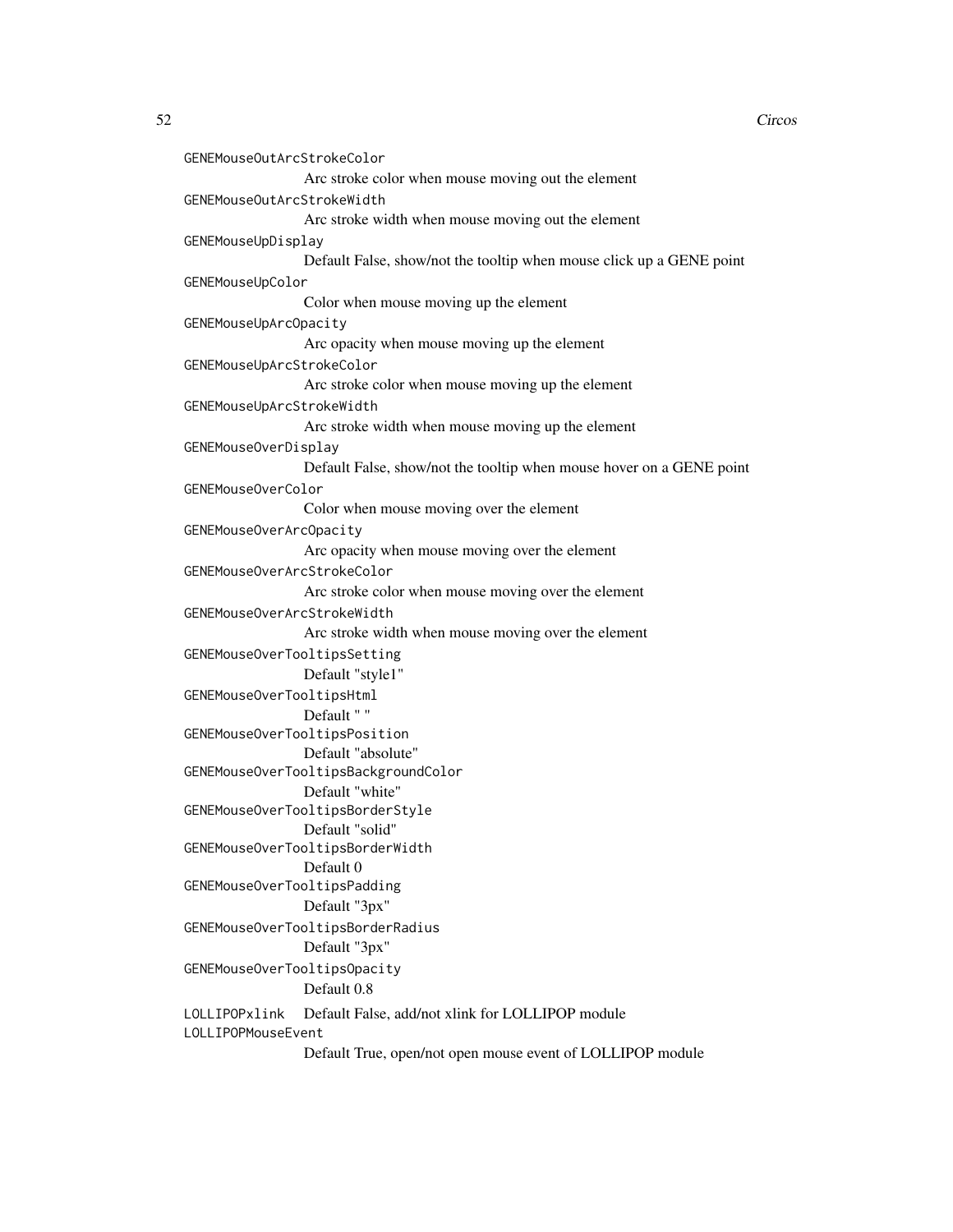| LOLLIPOPMouseClickDisplay     |                                                                            |
|-------------------------------|----------------------------------------------------------------------------|
|                               | Default False, show/not the tooltip when mouse click on a LOLLIPOP point   |
| LOLLIPOPMouseClickColor       |                                                                            |
|                               | Color when mouse clicking                                                  |
| LOLLIPOPMouseClickCircleSize  |                                                                            |
|                               | Circle size when mouse clicking the element                                |
|                               | LOLLIPOPMouseClickCircleOpacity                                            |
|                               | Circle opacity when mouse clicking the element                             |
|                               | LOLLIPOPMouseClickCircleStrokeColor                                        |
|                               | Circle stroke color when mouse clicking the element                        |
|                               | LOLLIPOPMouseClickCircleStrokeWidth                                        |
|                               | Circle stroke width when mouse clicking the element                        |
|                               | LOLLIPOPMouseClickTextFromData                                             |
|                               | Text column when mouse clicking the element                                |
| LOLLIPOPMouseClickTextOpacity |                                                                            |
|                               | Text opacity when mouse clicking the element                               |
| LOLLIPOPMouseClickTextColor   |                                                                            |
|                               | Text color when mouse clicking the element                                 |
| LOLLIPOPMouseClickTextSize    |                                                                            |
|                               | Text size when mouse clicking the element                                  |
|                               | LOLLIPOPMouseClickTextPostionX, LOLLIPOPMouseClickTextPostionY             |
|                               | Text coordinates when mouse clicking the element                           |
| LOLLIPOPMouseClickTextDrag    |                                                                            |
|                               | Whether text is draggable when mouse clicking the element                  |
| LOLLIPOPMouseDownDisplay      |                                                                            |
|                               | Default False, show/not the tooltip when mouse click down a LOLLIPOP point |
| LOLLIPOPMouseDownColor        |                                                                            |
|                               | Color when mouse moving down the element                                   |
| LOLLIPOPMouseDownCircleSize   |                                                                            |
|                               | Circle size when mouse moving down the element                             |
|                               | LOLLIPOPMouseDownCircleOpacity                                             |
|                               | Circle opacity when mouse moving down the element                          |
|                               | LOLLIPOPMouseDownCircleStrokeColor                                         |
|                               | Circle stroke color when mouse moving down the element                     |
|                               | LOLLIPOPMouseDownCircleStrokeWidth                                         |
|                               | Circle stroke width when mouse moving down the element                     |
| LOLLIPOPMouseEnterDisplay     |                                                                            |
|                               | Default False, show/not the tooltip when mouse mover over a LOLLIPOP point |
| LOLLIPOPMouseEnterColor       |                                                                            |
|                               | Color when mouse entering the element                                      |
| LOLLIPOPMouseEnterCircleSize  |                                                                            |
|                               | Circle size when mouse entering the element                                |
|                               | LOLLIPOPMouseEnterCircleOpacity                                            |
|                               | Circle opacity when mouse entering the element                             |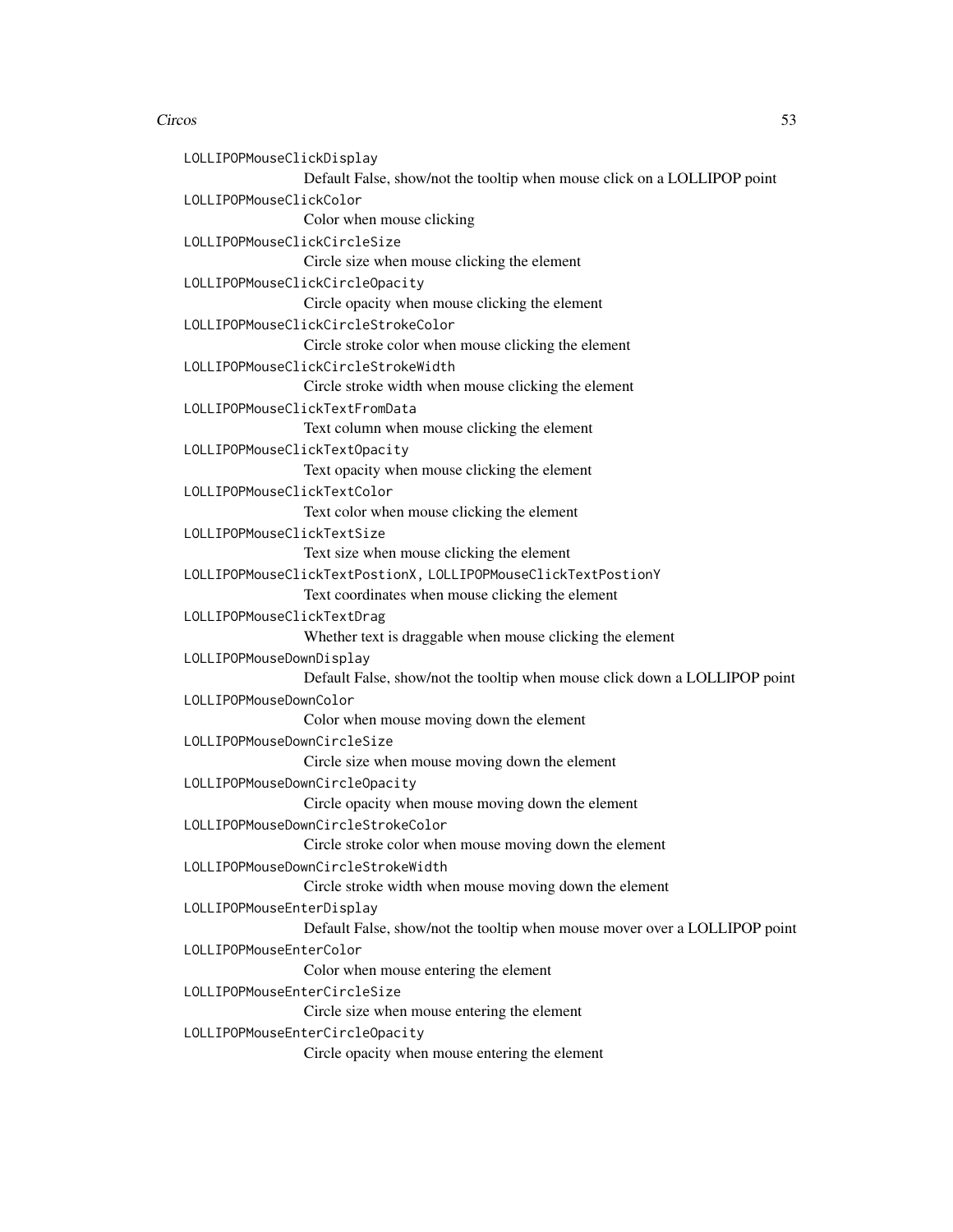```
LOLLIPOPMouseEnterCircleStrokeColor
                 Circle stroke color when mouse entering the element
LOLLIPOPMouseEnterCircleStrokeWidth
                 Circle stroke width when mouse entering the element
LOLLIPOPMouseLeaveDisplay
                 Default False, show/not the tooltip when mouse mover leave a LOLLIPOP point
LOLLIPOPMouseLeaveColor
                 Color when mouse leaving the element
LOLLIPOPMouseLeaveCircleSize
                 Circle size when mouse leaving the element
LOLLIPOPMouseLeaveCircleOpacity
                 Circle opacity when mouse leaving the element
LOLLIPOPMouseLeaveCircleStrokeColor
                 Circle stroke color when mouse leaving the element
LOLLIPOPMouseLeaveCircleStrokeWidth
                 Circle stroke width when mouse leaving the element
LOLLIPOPMouseMoveDisplay
                 Default False, show/not the tooltip when mouse move into a LOLLIPOP point
LOLLIPOPMouseMoveColor
                 Color when mouse moving in the element
LOLLIPOPMouseMoveCircleSize
                 Circle size when mouse moving in the element
LOLLIPOPMouseMoveCircleOpacity
                 Circle opacity when mouse moving in the element
LOLLIPOPMouseMoveCircleStrokeColor
                 Circle stroke color when mouse moving in the element
LOLLIPOPMouseMoveCircleStrokeWidth
                 Circle stroke width when mouse moving in the element
LOLLIPOPMouseOutDisplay
                 Defalut False, hide/not tooltip when mouse is not hovering a LOLLIPOP point
                 anymore
LOLLIPOPMouseOutAnimationTime
                 Animation time when mouse moving out the element
LOLLIPOPMouseOutColor
                 Color when mouse moving out the element
LOLLIPOPMouseOutCircleSize
                 Circle size when mouse moving out the element
LOLLIPOPMouseOutCircleOpacity
                 Circle opacity when mouse moving out the element
LOLLIPOPMouseOutCircleStrokeColor
                 Circle stroke color when mouse moving out the element
LOLLIPOPMouseOutCircleStrokeWidth
                 Circle stroke width when mouse moving out the element
LOLLIPOPMouseUpDisplay
                 Default False, show/not the tooltip when mouse click up a LOLLIPOP point
```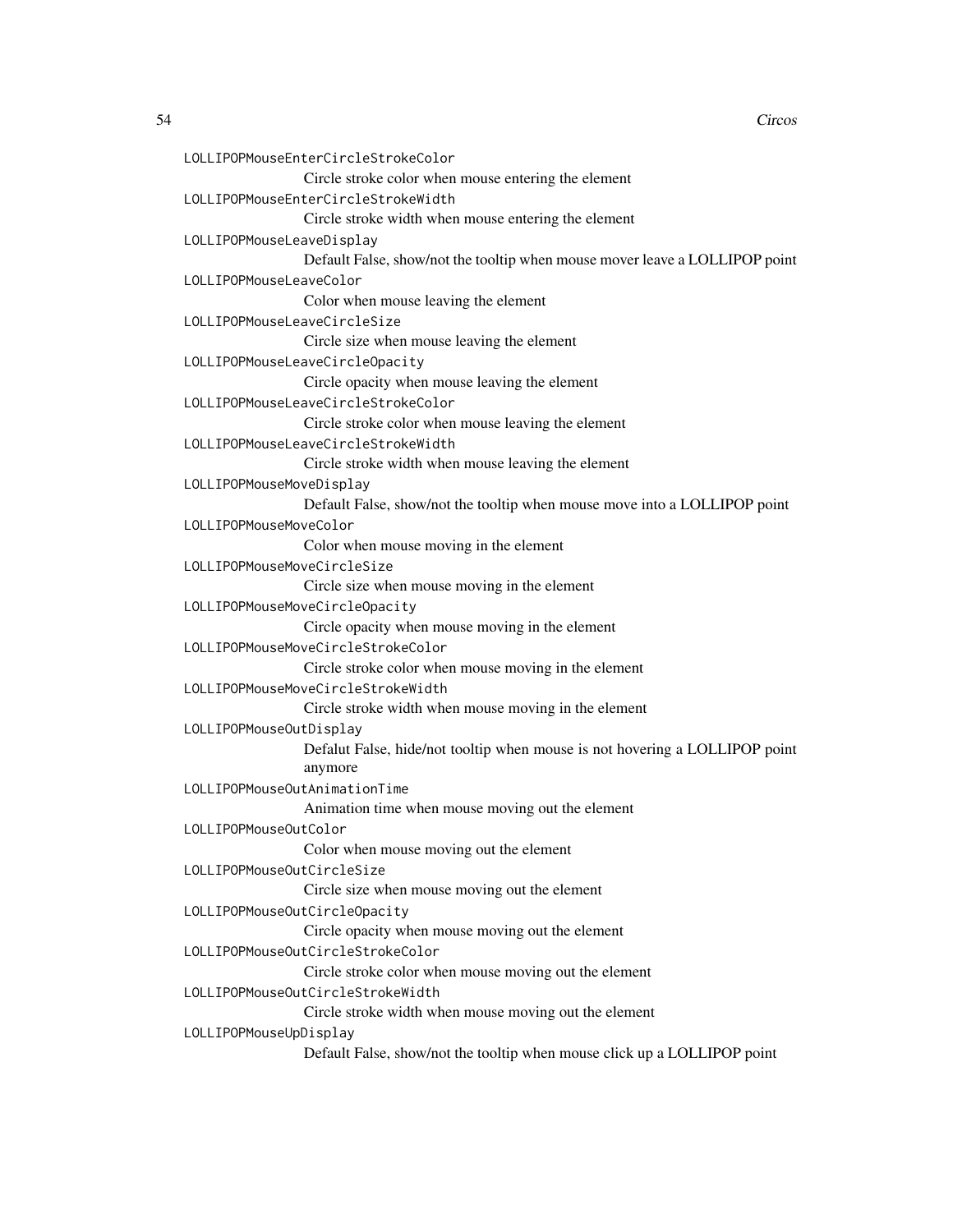LOLLIPOPMouseUpColor Color when mouse moving up the element LOLLIPOPMouseUpCircleSize Circle size when mouse moving up the element LOLLIPOPMouseUpCircleOpacity Circle opacity when mouse moving up the element LOLLIPOPMouseUpCircleStrokeColor Circle stroke color when mouse moving up the element LOLLIPOPMouseUpCircleStrokeWidth Circle stroke width when mouse moving up the element LOLLIPOPMouseOverDisplay Default False, show/not the tooltip when mouse hover on a LOLLIPOP point LOLLIPOPMouseOverColor Color when mouse moving over the element LOLLIPOPMouseOverCircleSize Circle size when mouse moving over the element LOLLIPOPMouseOverCircleOpacity Circle opacity when mouse moving over the element LOLLIPOPMouseOverCircleStrokeColor Circle stroke color when mouse moving over the element LOLLIPOPMouseOverCircleStrokeWidth Circle stroke width when mouse moving over the element LOLLIPOPMouseOverTooltipsSetting Default "style1" LOLLIPOPMouseOverTooltipsHtml Default " " LOLLIPOPMouseOverTooltipsPosition Default "absolute" LOLLIPOPMouseOverTooltipsBackgroundColor Default "white" LOLLIPOPMouseOverTooltipsBorderStyle Default "solid" LOLLIPOPMouseOverTooltipsBorderWidth Default 0 LOLLIPOPMouseOverTooltipsPadding Default "3px" LOLLIPOPMouseOverTooltipsBorderRadius Default "3px" LOLLIPOPMouseOverTooltipsOpacity Default 0.8 elementId the name of the HTML id to be used to contain the visualization ... Ignored

#### Value

The main figure for interacCircos with all tracks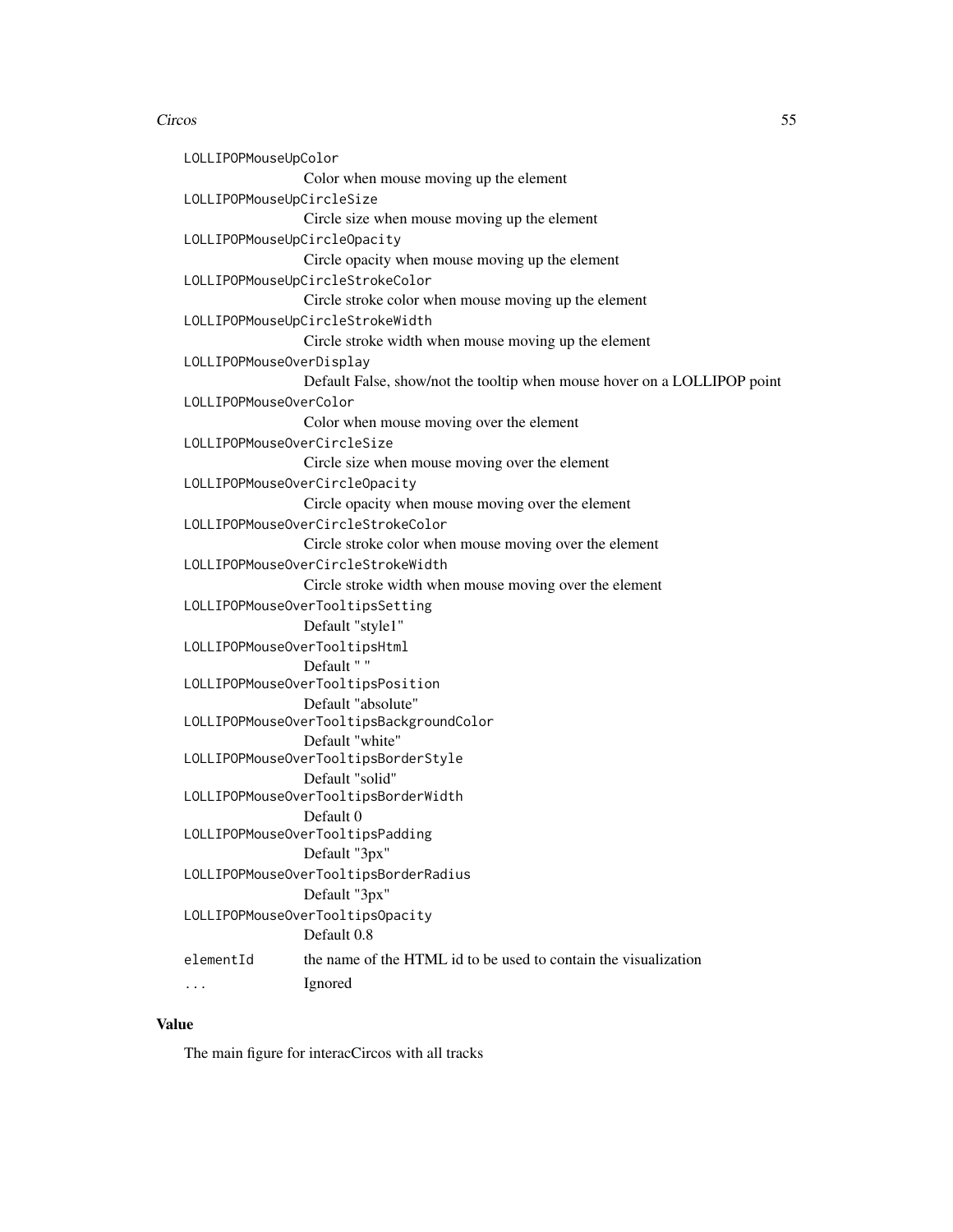# Examples

```
Circos(genome = "hg19")
```
CircosArc *ARC module*

## Description

Create the CNV plot without value, Gene domain, Chromosome band

## Usage

```
CircosArc(
  modulename,
  compareGroup = 1,
  outerRadius = 150,
  innerRadius = 130,
  opacity = 1,
  animationDisplay = FALSE,
  animationTime = 2000,
  animationDelay = 20,
  animationType = "bounce",
  data,
  ...
\mathcal{L}
```
## Arguments

| modulename               | The name of the new module                                                                                           |  |
|--------------------------|----------------------------------------------------------------------------------------------------------------------|--|
| compareGroup             | The group number of this module in compare module                                                                    |  |
| innerRadius, outerRadius |                                                                                                                      |  |
|                          | Where the module should begin and end                                                                                |  |
| opacity                  | The opacity for arc                                                                                                  |  |
| animationDisplay         |                                                                                                                      |  |
|                          | Whether display animation                                                                                            |  |
|                          | animationTime, animationDelay, animationType                                                                         |  |
|                          | The time, delay and display type for animation                                                                       |  |
| data                     | A list of arc with details including chr, start, end, color, des, link and html.<br>Details can be found on document |  |
| $\ddotsc$                | Ignored                                                                                                              |  |

### Value

The module tracks for arc modules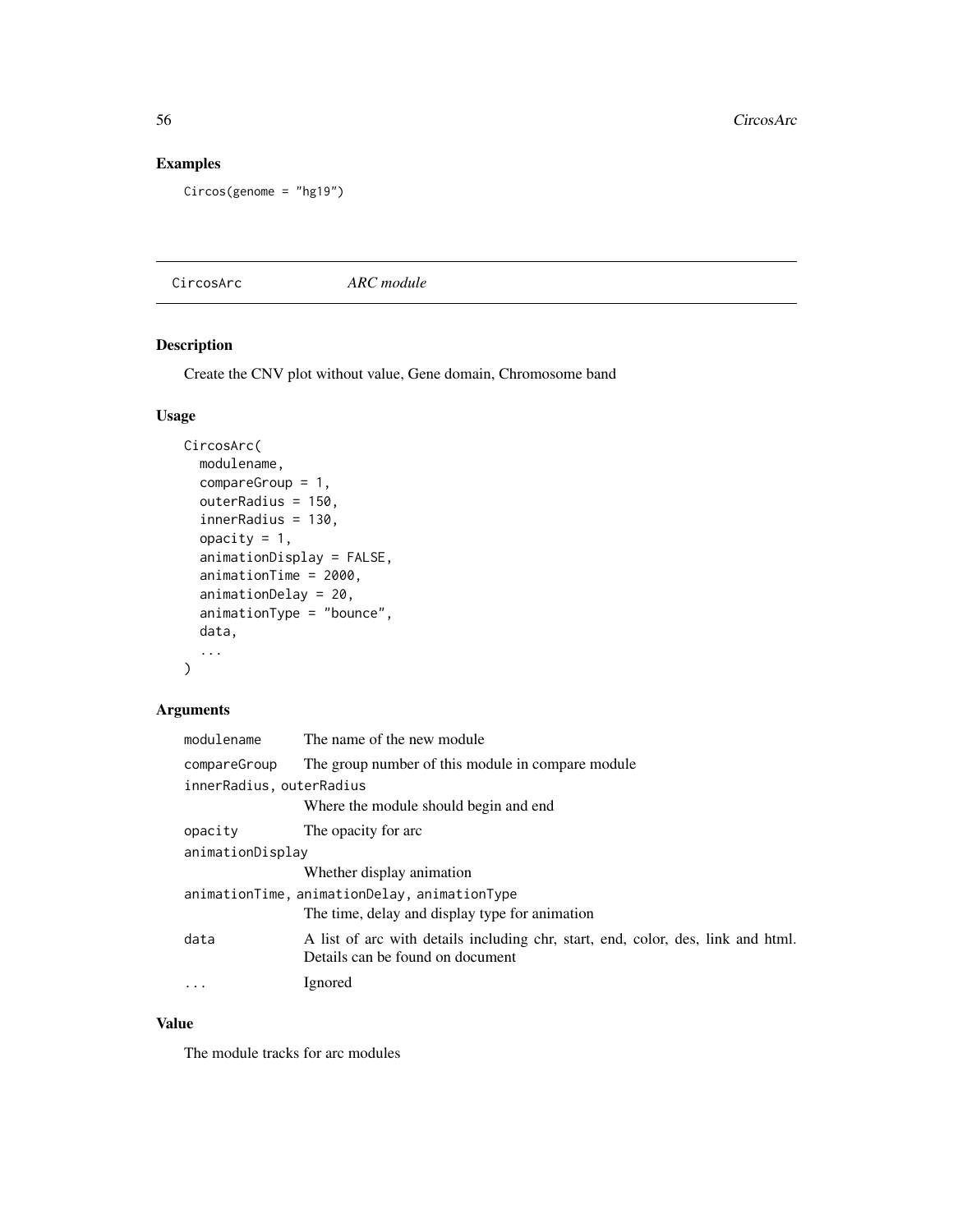## CircosAuxLine 57

## Examples

```
arcData<-arcExample
Circos(CircosArc('Arc01', outerRadius = 212, innerRadius = 224, data=arcData),
 genome=list("EGFR"=1211),outerRadius = 220,genomeFillColor = c("grey"))
```
CircosAuxLine *AUXILIARYLINE module*

### Description

A auxiliary line for better explaination of the visualization

#### Usage

```
CircosAuxLine(
 modulename,
  startX = 20,
  startY = 20,
  endX = 120,
  endY = 120,
  color = "red",
  width = 0.5,
  type = "straight",
  controlPointX = 0,
  controlPointY = 0,lineType = "solid",
  dashArray = 3,
  marker = TRUE,
  markerType = "circle",
  markerColor = "blue",
 markerHeight = 5,
 markerWidth = 5,
 markerPosition = 2,
  animationDisplay = FALSE,
  animationTime = 50,
  animationDelay = 1000,
  animationType = "linear",
  ...
)
```

| modulename | The name of the new module                          |
|------------|-----------------------------------------------------|
|            | startX, startY Start coordinates for auxiliary line |
| endX, endY | End coordinates for auxiliary line                  |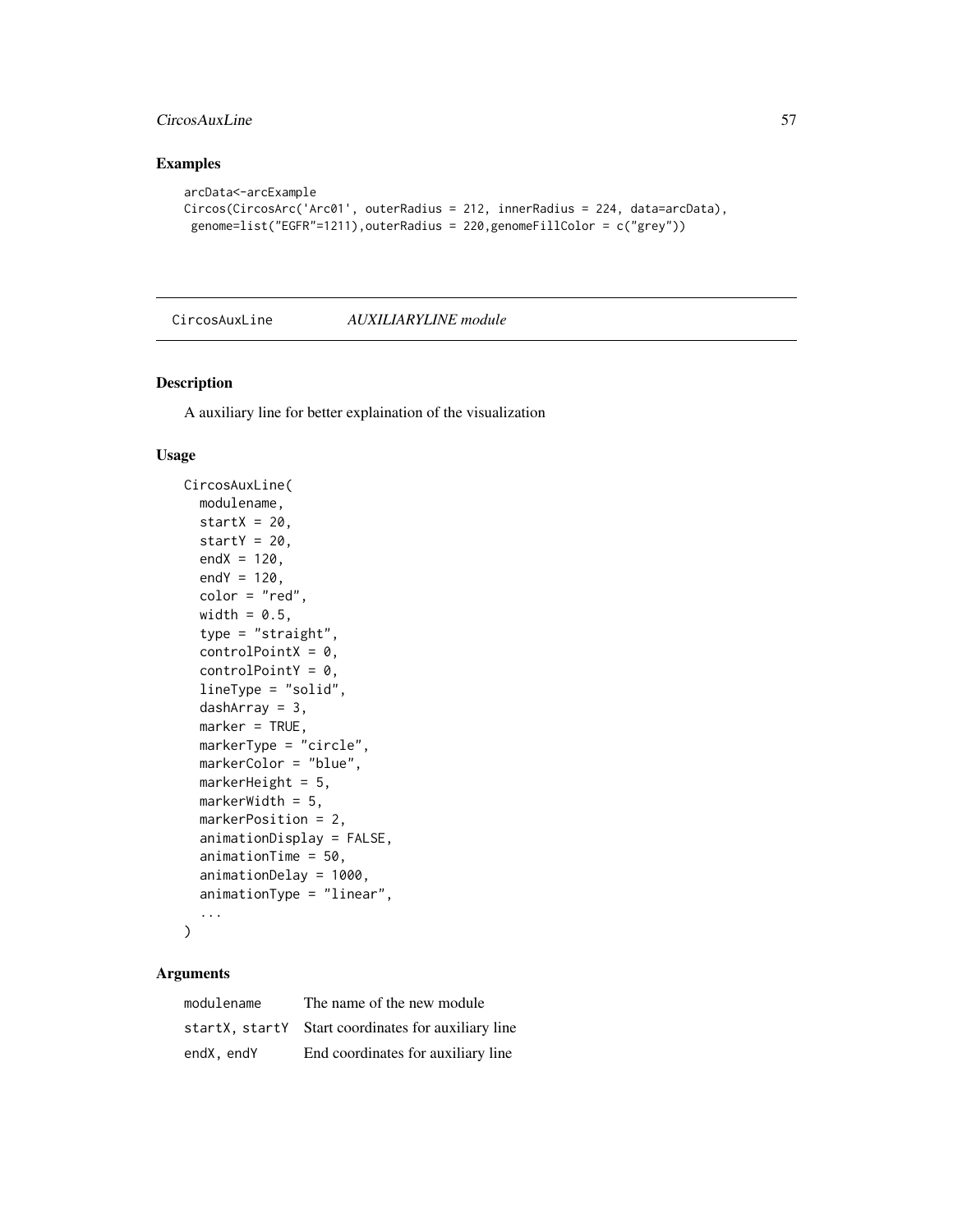| color                                  | Color for auxiliary line                                |  |
|----------------------------------------|---------------------------------------------------------|--|
| width                                  | Width for auxiliary line                                |  |
| type                                   | Type for auxiliary line, could be straight/curve/broken |  |
| controlPointX, controlPointY           |                                                         |  |
|                                        | The middle point coordinates for curve and broken       |  |
| lineType                               | Line type, could be solid/dot                           |  |
| dashArray                              | The dash gap width                                      |  |
| marker                                 | Whether display a marker on the end of line             |  |
| markerType                             | Type of marker, could be circle/square/arrow/stub       |  |
| markerColor, markerHeight, markerWidth |                                                         |  |
|                                        | Color, Height and Width for marker                      |  |
|                                        | markerPosition 1 means start, 2 means end, 3 means both |  |
| animationDisplay                       |                                                         |  |
|                                        | whether display animation                               |  |
|                                        | animationTime, animationDelay, animationType            |  |
|                                        | The time, delay and display type for animation          |  |
|                                        | Ignored                                                 |  |

# Value

The module tracks for auxliary line modules

## Examples

Circos(CircosAuxLine('AuxLine01'))

CircosBackground *BACKGROUND module*

# Description

Background for better display of other modules

## Usage

```
CircosBackground(
 modulename,
 compareGroup = 1,
 fillColors = "#EEEEFF",
 borderColors = "#000000",
 axisShow = FALSE,
 axisColor = "#000",
 axisOpacity = 0.5,
```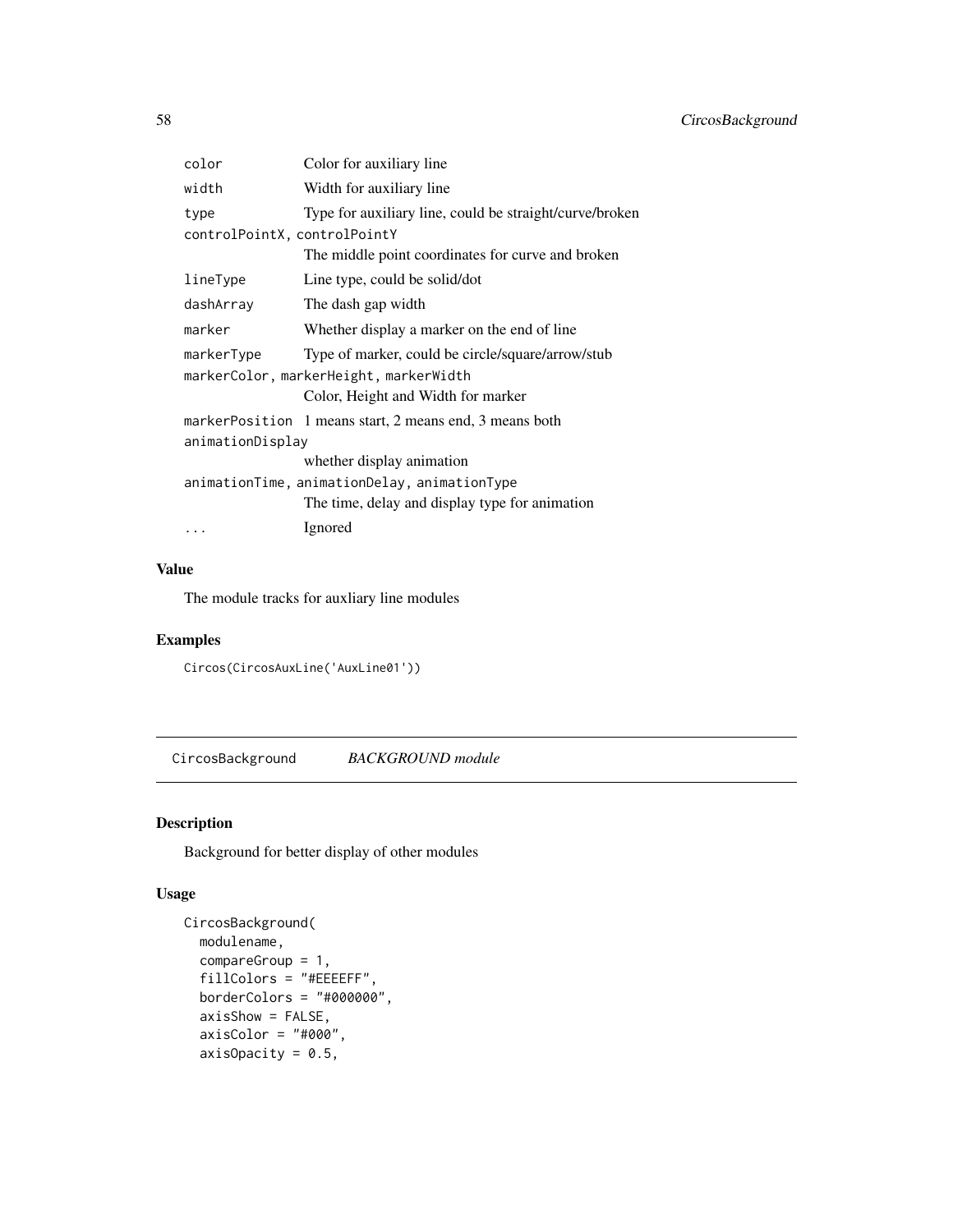# CircosBackground 59

```
axisNum = 4,
 axisWidth = 0.3,
 maxRadius = 190,minRadius = 105,
 borderSize = 0.3,
  animationDisplay = FALSE,
  animationTime = 2000,
  animationDelay = 20,
  animationType = "bounce",
  ...
\mathcal{L}
```
# Arguments

| modulename           | The name of the new module                                                                         |  |
|----------------------|----------------------------------------------------------------------------------------------------|--|
| compareGroup         | The group number of this module in compare module                                                  |  |
| fillColors           | The filling color of the module                                                                    |  |
| borderColors         | The border color of the module                                                                     |  |
| axisShow             | Whether show a axis or not                                                                         |  |
|                      | axisWidth, axisColor, axisOpacity, axisNum<br>The color, opacity value and number of line for axis |  |
| minRadius, maxRadius | The outer and inner ring range of module                                                           |  |
| borderSize           | The thickness of the border                                                                        |  |
| animationDisplay     |                                                                                                    |  |
|                      | Whether display animation or not                                                                   |  |
|                      | animationTime, animationDelay, animationType<br>The time, delay and display type for animation     |  |
|                      | Ignored                                                                                            |  |
|                      |                                                                                                    |  |

# Value

The module tracks for background modules.

## Examples

```
Circos(CircosBackground('bg01', fillColors="#FFEEEE", borderSize = 1))
```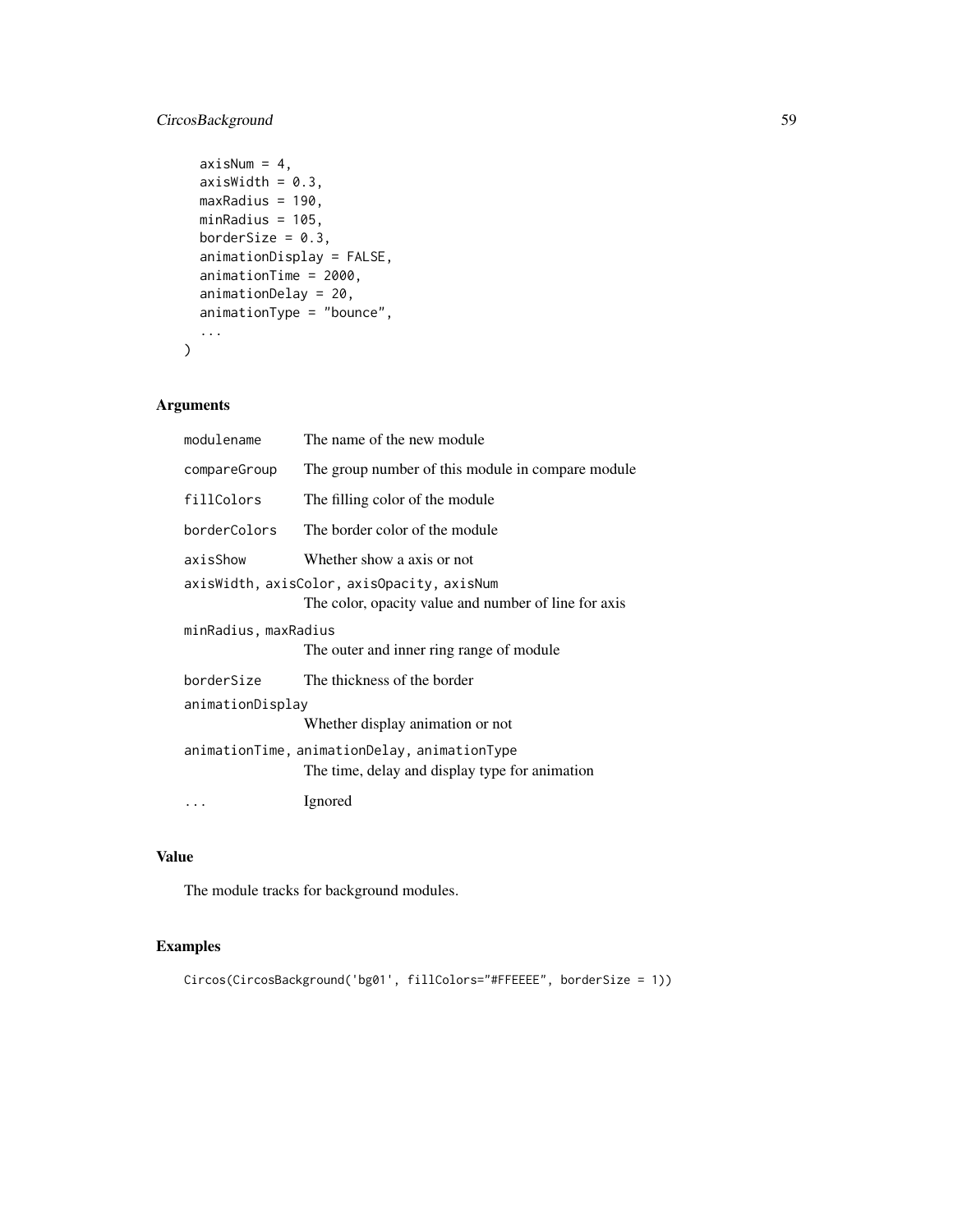## Description

Create a bubble plot

## Usage

```
CircosBubble(
  modulename,
  compareGroup = 1,
 maxRadius = 200,
 minRadius = 50,
 blockStroke = TRUE,
 blockStrokeColor = "black",
 blockStrokeWidth = 1,
 blockFill = FALSE,
  blockFillColor = "white",
  bubbleMaxSize = 5,
  bubbleMinSize = 2,
 minColor = "red",
 maxColor = "green",
  ValueAxisManualScale = FALSE,
  ValueAxisMaxScale = 10,
  ValueAxisMinScale = 0,
  totalLayer = 1,animationDisplay = FALSE,
  animationTime = 2000,
  animationDelay = 20,
  animationType = "bounce",
  data,
  ...
\mathcal{L}
```

| modulename           | The name of the new module                           |  |
|----------------------|------------------------------------------------------|--|
| compareGroup         | The group number of this module in compare module    |  |
| maxRadius, minRadius |                                                      |  |
|                      | The outer and inner ring range of module             |  |
| blockStroke          | Whether display the stroke between each bubble block |  |
| blockStrokeColor     |                                                      |  |
|                      | Stroke color for block                               |  |
| blockStrokeWidth     |                                                      |  |
|                      | Stroke width for block                               |  |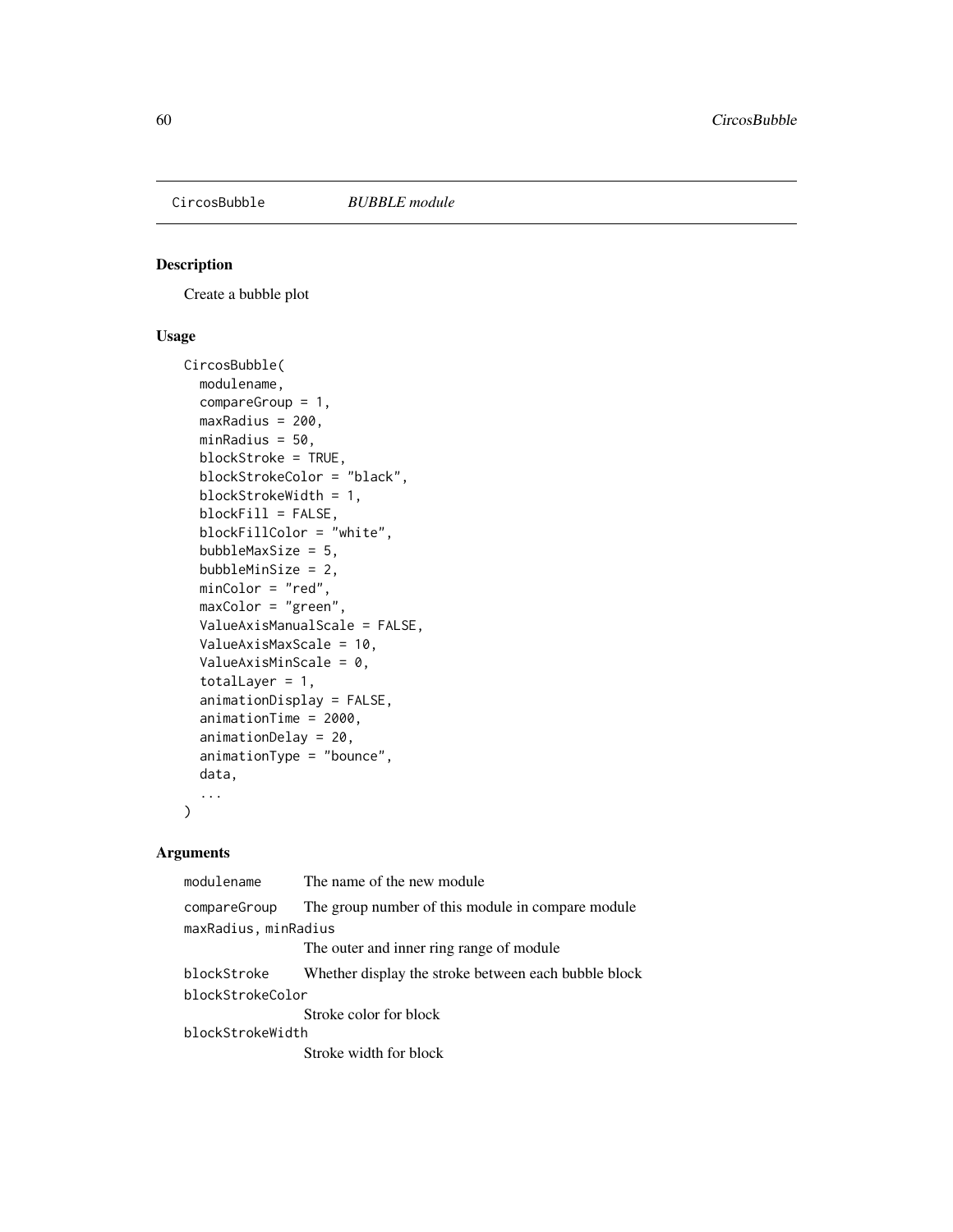### CircosChord 61

| blockFill                                                                                      | Whether fill a block or not                                                                                                                    |  |
|------------------------------------------------------------------------------------------------|------------------------------------------------------------------------------------------------------------------------------------------------|--|
|                                                                                                | blockFillColor The color for filling the block                                                                                                 |  |
| bubbleMaxSize                                                                                  | The max size for bubble                                                                                                                        |  |
| bubbleMinSize                                                                                  | The min size for bubble                                                                                                                        |  |
| minColor                                                                                       | The color the bubble of min value                                                                                                              |  |
| maxColor                                                                                       | The color the bubble of max value<br>ValueAxisManualScale<br>Whether manually control the scale of value                                       |  |
| ValueAxisMaxScale, ValueAxisMinScale<br>The max and min scale value for manually control       |                                                                                                                                                |  |
| totalLayer                                                                                     | The color and width for stroke                                                                                                                 |  |
| animationDisplay                                                                               |                                                                                                                                                |  |
|                                                                                                | Whether display animation                                                                                                                      |  |
| animationTime, animationDelay, animationType<br>The time, delay and display type for animation |                                                                                                                                                |  |
| data                                                                                           | A list of value in bubble plot with details including chr, start, end, value, name,<br>layer, color and html. Details can be found on document |  |
|                                                                                                | Ignored                                                                                                                                        |  |

#### Value

The module tracks for bubble modules

### Examples

```
bubbleData<-bubbleExample
Circos(CircosBubble('Bubble01', maxRadius = 230, minRadius = 170, data=bubbleData,
blockStroke = TRUE, bubbleMaxSize =10, bubbleMinSize = 2, maxColor = "red", minColor = "yellow",
totalLayer =3, animationDisplay = TRUE, animationType="linear"),
genome = list("2L"=23011544,"2R"=21146708,"3L"=24543557,"3R"= 27905053,"X"=22422827,"4"=1351857),
BUBBLEMouseOverDisplay =TRUE,innerRadius = 236)
```
CircosChord *CHORD module of NG-Circos*

### Description

Create a chord module using a data matrix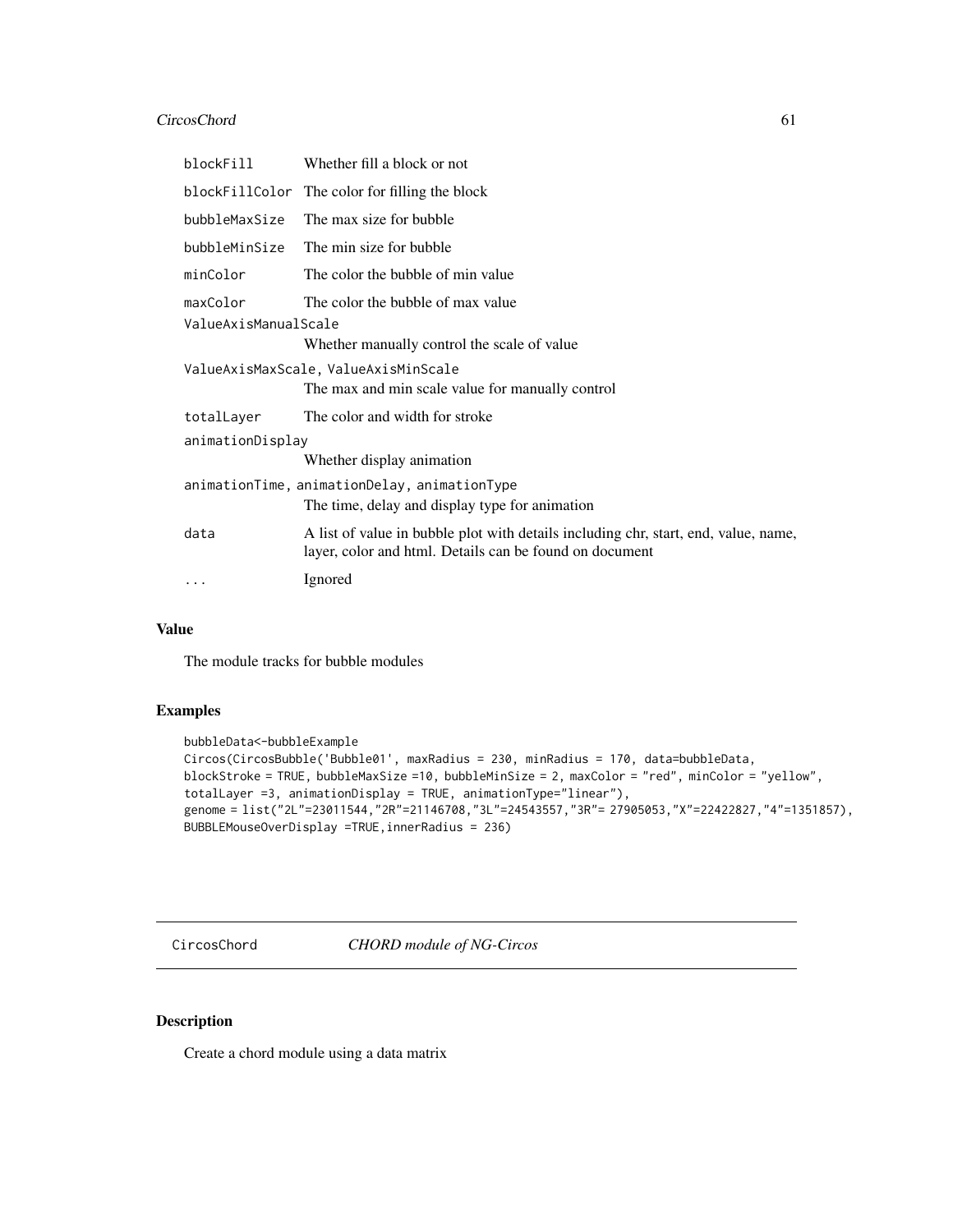# Usage

```
CircosChord(
  modulename,
  innerRadius = 237,
  outerRadius = 238,
  fillOpacity = 0.67,
  fillStrokeWidth = 1,
  padding = 0.06,
  autoFillColor = TRUE,
  fillColor = c("#B8B8B8"),
  fillStrokeColor = c("black"),
  outerARC = TRUE,
  outerARCAutoColor = TRUE,
  outerARCColor = c("red"),
  outerARCStrokeColor = c("black"),
  outerARCText = TRUE,
  data,
  ...
\mathcal{L}
```

| modulename          | The name of the new module                             |  |
|---------------------|--------------------------------------------------------|--|
| innerRadius         | The inner radius for chord circle                      |  |
| outerRadius         | The outer radius for chord circle                      |  |
| fillOpacity         | The opacity for filling color                          |  |
| fillStrokeWidth     |                                                        |  |
|                     | The stroke width for chord                             |  |
| padding             | The pad of chord                                       |  |
| autoFillColor       | Whether auto assign color for chord                    |  |
| fillColor           | If not, manually assign color for chord                |  |
| fillStrokeColor     |                                                        |  |
|                     | The color for stroke                                   |  |
| outerARC            | Whether display outer arc                              |  |
| outerARCAutoColor   |                                                        |  |
|                     | If true, whether auto assign color for arc             |  |
| outerARCColor       | The manullay assigned color for arc                    |  |
| outerARCStrokeColor |                                                        |  |
|                     | The stroke color for arc                               |  |
| outerARCText        | Whether display text for arc or not                    |  |
| data                | A matrix-list of chord value with relationship details |  |
|                     | Ignored                                                |  |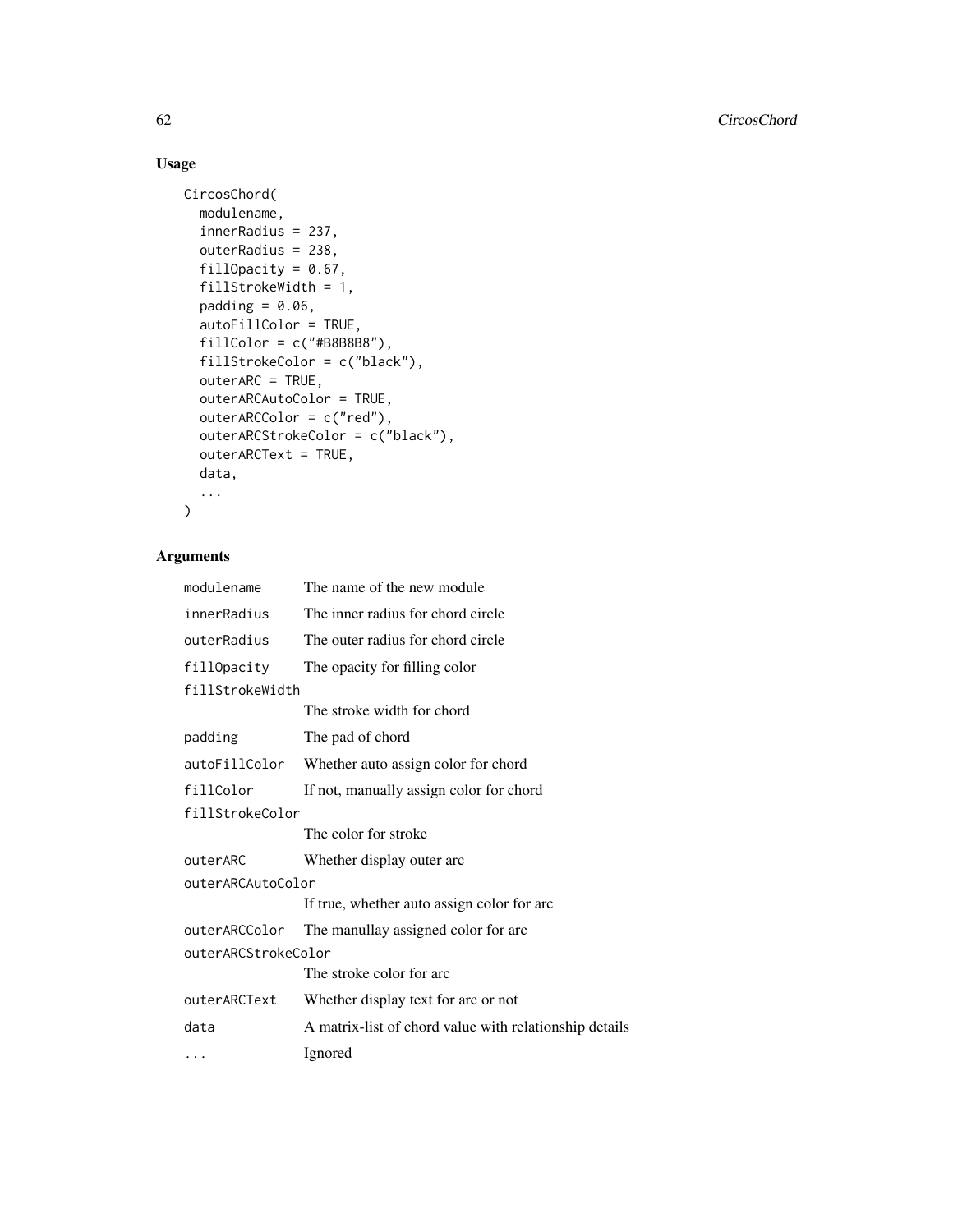## CircosChord.p 63

### Value

The module tracks for chord modules of NG-Circos

#### Examples

```
chordData<-chordExample
Circos(CircosChord('CHORD', data = chordData,innerRadius= 210,outerRadius= 211,fillOpacity=0.67,
strokeColor="black",strokeWidth= "1px",outerARCText=FALSE),genome=list("C.CK" = 189.51,"C.NPK"=188,
"GC.CK"=186.11, "GC.NPK"=191.51,"Alphaproteobacteria"=70.16,"Betaproteobacteria"=23.51,
"Gammaproteobacteria"=25.51, "Deltaproteobacteria"=23.28,"Acidobacteria"=53.62,
"Actinobacteria"=72.33, "Bacteroidetes"=22.41, "Chloroflexi"=15.08,"Firmicutes"=10.72,
"Gemmatimonadetes"=26.37, "Planctomycetes"=19.26,"Thaumarchaeota"=6.15, "Verrucomicrobia"=8.3,
"Ascomycota"=159.41, "Basidiomycota"=79.73,"Zygomycota"=139.29 ),outerRadius = 217,
genomeLabelDisplay = FALSE)
```
CircosChord.p *CHORD module of circosJS*

#### Description

Create a chord module using a data path. chord.p meaens chord plot based on path

#### Usage

```
CircosChord.p(
  modulename,
  radius = 216,
  opacity = 0.67,color = "#B8B8B8",
  data,
  ...
\mathcal{L}
```
#### Arguments

| modulename | The name of the new module                                                                |
|------------|-------------------------------------------------------------------------------------------|
| radius     | The radius for chord circle                                                               |
| opacity    | The opacity for chord                                                                     |
| color      | The color for chord                                                                       |
| data       | A list of chord value with relationship details, details could be found on chord.pExample |
| $\cdot$    | Ignored                                                                                   |

#### Value

The module tracks for chord modules of circosJS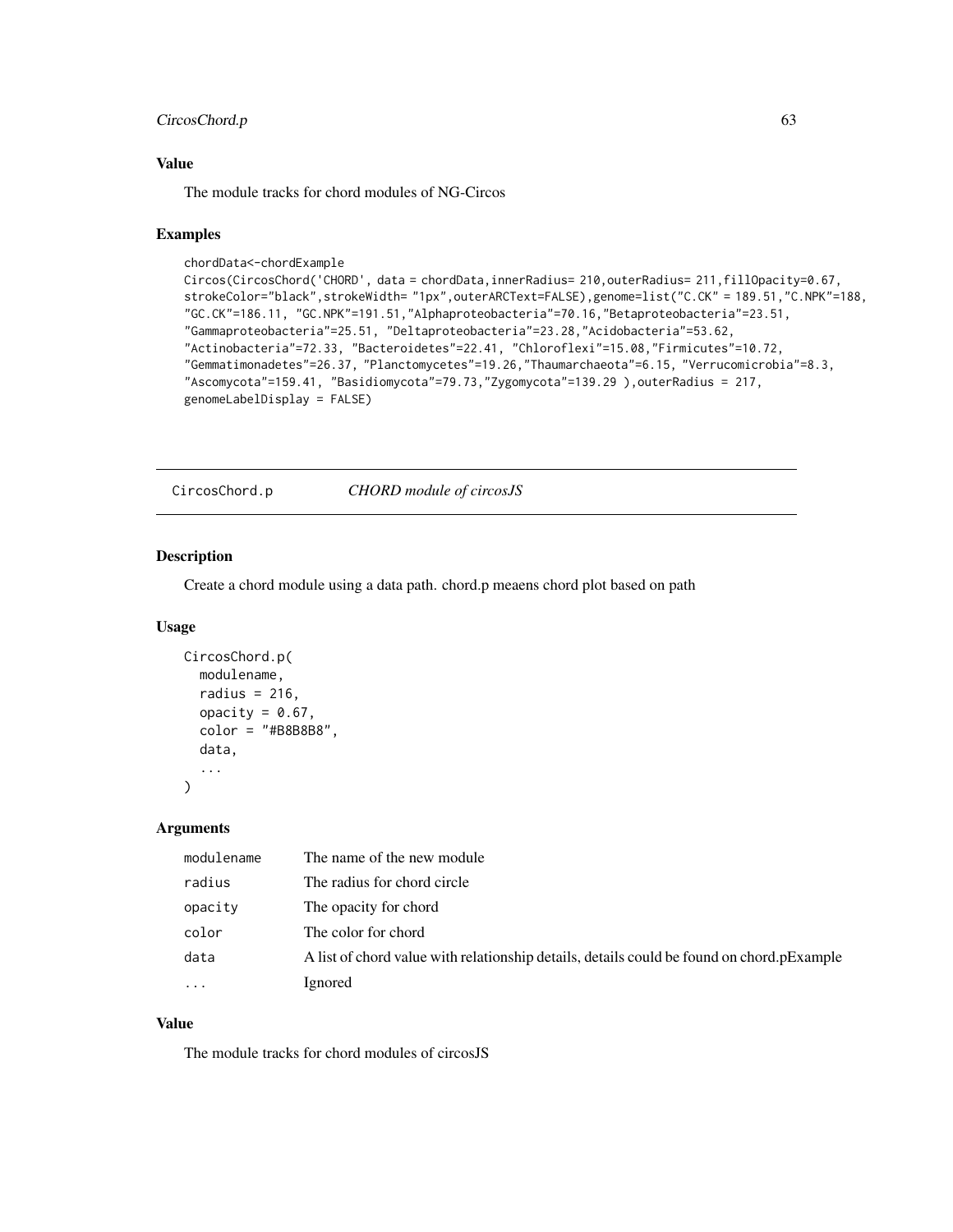## Examples

chord.pData<-chord.pExample Circos()

CircosCnv *CNV module*

# Description

Create a copy number variance module

## Usage

```
CircosCnv(
  modulename,
  compareGroup = 1,
 maxRadius = 200,
 minRadius = 190,
 width = 10,
  color = "#CAE1FF",
  ValueAxisManualScale = FALSE,
  ValueAxisMaxScale = 10,
  ValueAxisMinScale = 0,
  strokeColor = "black",
  strokeWidth = 1,
  opacity = 1,
  animationDisplay = FALSE,
  animationTime = 2000,
  animationDelay = 50,
  animationType = "bounce",
  data,
  ...
\mathcal{L}
```

| modulename           | The name of the new module                         |  |
|----------------------|----------------------------------------------------|--|
| compareGroup         | The group number of this module in compare module  |  |
| maxRadius, minRadius |                                                    |  |
|                      | The outer and inner ring range of module           |  |
| width                | Width for CNV module                               |  |
| color                | Color for CNV module                               |  |
| ValueAxisManualScale |                                                    |  |
|                      | Whether manually control the scale of value or not |  |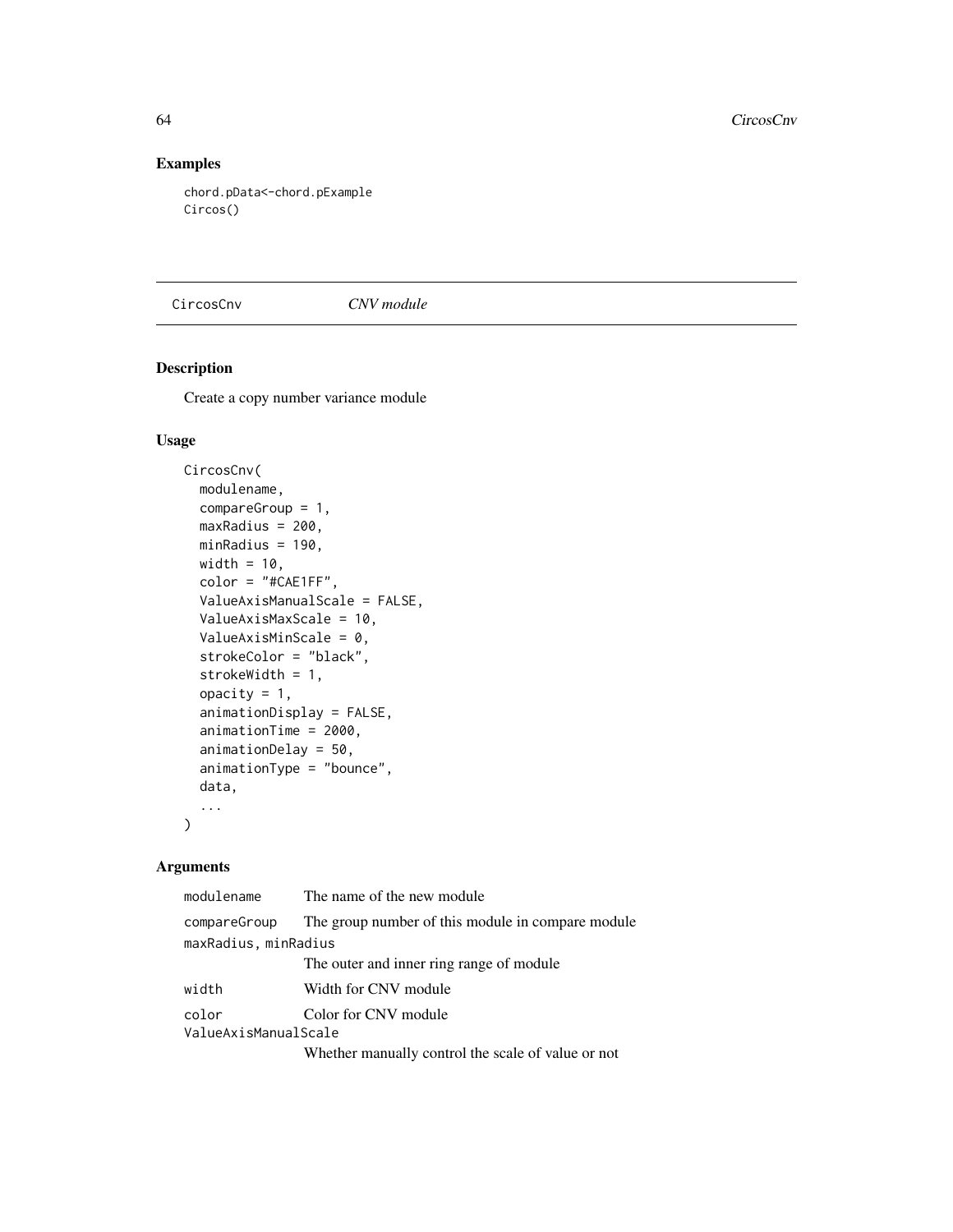#### CircosGene 65

|                                              | ValueAxisMaxScale, ValueAxisMinScale                                                                              |  |
|----------------------------------------------|-------------------------------------------------------------------------------------------------------------------|--|
|                                              | The max and min scale value for manually control                                                                  |  |
| strokeColor, strokeWidth                     |                                                                                                                   |  |
|                                              | The color and width for stroke                                                                                    |  |
| opacity                                      | The opacity for module                                                                                            |  |
| animationDisplay                             |                                                                                                                   |  |
|                                              | Whether display animationn                                                                                        |  |
| animationTime, animationDelay, animationType |                                                                                                                   |  |
|                                              | The time, delay and display type for animation The time,                                                          |  |
| data                                         | A list of CNV with details including start, end, value, link, color and html.<br>Details can be found on document |  |
|                                              | Ignored                                                                                                           |  |

### Value

The module tracks for cnv modules

## Examples

```
cnvData<-cnvExample
Circos(CircosCnv('Cnv01',maxRadius =175, minRadius =116, data =cnvData,width=2,color = "#4876FF")+
CircosBackground("bg01",minRadius = 116,maxRadius = 175,fillColors = "#F2F2F2",axisShow = TRUE),
CNVMouseOverDisplay = TRUE)
```
CircosGene *GENE module*

### Description

Create a number of genes with different functional region

#### Usage

```
CircosGene(
 modulename,
  compareGroup = 1,
  outerRadius = 180,
  innerRadius = 150,
  pathColor = "black",
 pathWidth = 1,
  arrow = TRUE,arrowGap = 2,
  arrowColor = "blue",
  arrowSize = 5,
  cdsColor = "#1e77b3",
  cdsStrokeColor = "black",
```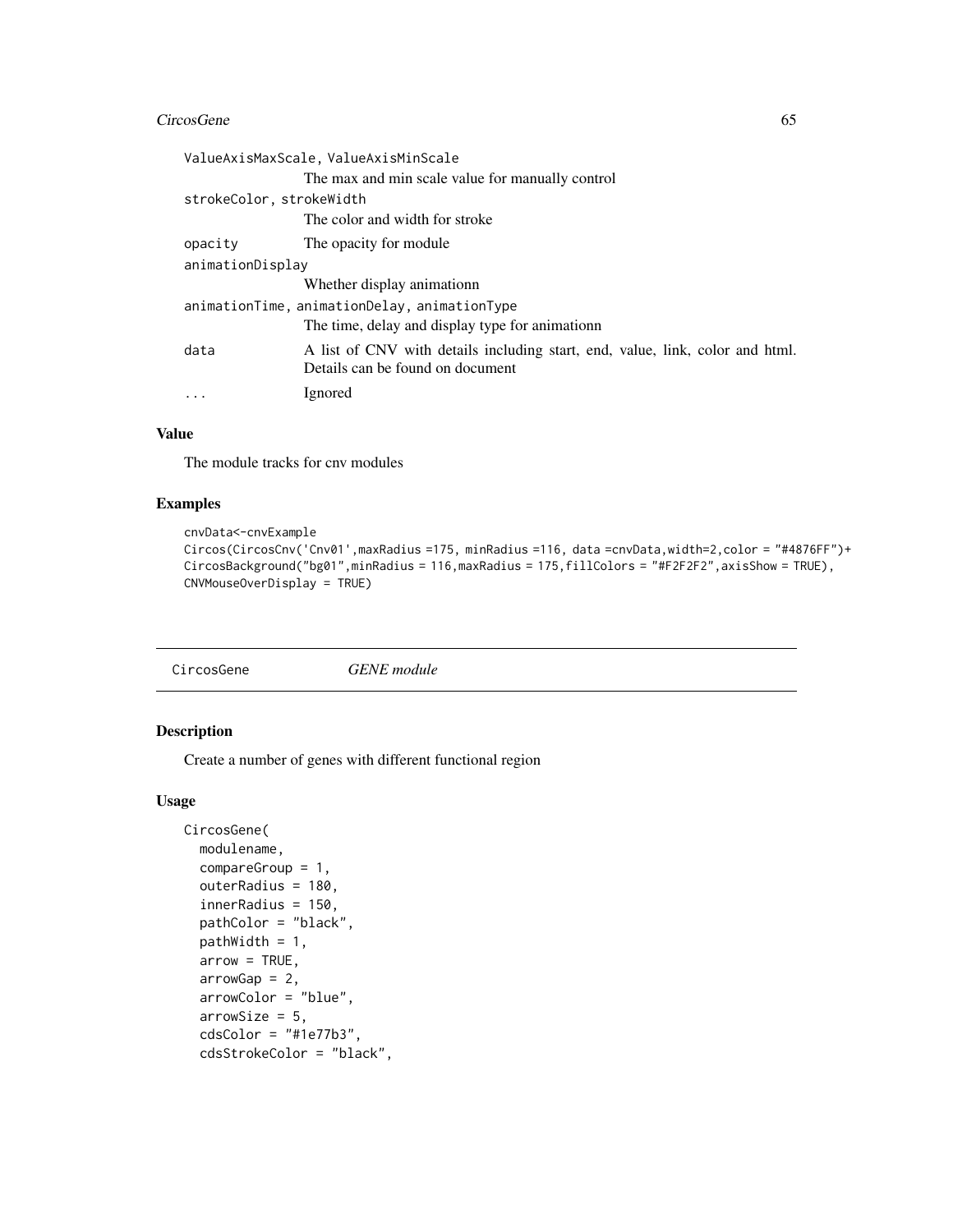```
cdsStrokeWidth = 1,
 utrWidth = -5,
 utrColor = "blue",
 utrStrokeColor = "blue",
  utrStrokeWidth = 1,
  animationDisplay = FALSE,
  animationTime = 2000,
  animationDelay = 20,
  animationType = "bounce",
  data,
  ...
\mathcal{L}
```
## Arguments

| modulename                                         | The name of the new module                                                                                                    |  |
|----------------------------------------------------|-------------------------------------------------------------------------------------------------------------------------------|--|
| compareGroup                                       | The group number of this module in compare module                                                                             |  |
| outerRadius, innerRadius                           |                                                                                                                               |  |
|                                                    | Where the module should begin and end                                                                                         |  |
| pathColor                                          | The color for path between gene elements                                                                                      |  |
| pathWidth                                          | The width for path between gene elements                                                                                      |  |
| arrow                                              | Whether display arrows on path                                                                                                |  |
| arrowGap, arrowColor, arrowSize                    |                                                                                                                               |  |
|                                                    | The gap, color and size for arrow                                                                                             |  |
| cdsColor, cdsStrokeColor, cdsStrokeWidth           |                                                                                                                               |  |
|                                                    | The color, stroke color and stroke width for coding                                                                           |  |
| utrWidth, utrColor, utrStrokeColor, utrStrokeWidth |                                                                                                                               |  |
|                                                    | The max size for bubble                                                                                                       |  |
| animationDisplay                                   |                                                                                                                               |  |
|                                                    | Whether display animation                                                                                                     |  |
|                                                    | animationTime, animationDelay, animationType                                                                                  |  |
|                                                    | The time, delay and display type for animation                                                                                |  |
| data                                               | A list of gene with details including chr, strand, start, end, type, name, link and<br>html. Details can be found on document |  |
| $\cdots$                                           | Ignored                                                                                                                       |  |

#### Value

The module tracks for gene modules

## Examples

```
geneData<-geneExample
Circos(CircosGene('Gene01', outerRadius = 195, innerRadius = 180, data=geneData,arrowGap = 10,
arrowColor = "black",arrowSize = "12px",cdsColor = "#1e77b3",cdsStrokeColor = "#1e77b3",
cdsStrokeWidth= 5, utrWidth= -2,utrColor= "#fe7f0e",utrStrokeColor= "#fe7f0e",
animationDisplay = TRUE),genome =list("EGFR"=1000), outerRadius = 220)
```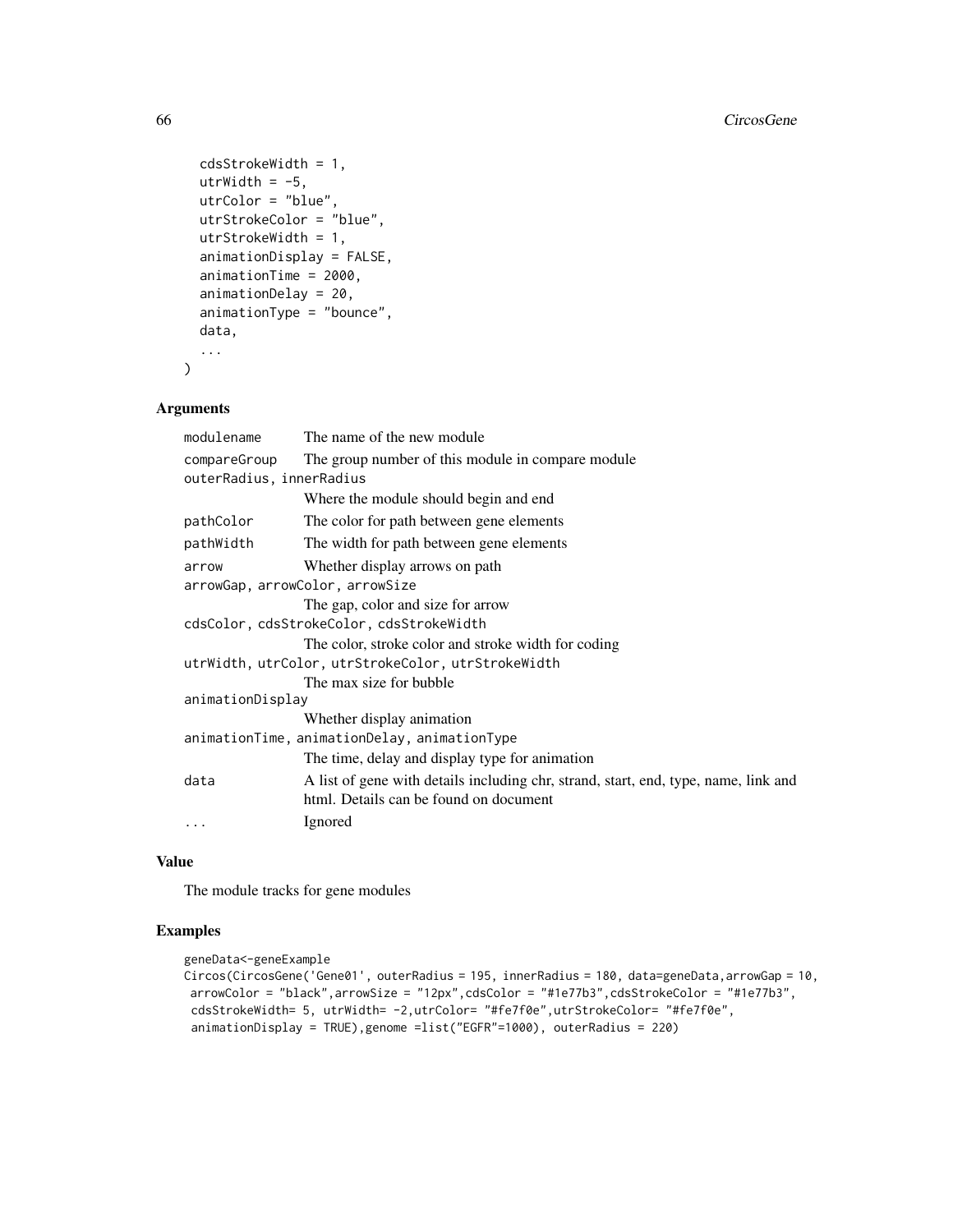## Description

Create a heatmap plot

## Usage

```
CircosHeatmap(
 modulename,
  compareGroup = 1,
 maxRadius = 180,
 minRadius = 100,
 minColor = "red",
 maxColor = "green",
 ValueAxisManualScale = FALSE,
  ValueAxisMaxScale = 10,
  ValueAxisMinScale = 0,
  totalLayer = 1,
  animationDisplay = FALSE,
  animationDirection = "O2I",
  animationColorDirection = "L2C",
  animationTime = 2000,
  animationDelay = 20,
  animationType = "bounce",
  data,
  ...
\mathcal{L}
```

| modulename                           | The name of the new module                        |  |
|--------------------------------------|---------------------------------------------------|--|
| compareGroup                         | The group number of this module in compare module |  |
| maxRadius, minRadius                 |                                                   |  |
|                                      | Where the module should begin and end             |  |
| minColor                             | The color for heatmap of min value                |  |
| maxColor                             | The color for heatmap of max value                |  |
| ValueAxisManualScale                 |                                                   |  |
|                                      | Whether manually control the scale of value       |  |
| ValueAxisMaxScale, ValueAxisMinScale |                                                   |  |
|                                      | The max and min scale value for manually control  |  |
| totalLayer                           | The color and width for stroke                    |  |
| animationDisplay                     |                                                   |  |
|                                      | Whether display animation                         |  |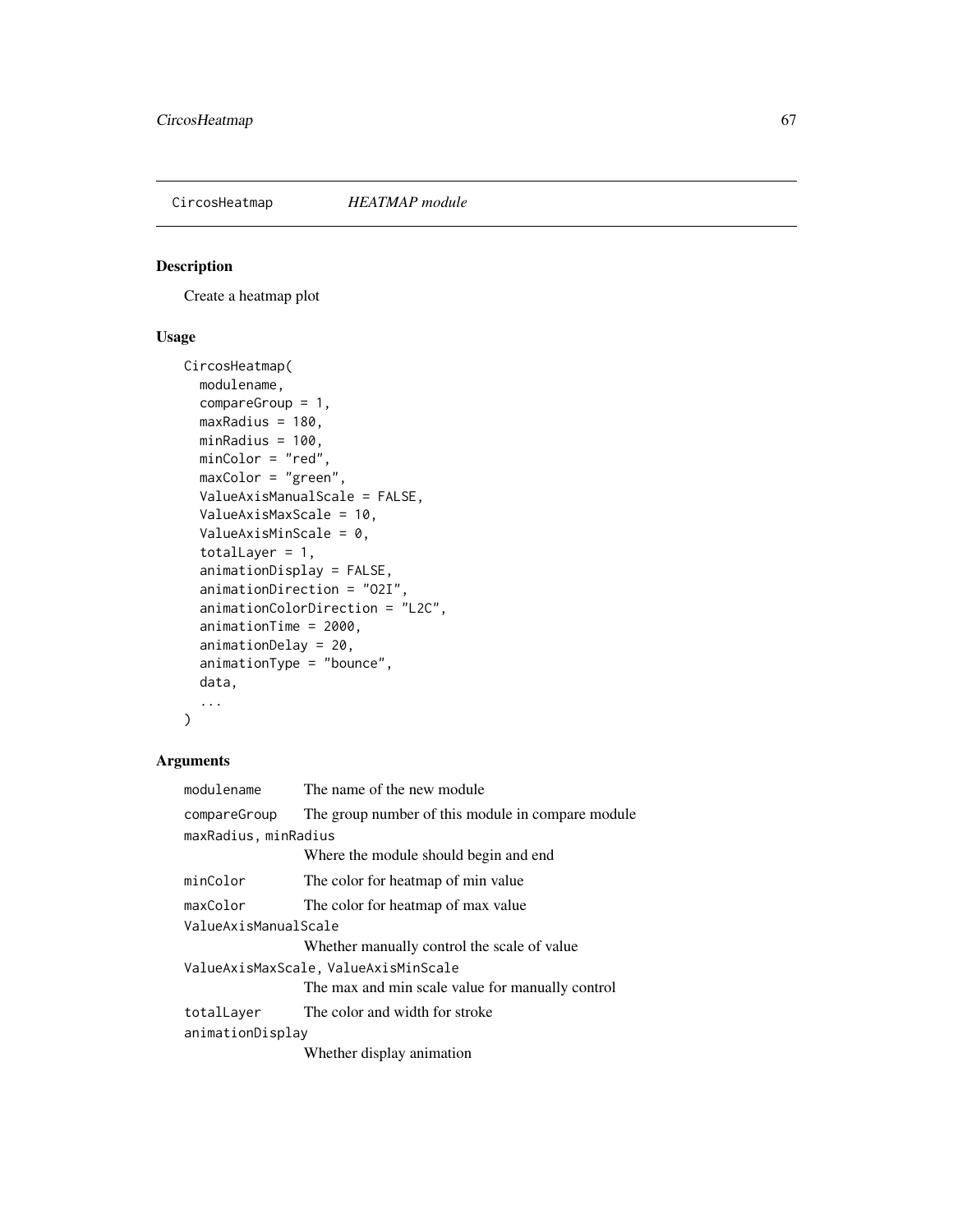| animationDirection                           |                                                                                                                                          |
|----------------------------------------------|------------------------------------------------------------------------------------------------------------------------------------------|
|                                              | The direction for animation. O21: from outside to inside, I2O: from inside to                                                            |
|                                              | outside                                                                                                                                  |
| animationColorDirection                      |                                                                                                                                          |
|                                              | The color changing in animation. L2C: lowest to customized, H2C: highest to                                                              |
|                                              | customized, the customized color should be defined in data                                                                               |
| animationTime, animationDelay, animationType |                                                                                                                                          |
|                                              | The time, delay and display type for animation                                                                                           |
| data                                         | A list of value in heatmap plot with details including chr, start, end, value, name,<br>layer and html. Details can be found on document |
|                                              | Ignored                                                                                                                                  |

### Value

The module tracks for heatmap modules.

## Examples

```
heatmapData<-heatmapExample
Circos(CircosHeatmap('Heatmap01', maxRadius= 180, minRadius = 100, data=heatmapData,totalLayer = 3),
genome = list("2L"=23011544,"2R"=21146708,"3L"=24543557,"3R"=27905053,"4"=1351857,"X"=22422827),
HEATMAPMouseEvent = TRUE,HEATMAPMouseOverDisplay = TRUE)
```
CircosHistogram *HISTOGRAM module*

### Description

Create a multi-layer histogram plot

#### Usage

```
CircosHistogram(
 modulename,
  compareGroup = 1,
 maxRadius = 108,
 minRadius = 95,
 ValueAxisManualScale = FALSE,
  ValueAxisMaxScale = 10,
  ValueAxisMinScale = 0,
  fillColor = "red",
  animationDisplay = FALSE,
  animationTime = 2000,
  animationDelay = 20,
 data,
  ...
\mathcal{E}
```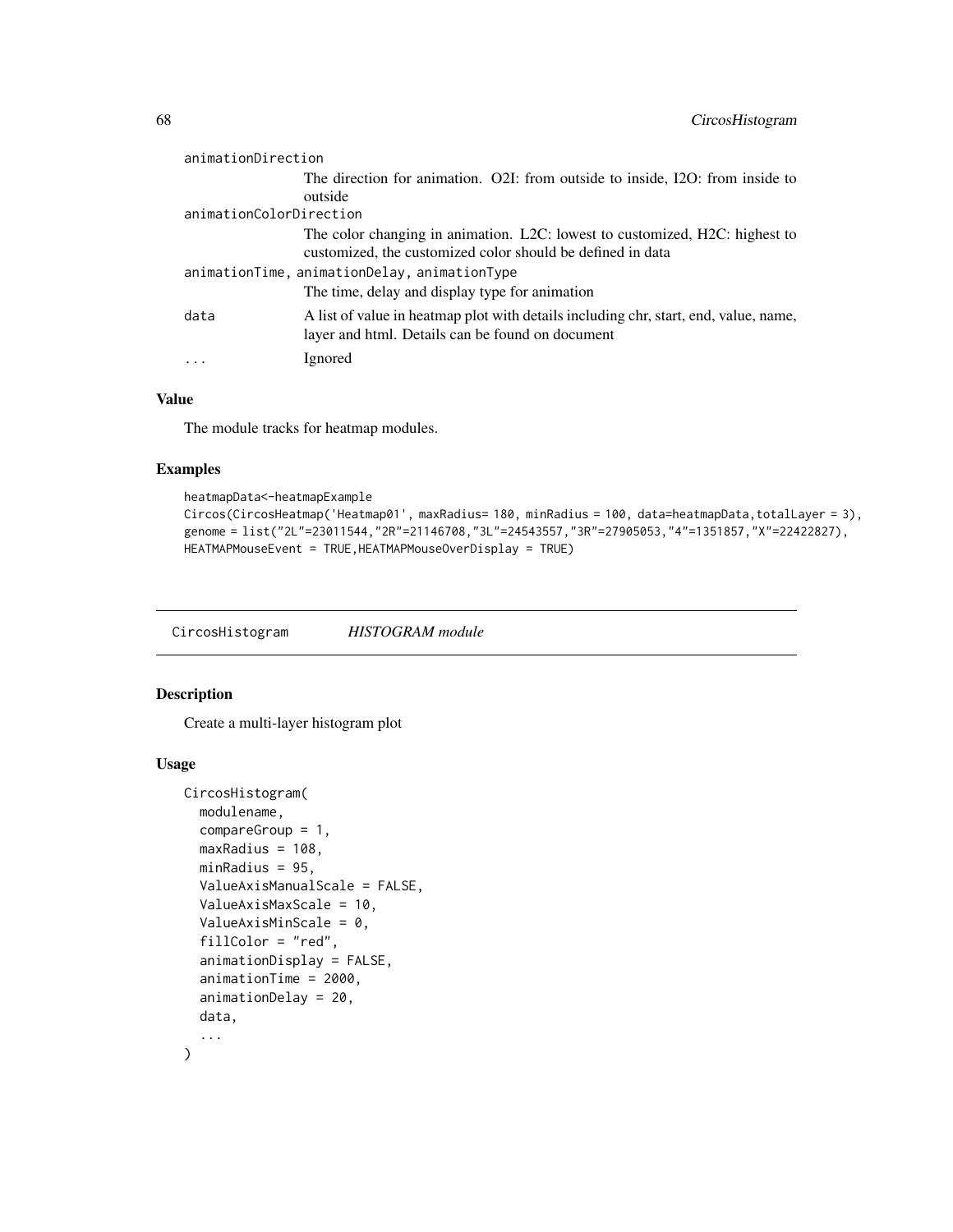## CircosLegend 69

### Arguments

| modulename                           | The name of the new module                                                                                              |  |
|--------------------------------------|-------------------------------------------------------------------------------------------------------------------------|--|
| compareGroup                         | The group number of this module in compare module                                                                       |  |
| maxRadius, minRadius                 |                                                                                                                         |  |
|                                      | Where the module should begin and end                                                                                   |  |
| ValueAxisManualScale                 |                                                                                                                         |  |
|                                      | Whether manually control the scale of value                                                                             |  |
| ValueAxisMaxScale, ValueAxisMinScale |                                                                                                                         |  |
|                                      | The max and min scale value for manually control                                                                        |  |
| fillColor                            | The color for histgram                                                                                                  |  |
| animationDisplay                     |                                                                                                                         |  |
|                                      | Whether display animation                                                                                               |  |
| animationTime, animationDelay        |                                                                                                                         |  |
|                                      | The time and delay for animation                                                                                        |  |
| data                                 | A list of value with details including chr, start, end, name, link, value and html.<br>Details can be found on document |  |
| $\cdots$                             | Ignored                                                                                                                 |  |

#### Value

The module tracks for histogram modules

## Examples

```
histogramData<-histogramExample
Circos(CircosHistogram('HISTOGRAM01', data = histogramData,fillColor= "#ff7f0e",maxRadius = 210,
minRadius = 175),genome=list("2L"=23011544,"2R"=21146708,"3L"=24543557,"3R"= 27905053,
"X"=22422827,"4"=1351857),
outerRadius = 220)
```
CircosLegend *LEGEND module*

#### Description

Simple legend annotation displayed in the visualization

## Usage

```
CircosLegend(
 modulename,
 x = 20,
 y = 20,
 title = "legend",
```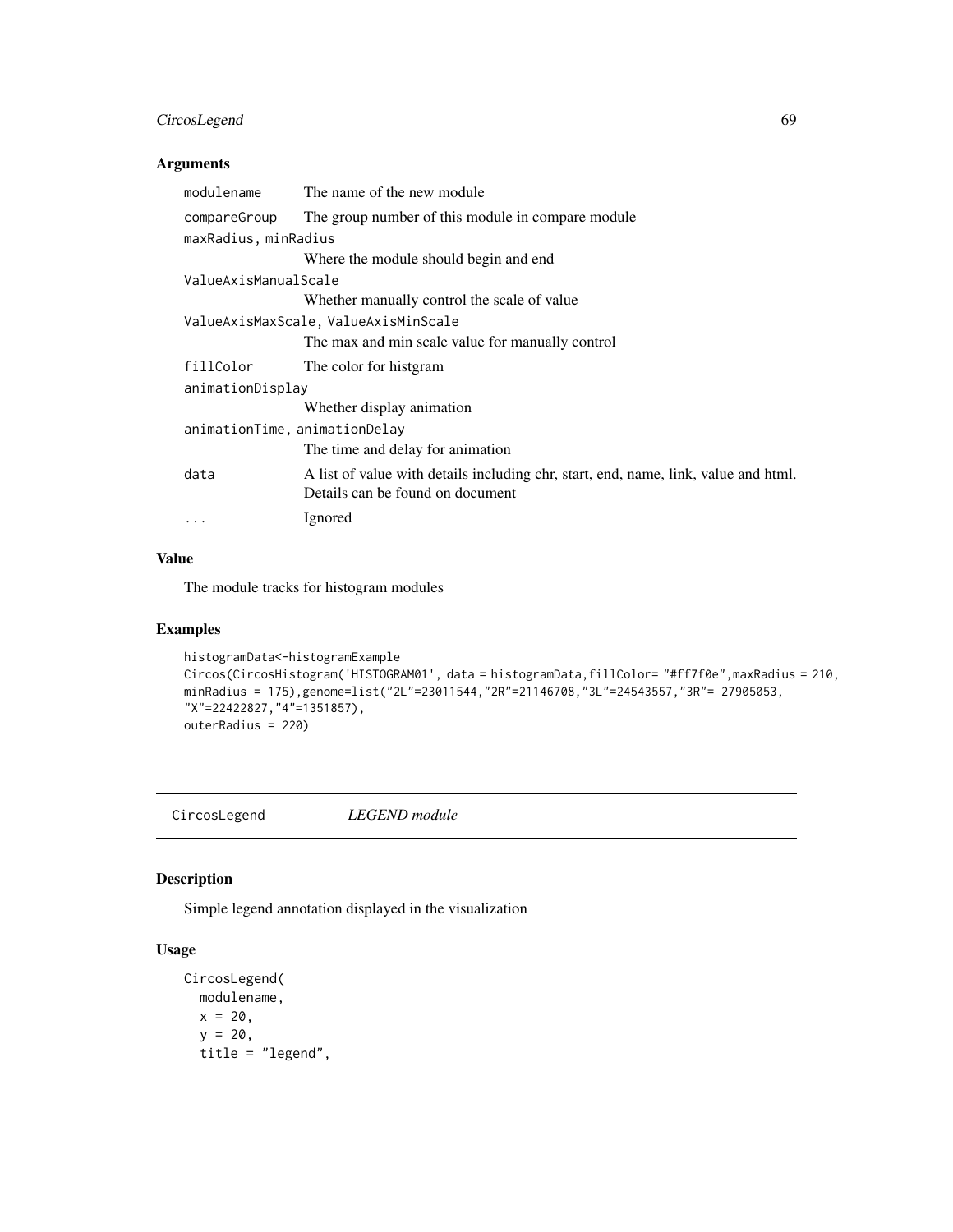```
size = 6,
 weight = "normal",
  GapBetweenGraphicText = 5,
 GapBetweenLines = 20,
 data,
  ...
\mathcal{L}
```
## Arguments

| modulename            | The name of the new module                                                                                                                                                           |
|-----------------------|--------------------------------------------------------------------------------------------------------------------------------------------------------------------------------------|
| x, y                  | The coordinates if legend                                                                                                                                                            |
| title                 | The title for legend                                                                                                                                                                 |
| size                  | Font size for title                                                                                                                                                                  |
| weight                | Font weight for title. Should be either "normal", "bold", "bolder" or "lighter"                                                                                                      |
| GapBetweenGraphicText |                                                                                                                                                                                      |
|                       | Gap between icon and text in legend                                                                                                                                                  |
| GapBetweenLines       |                                                                                                                                                                                      |
|                       | Gap between each two lines in legend                                                                                                                                                 |
| data                  | A list of legend with details including type, color, opacity, circleSize, rectSize,<br>line Width, line Height, text, text Size and text Weight. Details can be found on<br>document |
| $\ddotsc$             | Ignored                                                                                                                                                                              |
|                       |                                                                                                                                                                                      |

## Value

The module tracks for legend modules.

## Examples

```
legend1 <- list(type= "circle", color="#1E77B4",opacity="1.0",circleSize="8",text= "C.CK",
textSize= "14",textWeight="normal")
legend2 <- list(type= "circle", color="#AEC7E8",opacity="1.0",circleSize="8",text= "C.NPK",
textSize= "14",textWeight="normal")
Circos(CircosLegend('legend01', title = "legend",data=list(legend1,legend2),size = 20))
```
CircosLine *LINE module*

## Description

Create a multi-layer line plot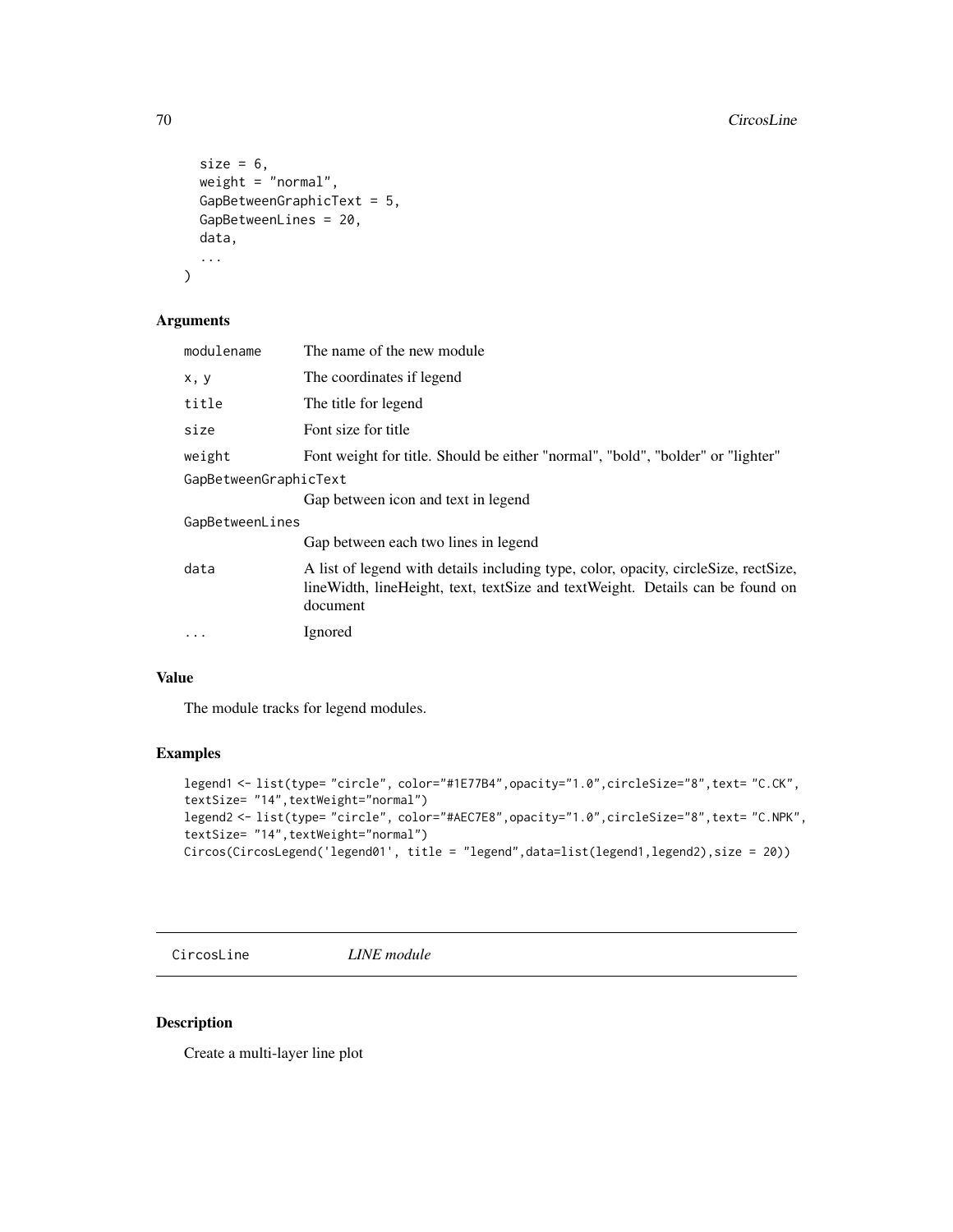# CircosLine 71

# Usage

```
CircosLine(
 modulename,
  compareGroup = 1,
 maxRadius = 108,
 minRadius = 95,
 ValueAxisManualScale = FALSE,
  ValueAxisMaxScale = 10,
  ValueAxisMinScale = 0,
  color = "red",
  width = 2,
  type = "cardinal",
  animationDisplay = FALSE,
  animationDirection = "S2E",
  animationTime = 2000,
  animationDelay = 20,
  animationType = "bounce",
  data,
  ...
```
 $\mathcal{L}$ 

## Arguments

| The name of the new module                                                        |  |
|-----------------------------------------------------------------------------------|--|
| The group number of this module in compare module                                 |  |
| maxRadius, minRadius                                                              |  |
| Where the module should begin and end                                             |  |
| ValueAxisManualScale                                                              |  |
| Whether manually control the scale of value                                       |  |
| ValueAxisMaxScale, ValueAxisMinScale                                              |  |
| The max and min scale value for manually control                                  |  |
| Color for line                                                                    |  |
| Width for line                                                                    |  |
| Type for line, could be linear, cardinal, basis and monotone                      |  |
| animationDisplay                                                                  |  |
| Whether display animation                                                         |  |
| animationDirection                                                                |  |
| The direction of animation, could be S2E(start to end) or E2S(end to start)       |  |
| animationTime, animationDelay, animationType                                      |  |
| The time, delay and display type for animation                                    |  |
| A list of value with details including chr, pos, des, value and html. Details can |  |
| be found on document                                                              |  |
| Ignored                                                                           |  |
|                                                                                   |  |

### Value

The module tracks for line modules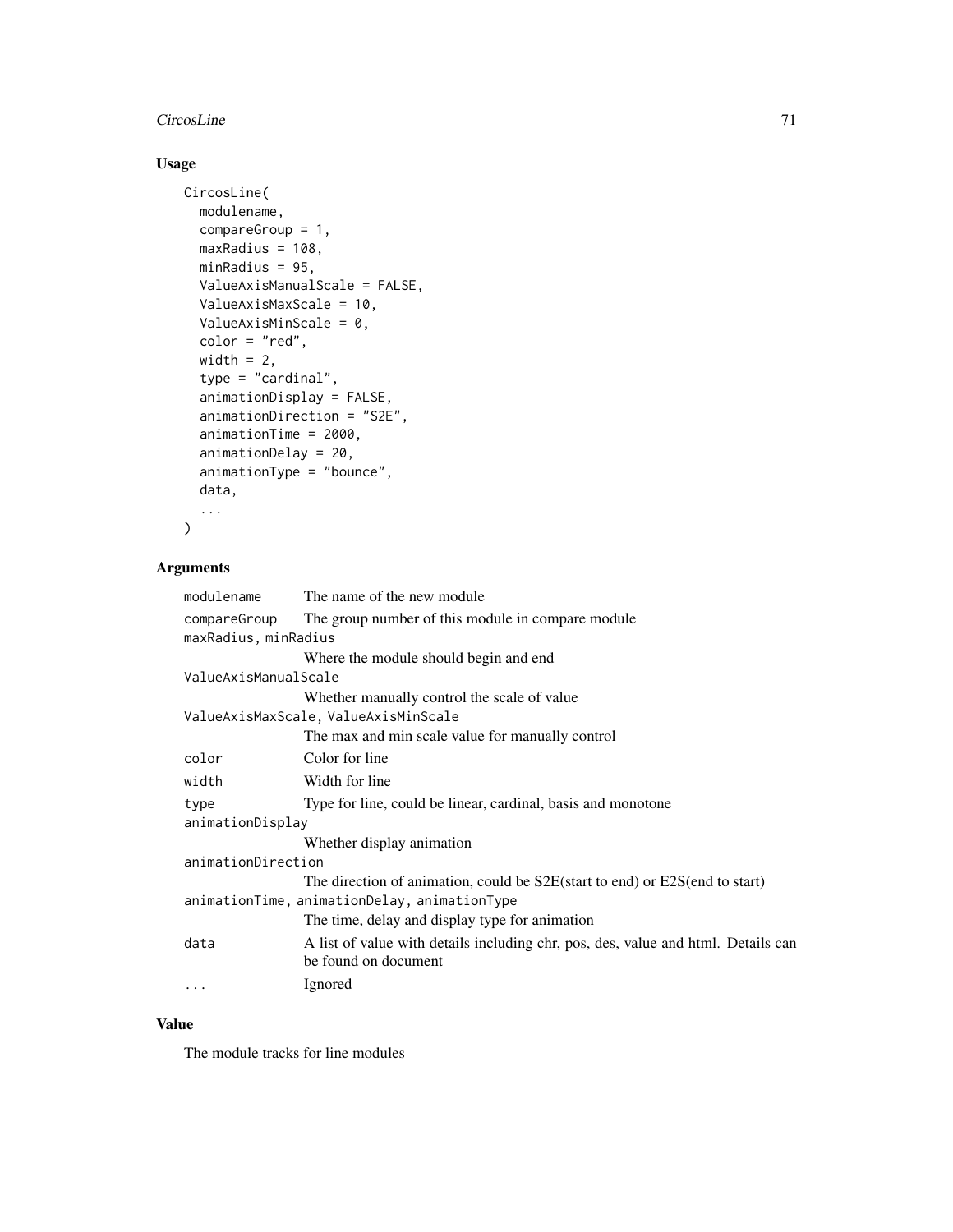## Examples

```
lineData<-lineExample
Circos(CircosLine('LINE01', data = lineData,maxRadius=200,minRadius=150,color= "#ff0031")+
CircosBackground('BG01',minRadius = 205,maxRadius = 150))
```
CircosLink *LINK module*

# Description

Create a link of two specific region in genome

## Usage

```
CircosLink(
  modulename,
  compareGroup = 1,
  radius = 108,
  fillColor = "red",
  width = 3,
  type = "Q",displayLinkAxis = TRUE,
  axisColor = "#B8B8B8",
  axisWidth = 0.5,
  axisPad = 3,displayLinkLabel = TRUE,
  labelColor = "red",
  labelSize = 13,labelPad = 8,animationDisplay = FALSE,
  animationDirection = "1to2",
  animationTime = 2000,
  animationDelay = 20,
  animationType = "bounce",
  data,
  ...
\mathcal{L}
```

| modulename   | The name of the new module                        |
|--------------|---------------------------------------------------|
| compareGroup | The group number of thic module in compare module |
| radius       | Radius of link circle                             |
| fillColor    | Color for link                                    |
| width        | Width for link                                    |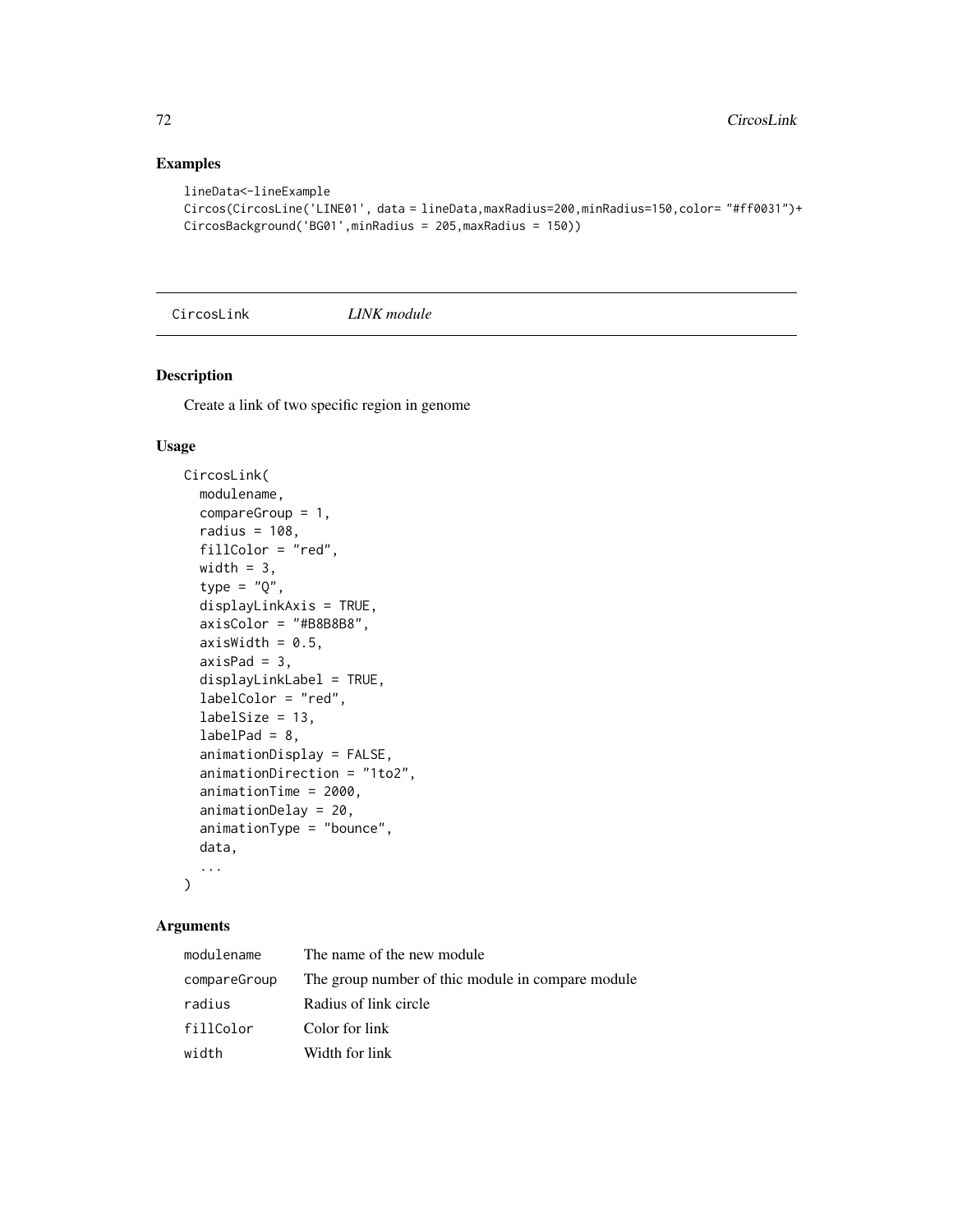# <span id="page-72-0"></span>CircosLollipop 73

| type                                         | Type of link, could be Q/S/T                                                                                                                                   |  |
|----------------------------------------------|----------------------------------------------------------------------------------------------------------------------------------------------------------------|--|
| displayLinkAxis                              |                                                                                                                                                                |  |
|                                              | Whether display axis for link or not                                                                                                                           |  |
| axisColor                                    | The color for axis                                                                                                                                             |  |
| axisWidth                                    | The width for axis                                                                                                                                             |  |
| axisPad                                      | The pad for axis                                                                                                                                               |  |
| displayLinkLabel                             |                                                                                                                                                                |  |
|                                              | Whether display label for link or not                                                                                                                          |  |
| labelColor                                   | The color for label                                                                                                                                            |  |
| labelSize                                    | The size for label                                                                                                                                             |  |
| labelPad                                     | The pad for label                                                                                                                                              |  |
| animationDisplay                             |                                                                                                                                                                |  |
|                                              | Whether display animation                                                                                                                                      |  |
| animationDirection                           |                                                                                                                                                                |  |
|                                              | The direction of link animation, could be 1to2 or 2to1                                                                                                         |  |
| animationTime, animationDelay, animationType |                                                                                                                                                                |  |
|                                              | The time, delay and display type for animation                                                                                                                 |  |
| data                                         | A list of link with details including g1chr, g1start, g1end, g2chr, g2start, g2end,<br>g1name, g2name, fusion, link and html. Details can be found on document |  |
| $\cdots$                                     | Ignored                                                                                                                                                        |  |

# Value

The module tracks for link modules

# Examples

```
linkData<-linkExample
Circos(CircosLink('LINK', data = linkData,LinkRadius= 140,fillColor= "#9e9ac6",width= 2,
axisPad= 3,labelPad=8,animationDisplay=TRUE,animationDirection="1to2", animationType= "linear" ))
```
CircosLollipop *LOLLIPOP module*

# Description

Create a lollipop plot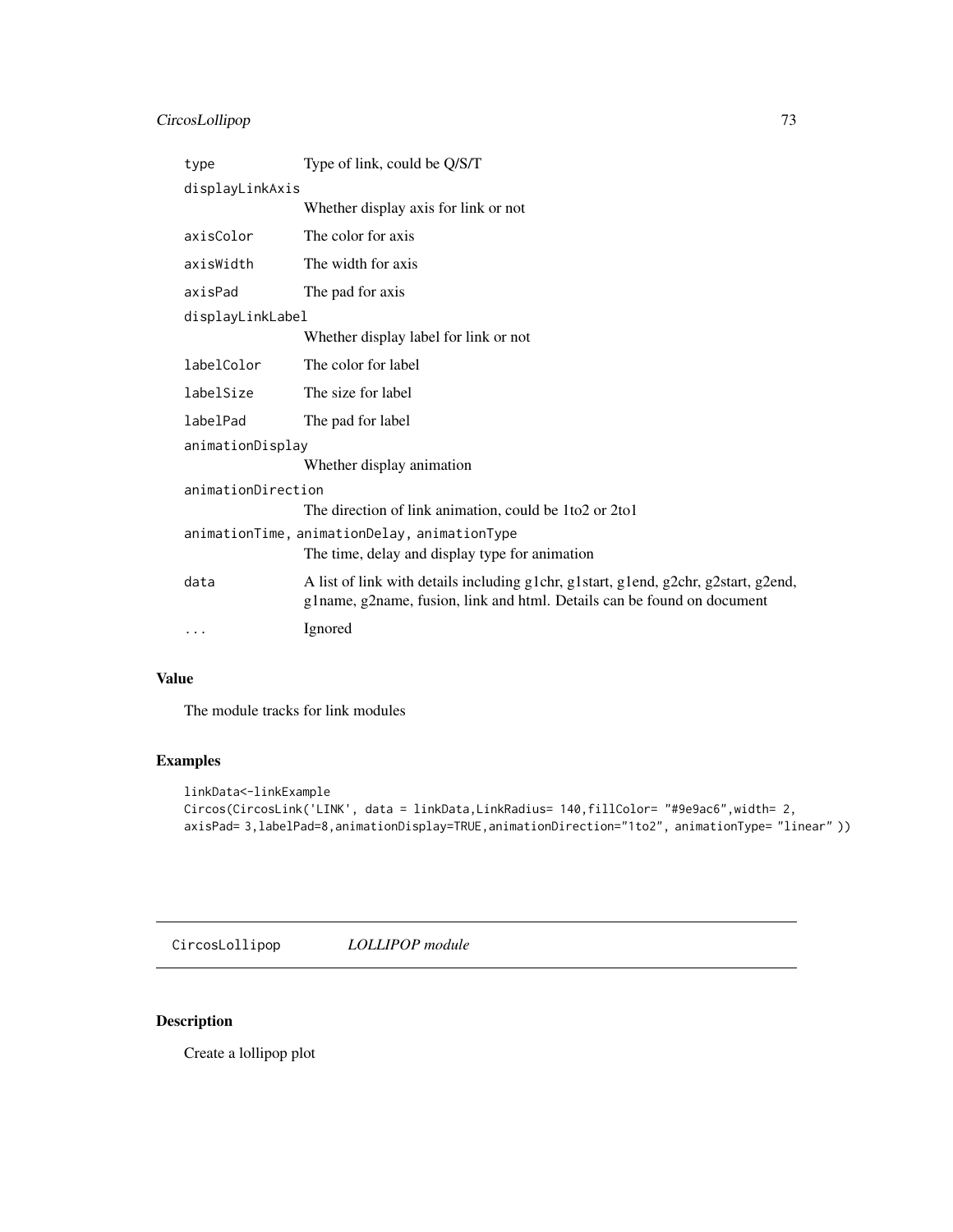# Usage

```
CircosLollipop(
  modulename,
  compareGroup = 1,
  fillColor = "#9400D3",
  secondColor = "#FFFFFF",
  pointType = "circle",
  circleSize = 2,
  diamondWidth = 10,
  diamondHeight = 5,
  rectWidth = 2,
  rectHeight = 2,
  stroke = TRUE,
  strokeColor = "#000000",
  strokeWidth = 0.5,
  lineAutoHeight = TRUE,
  lineAutoMaximumHeightZoomRate = 1,
  lineHeightRate = 0.75,
  lineWidth = 2,
  lineColor = "#000000",
  realStart = 0,ValueAxisManualScale = FALSE,
  ValueAxisMaxScale = 10,
  ValueAxisMinScale = 0,
  animationDisplay = FALSE,
  animationTime = 2000,
  animationDelay = 20,
  animationType = "bounce",
  data,
  ...
\mathcal{L}
```
# Arguments

| modulename                  | The name of the new module                               |  |
|-----------------------------|----------------------------------------------------------|--|
| compareGroup                | The group number of this module in compare module        |  |
| fillColor                   | Filling color for lollipop                               |  |
| secondColor                 | Second filling color for heterogeneous lollipop          |  |
| pointType                   | The type for lollipop, could be circle, rect and diamond |  |
| circleSize                  | If circle, the size for lollipop                         |  |
| diamondWidth, diamondHeight |                                                          |  |
|                             | If diamond, the width and height for lollipop            |  |
| rectWidth, rectHeight       |                                                          |  |
|                             | If rect, the width and height for lollipop               |  |
| stroke                      | Whether display the stroke for lollipop                  |  |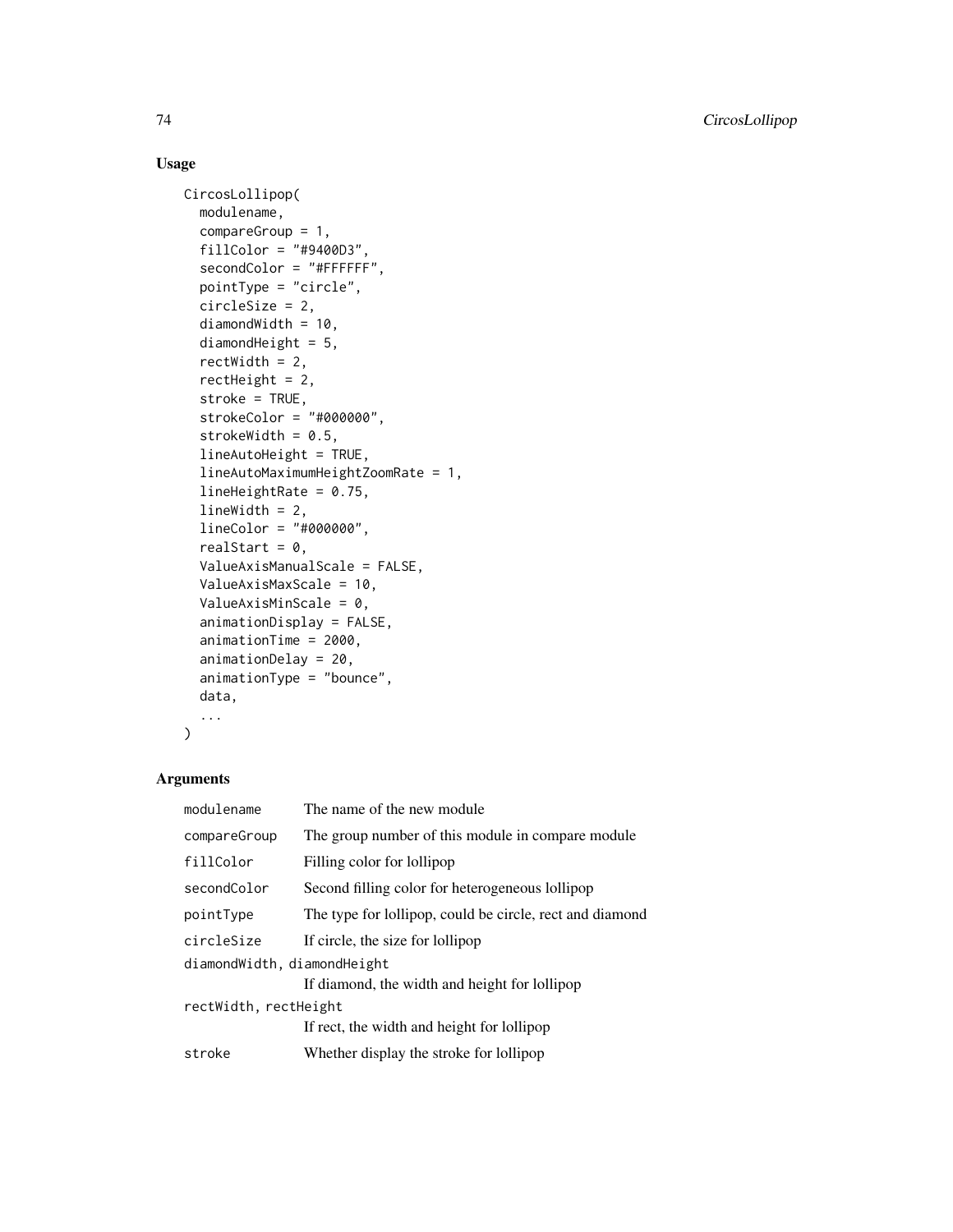# <span id="page-74-0"></span>CircosModuleList 75

| strokeColor, strokeWidth                     |                                                                                                                                                                                                         |  |
|----------------------------------------------|---------------------------------------------------------------------------------------------------------------------------------------------------------------------------------------------------------|--|
|                                              | The color and width for stroke                                                                                                                                                                          |  |
|                                              | lineAutoHeight Whether auto assign the height for each lollipop                                                                                                                                         |  |
| lineAutoMaximumHeightZoomRate                |                                                                                                                                                                                                         |  |
|                                              | If auto assign, the zoom rate for each lollipop                                                                                                                                                         |  |
|                                              | lineHeightRate If manually assign, the rate of lollipop compared to real value                                                                                                                          |  |
| lineWidth, lineColor                         |                                                                                                                                                                                                         |  |
|                                              | The width and color for the line of lollipop                                                                                                                                                            |  |
| realStart                                    | The real start position for data in genome.                                                                                                                                                             |  |
| ValueAxisManualScale                         |                                                                                                                                                                                                         |  |
|                                              | Whether manually control the scale of value                                                                                                                                                             |  |
|                                              | ValueAxisMaxScale, ValueAxisMinScale                                                                                                                                                                    |  |
|                                              | The max and min scale value for manually control                                                                                                                                                        |  |
| animationDisplay                             |                                                                                                                                                                                                         |  |
|                                              | Whether display animation                                                                                                                                                                               |  |
| animationTime, animationDelay, animationType |                                                                                                                                                                                                         |  |
|                                              | The time, delay and display type for animation                                                                                                                                                          |  |
| data                                         | A list of lollipop value with details including protein, chr, pos, strand, Cancer-<br>TypeNumber, color, link, Consequence, AA_pos, AA_change, type, link and<br>html. Details can be found on document |  |
| $\cdots$                                     | Ignored                                                                                                                                                                                                 |  |

### Value

The module tracks for lollipop modules.

#### Examples

```
lollipopData<-lollipopExample
arcData<-arcExample
Circos(CircosLollipop('Lollipop01', data=lollipopData, fillColor="#9400D3",
circleSize= 6, strokeColor= "#999999", strokeWidth= "1px", animationDisplay=TRUE, lineWidth= 2,
realStart= 101219350)+CircosArc('Arc01', outerRadius = 212, innerRadius = 224, data=arcData),
 genome=list("EGFR"=1211),outerRadius = 220,genomeFillColor = c("grey"))
```
CircosModuleList *Create a list of modules*

# Description

This allows the use of the '+' and '-' operator on these lists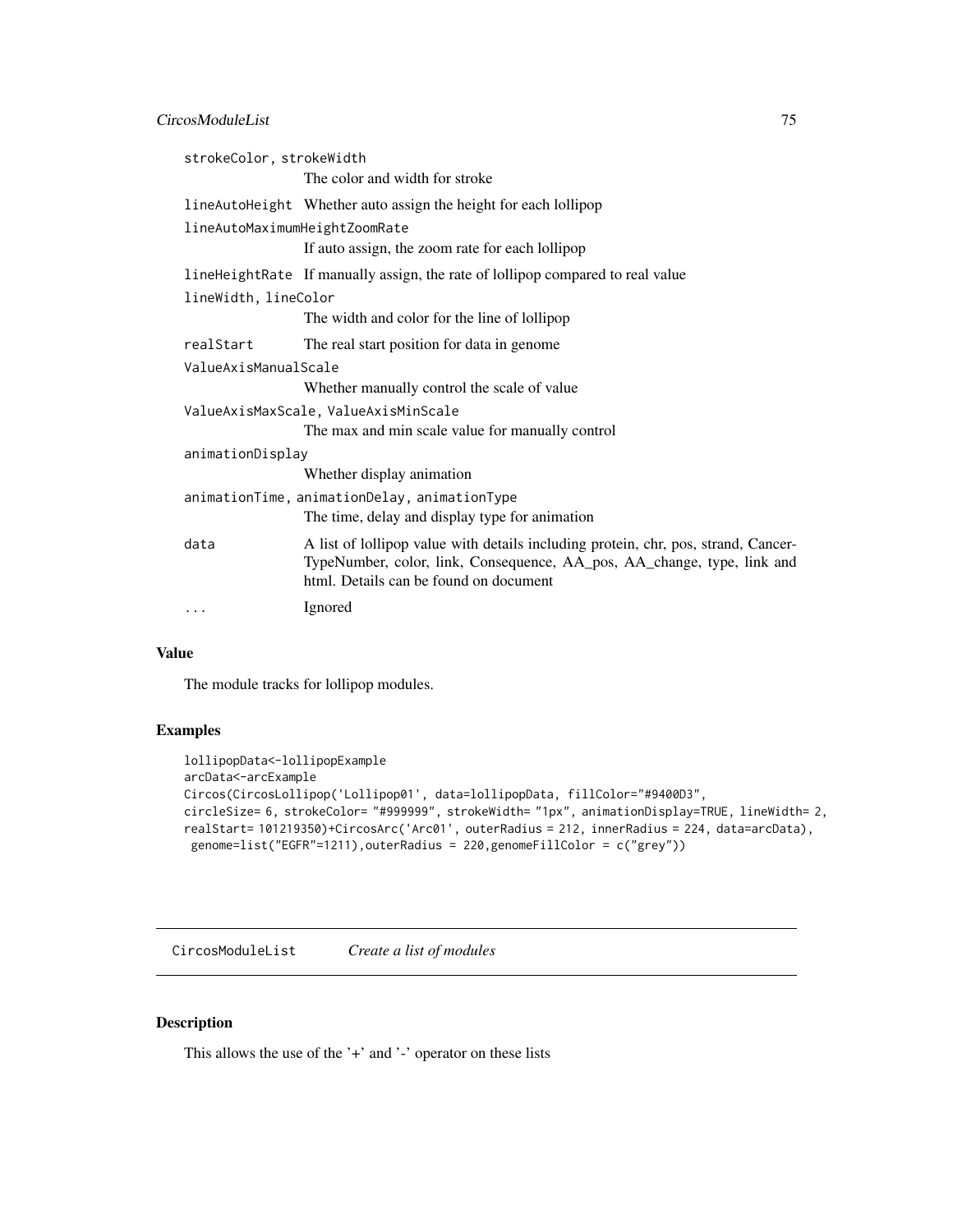# Usage

```
CircosModuleList()
## S3 method for class 'CircosModuleList'
x + \ldots## S3 method for class 'CircosModuleList'
x - 1
```
# Arguments

| $\mathbf{x}$ | The module List on which other modules should be added or removed   |
|--------------|---------------------------------------------------------------------|
| .            | The modules to add (as module Lists) or to remove (as module names) |

#### Value

The list of all tracks of modules.

| CircosScatter | <b>SCATTER</b> module |  |
|---------------|-----------------------|--|
|               |                       |  |

#### Description

Create a point plot

#### Usage

```
CircosScatter(
  modulename,
  compareGroup = 1,
  radius = 140,
  innerCircleSize = 1,
  outerCircleSize = 5,
  innerCircleColor = "#F26223",
  outerCircleColor = "#F26223",
  innerPointType = "circle",
  outerPointType = "circle",
  innerrectWidth = 2,
  innerrectHeight = 2,
  outerrectWidth = 2,
  outerrectHeight = 2,
  outerCircleOpacity = 1,
  random_data = 0,
  animationDisplay = FALSE,
  animationInitialPositionX = 0,
  animationInitialPositionY = 0,
  animationTime = 2000,
```
<span id="page-75-0"></span>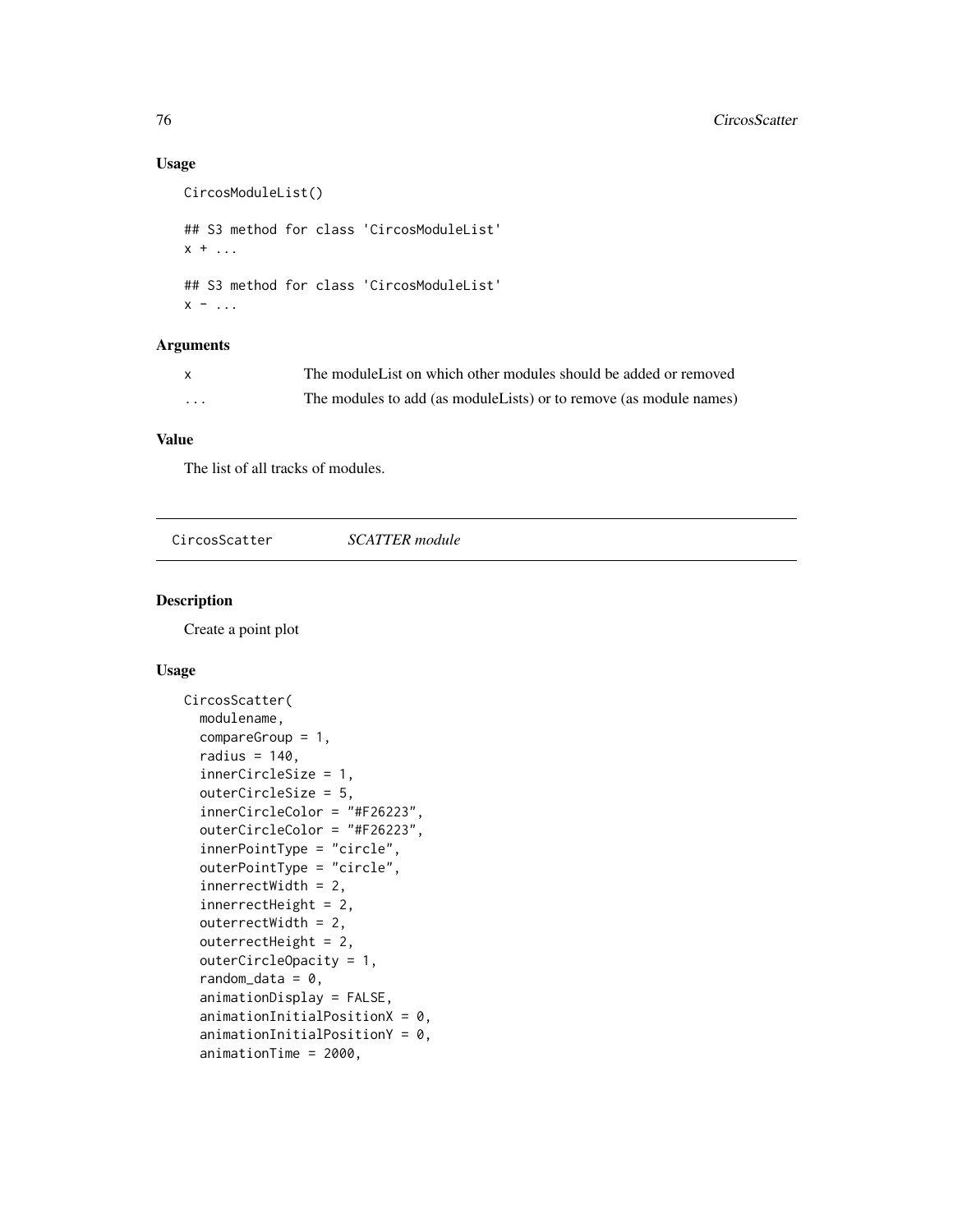# CircosScatter 77

```
animationDelay = 20,
animationType = "bounce",
data,
...
```
# Arguments

)

| The name of the new module                                                                                            |  |  |
|-----------------------------------------------------------------------------------------------------------------------|--|--|
| The group number of this module in compare module                                                                     |  |  |
| Radius of scatter circle<br>innerCircleSize, outerCircleSize                                                          |  |  |
| If circle, inner and outer circle size                                                                                |  |  |
| innerCircleColor, outerCircleColor                                                                                    |  |  |
| If circle, inner and outer circle color                                                                               |  |  |
| innerPointType, outerPointType                                                                                        |  |  |
| The type for inner and outer point, could be circle or rect                                                           |  |  |
| innerrectWidth, innerrectHeight                                                                                       |  |  |
| If rect, inner width and height                                                                                       |  |  |
| outerrectWidth, outerrectHeight                                                                                       |  |  |
| If rect, inner width and height                                                                                       |  |  |
| outerCircleOpacity                                                                                                    |  |  |
| If circle, the opacity for outer circle                                                                               |  |  |
| Scatter position fluctuation                                                                                          |  |  |
| animationDisplay                                                                                                      |  |  |
| Whether display animation                                                                                             |  |  |
| animationInitialPositionX, animationInitialPositionY                                                                  |  |  |
| The initial coordinates for animation                                                                                 |  |  |
| animationTime, animationDelay, animationType                                                                          |  |  |
| The time, delay and display type for animation                                                                        |  |  |
| A list of value with details including chr, start, end, name, des, link and html.<br>Details can be found on document |  |  |
| Ignored                                                                                                               |  |  |
|                                                                                                                       |  |  |

# Value

The module tracks for scatter modules

# Examples

```
scatterData<-scatterExample
Circos(CircosScatter('SCATTER01', data = scatterData,radius=180,innerCircleColor= "#3d6390",
outerCircleColor= "#99cafe",random_data= 40))
```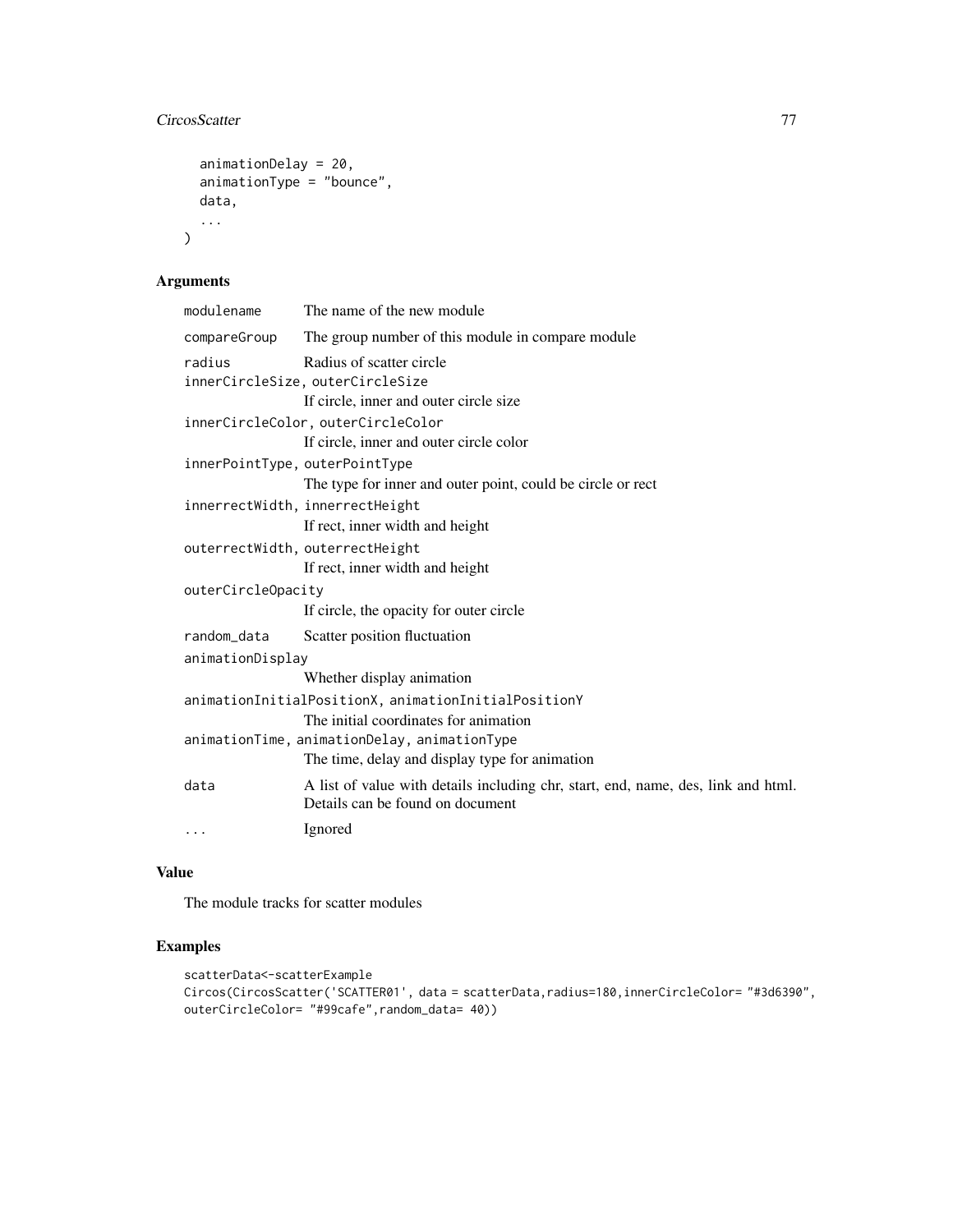<span id="page-77-0"></span>

Create SNPs are defined by genomic coordinates and associated with a numerical value

#### Usage

```
CircosSnp(
  modulename,
  compareGroup = 1,
 minRadius = 153,
 maxRadius = 205,
  fillColorType = "specific",
  fillColor = "#9400D3",
  fillr2Color = c("13#ff0031", "#ff0031", "#ff0031", "#ff0031", "#ff0031"),
  ValueAxisManualScale = FALSE,
  ValueAxisMaxScale = 10,
  ValueAxisMinScale = 0,
  pointType = "circle",
  circleSize = 2,
  rectWidth = 2,
  rectHeight = 2,
  animationDisplay = FALSE,
  animationInitialPositionX = 0,animationInitialPositionY = 0,
  animationTime = 2000,
  animationDelay = 20,
  animationType = "bounce",
  data,
  ...
)
```
# Arguments

| modulename           | The name of the new module                                                         |  |
|----------------------|------------------------------------------------------------------------------------|--|
| compareGroup         | The group number of this module in compare module                                  |  |
| maxRadius, minRadius |                                                                                    |  |
|                      | Where the module should begin and end                                              |  |
| fillColorType        | The type of filling color, could be either specific or $r2$ (means based on $r2$ ) |  |
| fillColor            | If specific, the color for SNP filling                                             |  |
| fillr2Color          | If r2, the color for SNP filling                                                   |  |
| ValueAxisManualScale |                                                                                    |  |
|                      | Whether manually control the scale of value                                        |  |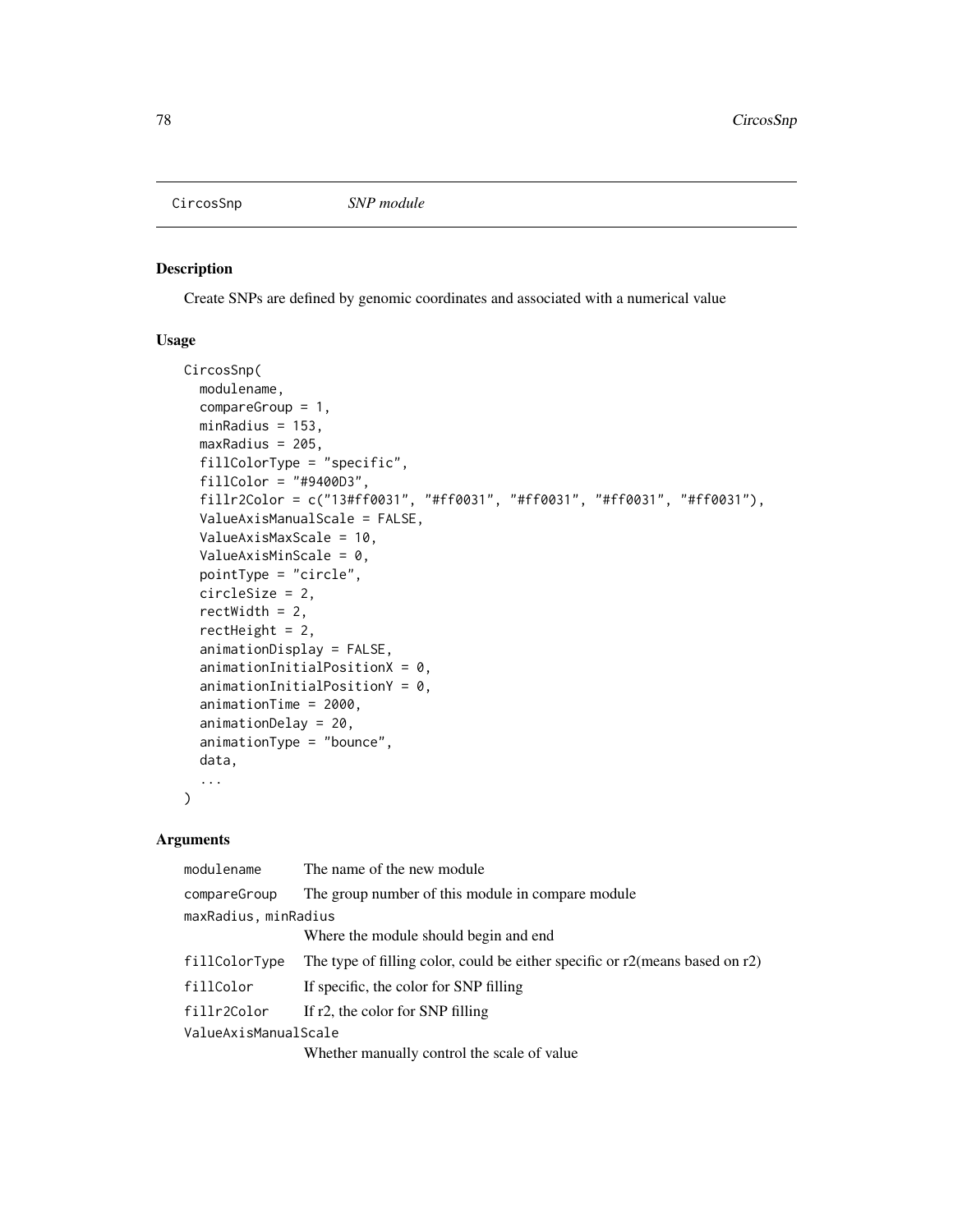# <span id="page-78-0"></span>CircosText 79

|                                                      | ValueAxisMaxScale, ValueAxisMinScale                                                                                                              |  |
|------------------------------------------------------|---------------------------------------------------------------------------------------------------------------------------------------------------|--|
|                                                      | The max and min scale value for manually control                                                                                                  |  |
| pointType                                            | The type of SNP point, could be circle or rect                                                                                                    |  |
| circleSize                                           | If circle, the size for SNP circle                                                                                                                |  |
| rectWidth                                            | If rect, the width for SNP rect                                                                                                                   |  |
| rectHeight                                           | If rect, the height for SNP rect                                                                                                                  |  |
| animationDisplay                                     |                                                                                                                                                   |  |
|                                                      | Whether display animation                                                                                                                         |  |
| animationInitialPositionX, animationInitialPositionY |                                                                                                                                                   |  |
|                                                      | The initial position coordinates for animation                                                                                                    |  |
| animationTime, animationDelay, animationType         |                                                                                                                                                   |  |
|                                                      | The time, delay and display type for animation                                                                                                    |  |
| data                                                 | A list of SNP value with details including chr, pos, value, des, color, r2value,<br>link, index, image and html. Details can be found on document |  |
| $\cdots$                                             | Ignored                                                                                                                                           |  |

# Value

The module tracks for snp modules

#### Examples

snpData<-snpExample

```
Circos(CircosSnp('SNP01', minRadius =150, maxRadius = 190, data = snpExample,fillColor= "#9ACD32",
  circleSize= 2, SNPAnimationDisplay=TRUE,SNPAnimationTime= 2000,SNPAnimationDelay= 0,
  SNPAnimationType= "linear") + CircosBackground('BG01',minRadius = 145, maxRadius = 200))
```
CircosText *Text module*

#### Description

Text for better explaination of other modules

#### Usage

```
CircosText(
  modulename,
  text,
  x = 0,
  y = 0,
  size = "1.2em",
  weight = "bold",
  opacity = 1,
  color = "#000000",
```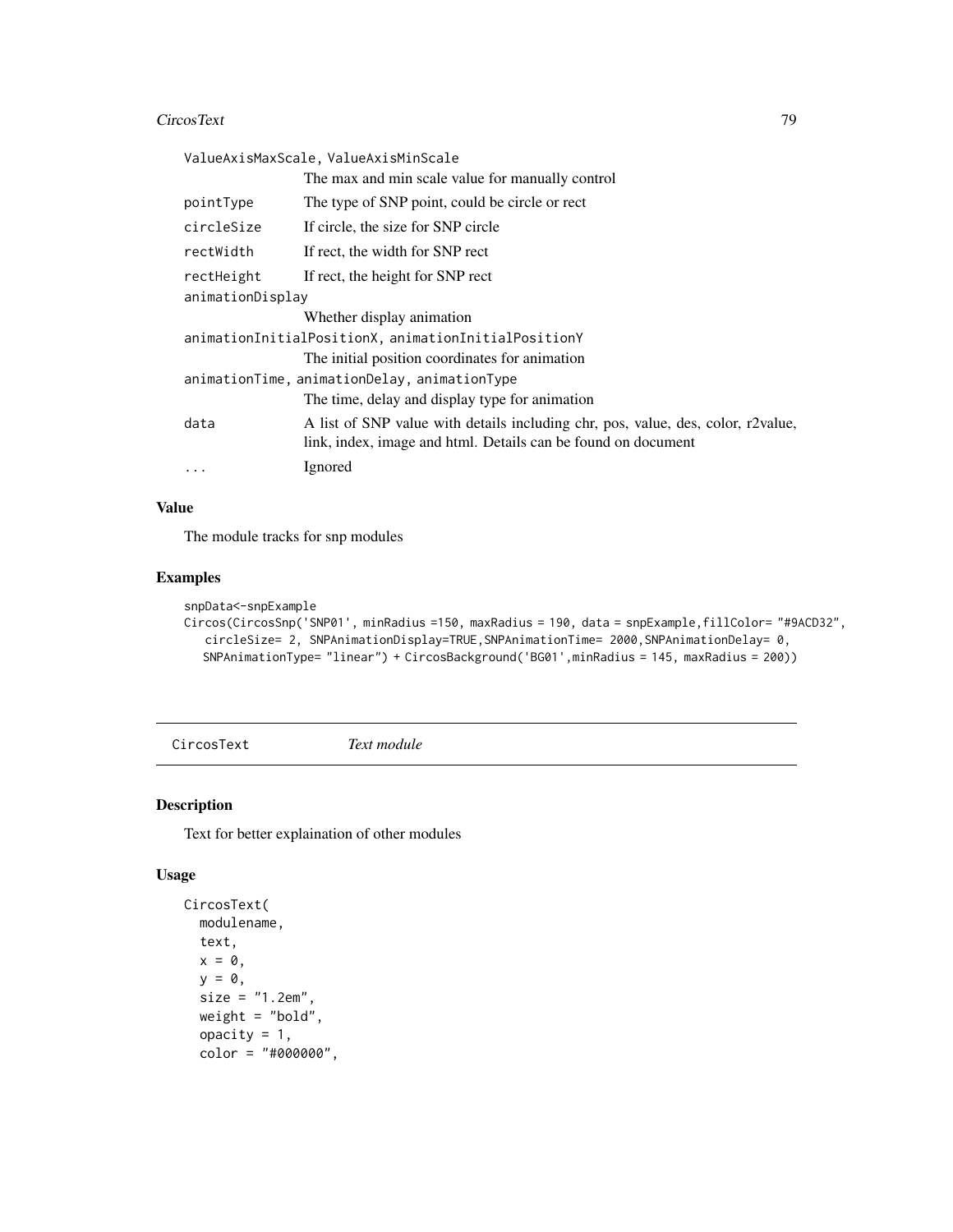```
rotateRate = 0,
 animationDisplay = FALSE,
  animationInitialSize = 20,
  animationInitialWeight = "bold",
  animationInitialColor = "black",
  animationInitialOpacity = 1,
  animationInitialPositionX = 0,
  animationInitialPositionY = 0,animationInitialRotate = 0,
  animationDelay = 50,
  animationTime = 1000,
  animationType = "linear",
  ...
)
```
# Arguments

| modulename                     | The name of the new module                                                                                                         |
|--------------------------------|------------------------------------------------------------------------------------------------------------------------------------|
| text                           | The details of text                                                                                                                |
| x, y                           | The coordinates of the text                                                                                                        |
| size                           | Font size                                                                                                                          |
| weight                         | Font weight. Should be either "normal", "bold", "bolder" or "lighter"                                                              |
| opacity                        | Font opacity                                                                                                                       |
| color                          | Font color                                                                                                                         |
| rotateRate<br>animationDisplay | ratate rate for text                                                                                                               |
|                                | Whether display animation or not                                                                                                   |
| animationInitialSize           |                                                                                                                                    |
|                                | Initial text size in animation                                                                                                     |
| animationInitialWeight         |                                                                                                                                    |
|                                | Initial text weight in animation                                                                                                   |
| animationInitialColor          |                                                                                                                                    |
|                                | Initial text color in animation                                                                                                    |
| animationInitialOpacity        |                                                                                                                                    |
|                                | Initial text opacity in animation                                                                                                  |
|                                | animationInitialPositionX, animationInitialPositionY                                                                               |
|                                | Initial text coordinates in animation (The parameter x,y will become the final<br>position for text if animation displayed)        |
| animationInitialRotate         |                                                                                                                                    |
|                                | Initial rotate rate in animation<br>animationTime, animationDelay, animationType<br>The time, delay and display type for animation |
| $\cdots$                       | Ignored                                                                                                                            |

# Value

The module tracks for text modules.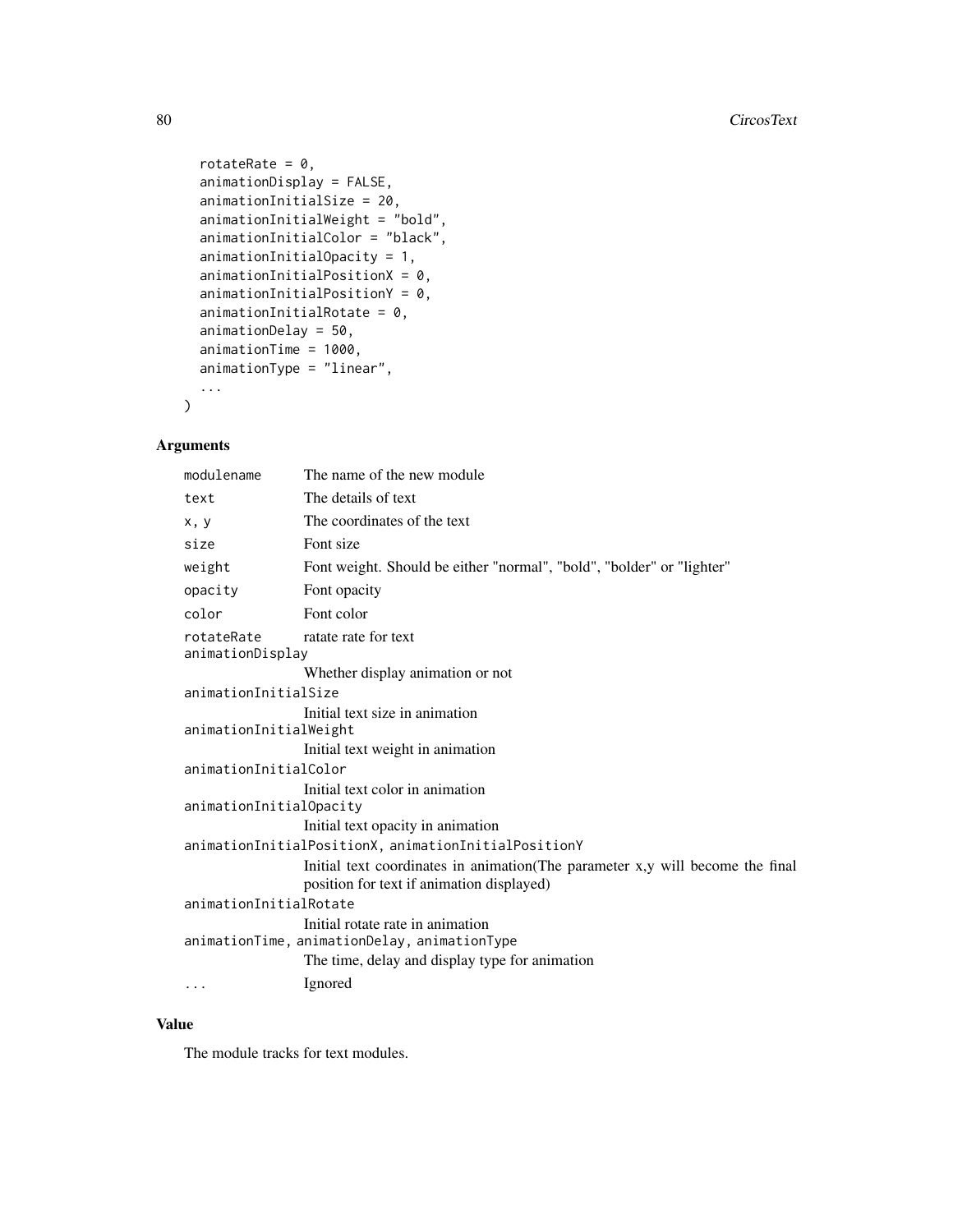# <span id="page-80-0"></span>CircosWig 81

# Examples

```
Circos(CircosText('text01', 'Annotation', color = '#DD2222', x = -40))
```
CircosWig *WIG module*

# Description

Create a multi-layer line plot

#### Usage

```
CircosWig(
 modulename,
  compareGroup = 1,
 maxRadius = 108,
 minRadius = 95,
  direction = "out",
  ValueAxisManualScale = FALSE,
  ValueAxisMaxScale = 10,
  ValueAxisMinScale = 0,
  color = "red",
  opacity = 1,
  strokeColor = "black",
  strokeWidth = 1,
  strokeType = "cardinal",
  animationDisplay = FALSE,
  animationTime = 2000,
  animationDelay = 20,
  animationType = "bounce",
  data,
  ...
\mathcal{L}
```
# Arguments

| modulename           | The name of the new module                        |
|----------------------|---------------------------------------------------|
| compareGroup         | The group number of this module in compare module |
| maxRadius, minRadius |                                                   |
|                      | Where the module should begin and end             |
| direction            | The direction of plot, either inside or outside   |
| ValueAxisManualScale |                                                   |
|                      | Whether manually control the scale of value       |
|                      | ValueAxisMaxScale, ValueAxisMinScale              |
|                      | The max and min scale value for manually control  |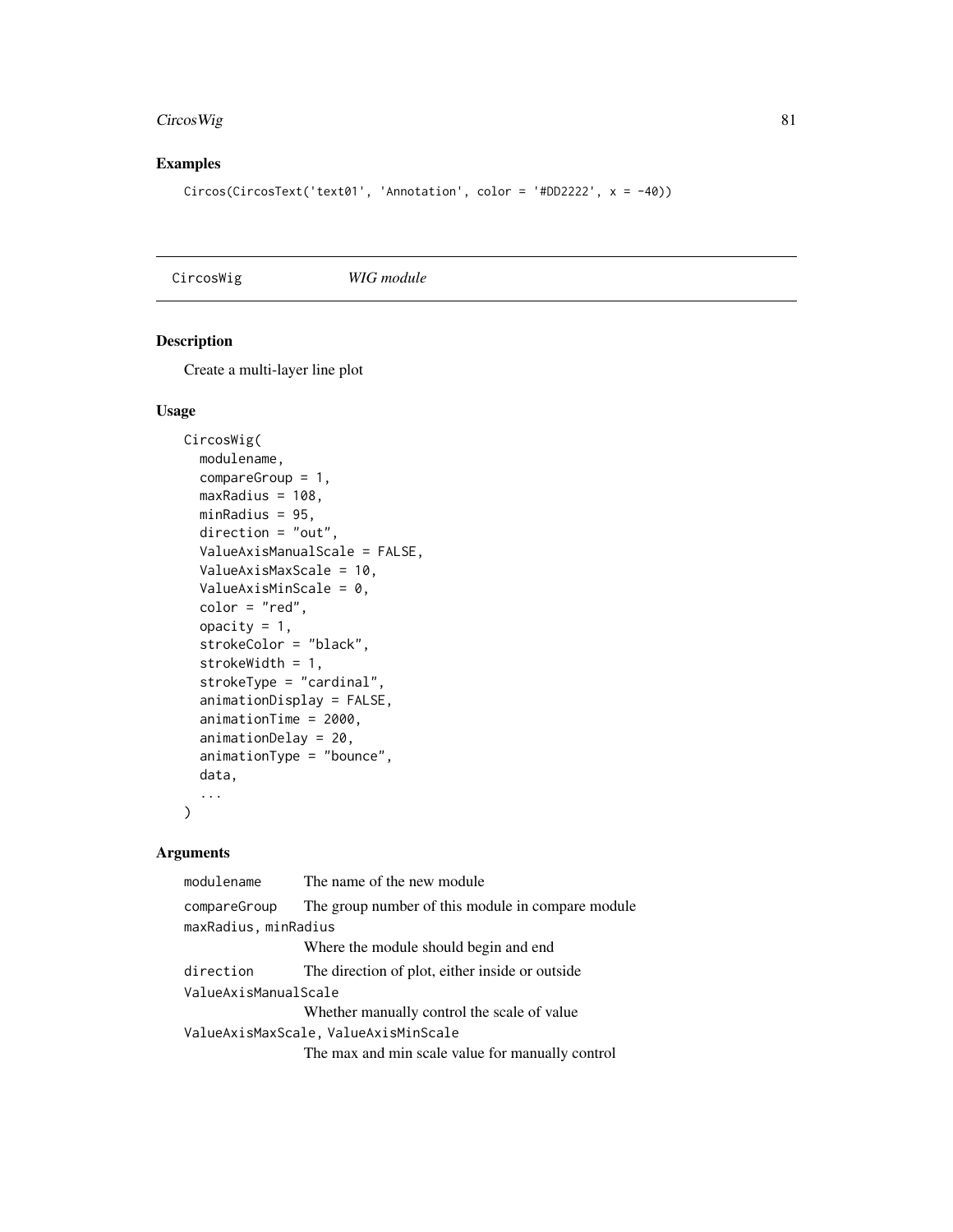# <span id="page-81-0"></span>82 cnvExample

| color                                        | Color for plot                                                                    |  |
|----------------------------------------------|-----------------------------------------------------------------------------------|--|
| opacity                                      | Opacity for plot                                                                  |  |
| strokeColor                                  | The color for stroke                                                              |  |
| strokeWidth                                  | The width for stroke                                                              |  |
| strokeType                                   | Line type for stroke, could be linear, cardinal, basis and monotone               |  |
| animationDisplay                             |                                                                                   |  |
|                                              | Whether display animation                                                         |  |
| animationTime, animationDelay, animationType |                                                                                   |  |
|                                              | The time, delay and display type for animation                                    |  |
| data                                         | A list of value with details including chr, pos, des, value and html. Details can |  |
|                                              | be found on document                                                              |  |
| $\cdots$                                     | Ignored                                                                           |  |

# Value

The module tracks for wig modules

# Examples

```
wigData<-wigExample
Circos(CircosWig('WIG01', data = wigData, maxRadius= 200,minRadius= 150,strokeColor= "darkblue",
color= "lightblue",strokeType= "cardinal")+CircosBackground('BG01',minRadius = 205,maxRadius = 150)
,genome=list("chr8"=1000),outerRadius = 220)
```
cnvExample *Cnv module example data*

## Description

The data is in matrix with column names

#### Usage

cnvExample

#### Format

A data frame with 7 columns:

chr chromosome start start position end end position value value link hyperlink for cnv color color html The external html language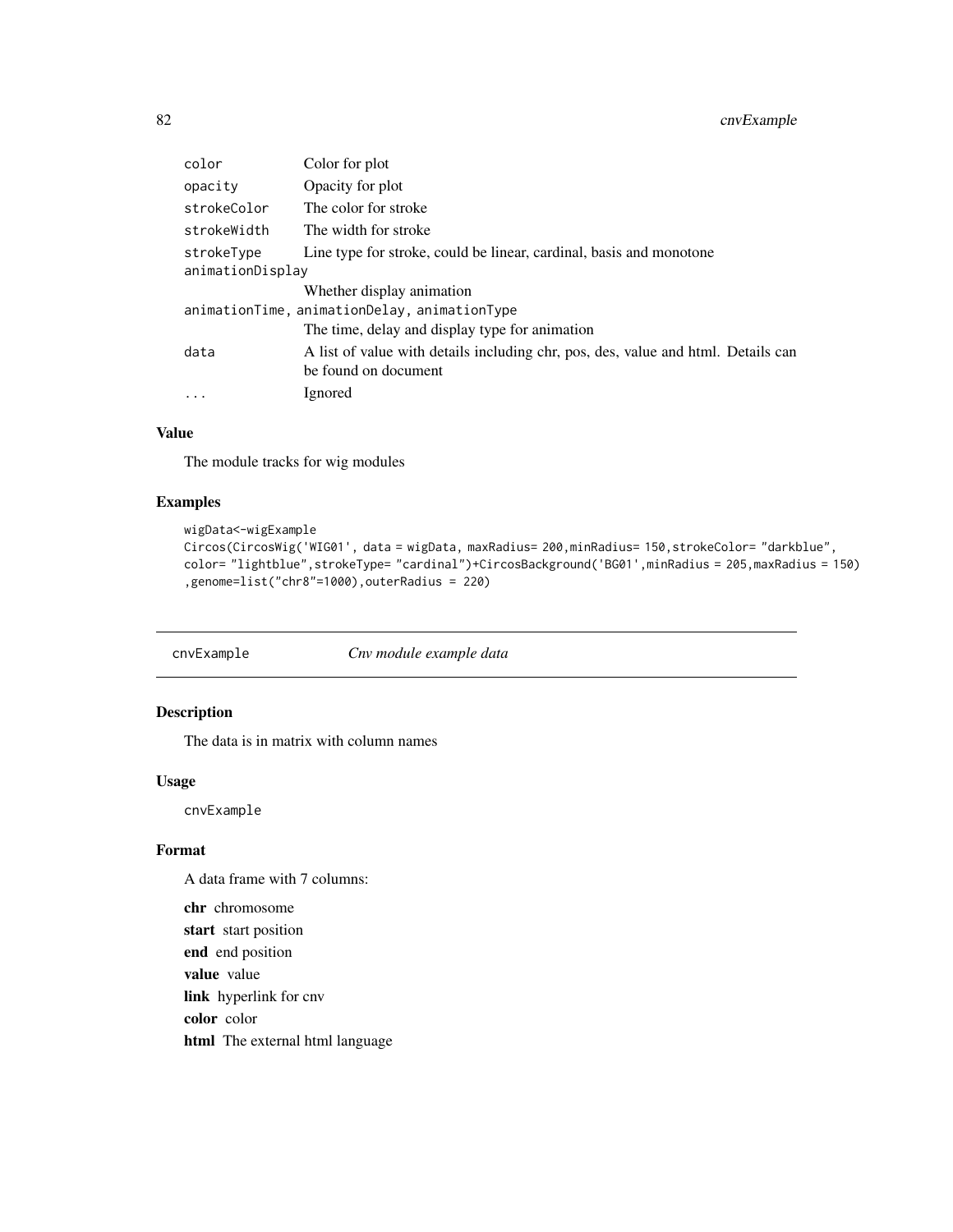<span id="page-82-0"></span>

The data is in matrix with column names

#### Usage

geneExample

#### Format

A data frame with 8 columns: chr chromosome strand strand, - or + start start position end end position type region type, gene or utr or cds name name for description link hyperlink for this region html The external html language

heatmapExample *Heatmap plot example data*

# Description

The data is in matrix with column names

#### Usage

heatmapExample

#### Format

A data frame with 7 columns:

chr chromosome start start position end end position name name for description value value layer layer number html The external html language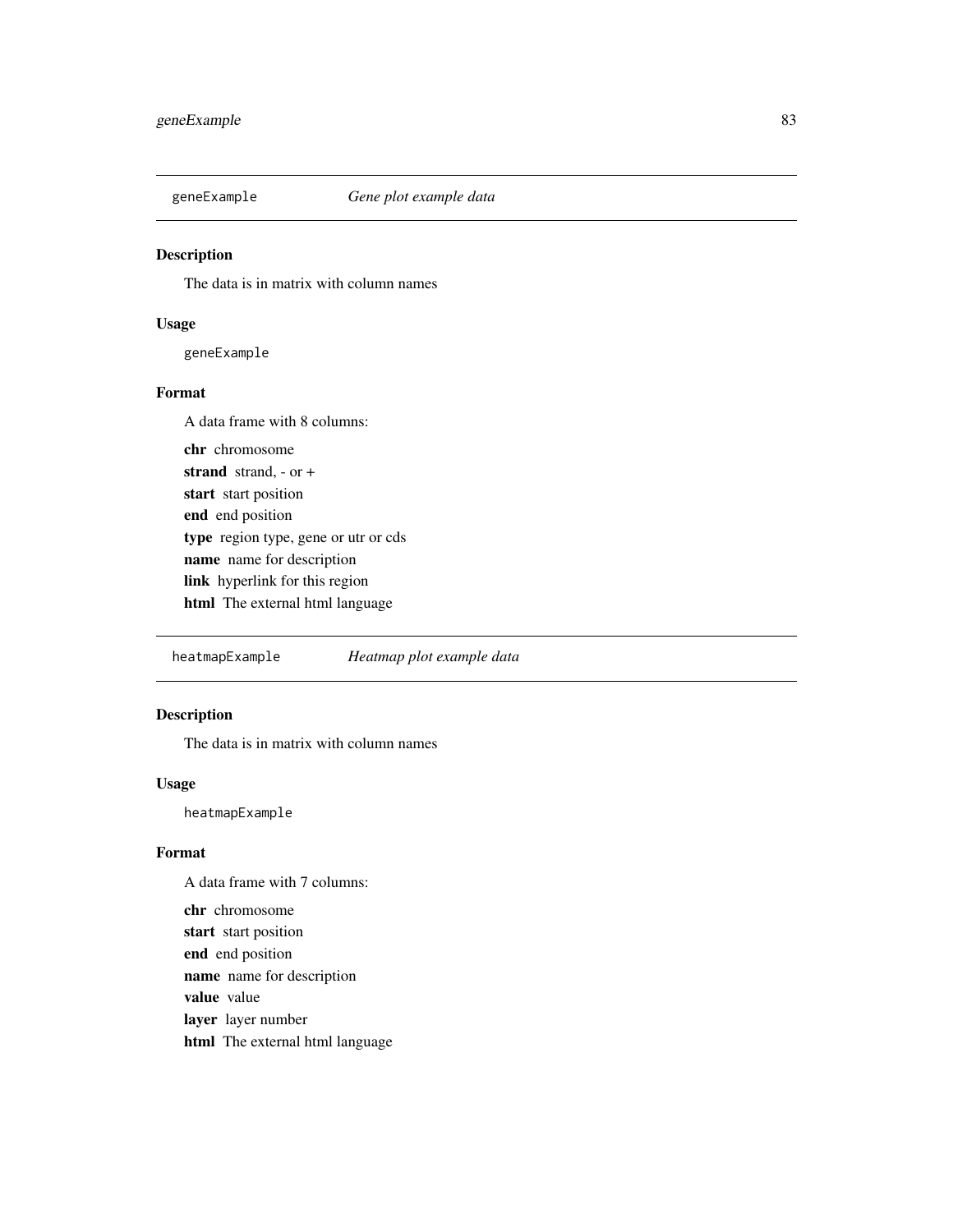<span id="page-83-0"></span>

The ideogram for human hg19 reference including the color for each region

# Usage

hg19\_ideogram

#### Format

A data frame with 4 columns: chr chromosome

start start position

end end position

color color

histogramExample *Histogram plot example data*

## Description

The data is in matrix with column names

#### Usage

histogramExample

#### Format

A data frame with 7 columns: chr chromosome start start position end end position name name for description link hyperlink value value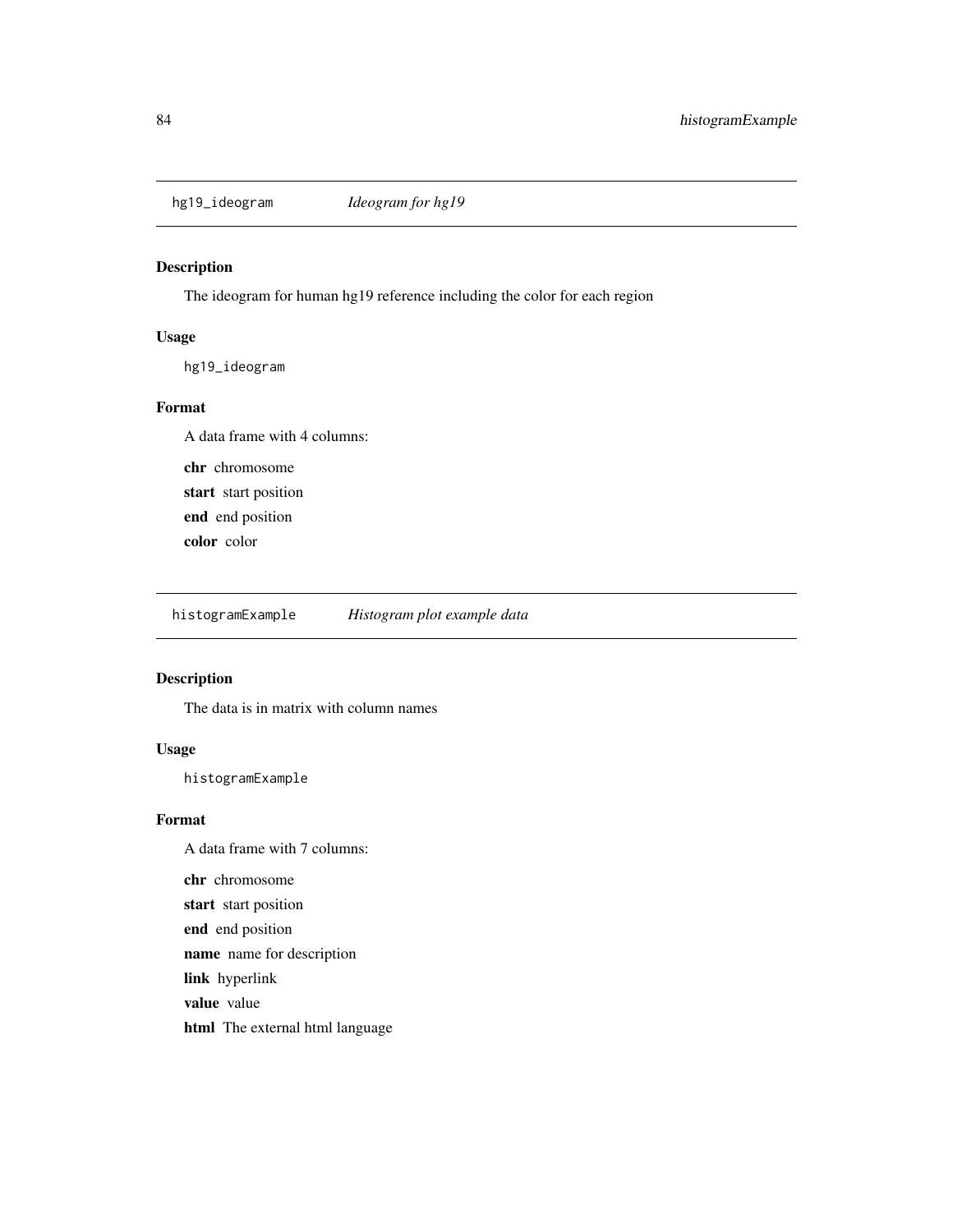<span id="page-84-0"></span>

The data is in matrix with column names

# Usage

lineExample

#### Format

A data frame with 5 columns: chr chromosome pos position des description value value html The external html language

linkExample *Link plot example data*

#### Description

The data is in matrix with column names

#### Usage

linkExample

#### Format

A data frame with 11 columns:

g1chr first chromosome

- g1start first start position
- g1end first end position
- g2chr second chromosome
- g2start second start position
- g2end second end position
- g1name first name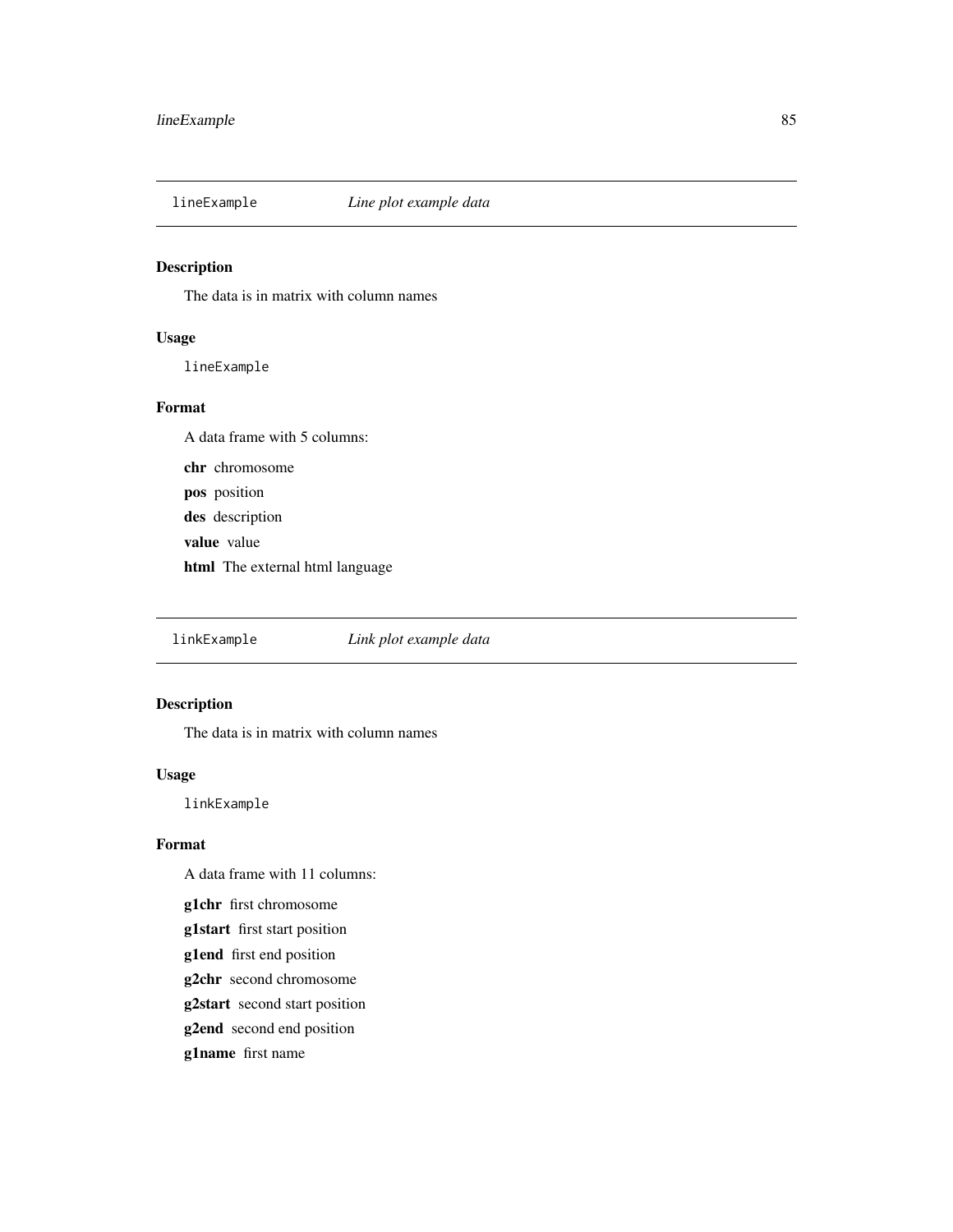# <span id="page-85-0"></span>86 lollipopExample

g2name second name fusion fusion name link hyperlink for link line html The external html language

lollipopExample *Lollipop plot example data*

# Description

The data is in matrix with column names

#### Usage

lollipopExample

#### Format

A data frame with 12 columns:

protein protein name chr chromosome pos position strand strand, - or + CancerTypeNumber Cancer type number color color link hyperlink Consequence consequence AA\_pos AA\_pos AA\_change AA\_change type type for mutation,Hetero or Homo html The external html language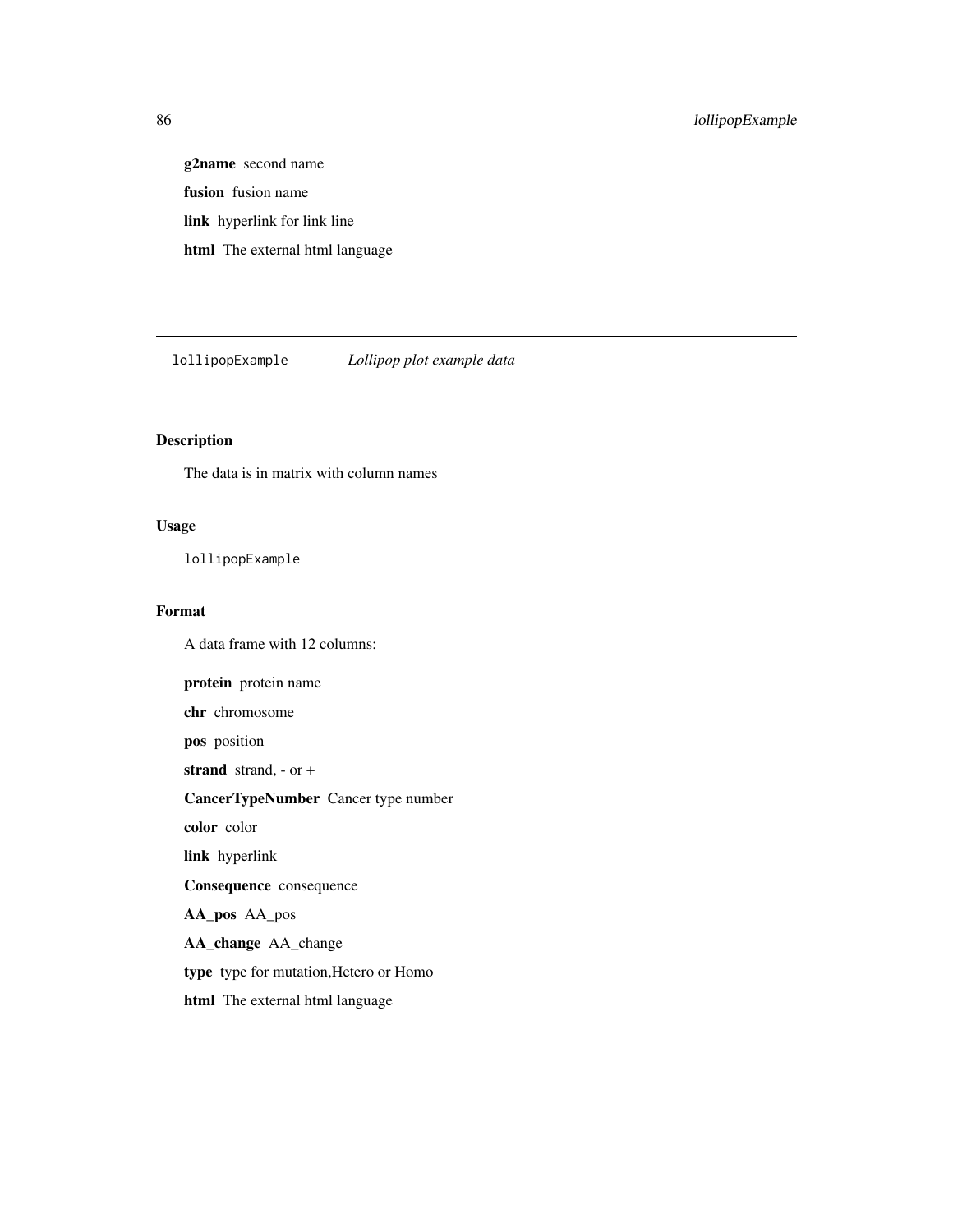<span id="page-86-0"></span>scatterExample *Scatter plot example data*

# Description

The data is in matrix with column names

# Usage

scatterExample

#### Format

A data frame with 7 columns: chr chromosome start start position end end position name name for scatter des description link hyperlink html The external html language

snpExample *Snp plot example data*

# Description

The data is in matrix with column names

#### Usage

snpExample

# Format

A data frame with 10 columns: chr chromosome pos position value value,such as p-value des description color color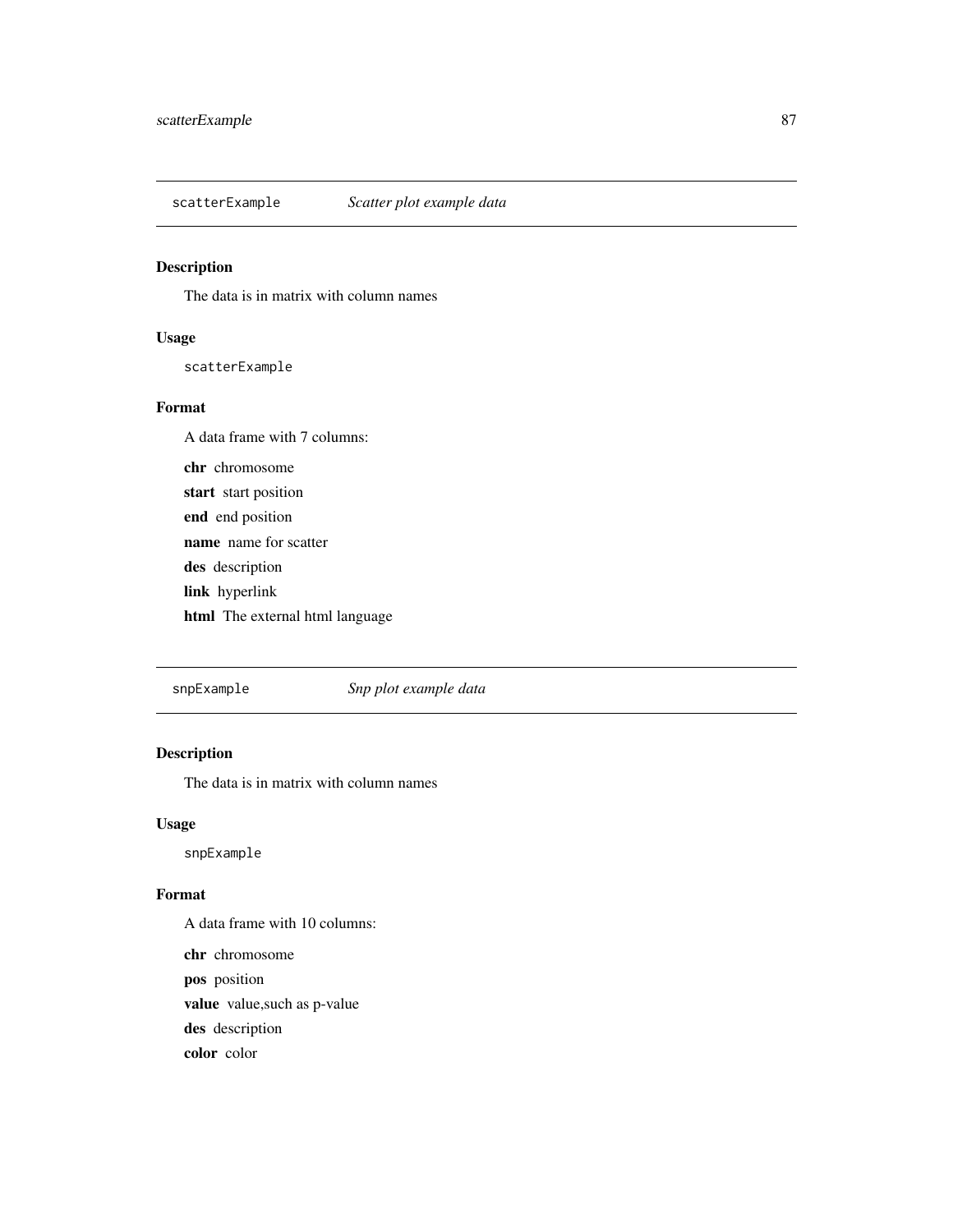# <span id="page-87-0"></span>88 wigExample

r2value r2 value link hyperlink for snp index index for combination image image for combination html The external html language

# wigExample *Wig plot example data*

# Description

The data is in matrix with column names

# Usage

wigExample

# Format

A data frame with 5 columns:

chr chromosome

pos position

des description

value value

html The external html language